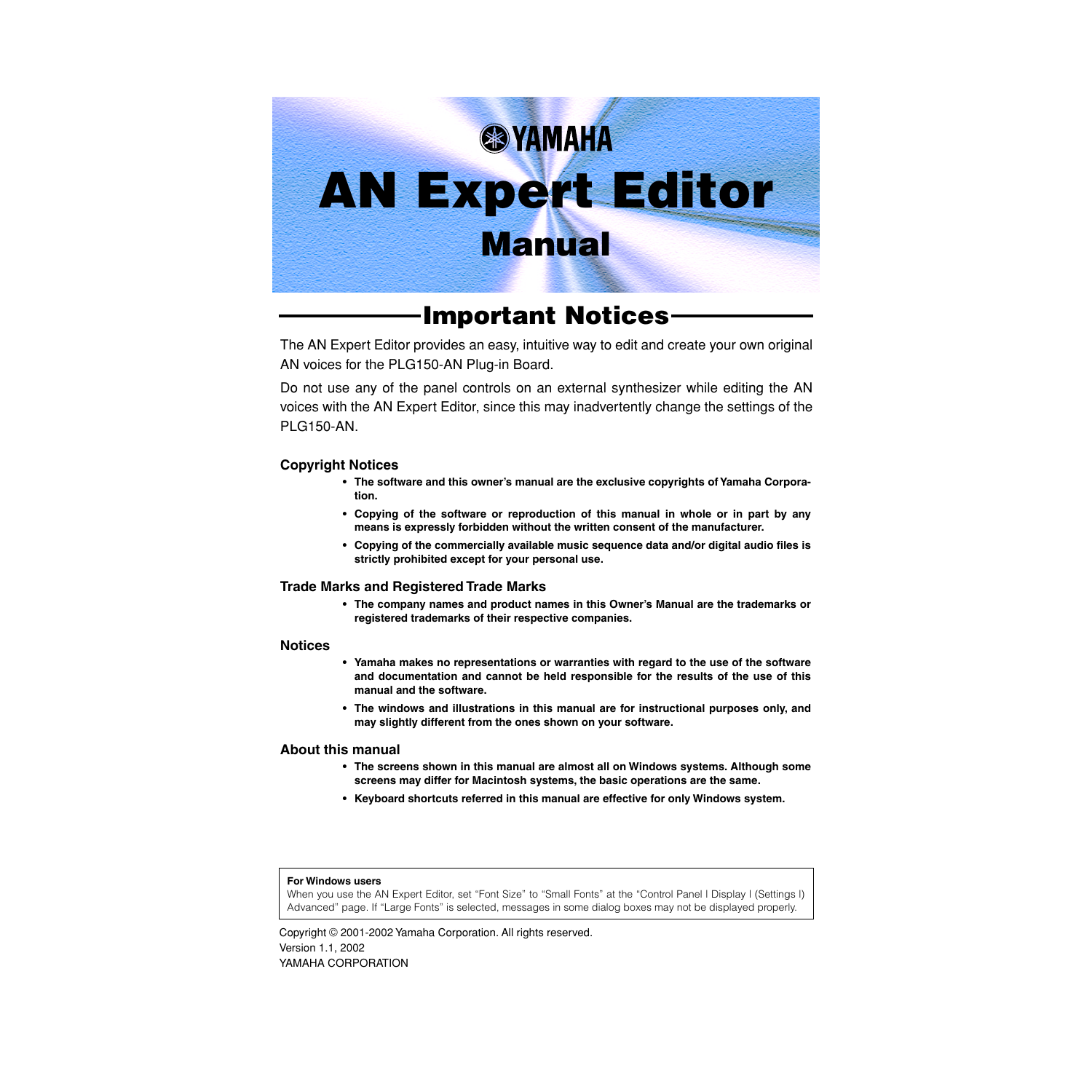# **About the AN Expert Editor**

. . . . . . . . . . . . . . . . .

The AN Expert Editor is providing an exceptionally simple, convenient and intuitive way to edit and control all of the [AN parameters](#page-20-0) on the PLG150-AN Plug-in Board. Virtual "knobs," "buttons" and a special "LCD display" let you change parameters just as if you were operating an actual synthesizer control panel!

The AN Expert Editor lets you save your edits as an original [User voice](#page-7-0) and store up to 128 User voices and User Step Sequencer patterns. Naturally, you can save the data to floppy disks or your hard disk drive as [AN Expert Files](#page-73-0). The AN Expert Editor also features a convenient, easy-to-use [AN Librarian](#page-76-0) that lets you organize your User voices.

Editing on the AN Expert Editor is done from the [Main Window](#page-13-0).

For general instructions and explanations on how to use the AN Expert Editor, see [Set](#page-18-0)[ting and Changing Parameter](#page-18-0) Values and [Toolbar.](#page-14-0) For information on specific, commonly used operations, see [Operations.](#page-2-0)

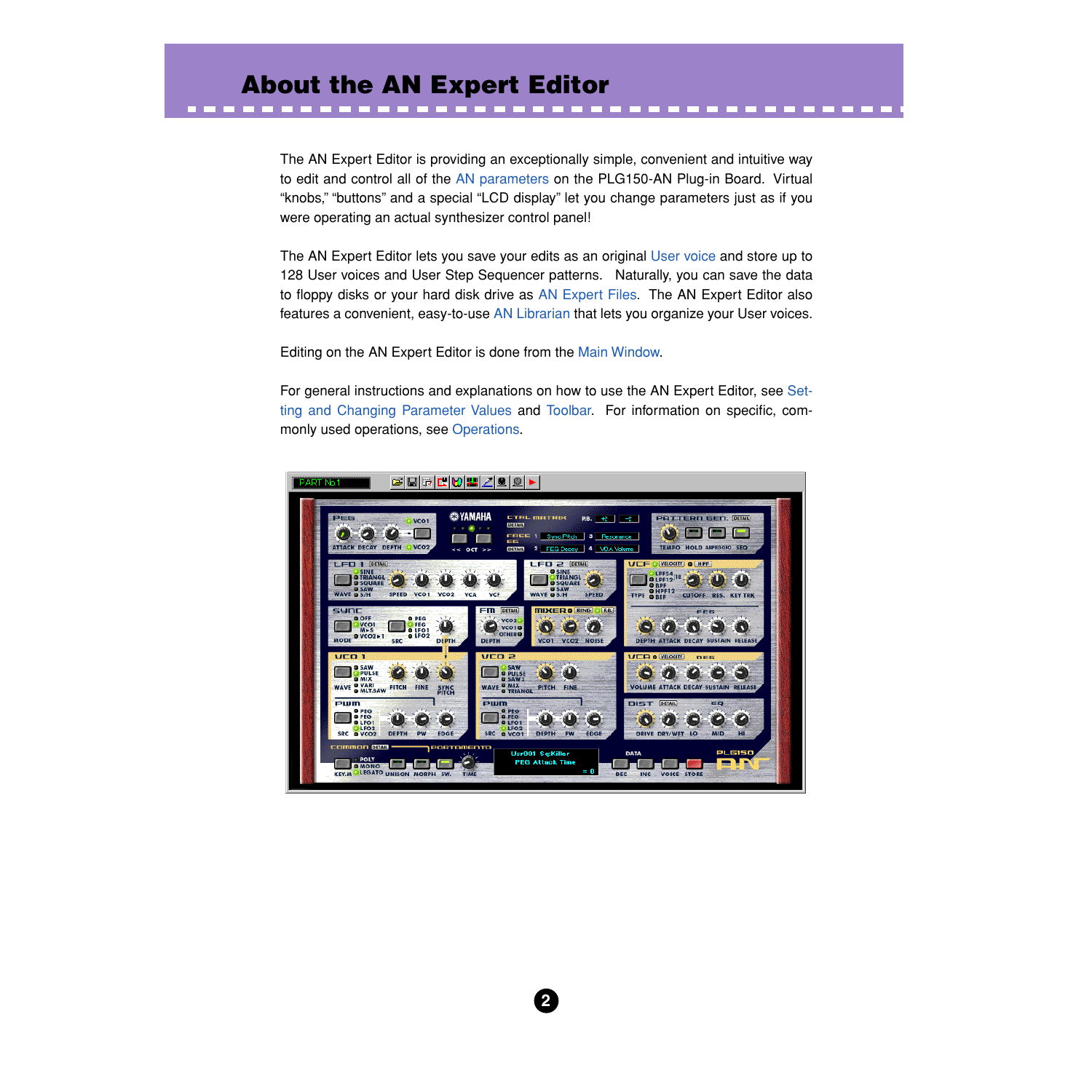# **Assigning the PLG150-AN to a Part**

<span id="page-2-0"></span>---------------------------

# $NOTE$

**• The following information pertains only to the Plug-in Editor.**

In order to play and edit the PLG150-AN, the AN voice must be assigned to a Part on the tone generator/sound card. This can be done from two separate menus on the AN Expert Editor: the initial Select AN Part Pop-up Menu (which appears automatically whenever you start the AN Expert Editor) and [AN Expert Editor Setup](#page-78-0).

# ■ Select AN Part Pop-up Menu..............

| <b>Select AN Part</b> |         |
|-----------------------|---------|
|                       |         |
| Select Part 1         | Cancel  |
|                       | Details |
|                       |         |

#### **NOTE**

**• [Cancel] button may not be available depending on the editor you use.**

# **T** Select the desired Part.

The Select AN Part pop-up menu appears when you first call up the AN Expert Editor. Select the desired Part from the Part combo box.

### **NOTE**

**• When using a Modular Synthesis Plug-in System "mother" device, the Part assignment depends on which mode is used — Voice or Performance — and also on whether the PLG150- AN board is installed/assigned to PLG1 or PLG2, as described below.**

**When using the Voice mode:**

**Set the Part to "1" (no matter what the PLG1 or PLG2 assignment is).**

- **When using the Performance (Multi) mode:**
	- **If the PLG150-AN board is assigned to PLG1, set the Part to "16." If the PLG150-AN board is assigned to PLG2, set the Part to "15."**

# x **Click "OK."**

# NOTE

**• Click "Details" to call up the [AN Expert Editor Setup](#page-78-0) menu for making more detailed settings.**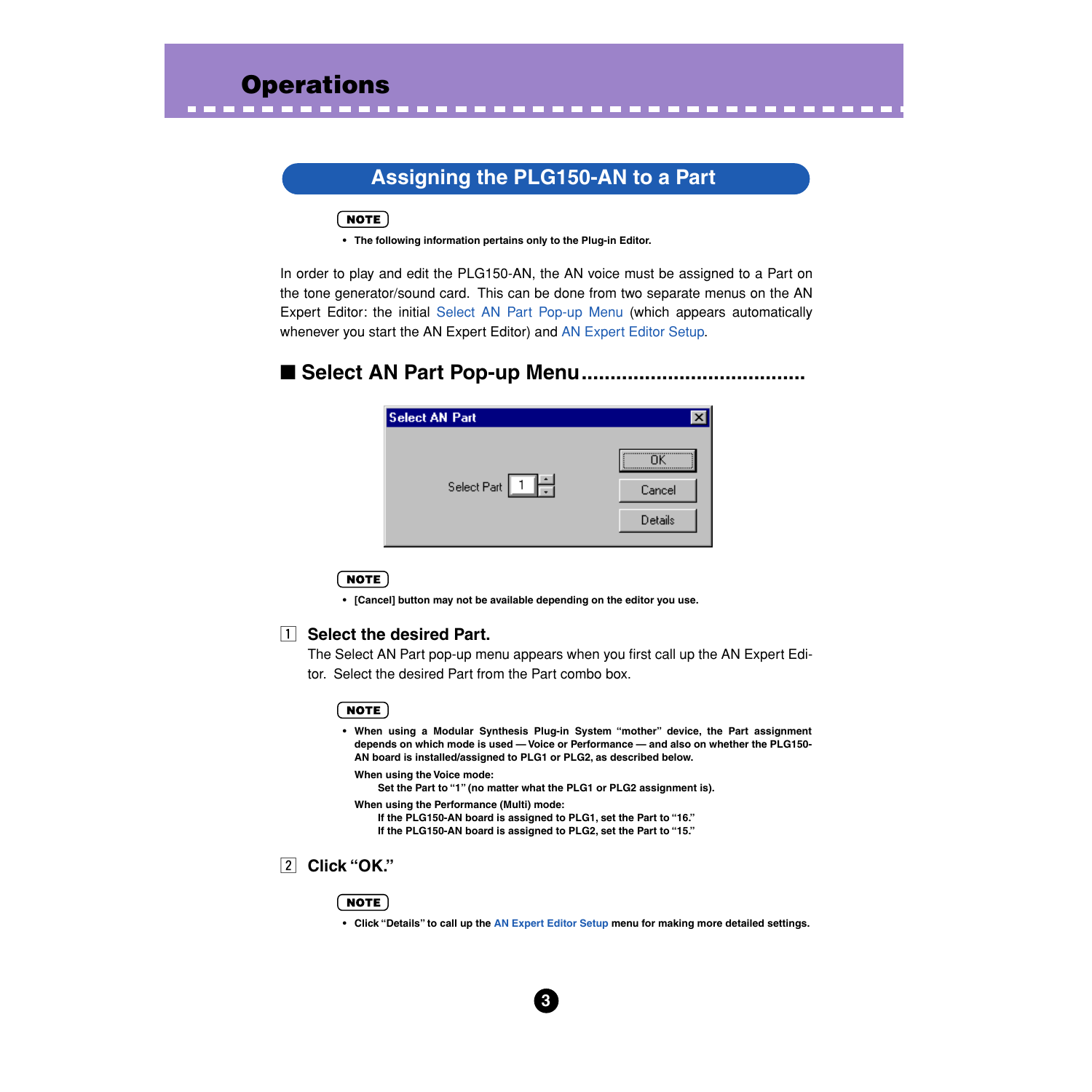# ■ **Using the AN Expert Editor Setup..............................**

Even after you've set the AN Part from the pop-up menu, you can change the setting during an editing session from the AN Expert Editor Setup dialog box.

| <b>AN Expert Editor Setup</b>           |                             |  |  |  |  |
|-----------------------------------------|-----------------------------|--|--|--|--|
| Insert & Transmit Dthers<br><b>MIDI</b> |                             |  |  |  |  |
| YAMAHA USB IN 0-1<br>MIDI In            |                             |  |  |  |  |
| YAMAHA USB OUT 0-1<br>MIDI Out          |                             |  |  |  |  |
| MIDI CH                                 | Board No.                   |  |  |  |  |
| Part No.                                | <b>REC Track</b>            |  |  |  |  |
| Device No.                              | $\nabla$ Output when edited |  |  |  |  |
|                                         | OK<br>Cancel                |  |  |  |  |

# **1** Select "AN Expert Editor Setup."

While the AN Expert Editor is active and selected, click "Setup" on the menu bar, then select "AN Expert Editor Setup." (Keyboard shortcut: [Alt], [U], [U], then [ENTER].)

# NOTE

**• "AN Expert Editor Setup" can also be selected from the [toolbar.](#page-14-0)**

**Z** Select the desired Part.

Do this from the Part No. combo box in the MIDI tab. Make other settings if necessary. (See [AN Expert Editor Setup](#page-78-0).)

c **Click "OK."**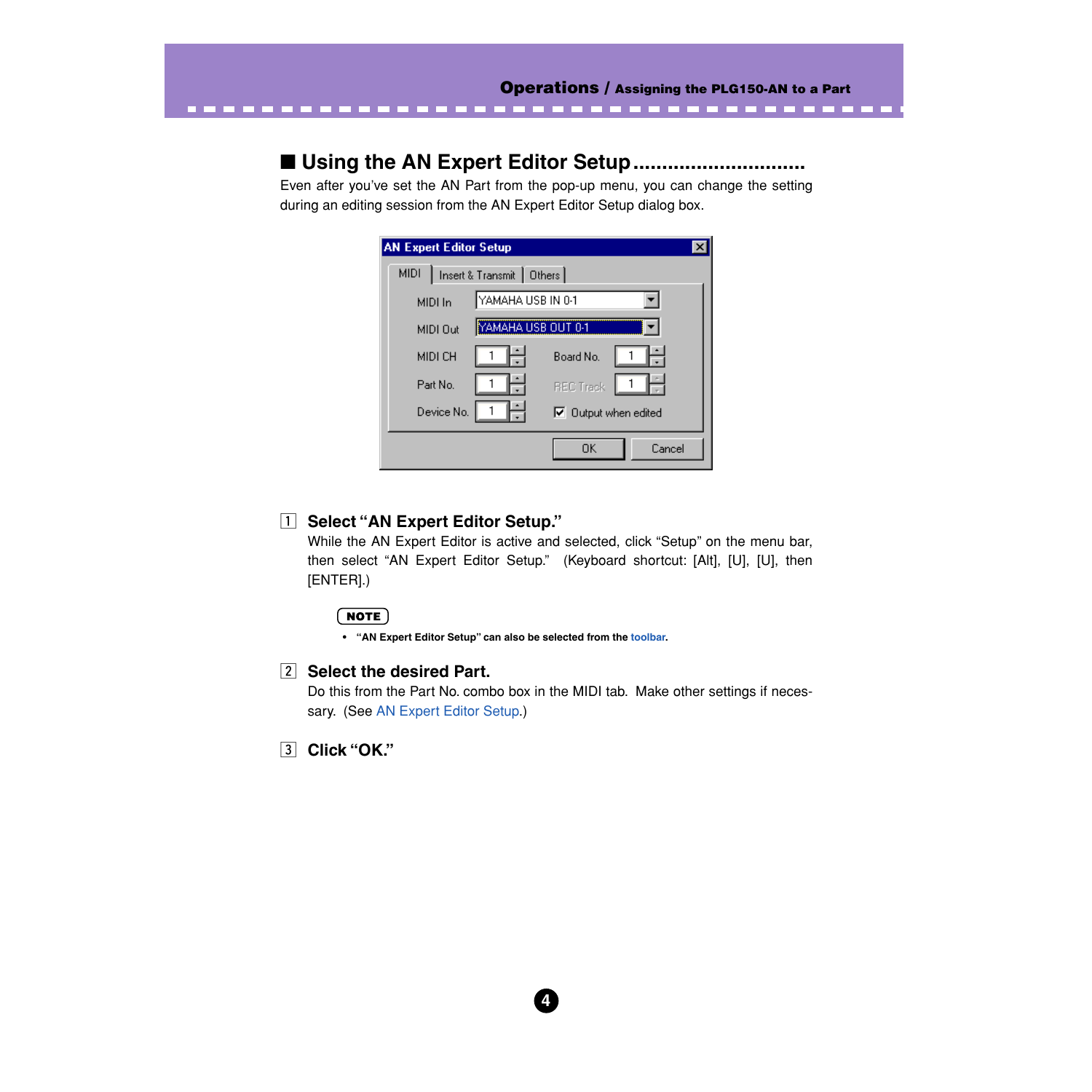---------

# **Selecting an AN Voice**

<span id="page-4-0"></span>--------------

Selecting an AN voice is the important first step in [editing](#page-5-0). You can select a voice from Preset 1, Preset 2, or User banks (each of which contains 128 voices). Once you've edited a voice you can [store it to the User bank](#page-7-0) as your original voice and save it to a floppy disk/hard disk drive with other voices as an [AN Expert File](#page-8-0).

AN voices can be selected from either the Edit Panel window or the main control panel window.

# NOTE

**• Make sure to store your edits to a voice before selecting another voice. If you've edited the AN Expert Editor parameters and then select a different voice, all your edited parameters will be initialized to the default values of the newly selected voice.** 

# **T** Select "AN Voice List."

Click the VOICE button at the bottom right of the main control panel.



You can also quickly call up this dialog box by right-clicking any inactive part of the window (on the Macintosh, click while holding the CONTROL key) and clicking "AN Voice List" in the pop-up menu. Or, you can click "Edit" on the menu bar, then select "AN Voice List." (Keyboard shortcut: [Alt], [E], [V].)

# **z** Select the desired voice.

Click on the desired voice, then close the dialog box (click the close button) to return to the main control panel window. (You can also do this by clicking anywhere on the main control panel.)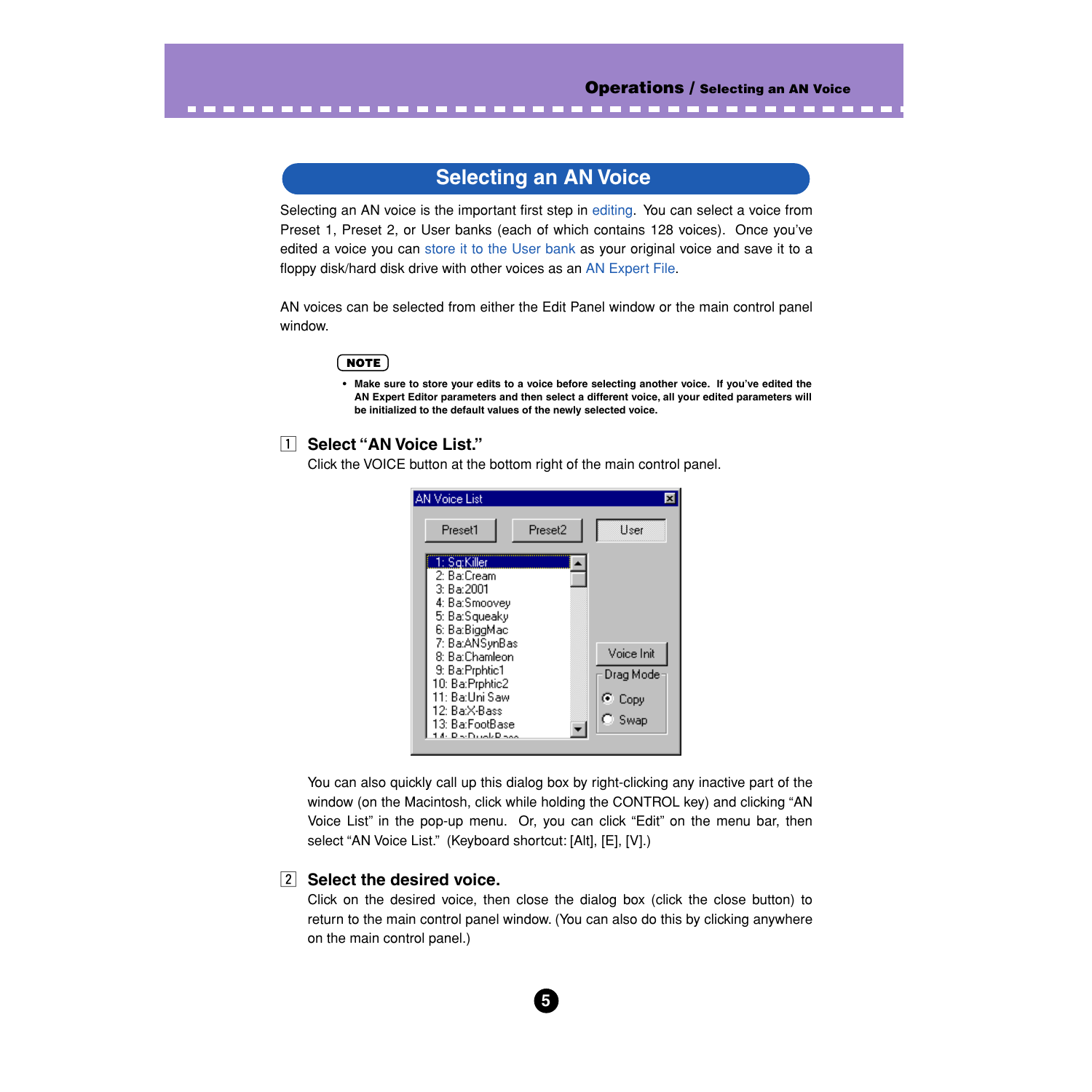# **Editing an AN Voice**

<span id="page-5-0"></span>---------------------------------

 $\boxed{1}$  Select the desired voice. Refer to [Selecting an AN Voice](#page-4-0).

# **Edit the voice parameters as desired from the main control panel.**

The main window of the AN Expert Editor provides a "virtual" [control panel](#page-13-0) with knobs and buttons, and lets you edit the voices much as you would if you were operating an actual hardware synthesizer.

**B** Store the edited settings as a [User voice](#page-7-0), then save it with other **edited voices as an [AN Expert File](#page-8-0).**

Use the [Store](#page-7-0) operation to store your newly edited voice. Then use the [Save](#page-8-0) operation to save that edited voice with other User voices to an AN Expert File.

Both the Store and Save operations are necessary to ensure that your voice is saved properly. Failing to do so would be roughly similar to writing a letter but not putting it in an envelope and sending it. Make sure to execute both operations when you wish to keep a voice you've edited.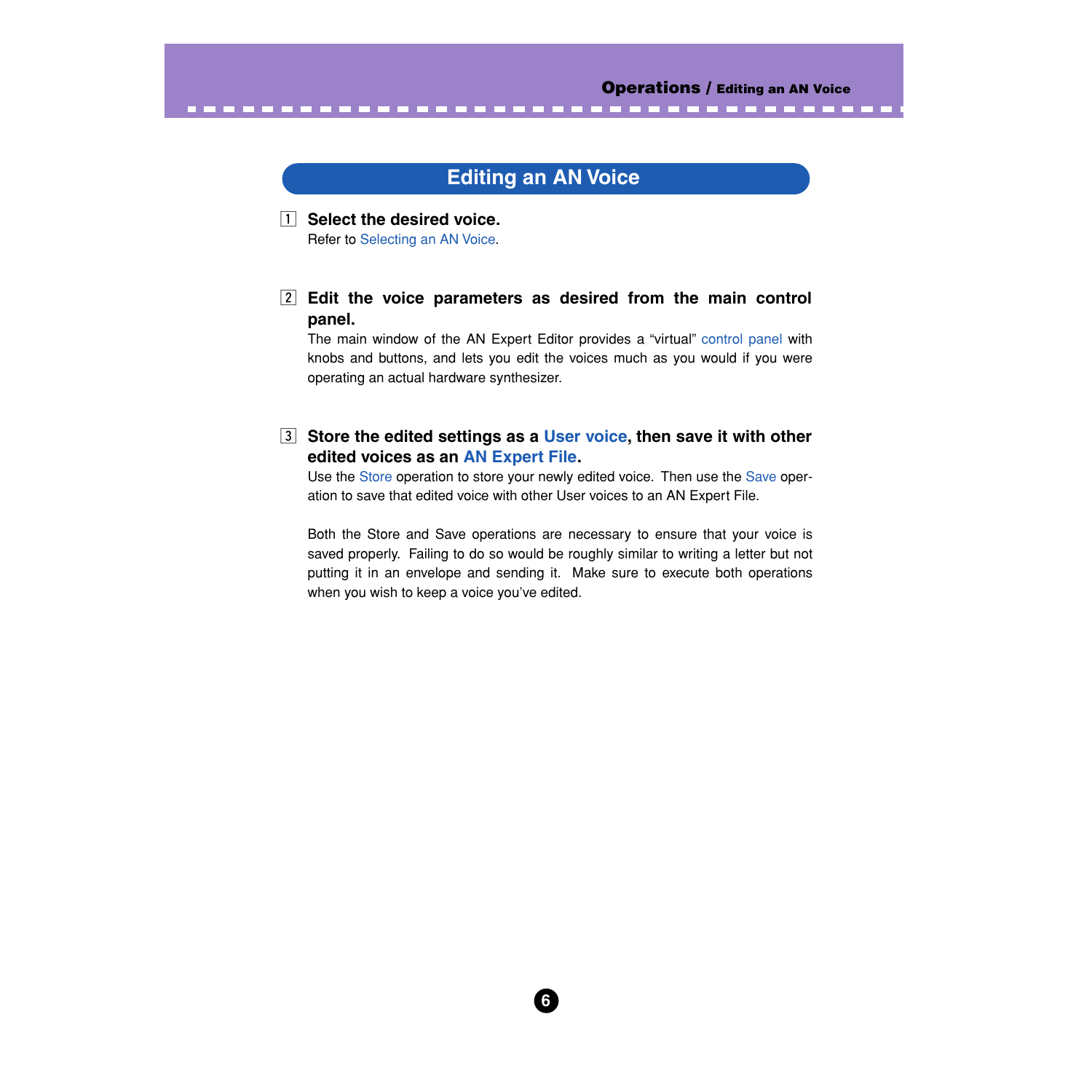-----------------------

# **Initializing an AN Voice to the Default Settings**

This function allows you to reset all the parameters of the selected voice to the factory "initial voice" default values. This gives you a "blank slate" from which you can create your own voice.

Keep in mind that this operation automatically erases all the settings of the selected voice. If you wish to save the voice for future recall, use the [Store](#page-7-0) and [Save](#page-8-0) functions.

# z **Select "AN Voice List."**

Click the VOICE button at the bottom right of the main control panel.

| <b>AN Voice List</b>                                                                                                                                                                                                                          |                                                   |
|-----------------------------------------------------------------------------------------------------------------------------------------------------------------------------------------------------------------------------------------------|---------------------------------------------------|
| Preset2<br>Preset1                                                                                                                                                                                                                            | <b>H</b> ser                                      |
| 1: Sa:Killer<br>2: Ba:Cream<br>3: Ba:2001<br>4: Ba:Smoovey<br>5: Ba:Squeaky<br>6: Ba:BiggMac<br>7: Ba:ANSynBas<br>8: Ba:Chamleon<br>9: Ba:Prphtic1<br>10: Ba:Prphtic2<br>11: Ba:Uni Saw<br>12: Ba:X-Bass<br>13: Ba:FootBase<br>- De-Duct-Dess | Voice Init<br>Drag Mode<br>় Copy<br>$\circ$ Swap |

You can also quickly call up this dialog box by right-clicking any inactive part of the window (on the Macintosh, click while holding the CONTROL key) and clicking "AN Voice List" in the pop-up menu. Or, you can click "Edit" on the menu bar, then select "AN Voice List." (Keyboard shortcut: [Alt], [E], [V].)

# x **Select the User bank and the desired voice to be initialized.**

Click on the User bank button, then click on the desired voice.

# $\overline{3}$  Initialize the voice.

Click the "Voice Init" button in the dialog box. The specified voice is initialized and automatically selected for editing.

To return to the main control panel window, close the dialog box (click the close button). (You can also do this by clicking anywhere on the main control panel.)

# **NOTE**

**• If you want to initialize all User voices, then click on the "INIT ALL" button in the [AN Librarian](#page-76-0) [window](#page-76-0).**

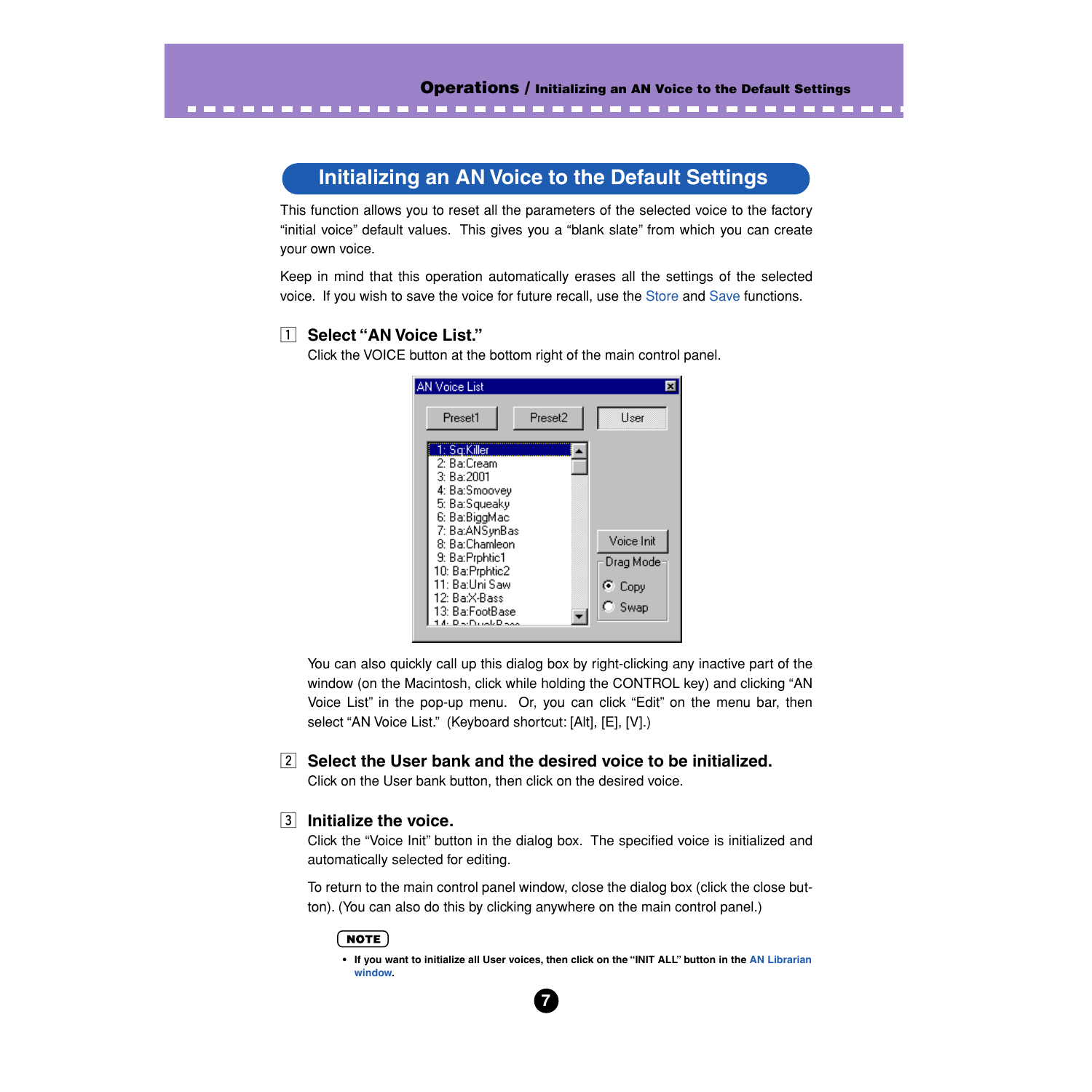# **Storing an AN Voice**

This operation lets you store your voice edits as a User voice.

------

**NOTE** 

<span id="page-7-0"></span>------

**• To ensure that your new voice is available for future recall, make sure to also [save](#page-8-0) the voice (with other voices) to an AN Expert File.**

### z **Select "AN Store."**

Click the red STORE button at the bottom right of the main control panel.

You can also quickly call up this dialog box by right-clicking any inactive part of the window (on the Macintosh, click while holding the CONTROL key) and clicking "AN Store" in the pop-up menu. Or, click "Edit" on the [menu bar,](#page-74-0) then select "AN Store." (Keyboard shortcut: [Alt], [E], [S].)

| <b>AN Store</b>                            |                                                                                                                                                                                                           |           |
|--------------------------------------------|-----------------------------------------------------------------------------------------------------------------------------------------------------------------------------------------------------------|-----------|
| Voice Name<br>Killer<br>Category<br>22: Sq | 1: Sq:Killer<br>2: Ba:Cream<br>3: Ba:2001<br>4: Ba:Smoovey<br>5: Ba:Squeaky<br>6: Ba:BiggMac<br>7: Ba:ANSynBas<br>8: Ba:Chamleon<br>9: Ba: Prphtic1<br>10: Ba:Prphtic2<br>11: Ba:Uni Saw<br>12: Ba:X-Bass | <br>Store |
|                                            | 13: Ba:FootBase<br>14: Ba:DuckBass<br>15: Ba:10thTone                                                                                                                                                     | Cancel    |

# **<u>[2]</u>** Select the destination voice.

Click on the desired voice in the dialog box. Keep in mind that this voice will be erased and replaced with the newly edited voice.

# **3** Store the voice.

Click the "Store" button in the dialog box. The newly edited voice is stored to the selected location.

#### NOTE

- **This operation deletes the original voice data at the destination.**
- **Keep in mind that this operation stores your voice data only into the User voice memory of the AN Expert Editor and sends the current voice's bulk data to the PLG150-AN. The current voice bulk data will be lost if you select another voice on the panel of the plug-in "mother" device. If you want to select a voice on the panel of the "mother" device, you should first transmit the User Voice. (Refer to [Transmit AN Bulk Dump Data](#page-89-0) in the AN Expert Editor Setup, Insert & Transmit tab.) There is no need to transmit AN Bulk Dump Data if you select a voice in the Voice List of the AN Expert Editor, since the current voice bulk data is sent with that operation.**
- **The User voice data of the PLG150-AN is lost when the "mother" device is turned off. In order to store User voices on a Modular Synthesis Plug-in System compatible instrument that have been edited/created with the computer-based AN Expert Editor (or with the compatible instrument itself), you'll need to use an external memory device, such as a memory card. For details on storing voices, refer to the owner's manual of your Modular Synthesis Plug-in System compatible instrument.**

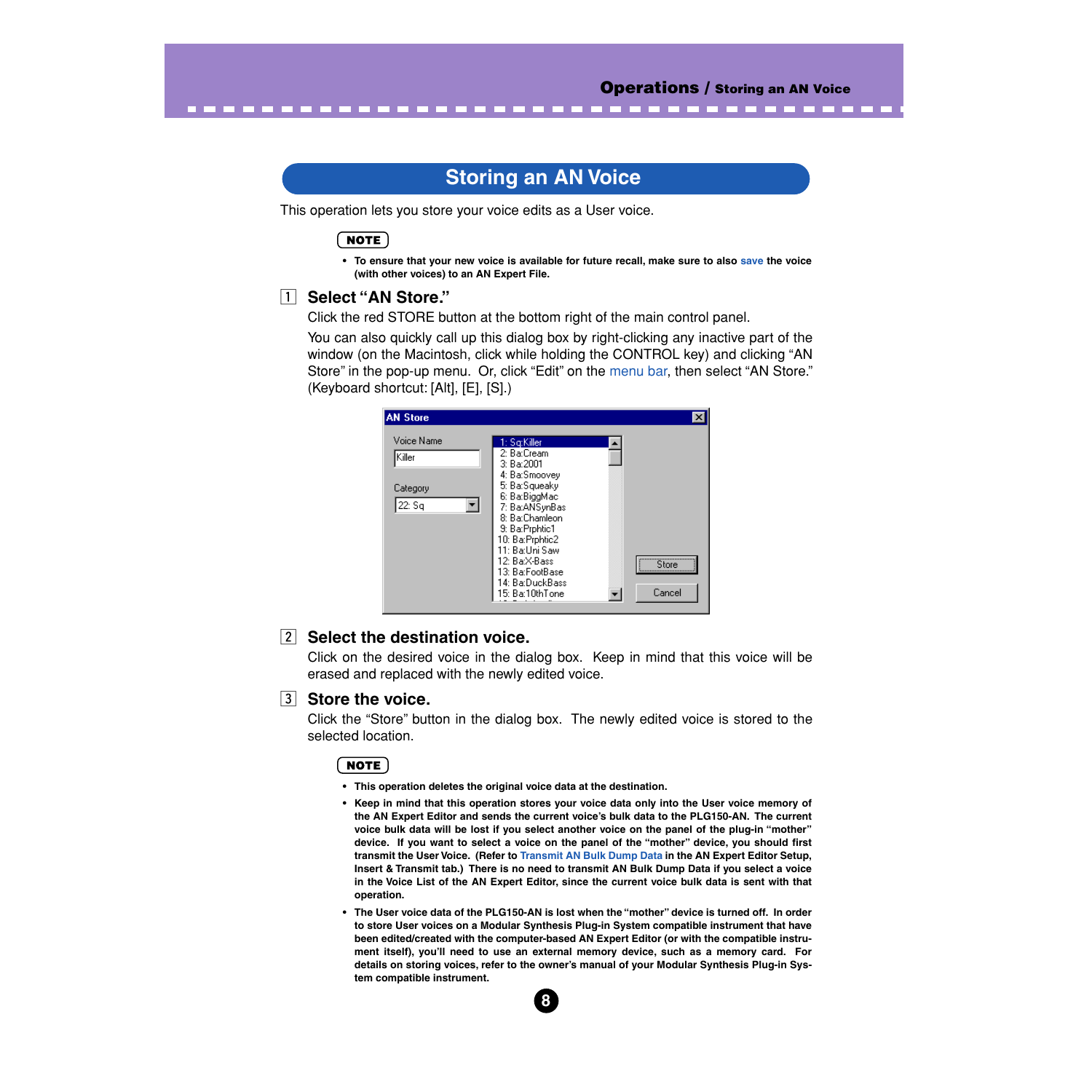# **Saving data to an AN Expert File**

<span id="page-8-0"></span>Once you've edited an AN voice and pattern to your satisfaction you can save it to an AN Expert File. Each AN Expert File can contain up to 128 voices and 128 Step Sequencer patterns, and these can be called up at any time with the Open function. (Also see Calling Up data from an AN Expert File.)

Additional [AN Expert files](#page-73-0) (each with 128 User voices and 128 User Step Sequencer patterns) can be saved to floppy disks or your hard disk drive --- giving you unlimited storage for your original voices. For organizing the voices in the AN Expert Files, use the convenient [AN Librarian](#page-76-0) function.

# **T** Select "Save AN Expert File."

Click "File" on the menu bar, then select ["Save AN Expert File](#page-73-0)." (Keyboard shortcut: [Alt], [F], [W].)

### $NOTE$

**• "Save AN Expert File" can also be selected from the [toolbar.](#page-14-0)**

# x **Select the desired folder, type in the file name, and click "Save."**

# **Calling Up data from an AN Expert File (Open)**

Once you've saved a set of User voices and User Step Sequencer patterns to one or more AN Expert Files (see Saving Voices), you can instantly call up the desired voices with this command.

To create a new AN Expert File, use the [New AN Expert File](#page-71-0) command.

# **T** Select "Open AN Expert File."

Click "File" on the menu bar, then select ["Open AN Expert File.](#page-72-0)" (Keyboard shortcut: [Alt], [F], [R].) Open AN Expert File is also available on the [toolbar](#page-14-0).

# x **Select the desired folder and file name, then click "Open."**

#### NOTE

**• Keep in mind that this operation loads the User voice and Step Sequencer pattern data only into the User voice memory of the AN Expert Editor. After opening a file, if you want to play with these Voices or Step Sequencer patterns separate from the AN Expert Editor, you should transmit the User voice or Step Sequencer pattern data. (Refer to [Transmit AN Bulk Dump](#page-89-0) [Data](#page-89-0) in the AN Expert Editor Setup, Insert & Transmit tab.) There is no need to transmit AN Bulk Dump Data if you select a voice in the Voice List of the AN Expert Editor, since the current voice bulk data is sent with that operation.**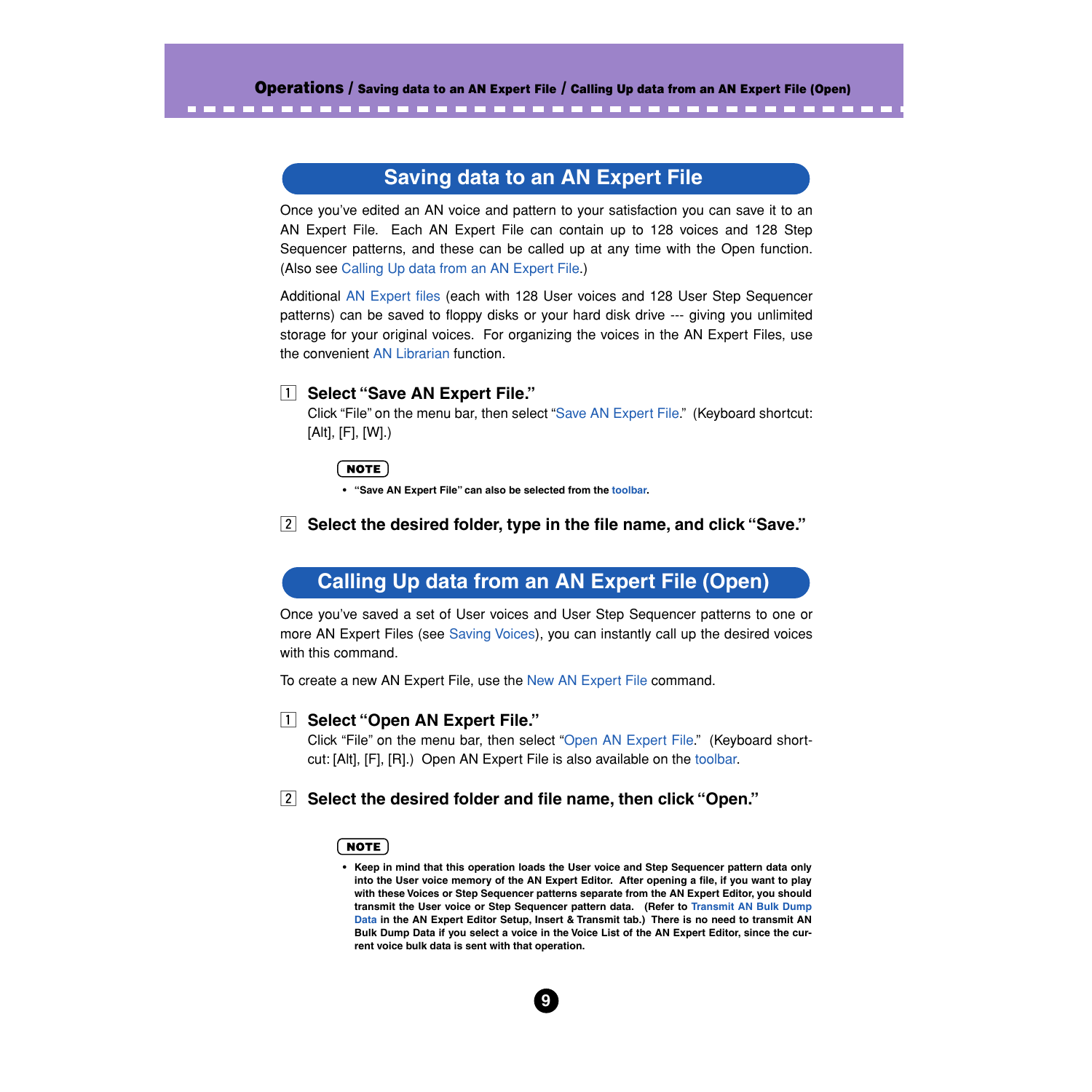# **Inserting Edited Voice Data to a Track**

# **NOTE**

**• The following information pertains only to the Plug-in Editor.**

User voice (or User Step Sequencer pattern) data can be inserted to a host application's track (using [Insert AN Bulk Dump Data](#page-87-0)). By inserting appropriate data at appropriate points in the song, you can have the AN voices change automatically as needed.

# **1** Select "AN Expert Editor Setup."

Click "Setup" on the menu bar, then select ["AN Expert Editor Setup](#page-78-0)." (Keyboard shortcut: [Alt], [U], [U], [ENTER].)

# NOTE

- **"AN Expert Editor Setup" can also be selected from the [toolbar](#page-14-0).**
- **<u>[2]</u>** Select the "Insert & Transmit" tab.

**13 Click on the desired settings.** 

| <b>AN Expert Editor Setup</b>                                                                                                                                                                                                                                     |                                                                                                            |  |  |  |  |
|-------------------------------------------------------------------------------------------------------------------------------------------------------------------------------------------------------------------------------------------------------------------|------------------------------------------------------------------------------------------------------------|--|--|--|--|
| Insert & Transmit<br>$ $ Others $ $<br><b>MIDI</b><br><b>Insert &amp; Transmit Method</b><br>C  1 Voice<br>C All User Step<br>Seg. Patterns<br><b>User Voices</b><br>$\left \frac{p}{q}\right $ to 128<br>from<br>Bulk Dump Interval 600msec $\blacktriangledown$ | <b>Insert Method</b><br>$\odot$ Create a<br>New Block<br>$\Gamma$ Insert into<br>a Block<br>Interval<br>10 |  |  |  |  |
| OΚ<br>Cancel                                                                                                                                                                                                                                                      |                                                                                                            |  |  |  |  |

- v **Click "OK."**
- **5** Select "Insert AN Bulk Dump Data" from the [Setup menu](#page-78-0) (key**board shortcut: [Alt], [U], [I]), or from the [toolbar.](#page-14-0)**
- **6** Set the location (Track, Measure, Beat, and Clock).
- m **Click "OK."**

#### **HINT**

**By using the [Insert](#page-87-0) and [Extract](#page-88-0) functions together, you can record and recall your edits as needed — giving you an unlimited amount of "undos." For each major edit, use Insert to save the edited condition to a section of a track (inserting each edit to subsequent sections of the same track). Then, to recall any given edit, use the Extract function and select the appropriate range of measures.**

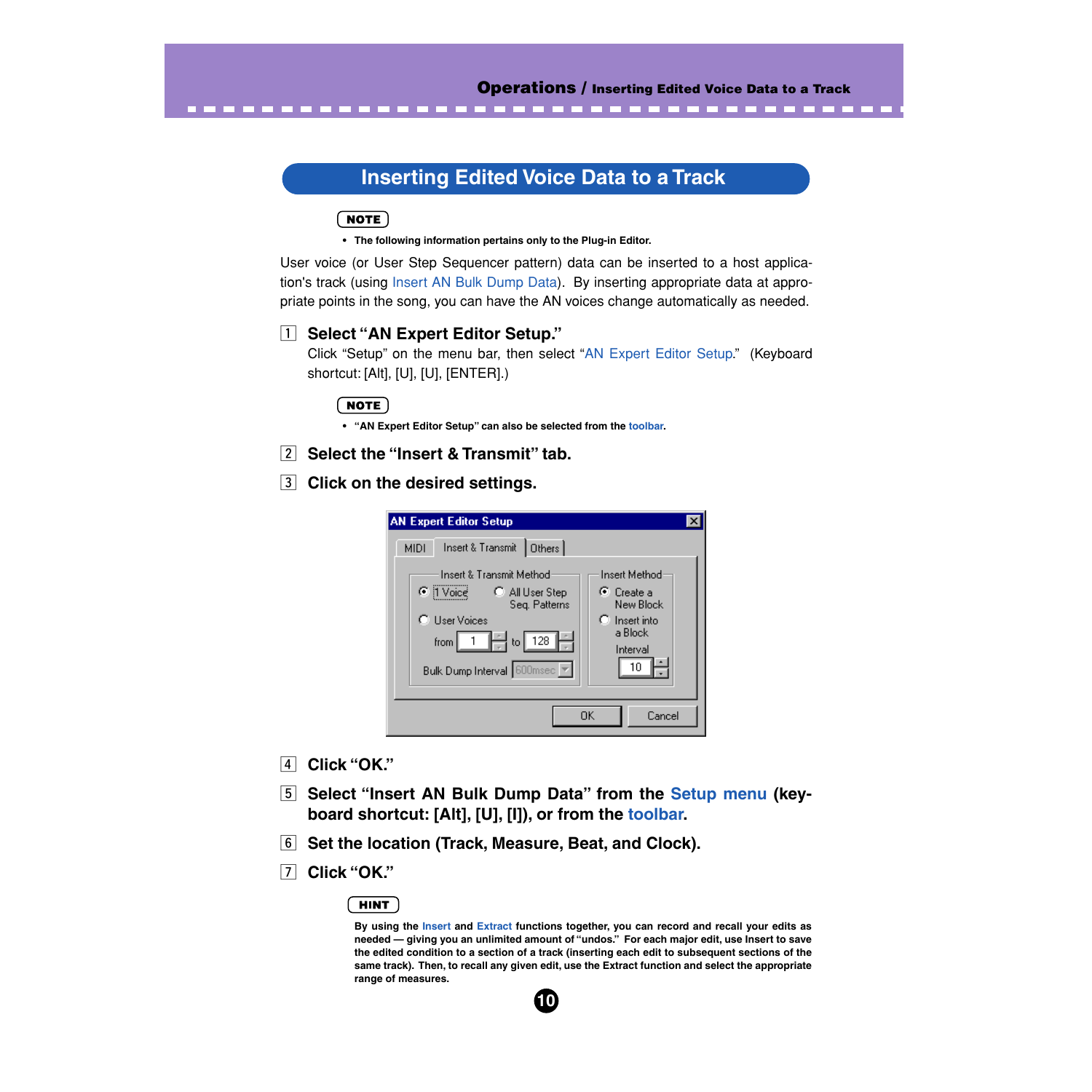------

# **Using the Morphing Function**

This exceptionally powerful function allows you to use any MIDI controller (such as a modulation wheel, foot controller, or after touch) to "morph" or crossfade between two distinct voices — in real time as you play! Naturally, you can record controller data to a sequencer for automated morphing within a song as well. This lets you create dramatic or subtle sonic changes in your performance or song.

# NOTE

**• The AN Morphing settings apply to all voices for the AN Expert Editor, and cannot be set independently for each voice (this includes the [MORPH switch](#page-44-0)).**

--------

# **1** Select "AN Morphing."

. . . . . . . . . . . . .

Click "Setup" on the menu bar, then select ["AN Morphing](#page-84-0)." (Keyboard shortcut: [Alt], [U], [P].)

### NOTE

**• "AN Morphing" can also be selected from the [toolbar.](#page-14-0)**

| <b>Morphing</b>        |                    |      |
|------------------------|--------------------|------|
| Morphing<br>Controller | Select Voice       |      |
|                        | Preset2<br>Preset1 | User |
|                        | 1: Ba:Killer       |      |

# **z** Select the desired MIDI controller.

Do this from the "Morphing Controller" combo box. After touch (AT) or any one of the 95 control change numbers can be selected. For example, if controller #1 is specified here, the modulation wheel on a MIDI keyboard can be used to morph between the two voices.

### ( NOTE )

**• The particular MIDI controller and its actual number assignment may depend on settings made to the connected MIDI instrument; see the relevant owner's manual for details. Also, refer to the list of [control change numbers](#page-85-0) and their commonly used controllers.**

**11**

**3** Select the desired voice for Morphing.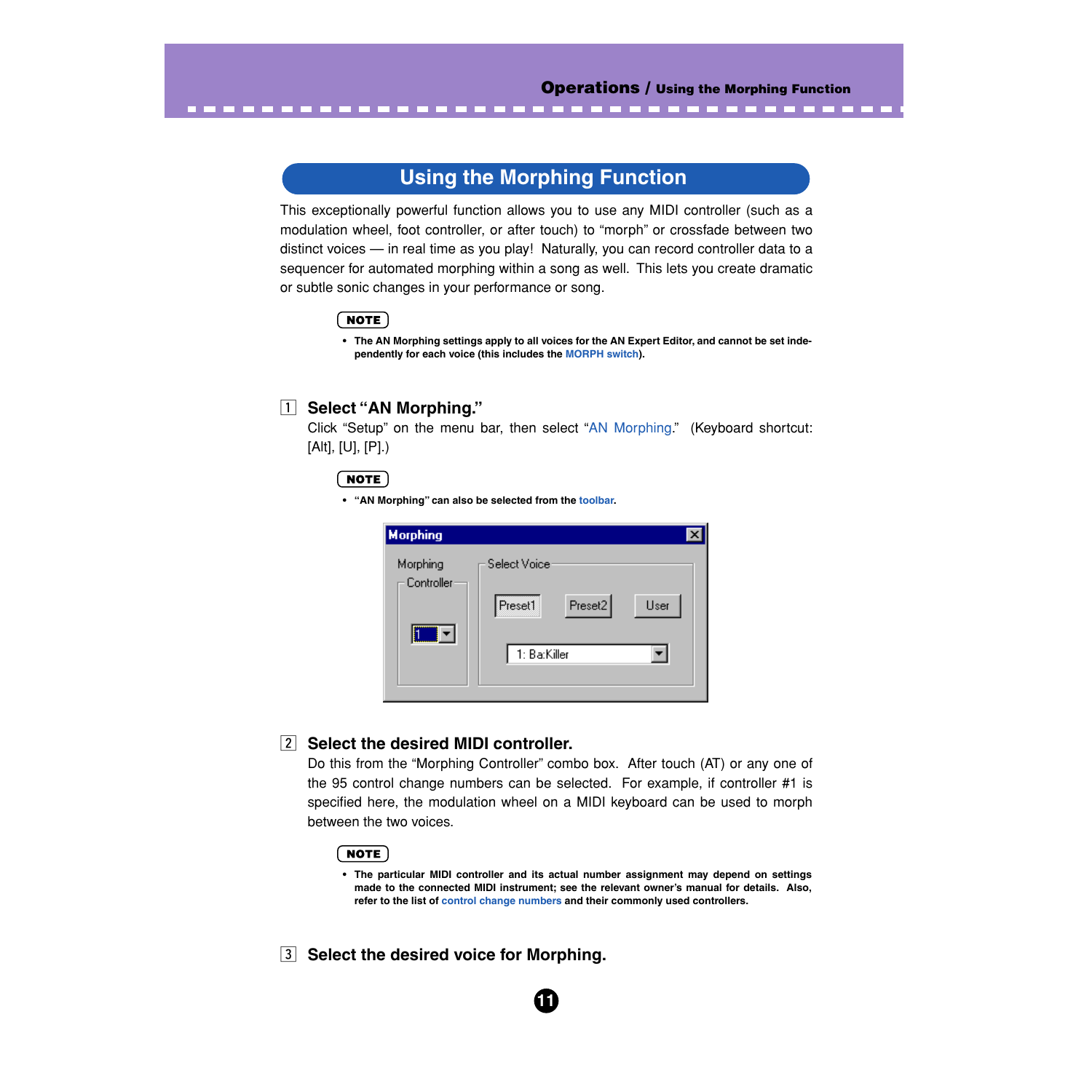--------------

To do this:

<span id="page-11-0"></span>. . . . . . . .

- 1) Specify a bank by clicking on the desired bank button: Preset 1, Preset 2, or User.
- 2) Click on the voice combo box and select the desired voice. For a complete list of available voices, see the Voice List in the PLG150-AN Owner's Manual.

#### NOTE

**• Each voice name is preceded by a two-letter category abbreviation that indicates the general instrument group to which the voice belongs. For example, "Ld" indicates "lead," "Ba" indicates "bass," "Pd" indicates "pad," and so on. For details, see the Voice List in the PLG150- AN Owner's Manual.**

- **4 Turn on the MORPH switch on the AN Expert Editor's control panel.**
- b **Use the appropriate controller (modulation wheel, after touch, foot controller, etc.) while you play, to morph between the two voices.**

# **Recording Within the AN Expert Editor**

#### **NOTE**

- **The following information pertains only to the Plug-in Editor.**
- **Depending on your particular host application, certain operation steps may differ and/or some functions may not be available.**

This powerful and convenient function allows you to record continuous edits to the AN voice in real time. For example, if you've recorded note data to one track in host application, you can use the AN Expert Editor to create gradual, dynamic changes in the track with any of the AN Expert Editor parameters. These changes can be saved with the song and can be played back exactly as you recorded them.

# **T** Select "AN Expert Editor Setup."

Click "Setup" on the menu bar, then select ["AN Expert Editor Setup](#page-78-0)." (Keyboard shortcut: [Alt], [U], [U], [ENTER].)

#### NOTE)

- **"AN Expert Editor Setup" can also be selected from the [toolbar](#page-14-0).**
- 

# **<u>[2]</u>** Select the desired track for recording.

Do this from the "REC Track" combo box in the MIDI tab. For most practical purposes, this track should be one to which you have already recorded note data and intended for use with an AN voice. Note that you can record the track without having to go to the Track View window in host application and enable it.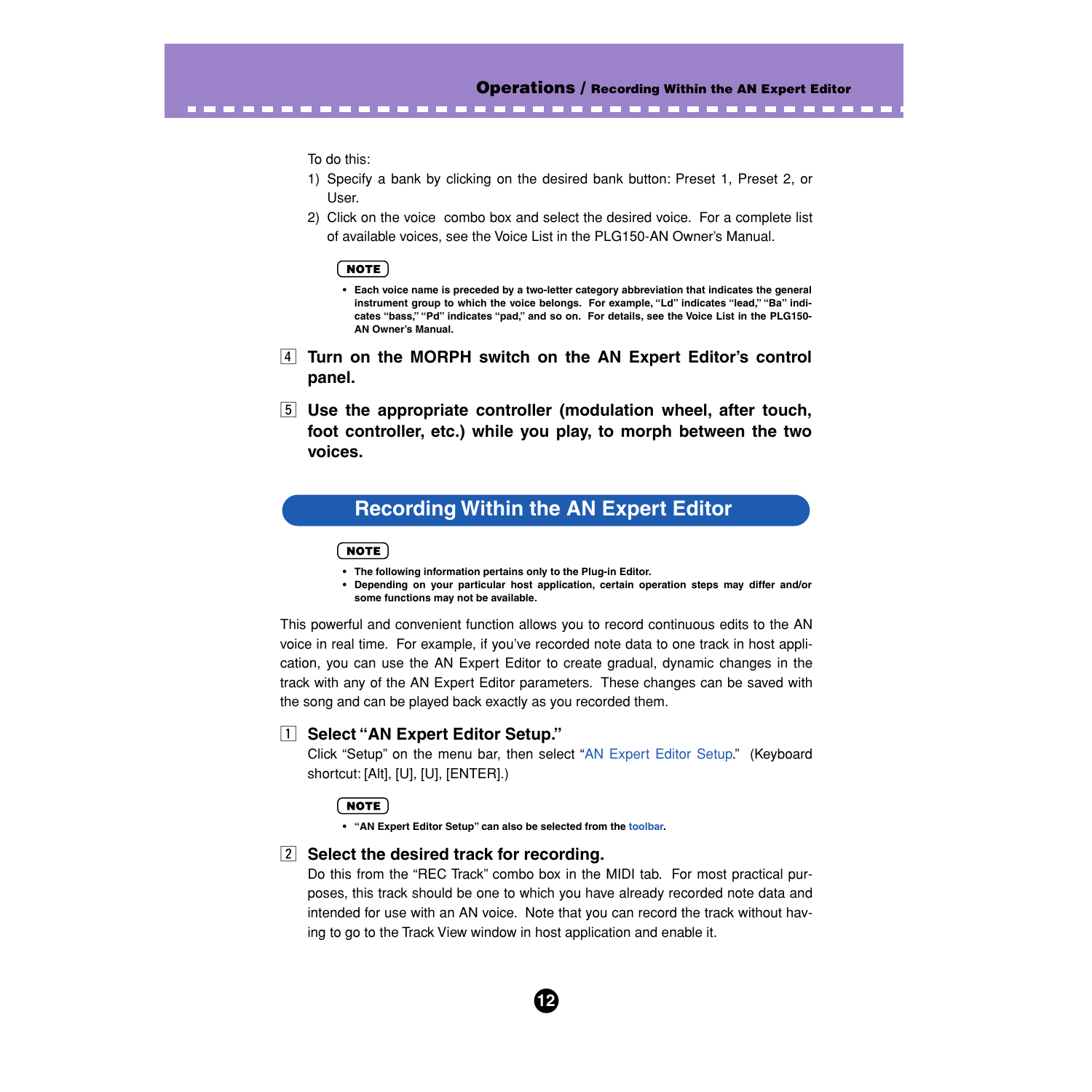# c **Click "OK."**

. . . . . . . .

# **4** Set recording-standby.

Click "Edit" on the menu bar, then select "[Record](#page-76-0)." Alternately, click on the [Record](#page-14-0) [button](#page-14-0) in the toolbar.

# **5** Start recording on the host applications.

# **6** Edit the AN parameters as desired.

Any edits you make within the AN Expert Editor are recorded in real time, as you make them. You can even record voice changes in real time.

# **F** Stop recording on the host applications.

# **8** Exit from recording-standby.

Click "Edit" on the menu bar, then select "Record." Alternately, click on the Record button in the toolbar.

# **9** Play back the song.

Use the Play Control window to return to the beginning of the track and start playback. Further edits can be recorded (overdubbed) to the same track by re-selecting the AN Expert Editor window and repeating steps #4 - #8 above.

# ( NOTE )

**• If you're not satisfied with the recorded result, the last recording you've done can be canceled using the Undo function in the Edit menu (keyboard shortcut: Ctrl + Z).**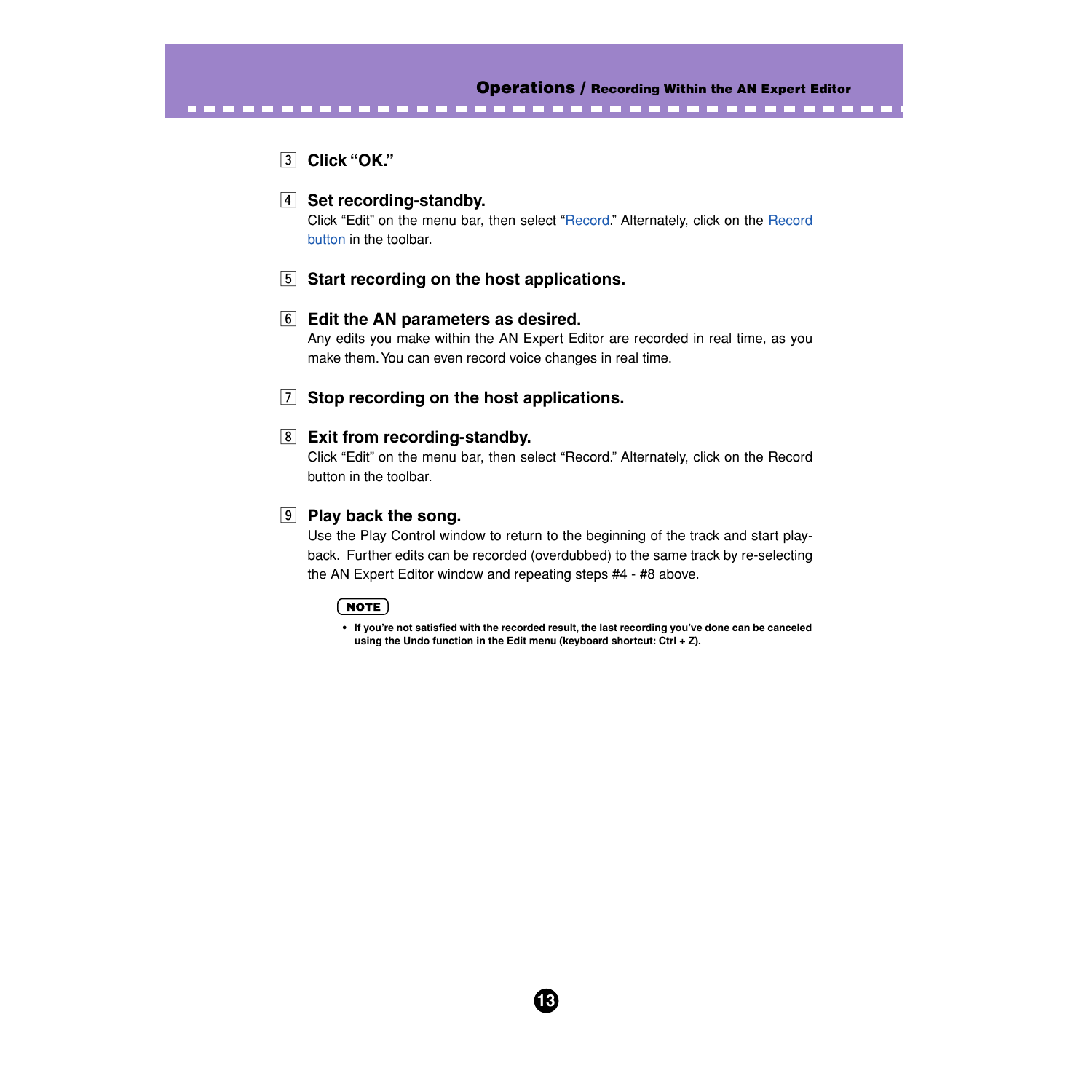<span id="page-13-0"></span>Most of the AN Expert Editor parameters for editing the AN voices are contained in the virtual "main control panel" screen. From this main panel, you can also jump to other windows for controlling additional PLG150-AN functions (such as the [Control Matrix](#page-52-0), [Free EG,](#page-55-0) and [Pattern Generator](#page-61-0)).

# **AN Expert Editor Main Window**

This is the main control panel for the AN Expert Editor, and is comprised of the virtual "panel" controls, the [toolbar](#page-14-0) (at the top), and the virtual "LCD display" at the bottom.

### **• Main Screen**



#### **• Master Menu**

The master menu (which includes [AN Voice List](#page-75-0), [Store,](#page-7-0) and the [Display Option](#page-83-0)) can be selected from the main screen by right-clicking any inactive part of the front panel (on the Macintosh, click while holding the CONTROL key).

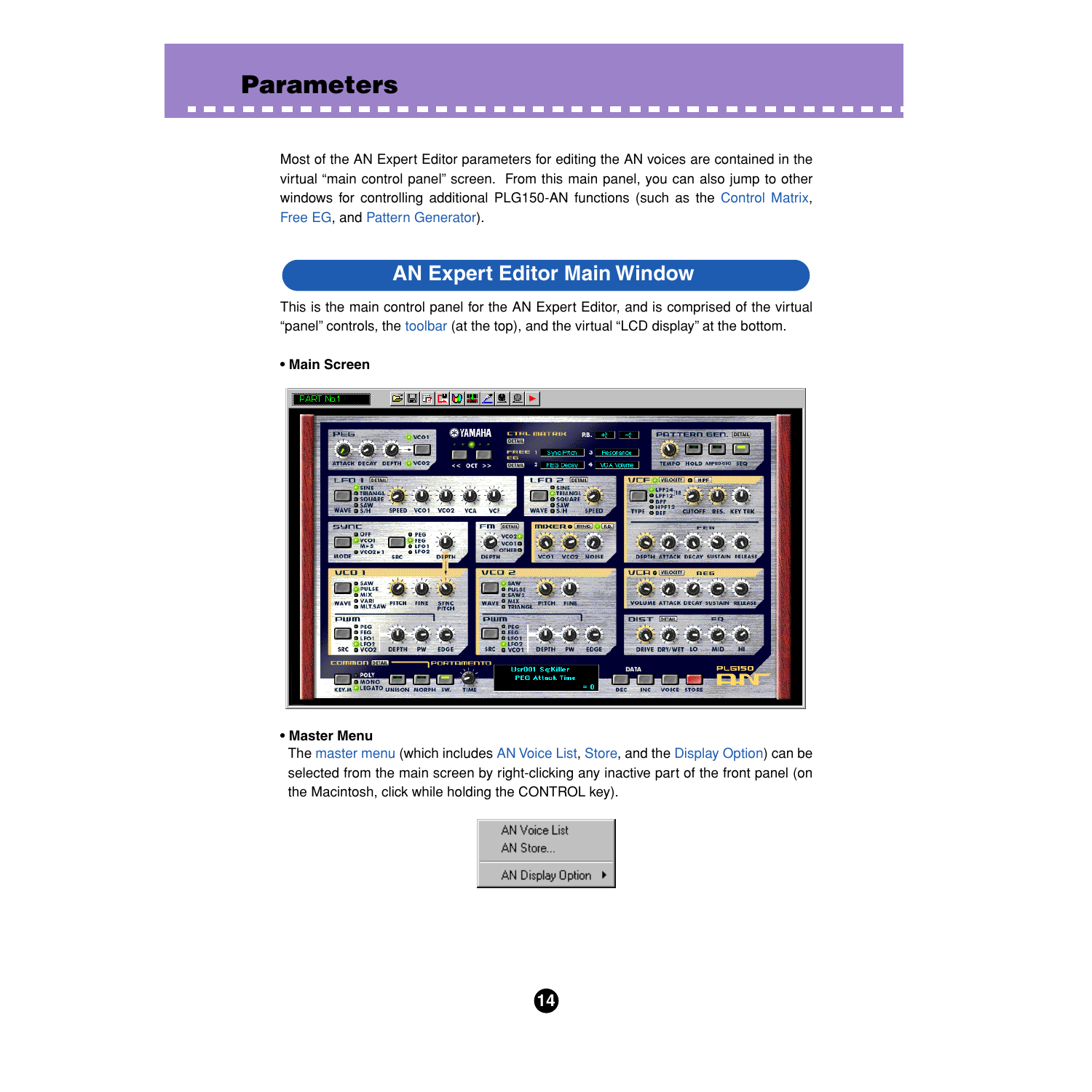#### <span id="page-14-0"></span>**• Toolbar**

The toolbar gives you quick access to some important functions and controls. These buttons let you easily execute the desired function without having to select a menu or leave the AN Expert Editor window.



#### **Open AN Expert File**

-------

This is the same as the corresponding command in the File menu. It lets you select and open an existing AN Expert File. (See File Menus, [Open AN Expert File](#page-72-0).)

#### **Save AN Expert File**

This is the same as the corresponding command in the File menu. It lets you save the current AN Expert Editor settings as a parameter file for future recall. (See File Menus, [Save AN Expert File](#page-73-0).)

#### **AN Expert Editor Setup**

This is the same as the corresponding command in the Setup menu. It lets you make various important settings for configuring the AN Expert Editor with the PLG150-AN. (See Setup Menus, [AN Expert Editor Setup.](#page-78-0))

#### **Setup AN Display Option**

This convenient feature lets you change the display of the main control panel to indicate the current status of certain signal routings within the PLG150-AN. (See Setup Menus, [AN Display Option](#page-83-0).)

#### **Setup AN Morphing**

This is the same as the corresponding command in the Setup menu. It lets you make the appropriate settings for the Morphing function (selecting the MIDI controller and the Morphing voice). (See Setup Menus, [AN Morphing.](#page-84-0))

#### **Insert AN Bulk Dump Data (Plug-in Editor only)**

This is the same as the corresponding command in the Setup menu. It lets you insert the current AN Expert Editor settings to a specified track/position in the host application song. (See Setup Menus, [Insert AN Bulk Dump Data.](#page-87-0))

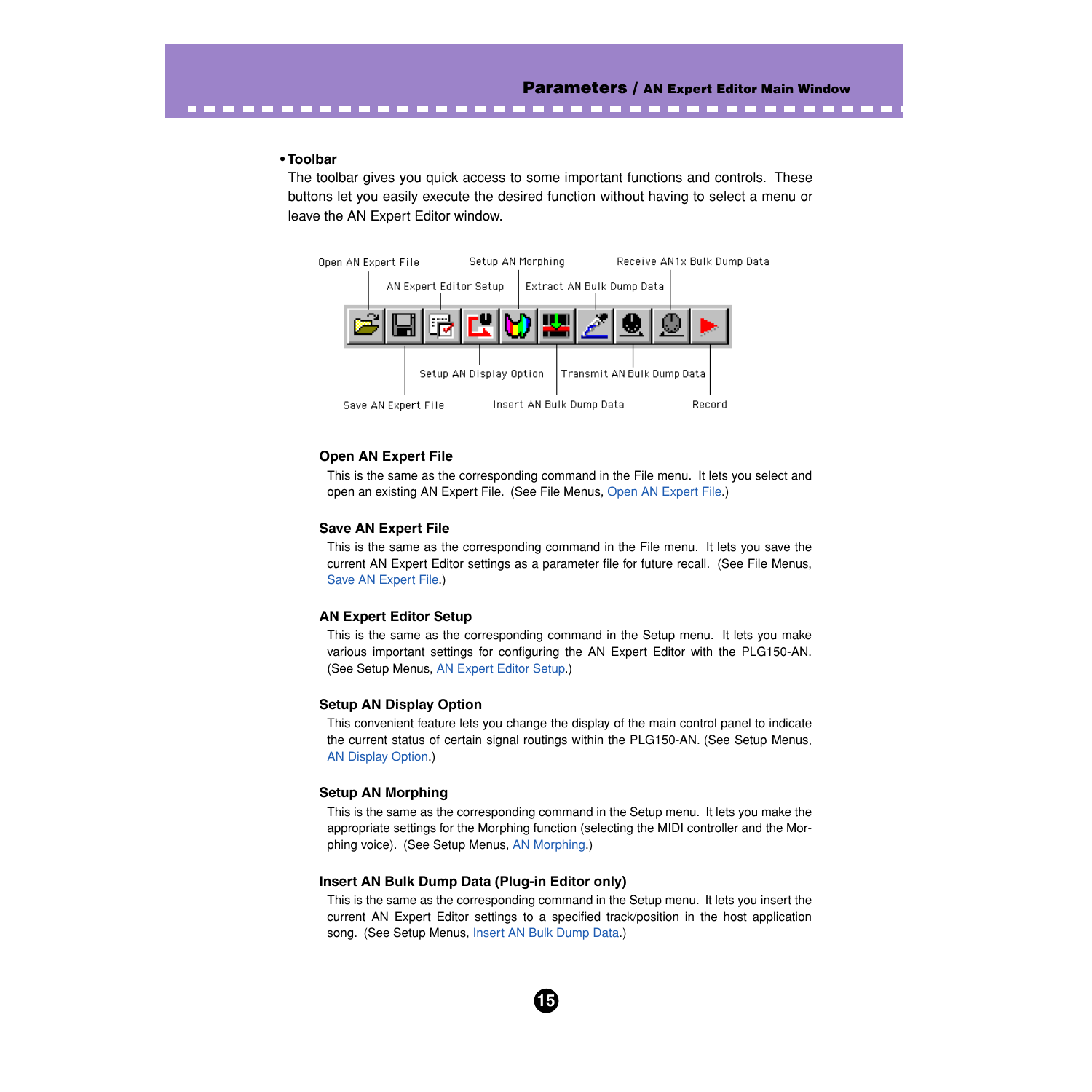. . . . .

#### **Transmit AN Bulk Dump Data**

-----------------

This is the same as the corresponding command in the Setup menu. It lets you transmit the current AN Expert Editor settings as MIDI data to the PLG150-AN board. (See Setup Menus, [Transmit AN Bulk Dump Data.](#page-89-0))

#### **Extract AN Bulk Dump Data (Plug-in Editor only)**

 This is the same as the corresponding command in the Setup menu. It lets you import the bulk data of AN voice or Step Sequencer patterns in the sequenced song data to the AN Expert Editor. (See Setup Menus, [Extract AN Bulk Dump Data](#page-88-0).)

#### **Receive AN1x Bulk Dump Data**

This is the same as the corresponding command in the Setup menu. It lets you receive the voice or Step Sequencer settings from a connected AN1x Control Synthesizer as MIDI data. (See Setup Menus, [Receive AN1x Bulk Dump Data.](#page-90-0))

#### **Record (Plug-in Editor only)**

This allows you to record your edit moves to a track, creating dynamic changes in the AN voice as the song plays. (See [Recording Within the AN Expert Editor.](#page-11-0))

#### NOTE

**• Depending on your particular host application, certain operation steps may differ and/or this function may not be available.**

#### **• LCD Display**

This virtual "LCD" functions just like the display on an actual synthesizer's front panel.





Full name of the currently selected parameter.

Indicates the currently selected parameter's value or setting. By clicking on this third line, you can also directly change the value by typing it on the computer keyboard. (See [Computer](#page-19-0) [keyboard.](#page-19-0))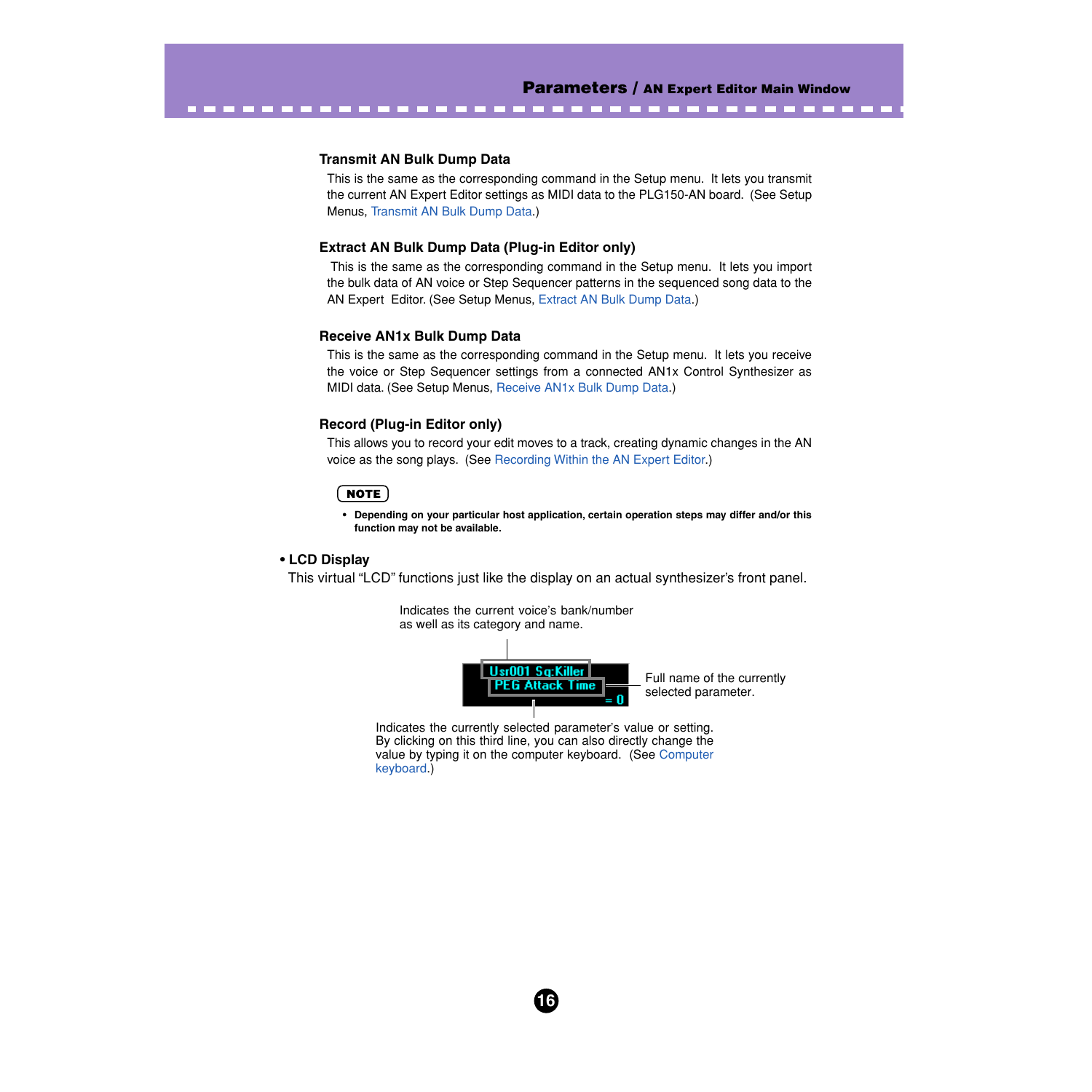--------

#### **• VOICE Button**

---------

Pressing the VOICE button calls up the [AN Voice List](#page-75-0) dialog box, allowing you to select the desired voice bank and voice. It also allows you to reorganize the voices of a selected bank, as well as initialize a voice --- in other words, this resets all parameters to their normal values, giving you a "blank slate" voice to work with.



To select a bank, click on the desired bank button: Preset 1, Preset 2, or User. Each bank contains 128 voices. To select a voice, click on the desired voice in the box. For a complete list of available voices, see the Voice List in the PLG150-AN Owner's Manual.

**17**

#### NOTE

**• Each voice name is preceded by a two-letter category abbreviation that indicates the general** instrument group to which the voice belongs. For example, "Ld" indicates "lead," "Ba" indi**cates "bass," "Pd" indicates "pad," and so on.**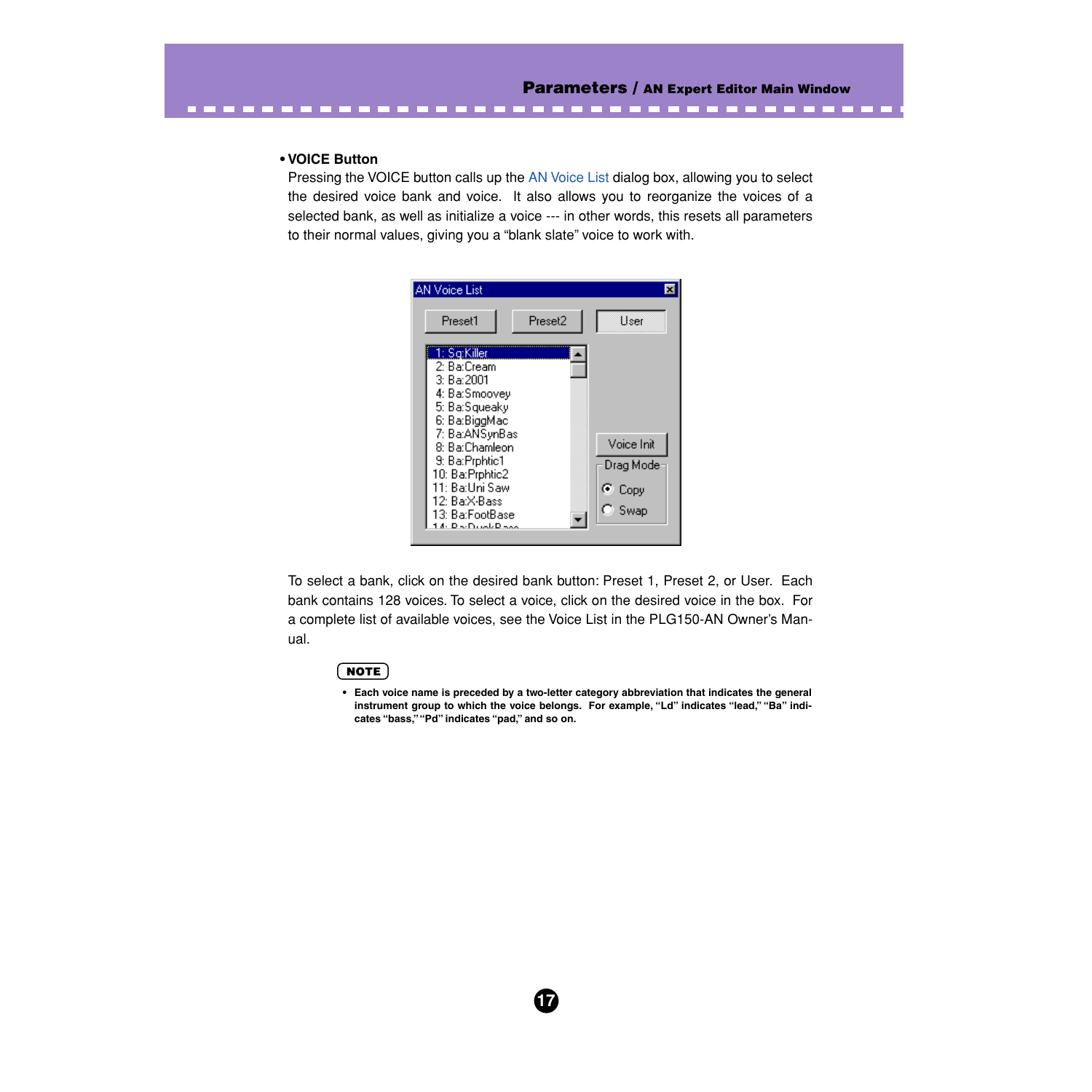-----

#### **• STORE Button**

Pressing the STORE button calls up the [AN Store](#page-7-0) dialog box, allowing you to store the desired voice to the User bank. It also lets you enter a name and category abbreviation for the voice.

| <b>AN Store</b>         |                                                                   |        |
|-------------------------|-------------------------------------------------------------------|--------|
| Voice Name<br>Killer    | 1: Sa:Killer<br>2: Ba:Cream<br>3: Ba:2001                         |        |
| Category<br>▾╎<br>22:Sq | 4: Ba:Smoovey<br>5: Ba:Squeaky<br>6: Ba:BiggMac<br>7: Ba:ANSynBas |        |
|                         | 8: Ba:Chamleon<br>9: Ba:Prphtic1<br>10: Ba: Prphtic2              |        |
|                         | 11: Ba:Uni Saw<br>12: Ba:X-Bass<br>13: Ba:FootBase                | Store  |
|                         | 14: Ba:DuckBass<br>15: Ba:10thTone                                | Cancel |

To name the voice, click on the Voice Name box, and type in the desired name. To specify a category, click the Category combo box, and click the desired category abbreviation. (The "0: ---" setting indicates no category.) To store the newly named voice, click "Store." For a complete list of available voices and descriptions of the category abbreviations, see the Voice List in the PLG150-AN Owner's Manual.

**18**

### $NOTE$

**• Each voice name is preceded by a two-letter category abbreviation that indicates the general instrument group to which the voice belongs. For example, "Ld" indicates "lead," "Ba" indicates "bass," "Pd" indicates "pad," and so on.**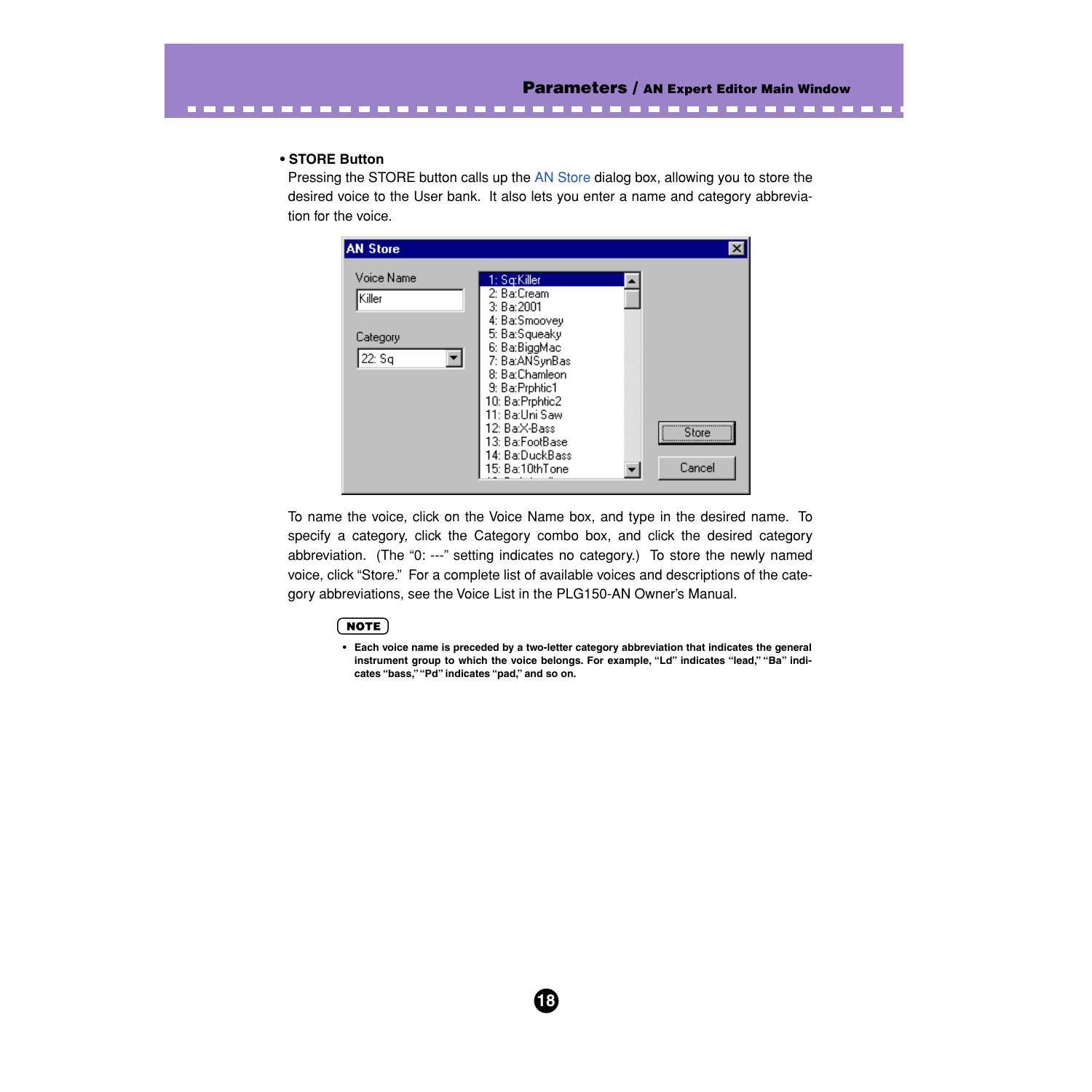-----

# <span id="page-18-0"></span>■ Setting and Changing Parameter Values ........

#### **• For panel knobs:**

-------

Left-click on the knob and drag horizontally or vertically as desired. Dragging to the left or down decreases the value, and dragging right or up increases it. The knob "rotates" as you drag it, and the parameter value (shown just above each knob) changes accordingly. Any parameter changes are output as MIDI data, both to the PLG150-AN and the host application (for recording).

Operation of the knobs can also be set so that moving the mouse in a circular direction  $-$  as if you were actually rotating the knob  $-$  changes the parameter value. (See [Parameter Knob Operation](#page-82-0).)

PER Click on the knob and drag horizontally (right/left) or vertically (up/down). **ATTACI** 

This changes to green when knob is selected (active).

#### **NOTE**

**• The panel knob operation can be changed to let you "rotate" the knob, instead of moving it horizontally or vertically. (See the [Others tab](#page-82-0) in [AN Expert Editor Setup](#page-78-0).)**

#### **• For buttons:**

Simply left-click on the desired button to turn on/off or to select the appropriate setting. On/off buttons (such as [MORPH](#page-44-0)) have virtual "lamps" that light when the function is on.



#### **• Combo boxes**

For combo boxes (such as Control Source in the [Control Matrix Parameter tab](#page-52-0)), click the down arrow to expand the box, then highlight the desired setting.

#### **• DATA DEC (Decrease) and INC (Increase) buttons**

Click on the desired parameter, then click either of these buttons to decrease the value/ setting (DEC) or increase it (INC). These buttons in some cases (e.g., [VCO 1 WAVE\)](#page-33-0) can be used to select values/settings that are not available otherwise>

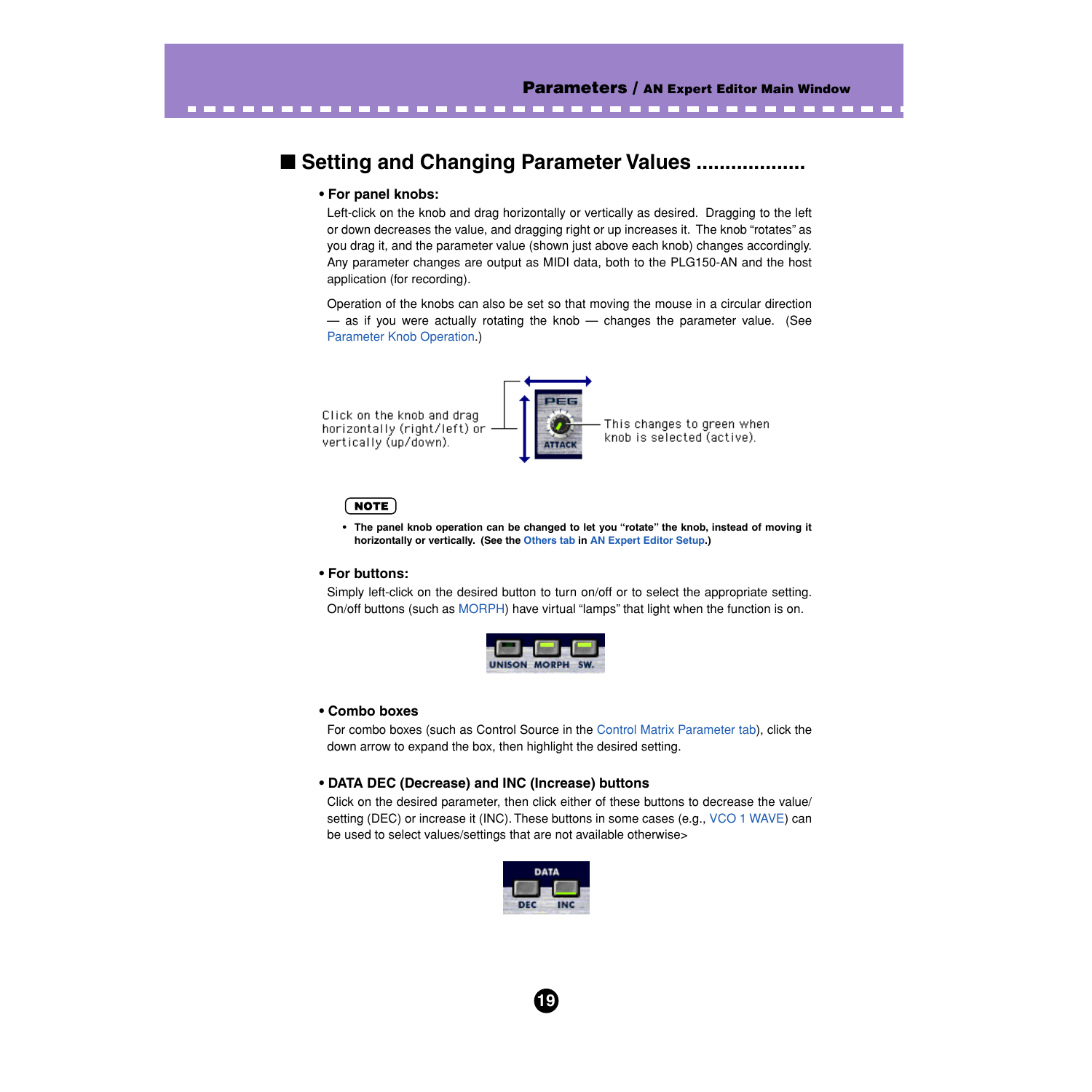#### **• Mouse buttons**

A few parameters (such as Unison Detune and LFO 1 Delay in the [Detail Parameters](#page-45-0) [tab\)](#page-45-0) can be adjusted with the mouse buttons. Click on the desired parameter, then click the left mouse button to decrease the value or click the right mouse button to increase it.

<span id="page-19-0"></span>--------------------------

#### **• Computer keyboard**

All of the value parameters can be directly changed by typing in the appropriate numbers from the computer keyboard. Click on the desired parameter, then click the third (bottom) line in the virtual LCD and type in the desired value. Press [ENTER] to enter the value.

A few parameters (such as Unison Detune and LFO 1 Delay in the [Detail Parameters](#page-45-0) [tab\)](#page-45-0) can be directly changed by clicking on the desired parameter, then typing in the desired value.

#### **• Computer keyboard shortcuts:**

#### **• Moving around the panel**

Pressing the arrow keys by themselves lets you select parameters by moving around the panel in the respective direction (up, down, left, right).

#### **• Rapidly adjusting values**

You can also use the arrow keys to adjust the parameter values. Simultaneously hold down [SHIFT] and press or hold one of the arrow keys. The up or right keys increase the value while the down or left keys decrease it. Holding down [SHIFT] and the appropriate arrow key rapidly increases or decreases the value.

The Page Up and Page Down keys on the computer keyboard can also be used. Press Page Up to increase the value, and Page Down to decrease it. Hold down the appropriate button to rapidly increase or decrease the value.

#### **• Value charts**

A few parameters (such as [VCF Velocity\)](#page-24-0) have pop-up "value charts," from which you can select the desired value. Simply left-click on the parameter's button, highlight the desired value, then left click on the value.

| -64                     | $-48$                            | -32                       | -16             | 0.               | $+16$                                       | $+32$          | $+48$                   |
|-------------------------|----------------------------------|---------------------------|-----------------|------------------|---------------------------------------------|----------------|-------------------------|
|                         |                                  |                           |                 |                  |                                             |                |                         |
| $-63$                   | $-47$                            |                           | $-15$           |                  | $+17$                                       | $+33$          | $+49$                   |
|                         | $-46$                            |                           | -14             |                  | $+18$                                       | +34            | $+50$                   |
|                         | $-45$                            |                           | $\frac{13}{12}$ |                  | $+19$                                       | $+35$          | $+51$                   |
|                         |                                  |                           |                 |                  |                                             |                |                         |
|                         | $-44$                            |                           |                 |                  | $+20$                                       | $+36$          | $+52$                   |
| <b>SSSSS</b>            |                                  |                           | -17             | $+123$<br>$+345$ |                                             | $+37$<br>$+38$ | $+5\overline{3}$        |
|                         |                                  |                           |                 |                  |                                             |                |                         |
|                         |                                  |                           |                 |                  |                                             |                | $+54$                   |
| $-58$<br>$-57$<br>$-56$ | $-43$<br>$-42$<br>$-41$<br>$-40$ |                           |                 |                  |                                             | $+39$          | $+55$<br>$+56$          |
|                         |                                  |                           |                 |                  |                                             | $+40$          |                         |
|                         |                                  |                           |                 |                  |                                             |                |                         |
|                         |                                  |                           |                 |                  |                                             | $+41$          |                         |
| 554532515049            | 32383383                         | 31-30-2922-2922-2022-2022 | 10987654321     | $+10$            | $+222$<br>$+223$<br>$+25$<br>$+25$<br>$+25$ | $+42$          | $+57$<br>$+58$<br>$+59$ |
|                         |                                  |                           |                 | $+11$            | $^{+27}_{+28}$                              | $+43$          |                         |
|                         |                                  |                           |                 |                  |                                             |                |                         |
|                         |                                  |                           |                 | +12              |                                             | $+44$          | $+60$                   |
|                         |                                  | -19                       |                 | +13              | $+29$                                       | $+45$          | $+61$<br>$+62$          |
|                         |                                  |                           |                 |                  |                                             | +46            |                         |
|                         |                                  | $\frac{18}{17}$           |                 | +14              | $+30$<br>$+31$                              |                |                         |
|                         |                                  |                           |                 | $+15$            |                                             | $+47$          | $+63$                   |

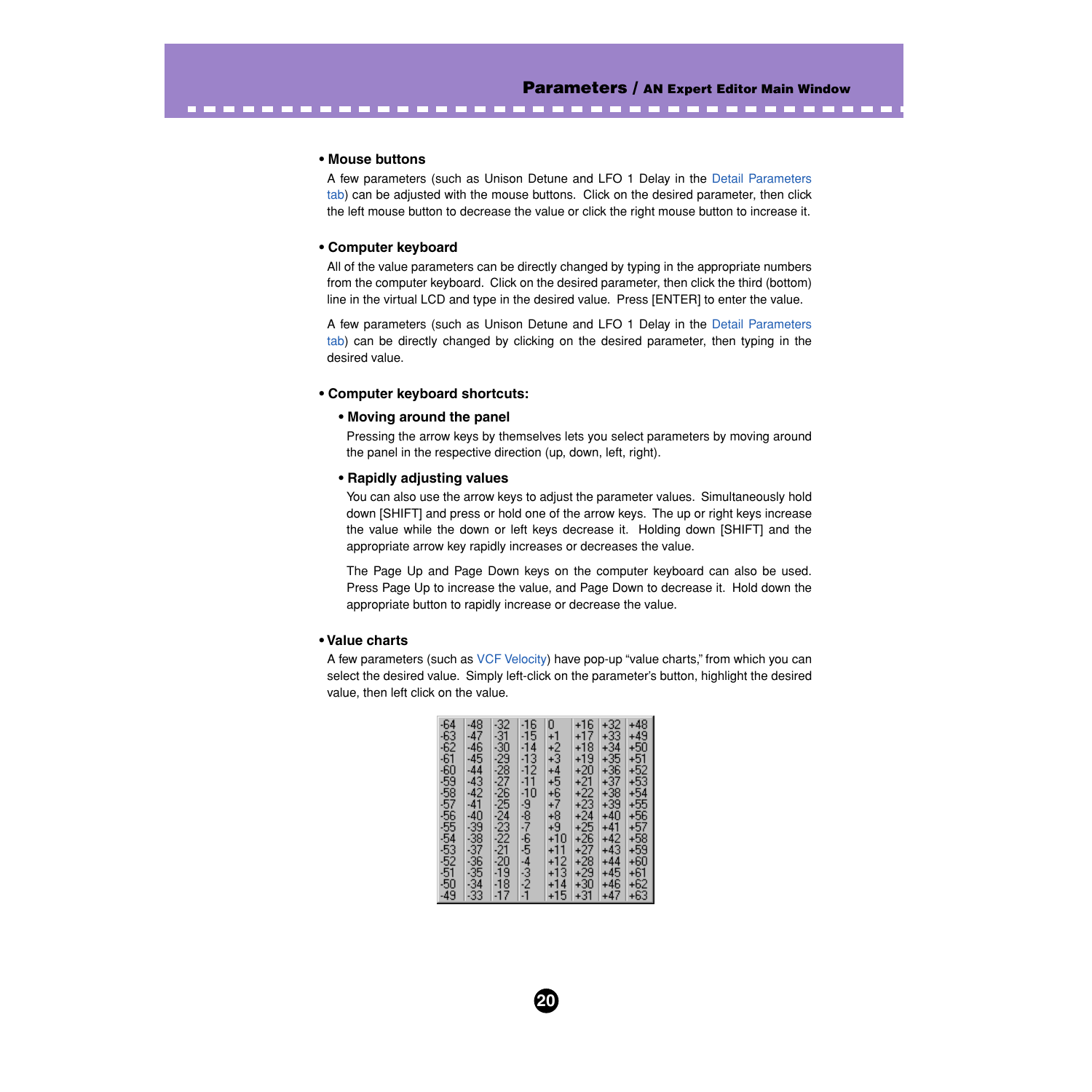**CONTRACT** 

#### <span id="page-20-0"></span>**• Initialize**

If you need to initialize a specific parameter to its default value, you can quickly call up a pop-up menu for this by right-clicking on the appropriate parameter control in the display (on the Macintosh, click while holding the CONTROL key).

For example, if you've changed the LFO 1 Speed setting and want to restore the parameter to its original value, move the cursor to the LFO 1 SPEED knob and click the right mouse button.



Click on "Init" to restore the original setting or value of the parameter.

"Init" will be ghosted and unavailable if no edits have been made to the selected parameter. Initialize is completely independent for each parameter.

# ■ AN Parameters.........

The various parameters are arranged in "blocks" according to their general functions. These correspond to the basic modules of sound generation or control in the PLG150- AN.

# **PEG (Pitch EG) Parameter Block**

The PEG parameters determine how the pitch of the voice changes over time. This lets you produce subtle or pronounced pitch changes as a note is played.



**21**

#### **HINT**

**The PEG can also be used as a control source (in [PWM Source](#page-36-0), [Sync Pitch Control Source,](#page-30-0) [FM Source](#page-50-0), etc.), giving you even greater editing flexibility.**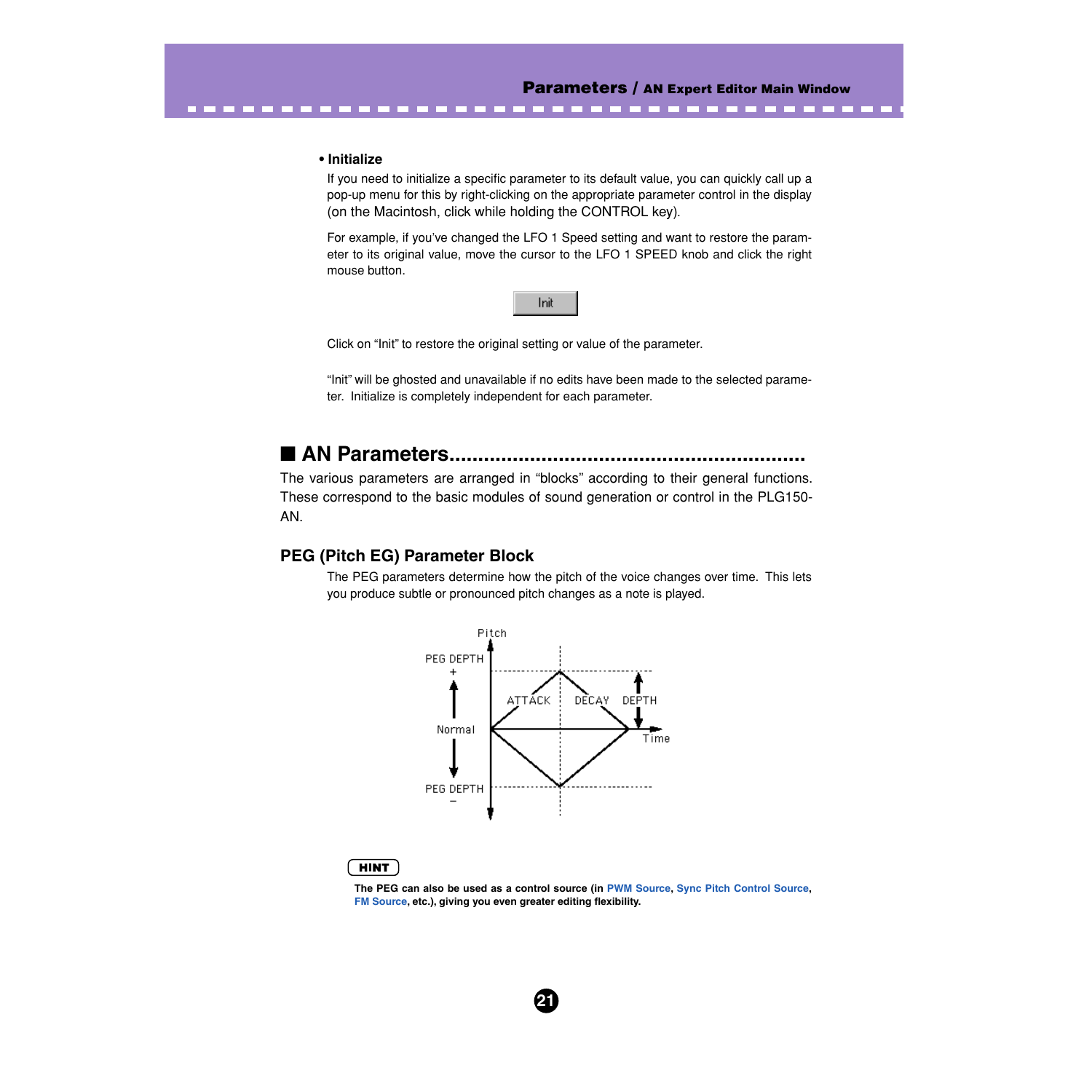#### **• ATTACK (PEG Attack Time)**

#### **Range: -64 ... +63**

This determines the Attack Time of the PEG, or how long it takes for the pitch to change, according to the PEG Depth setting. This parameter has no effect (except when the PEG is used as a control source - for example, in [PWM Source,](#page-36-0) etc.) unless the DEPTH parameter is set to an appropriate value.

-------------------------------------

#### **• DECAY (PEG Decay Time)**

#### **Range: -64 ... +63**

This determines the Decay Time of the PEG, or how long it takes for the pitch to return to normal. This parameter has no effect (except when the PEG is used as a control source for example, in PWM SourceVCO1PWMSRC, etc.) unless the DEPTH parameter is set to an appropriate value.

#### ( NOTE )

**• When the Decay Time is set to the maximum value of 127, the pitch (as set in PEG Depth) is held indefinitely without changing.**

#### **• DEPTH (PEG Depth)**

#### **Range: -64 ... +63**

This determines the depth of the pitch change for the PEG (in semitones). This can be set independently for either the VCO 1 or VCO 2, or both (with the PEG Switch parameter). This must be set to an appropriate value for the PEG to have an effect on the sound.

### **• PEG Switch — VCO 1/ VCO 2 Settings: VCO 1, VCO 2, Both**

This switch determines which VCO will be affected by the PEG Depth parameter. When this is set to "Both," the VCO 1 and VCO 2 will be affected together (both lamps light).

# **OCT (Octave Shift)**

#### **Range: -2 ... +2**

This determines the octave setting of the selected voice. The octave setting is also indicated by the lamps.

# **CTRL MATRIX (Control Matrix)**

The Control Matrix is a highly flexible, complex function that lets you use up to 15 different MIDI controllers to control 15 separate PLG150-AN parameters, in real time. The source controllers can be a modulation wheel, data entry slider, foot controller, key velocity, key scaling, or any of the controllers in the MIDI specification. These can be used to control any of 46 different destination parameters, such as VCF Cutoff, Resonance, FEG Depth, and a wide variety of others.

This gives you the freedom to configure a completely different set of sources and destination parameters for each voice. You can, for example, configure the PLG150-AN to use After Touch to apply vibrato, or the Modulation Wheel to change the resonance while you play, determine the range for both Pitch Bend up and down, and much more.

For information on the Control Matrix settings, see the [Ctrl Matrix Parameters](#page-52-0) tab.

#### **• [DETAIL Page \(Control Matrix Parameters\)](#page-52-0)**

**22**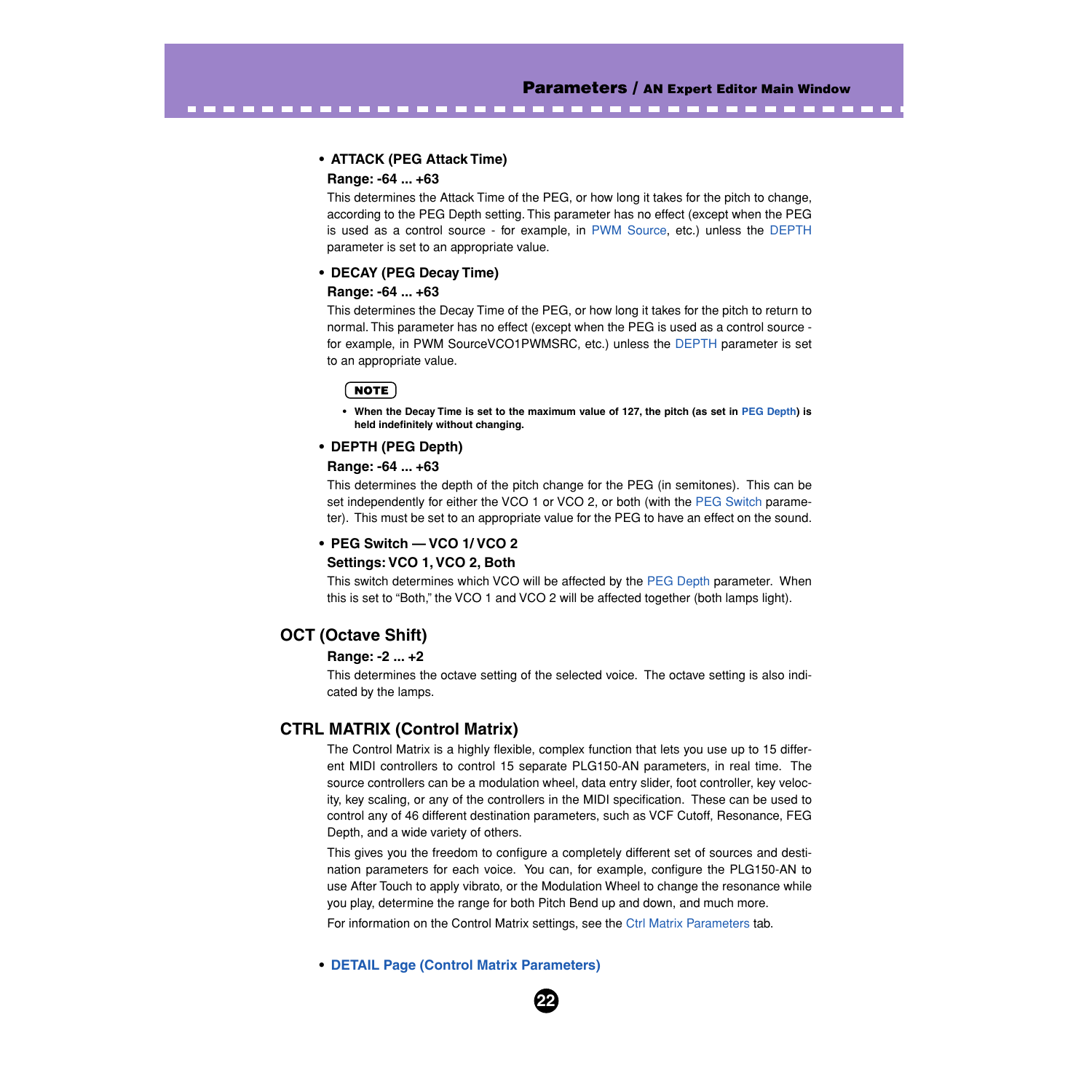# **FREE EG**

The 4-track [Free EG](#page-55-0) lets you record complex control movements, in order to "hand draw" filter, resonance, LFO and many other available parameters over time—and have them play back automatically by simply playing a voice. A variety of drawing and editing tools are available for creating unique, continuous parameter changes that would be impossible to achieve with conventional EGs.

--------------------------------

Up to four different parameters can be controlled independently, each recorded into its own Free EG track. Ideal for those times when you wish you had an extra couple of pairs of hands, the Free EG lets you build up an incredibly complex, completely unique voice.

The display windows (1 - 4) indicate the parameters controlled by each Free EG track.

#### **• [DETAIL Page \(Free EG Parameters\)](#page-55-0)**

# **PATTERN GEN. (Pattern Generator) Block**

The Pattern Generator block features four basic controls for the Arpeggio and Step Sequencer — two powerful functions let you trigger complex patterns in real time, at the press of a key. For more information, see the [Pattern Generator DETAIL Page.](#page-61-0)

#### **• [DETAIL Page \(Pattern Generator Parameters\)](#page-61-0)**

#### **• TEMPO**

#### **Range: MIDI, 40 - 240 bpm (beats per minute)**

This determines the speed of the Pattern Generator's Arpeggio or Step Sequencer. If you want the clock of an external MIDI sequencer or drum machine to control the tempo of the PLG150-AN's Pattern Generator, set the Tempo to "MIDI" so that the two devices will play in synchronization with each other.

#### NOTE

**• When the Free EG [LENGTH](#page-56-0) is set so that the Free EG synchronizes with Tempo, this Tempo setting affects the speed of the Free EG.**

#### **• HOLD**

#### **Settings: On, Off**

This determines how the Pattern Generator responds to the pressing and releasing of keys. When this is set to "on" (the lamp lights), the Arpeggio or Sequencer pattern continues playing after releasing the keys. When this is set to "off," the pattern will stop when you release the keys. For more information on using the Hol function, see [HOLD MODE.](#page-67-0)

#### HINT

**Arpeggio Hold is handy when trying out different Arpeggio [Types](#page-64-0) or [Subdivide](#page-64-0) settings, and is literally indispensable for tweaking the tone generator parameters for your arpeggios with the [Controllers](#page-52-0).**

#### **• ARPEGGIO / SEQ**

These two buttons are used to switch between the Arpeggio and the Step Sequencer. The selected button's lamp lights to indicate that the respective function is active. (Both buttons cannot be selected simultaneously.)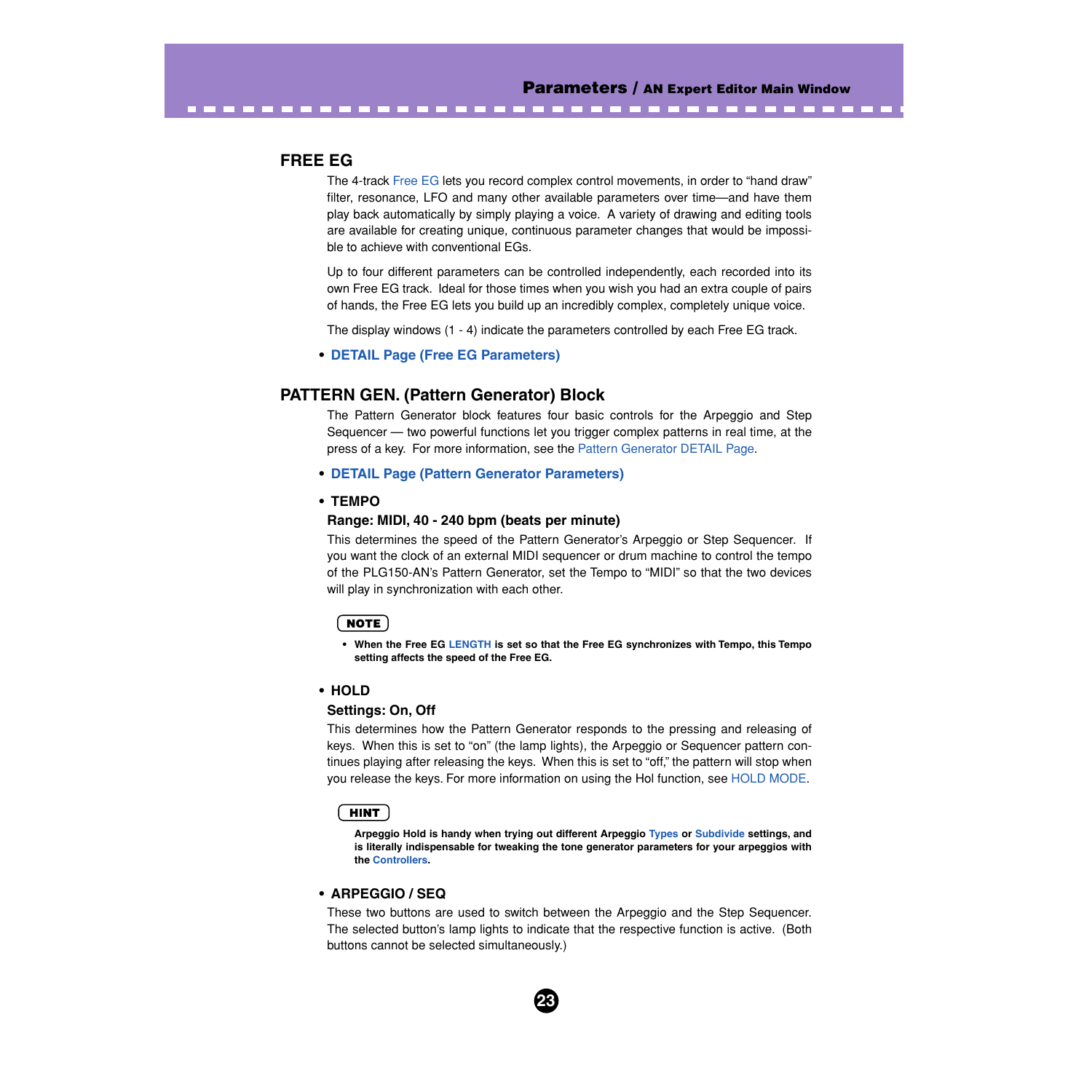# **LFO Parameter Blocks**

The LFO parameters allow you to create a wide variety of modulation effects, using a low frequency signal to regularly change the pitch, volume or timbre of the voice. The LFO can be used to make the sound warmer and more natural, or can be used to produce wild special effects.

----------------------------

### **HINT**

**LFO 1 and LFO 2 can also be used as control sources (in [PWM Source](#page-36-0), [Sync Pitch Control](#page-30-0) [Source](#page-30-0), [FM Source](#page-50-0), etc.), giving you even greater editing flexibility.**

#### **NOTE**

**• Depending on the setting of the selected voice's [Assign Group](#page-48-0) parameter, the LFO 1 and LFO 2 blocks in the display may be different, with different sets of parameters. All LFO parameters below are available on either LFO 1 or LFO 2; however, some parameters will only be available on one of the LFO blocks, while the other block will have a limited parameter set.**

#### **• [LFO 1 / LFO 2 DETAIL Page](#page-45-0)**

#### **• LFO 1 / LFO 2 WAVE**

#### **Settings:**

Sine, *Sine Ofst1 (Offset 1), Sine Ofst2, Sine180 Ofst1, Sine180 Ofst2* Triangle, *Triangle Ofst1, Triangle Ofst2, Triangle180 Ofst1, Triangle180 Ofst2* Square, *Square Ofst2, Square180 Ofst2* Saw Down, *Saw Down Ofst2, Saw Up, Saw Up Ofst2* S/H (Sample & Hold), *S/H Ofst2, S/H2, S/H2 Ofst2*

#### NOTE

#### **• Parameter settings in italics above can only be selected by using the DATA DEC/INC buttons.**

This determines the type of wave for LFO 1 or LFO 2. (The same settings are available for both.) The wave set here determines the characteristics of the modulation applied to the VCO (vibrato), VCF (wah) and VCA (tremolo).

#### **• LFO 1 / LFO 2 SPEED**

#### **Range: 1 ... 256**

This determines the speed of LFO 1 or LFO 2. (This parameter is the same for both.) Higher values result in a faster LFO modulation. This is a global control in that it affects all modulation destinations (VCO 1/2, VCA, VCF) equally.

#### **• LFO 1 / LFO 2 VCO1**

### **(LFO 1 / LFO 2 to VCO 1 — Oscillator 1 Pitch Modulation Depth) • LFO 1 / LFO 2 VCO2**

# **(LFO 1 / LFO 2 to VCO 2 — Oscillator 2 Pitch Modulation Depth) Range: -128 ... +127**

This determines the degree to which the LFO 1 or LFO 2 affects the selected oscillator's pitch. This produces a vibrato effect, or a quavering, vibrating sound in the voice, by regularly modulating the pitch. Higher values result in a stronger, more pronounced vibrato sound.

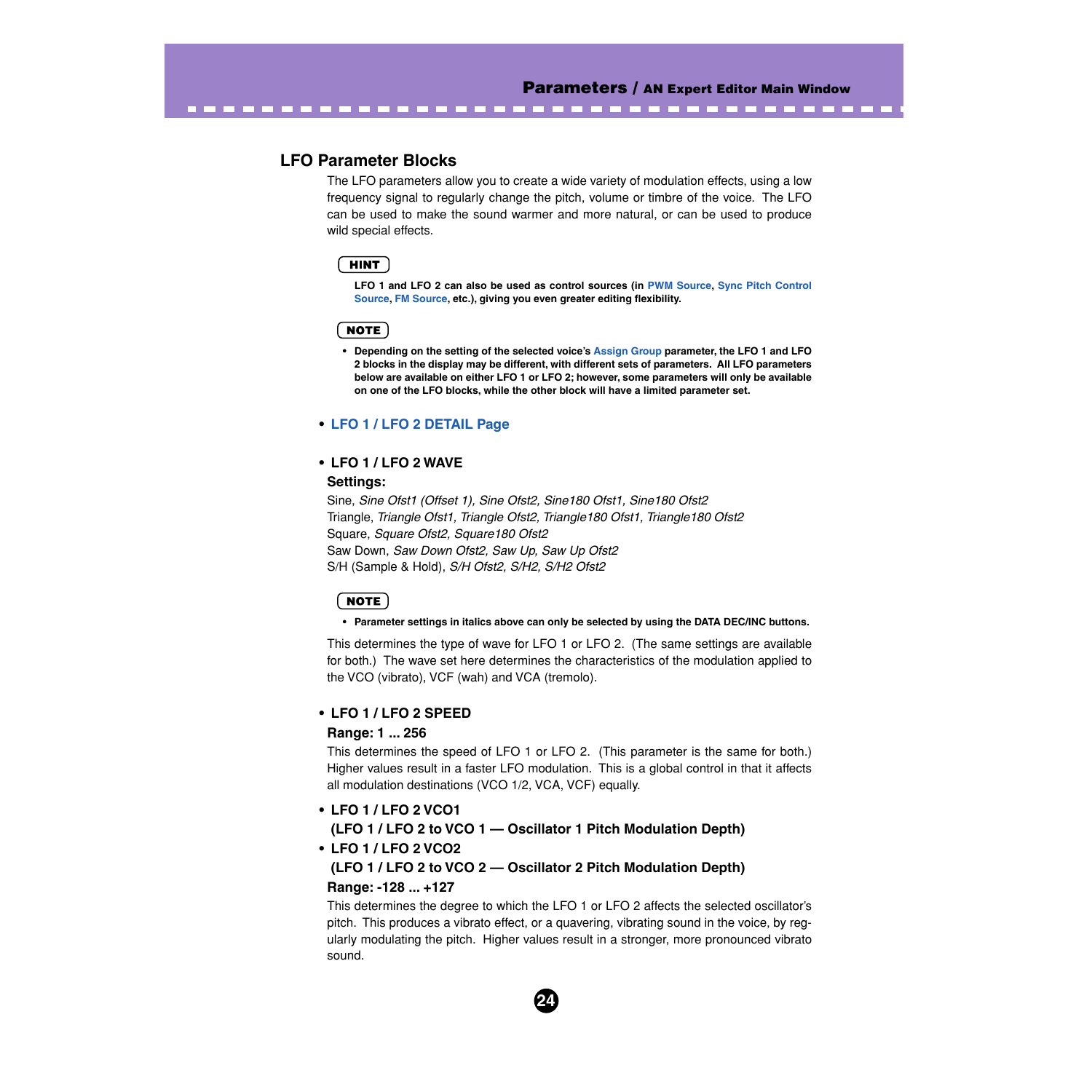#### **NOTE**

- **Depending on the device or software you are using, these two parameters are combined into a single parameter, with the following different names:**
	- **On a Modular Synthesis Plug-in System "mother" device: "LFO Pitch Modulation Depth"**

<span id="page-24-0"></span>-------------------------------------

- **On an XG Plug-in System 1 "mother" device: "Vibrato Depth"**
- **On the AN Easy Editor software: "Vibrato"**

# **• LFO 1 / LFO 2 VCA (LFO 1 / LFO 2 to VCA — Amplitude Modulation Depth) Range: -64 ... +63**

This determines the depth of the amplitude modulation of the VCA by LFO 1 or LFO 2. Amplitude Modulation adds a cyclical change to the volume level to create a tremolo effect. Higher values (in the positive range) widen the range of the volume change. Negative values reverse the phase of the LFO by 180 degrees.

# **• LFO 1 / LFO 2 VCF (LFO 1 / LFO 2 to VCF — Filter Modulation Depth) Range: -64 ... +63**

This determines the depth of the filter modulation of the VCF by LFO 1 or LFO 2. Filter Modulation adds a cyclical change to the filter cutoff frequency to create a wah effect. Higher values (in the positive range) widen the range of the cutoff frequency change. Negative values reverse the phase of the LFO by 180 degrees.

# **VCF / FEG Parameter Block**

#### **VCF Parameters**

The VCF is a filter that allows a specific range of frequencies to pass, while muting all others. Movement of the filter through various frequencies as well as the use of Resonance allows you to create exceptionally dynamic, dramatic changes in the sound. The VCF can be controlled by the filter EG (FEG) parameters, allowing you to have the timbre of the sound change automatically over time.

#### **• VELOCITY (FEG Velocity Sensitivity)**

#### **Range: -64 ... +63**

This determines how the filter EG responds to key velocity. For positive values, playing the keys with greater strength results in a wider, more dynamic filter EG (greater filter changes). For negative values, the relationship is inverse: a softer key touch results in a wider, more dynamic filter EG. A setting of "0" results in no change of the filter by playing strength.

To set this, click the VELOCITY button and highlight the desired value in the pop-up chart. When a value other than "0" is set, the VELOCITY lamp lights.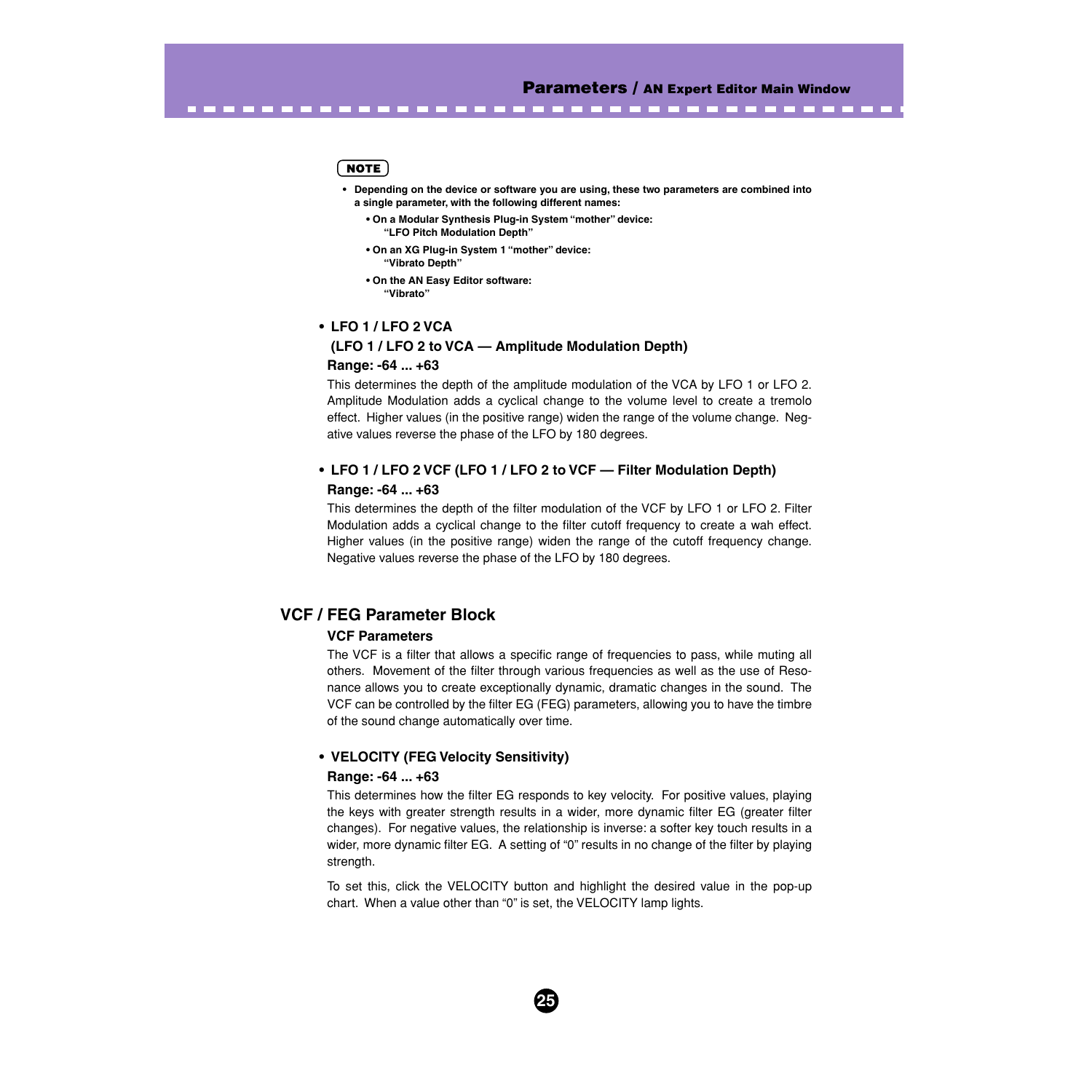----------

#### **• HPF (HPF Cutoff)**

-----------------

#### **Range: 0 ... 127**

This determines the cutoff frequency of the High Pass Filter (-6 dB/Oct). Frequencies above the setting are passed while those below are cut off. Higher values increase the HPF Cutoff frequency, resulting in a brighter sound.

To set this, click the HPF button and highlight the desired value in the pop-up chart. When a value other than "0" is set, the HPF lamp lights.

#### **NOTE**

**• This High Pass Filter is applied to the signal after the mixer, and is different than the one available in the VCF Type parameter.**

# **• TYPE (VCF Filter Type) Settings: LPF24, LPF18, LPF12, BPF, HPF12, BEF**

#### **NOTE**

#### **• When "LPF18" is selected, both the LPF24 and LPF12 lamps light together.**

This determines the type of filter used by the VCF. The VCF passes only a specified range of frequencies while cutting off the rest, to give you versatile control over the timbre. The six filter types are described below.

#### **LPF24, LPF18, LPF12**

The Low Pass Filter passes only those frequencies below the specified cutoff point. Cutoff curves of 24dB/octave (LPF24), 18dB/octave (LPF18) and 12dB/octave (LPF12) can be selected.

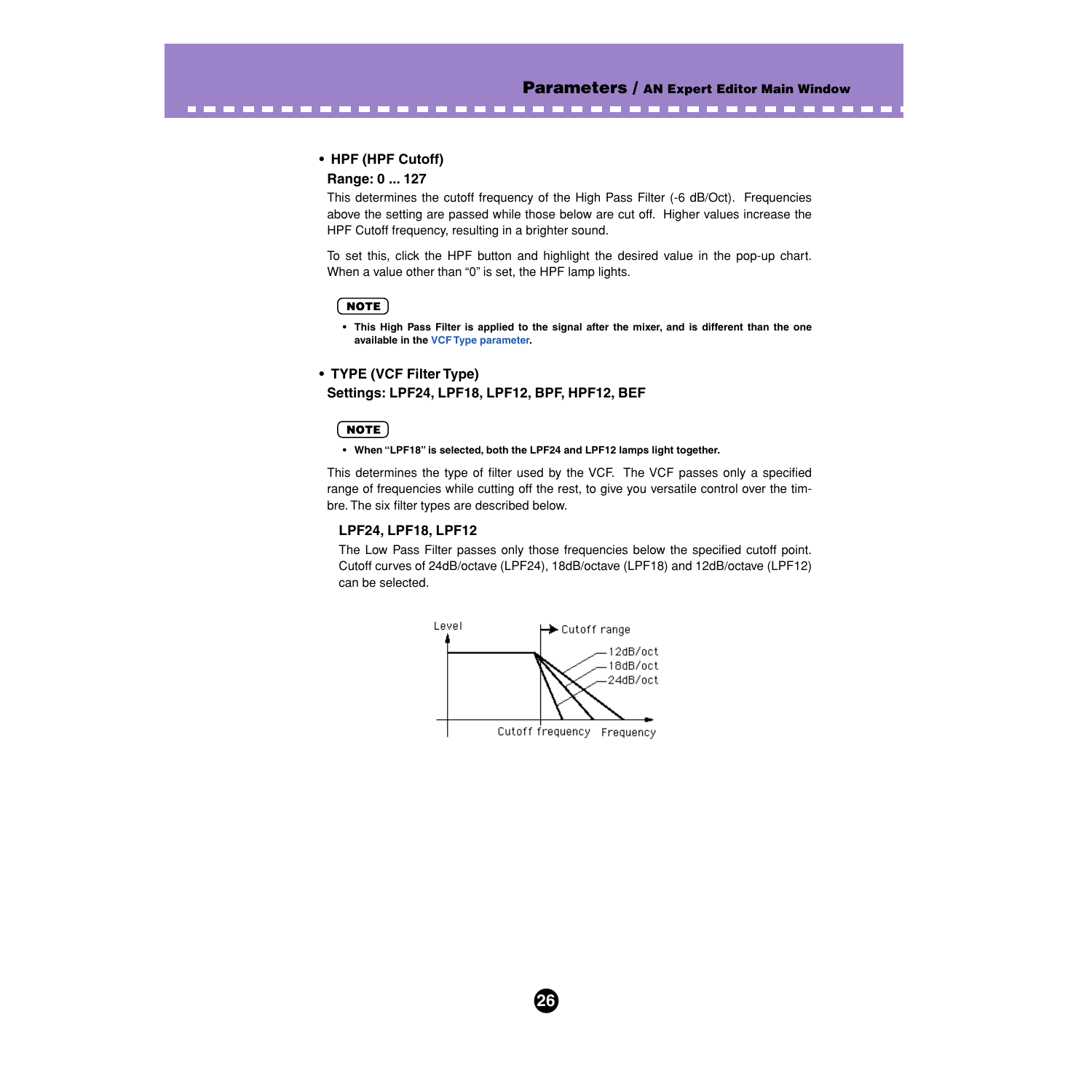#### **BPF**

--------

The Band Pass Filter passes only those frequencies in the specified range, with a cutoff curve of 12dB/octave.



#### **HPF12**

The High Pass Filter passes only those frequencies above the specified cutoff point, with a cutoff curve of 12dB/octave.



#### **BEF**

The Band Eliminate Filter passes only those frequencies outside the specified frequency range. The Resonance setting (below) determines the eliminated range.



**27**

#### NOTE

**• The filters listed above apply to the signal output from the HPF located between the Mixer and VCA. For more information about the signal path, see [AN Display Option](#page-83-0).**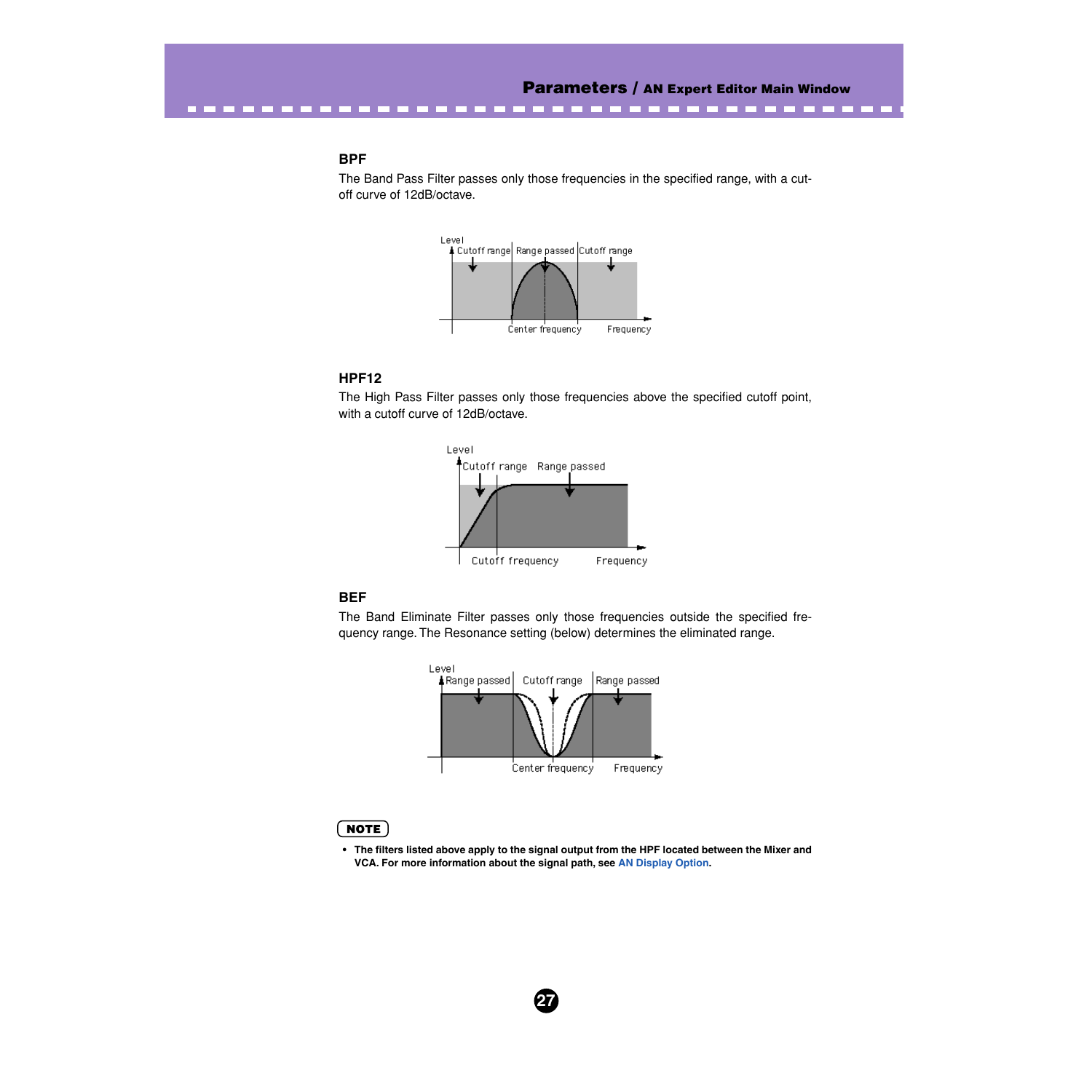# **• CUTOFF (VCF Cutoff Frequency)**

# **Range: 0 ... 127**

This determines the cutoff frequency of the VCF (filter). For example, when the filter type is set to Low Pass Filter, the VCF mutes all frequencies higher than the cutoff point and "passes" the lower frequencies. Lower cutoff values create a deeper, more rounded tone, while higher values create a brighter tone.

--------------------------



VCF Type = Low Pass Filter

# **• RES. (VCF Resonance)**

#### **Range: -12 ... +102**

This determines the amount of resonance boost, or emphasis of harmonics near the cutoff frequency. Higher values produce a higher resonant peak (producing sharper high tones), while lower values produce a relatively flat response. A setting of "0" applies no resonance.



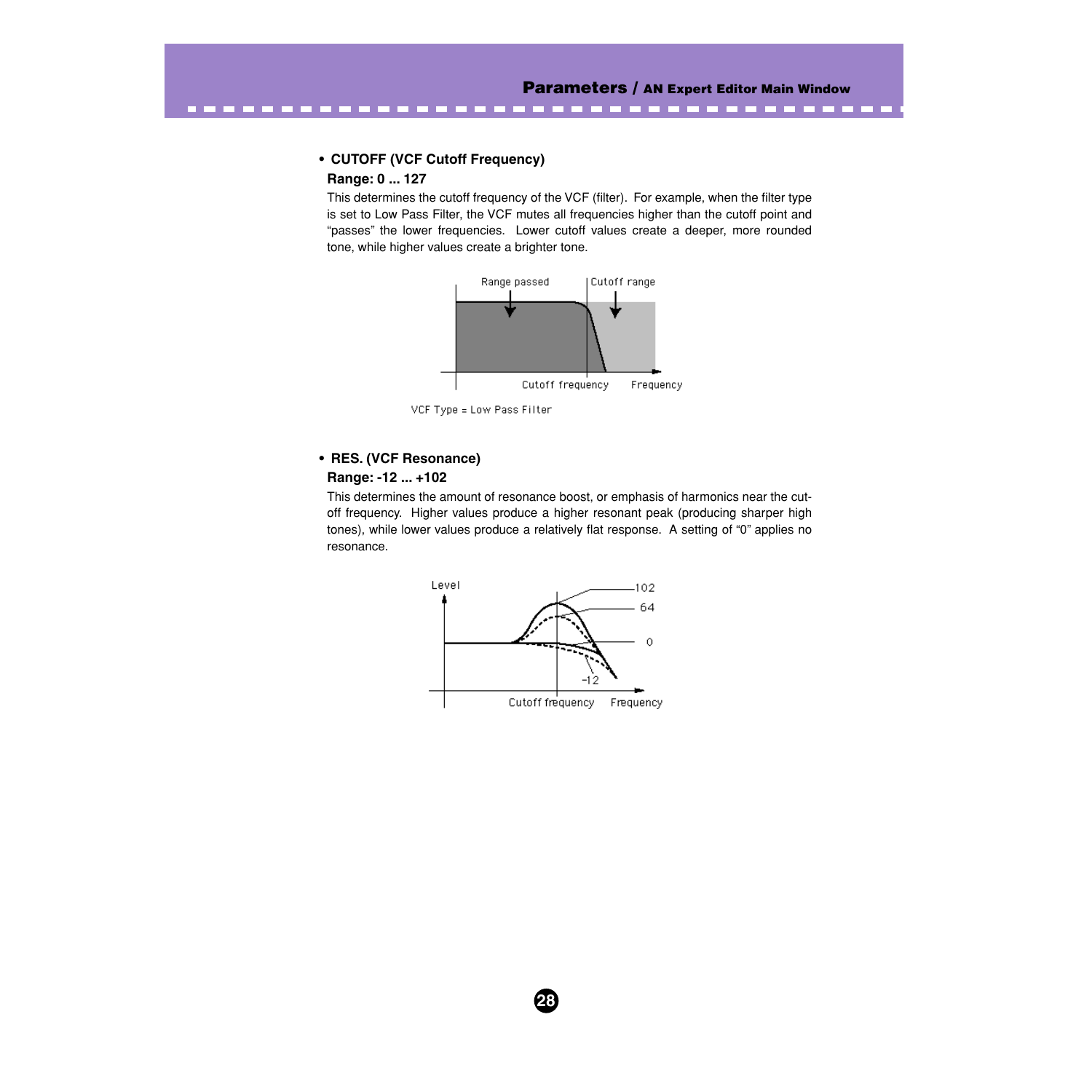**CONTRACTOR** 

#### **• KEY TRK (VCF Keyboard Tracking)**

### **Range: -32 ... +63**

. . . . . . . . .

This determines the degree to which the VCF "tracks" or follows the keyboard. In other words, the higher the notes played on the keyboard, the more the cutoff frequency is raised (or lowered). When Keyboard Tracking is applied, the cutoff range shifts accordingly at every note, with C3 as the base. Positive values will cause higher notes to have a higher cutoff point. Negative values cause higher notes to have a lower cutoff frequency. A value setting of "0" results in no key tracking.

#### **NOTE**

**• When this is set to "+32," the change in the cutoff frequency matches (or is directly proportional) with the change in the keyboard notes.**



# **FEG (Filter EG) Parameters**

The FEG parameters determine how the timbre of the voice changes over time. This lets you produce subtle or pronounced filter effects (such as wah, for example).

The EG. DEPTH parameter (in the VCF block) must be set to a proper level for the FEG parameters to have an effect on the sound.

### **HINT**

**• The FEG can also be used as a control (in [PWM Source,](#page-36-0) [Sync Pitch Control Source,](#page-30-0) [FM](#page-50-0) [Source](#page-50-0), etc.), giving you even greater editing flexibility.**

#### **• DEPTH (Filter EG Depth)**

#### **Range: -128 ... +127**

This determines the range of movement of the cutoff frequency. This must be set to a proper level for the FEG parameters (Attack, Decay, Sustain, and Release) to have an effect on the sound. Positive values increase the Filter EG Depth. Negative values reverse the shape of the envelope.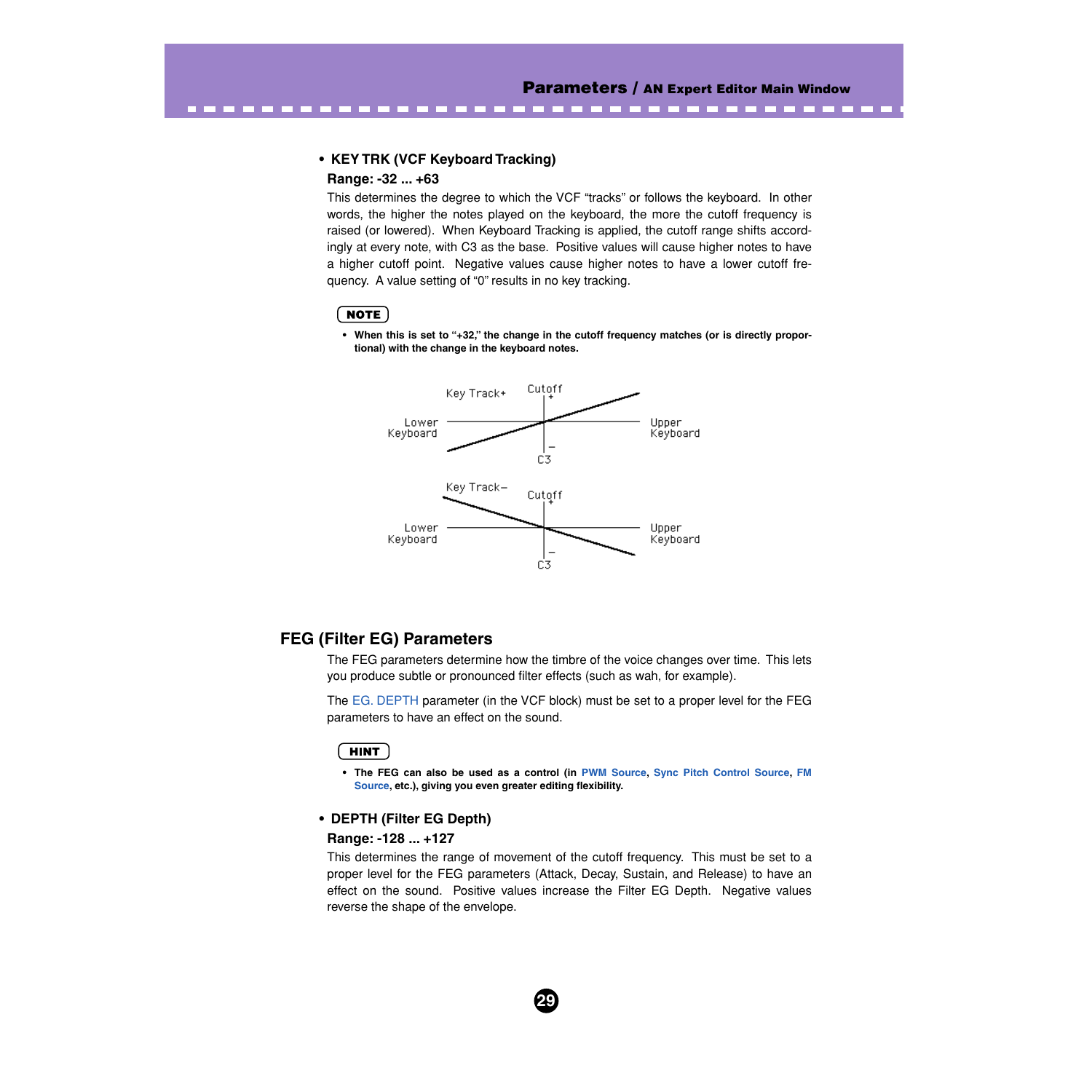----------

# **• ATTACK (Filter EG Attack Time)**

### **Range: 0 ... 127**

----------

This determines the attack time of the FEG, which is the time it takes for the signal to reach its maximum cutoff frequency level after a key is pressed (key on). Higher values produce a longer Attack time. (See illustration below.)

#### **• DECAY (Filter EG Decay Time)**

#### **Range: 0 ... 127**

This determines the decay time of the FEG, which is the time it takes for the signal to reach its sustain level from the maximum level while a key is held. Higher values produce a longer Decay time. (See illustration below.)

#### **• SUSTAIN (Filter EG Sustain Level)**

#### **Range: 0 ... 127**

This determines the level of sustain of the FEG, which is the fixed level of the cutoff frequency maintained as long as the key is held. Higher values increase the Sustain level. (See illustration below.)

#### **• RELEASE (Filter EG Release Time)**

#### **Range: 0 ... 127**

This determines the release time of the FEG, which is the time it takes for the filter to reach its initial level after a key is released (key off). Higher values increase the Release time. (See illustration below.)

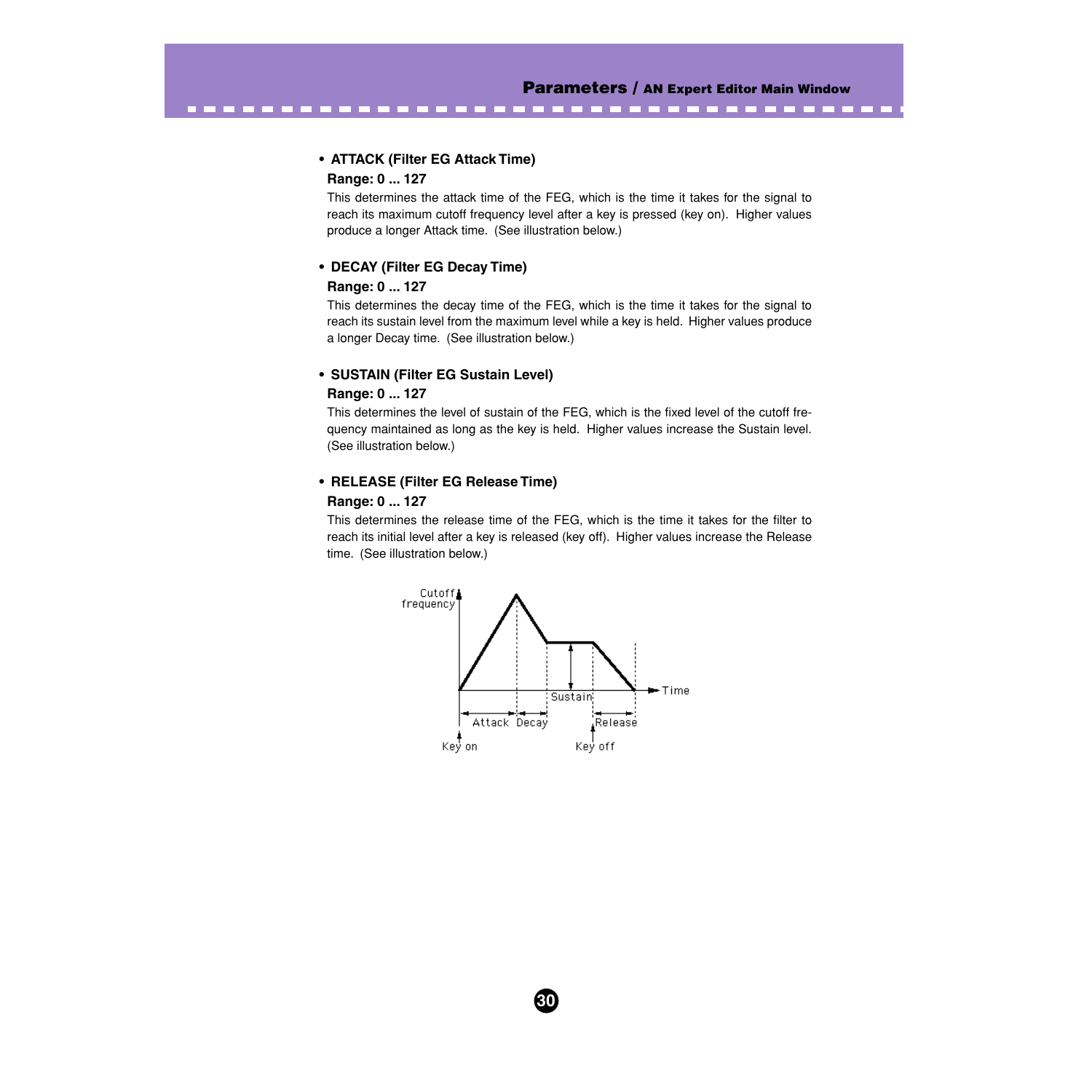# **SYNC Block**

The PLG150-AN features two oscillator sections: VCO 1 and VCO 2. As on conventional analog synthesizers, the Sync block lets you synchronize the two waveforms to create a more complex sound, with more harmonics. However, the PLG150-AN takes the sonic possibilities even further. Since the VCO 1 oscillator itself actually contains two separate oscillators, these two "internal" oscillators can be synchronized and then layered with VCO 2 to produce sounds of even greater complexity. (For more about the VCOs and Oscillator Sync, see the PLG150-AN Owner's Manual.)

<span id="page-30-0"></span>-------------------------------------

To see an indication of the Oscillator Sync path, enable the [Oscillator Sync Routing](#page-83-0) in the Display Option window.

#### **• MODE**

# **Settings: Off, VCO 1 Master > Slave (VCO 1 master into slave), VCO 2 > 1 (VCO 2 into VCO 1)**

This determines the on/off status of Sync, as well as its mode. When this is set to "VCO 1 Master > Slave," the two VCO 1 oscillators are separated inside of the VCO1 and synchronized, with one designated as the controlling "master" and the other the "slave." When this is set to "VCO 2>1," the VCO 1 is synchronized to VCO 2, with the VCO 2 designated as the "master."

#### **NOTE**

**• The Master oscillator determines the overall pitch of the sound, and the Slave oscillator controls the tone by adding harmonics.**

### **• SRC (Sync Pitch Control Source) Settings: Fixed, PEG, FEG, LFO1, LFO2**

The Sync Pitch Control Source setting determines the source which applies the modulation over time to the slave oscillator. When this is set to "Fixed," there is no change in modulation over time.

#### **• DEPTH (Sync Pitch Control Depth)**

#### **Range: -64 ... +63**

This determines the amount of depth of control from the Sync Control Pitch Source (determined by the Sync Pitch Control Source setting above) over time. Higher values increase the Depth. When Sync Mode is set to Off, this parameter has no effect.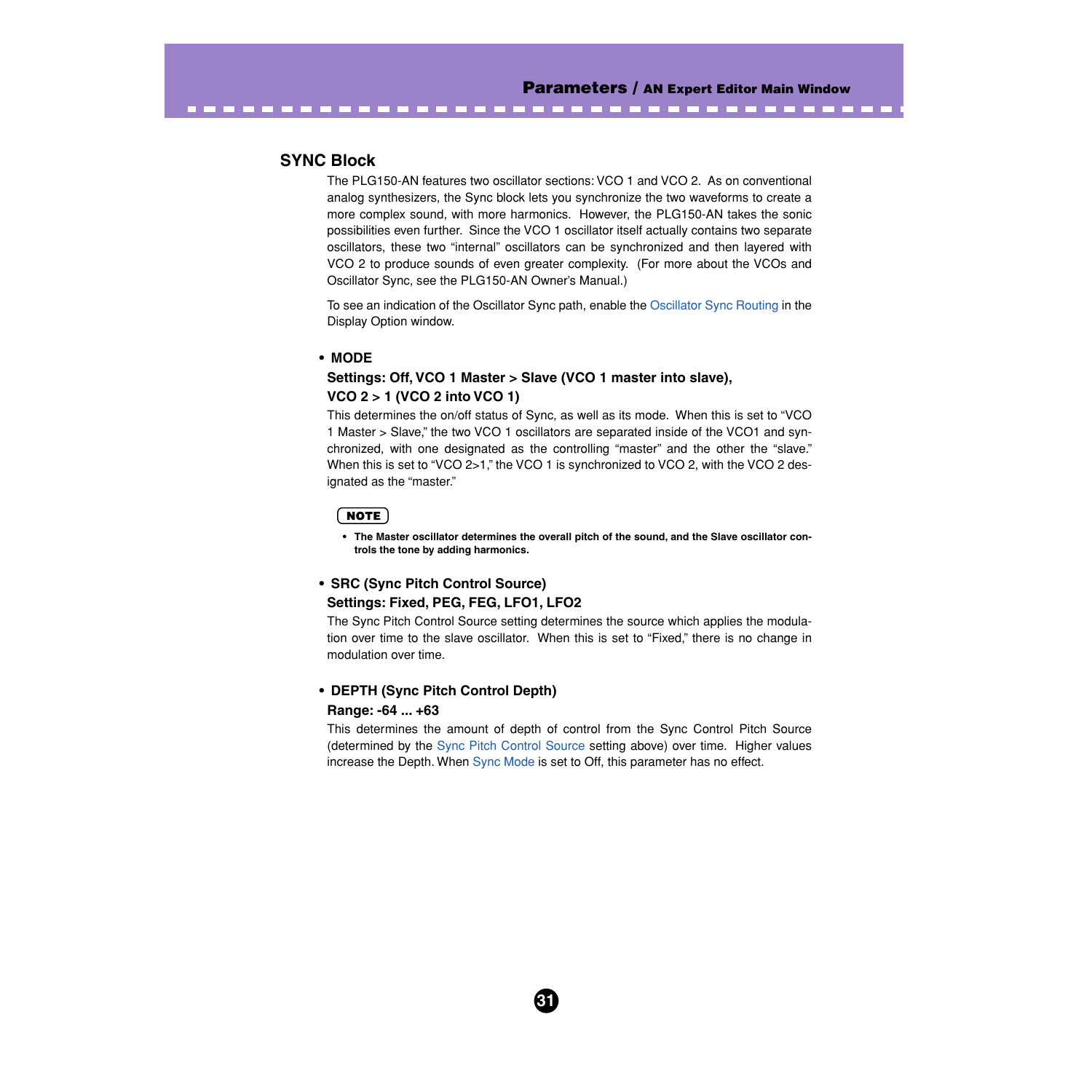# **FM Block**

The Frequency Modulation (FM) function gives you additional modulation control over the sound, letting you apply the FM signal (called the "modulator") to the VCO 1 (here called the "carrier"), letting you dramatically change the harmonic complexity of the sound. In the FM block, the Depth of the modulation can be controlled; however, additional detailed parameters are available in the [Details page.](#page-45-0) The lamps (VCO 2, VCO 1, OTHER) indicate the modulator (source) for the FM signal, determined in the [Src2](#page-51-0) parameter. To see an indication of the FM modulation path, enable the [FM Routing](#page-83-0) in the Display Option window.

-------------------------------

#### **• [FM DETAIL Page](#page-45-0)**

#### **• DEPTH**

#### **Range: -64 ... +63**

This determines the amount of modulation created by the FM function. Higher values result in greater modulation depth. Although the overall sound depends on the setting of the FM parameters in the [Details page,](#page-45-0) higher Depth values generally result in a more clangorous sound.

#### NOTE

**• This parameter differs from that in FM Synthesis (such as used by DX-series synthesizers). Too deep of a setting will change the pitch of the voice.**

# NOTE

**• When the [VCO1 Wave](#page-33-0) is set to "Multi Saw," the Depth setting has no effect.**

### **MIXER Block**

As its name implies, the Mixer module lets you control the levels of the various sound sources of the PLG150-AN.

#### **• VCO 1 (VCO 1 Level)**

#### **Range: 0 ... 127**

This determines the balance of the VCO 1 level in relation to the VCO 2, Ring Modulator, Feedback, and Noise levels. Higher values result in a higher VCO 1 level. When not using VCO1, set the value to "0."

# **• VCO 2 (VCO 2 Level)**

#### **Range: 0 ... 127**

This determines the balance of the VCO 2 level in relation to the VCO 1, Ring Modulator, Feedback, and Noise levels. Higher values result in a higher VCO 2 level. When not using VCO2, set the value to "0."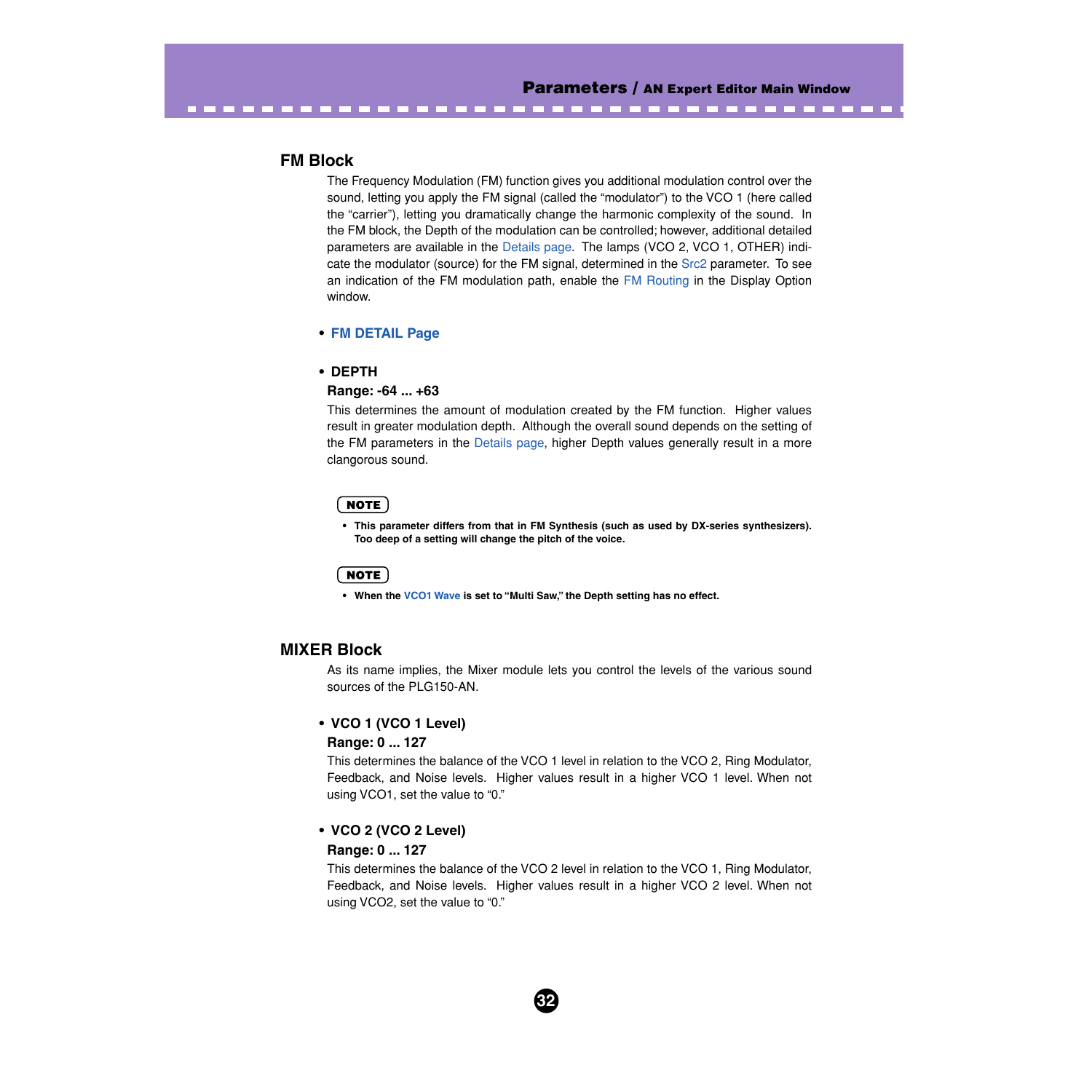-------------

#### **• NOISE (Noise Level)**

----------------

#### **Range: 0 ... 127**

This determines the balance of the Noise signal in relation to the VCO 1, VCO 2, Ring Modulator, and Feedback levels. The higher the value, the greater the Noise Level. When not using Noise, set the value to "0."

#### **NOTE**

**• By mixing in Noise and using the AN Expert Editor to select an appropriate Filter Type (such as VCF, HPF, etc.), you can create a wide variety of unique "special effect" sounds.**

#### **• RING MOD (Ring Modulator Level)**

#### **Range: 0 ... 127**

This determines the balance of the Ring Modulator level in relation to the VCO 1, VCO 2, Noise, and Feedback levels. The higher the value, the greater the Ring Modulator level. When not using the Ring Modulator, set this value to "0."

#### $NOTE$

**• The Ring Modulator combines the VCO 1 and VCO 2. It is particularly effective for producing dissonant interval sounds with a clangorous, or metallic effect.**

#### **• F.B. (Feedback Level)**

#### **Range: 0 ... 127**

This determines the balance of the Feedback level in relation to the VCO 1, VCO 2, Noise, and Ring Modulator levels. Feedback returns the VCA output signal back to the input, creating a feedback "loop." The higher the value, the greater the Feedback level. When not using Feedback, set this value to "0."

#### [CAUTION!]

**• Be careful when adjusting this parameter, since the higher settings could result in excessively loud sounds that may inadvertently damage the connected audio equipment (and your ears!).**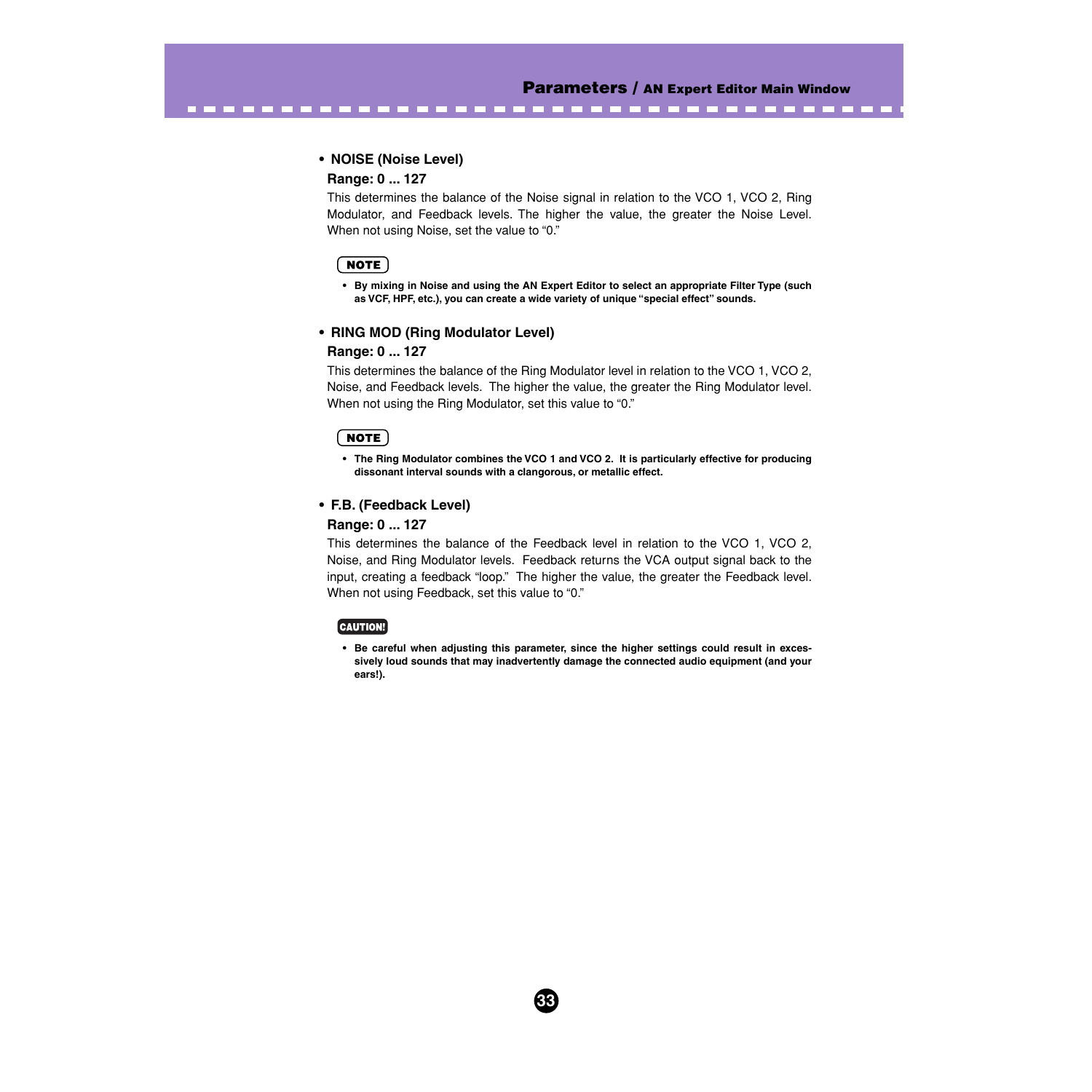# **VCO 1 / VCO 2 Blocks**

The VCO (voltage controlled oscillator) modules 1 and 2 are where the basic sounds for the PLG150-AN are generated. In these blocks, you can determine the waveform, its pitch, and adjust the pulse width settings for the oscillator.

<span id="page-33-0"></span>-----------------------------------

#### **• VCO 1 WAVE**

**Settings: Available waves depend on the current [SYNC](#page-30-0) status (on/off).**

When SYNC is off: Saw, Saw 2, Pulse, Mix, Multi Saw When SYNC is on (set to "VCO 1 Master > Slave" or "VCO 2 > 1"): Saw, Pulse, Inner1, Inner2, Inner3, Square, Noise

#### NOTE

**• Parameter settings in italics above can only be selected by using the DATA DEC/INC buttons.**

This determines the waveform for the VCO 1 oscillator.

#### **NOTE**

**• The difference between saw/pulse Sync on and Sync off is only a slight nuance in sound which becomes especially distinctive when the [Pulse Width](#page-37-0) is set to a value other than 64.**

#### **Saw (Sawtooth)**

The Saw (sawtooth) wave derives its name from its shape, and is used to create a trumpet or violin sound. Since it contains all harmonics in the spectrum, it produces a full, rich sound. When used with the [Pulse Width](#page-37-0) function, increasing the even harmonics can raise the pitch to a maximum of a full octave.



 $PW =$  below 64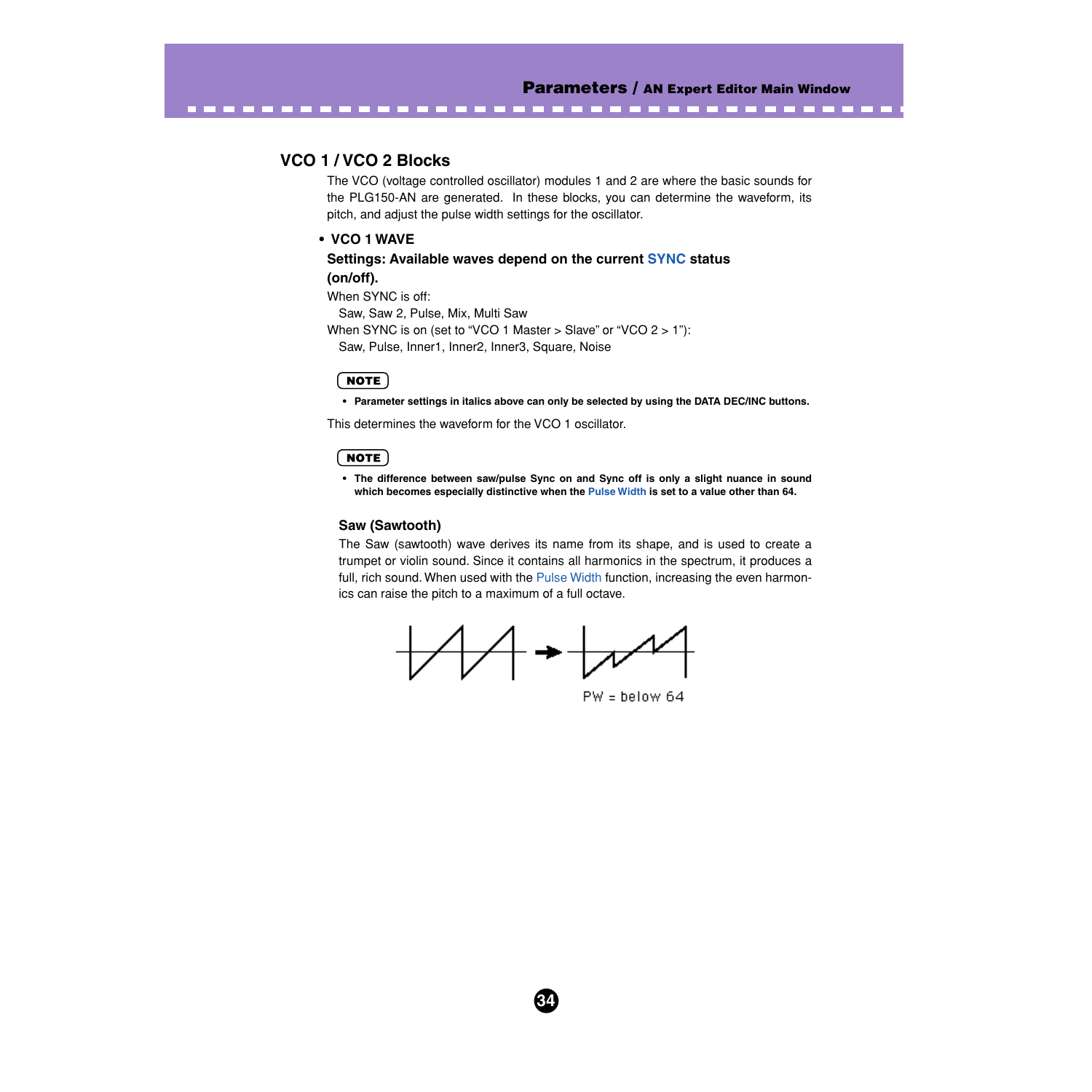--------

#### **Pulse**

---------

The Pulse wave is used to make woodwind (clarinet-type) sounds. Its spectrum is similar to a sawtooth wave, but since every second (even-numbered) harmonic is missing, the waveform contains only odd-numbered harmonics when [Pulse Width](#page-37-0) is set to "64".



#### **Saw2 (Sawtooth2)**

The spectrum of the Saw2 wave is created by a sawtooth wave combined with a pulse wave, and therefore is slightly different than the Saw wave. When the [Pulse Width](#page-37-0) is set to 64, the shape of the wave is the same as Saw. Even if you increase the evennumbered harmonics by the Pulse Width, the basic pitch remains the same.



 $PW =$  below 64

#### **Mix**

The mix wave is formed by a combination of saw and pulse waves.



#### **Multi Saw**

This wave behaves like multiple saw waves combined together with their pitches detuned from each other. When Multi Saw is selected, all of the VCO 1 PWM parameters are unavailable, and are replaced with special [VCO 1 Detune](#page-37-0) and [Mix](#page-37-0) parameters.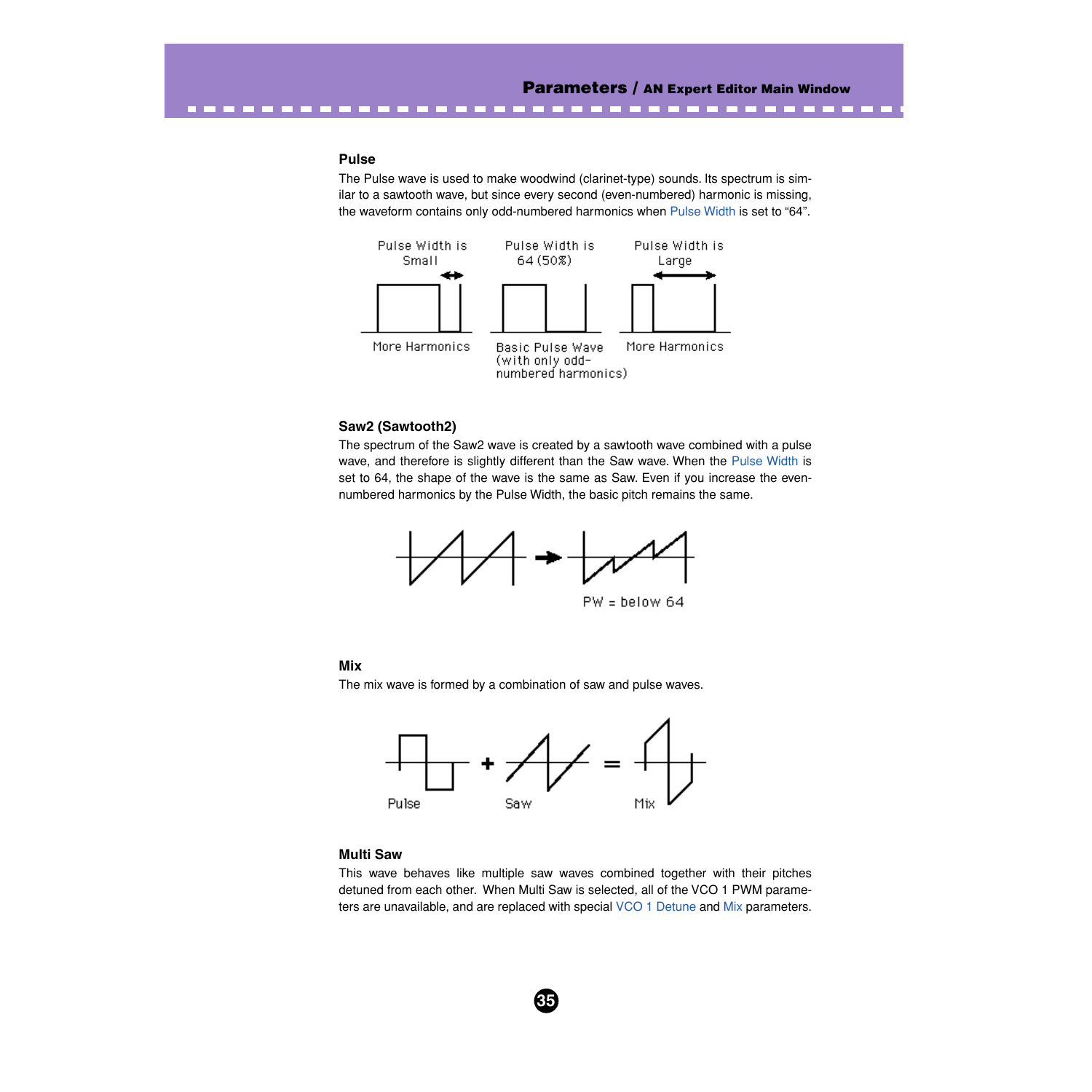$\label{eq:3.1} \begin{array}{lllllllllllllllllll} \mathbf{1} & \mathbf{1} & \mathbf{1} & \mathbf{1} & \mathbf{1} & \mathbf{1} & \mathbf{1} & \mathbf{1} & \mathbf{1} & \mathbf{1} & \mathbf{1} & \mathbf{1} & \mathbf{1} & \mathbf{1} & \mathbf{1} & \mathbf{1} & \mathbf{1} & \mathbf{1} & \mathbf{1} & \mathbf{1} & \mathbf{1} & \mathbf{1} & \mathbf{1} & \mathbf{1} & \mathbf{1} & \mathbf{1} & \mathbf{1} & \mathbf{1}$ 

#### **Inner1, Inner2, Inner3**

When SYNC is set to "on," three "inner" waves are available. This wave is effective when used with [Pulse Width.](#page-37-0)

-----------------------------

#### **Square**

Basically, this is the same as a Pulse wave. Changing the [Pulse Width](#page-37-0) does not alter the width of the wave (this is maintained at 50%), but instead changes its shape slightly, making it more complex.



#### **Noise**

This produces random fluctuations in sound, equally across the entire spectrum, resulting in noise, or a "hissing" sound.

#### $NOTE$

**• Using Oscillator Sync Pitch to control the Noise wave over time results in a unique nonpitched sound in which the harmonics are shifted.**

#### **• VCO 1 PITCH (Pitch Coarse)**

#### **Range: -64 ... +63**

This determines the pitch of the VCO 1 in semitones. A value of "0" is normal pitch.

#### **• VCO 1 FINE**

#### **Range: -50 ... +50**

This determines the pitch of the VCO 1 in 1-cent steps over a range of 100 cents, or one semitone.

## **• VCO 1 SYNC PITCH**

### **Range: -64 ... +63**

This determines the pitch of the slave oscillator in semitones, available only when [Sync](#page-30-0) [Mode](#page-30-0) is set to on. This lets you create a difference in pitch between master and slave oscillators and control the resulting harmonic interval.

At the "0" setting, the pitch is the same as the master oscillator. Higher values increase the interval, and negative values result in a softer sound.

#### NOTE

**• To achieve a discernible result, make sure the VCO 1 Level (in the MIXER block) is turned up high enough.**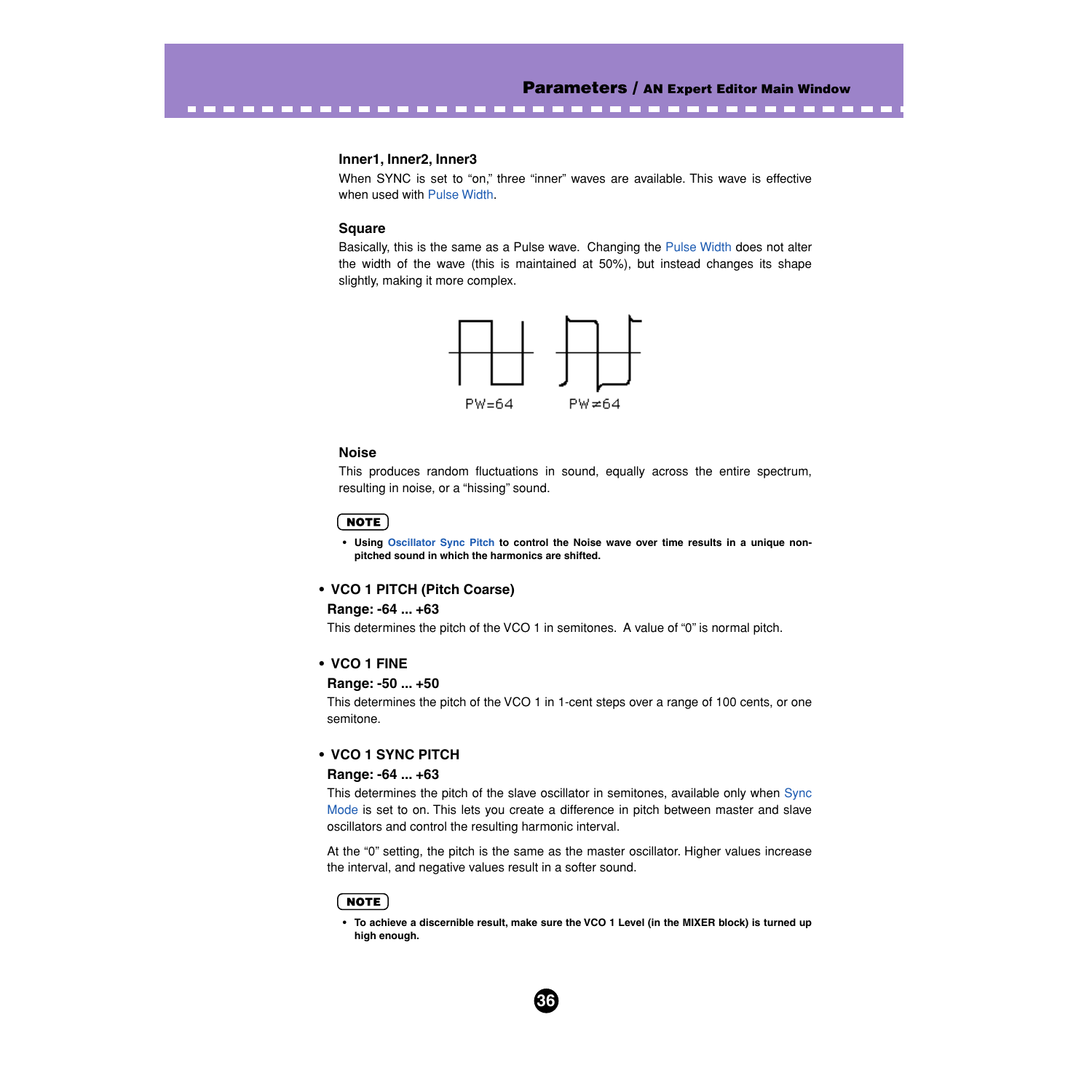#### **• VCO 1 EDGE**

## **Range: 0 ... 127**

This determines the sharpness or smoothness of the edge of the VCO1 wave. Higher values produce a sharper wave, resulting in a harsher sound. Lower values produce a rounder wave, resulting in a softer sound. A value of "0" results in a sine wave.



<span id="page-36-0"></span>----------------------------

# **VCO 1 PWM (Pulse Width Modulation) Parameters**

## **NOTE**

**• The PWM parameters are not available when [Sync Mode](#page-30-0) is set to "off" and the [VCO 1 WAVE](#page-33-0) is set to "Multi Saw."**

## **• VCO 1 PWM SRC (Pulse Width Modulation Source)**

#### **Settings: Fixed, PEG, FEG, LFO 1, LFO 2, LFO 2 Phase, LFO 2 Fast, VCO 2**

This determines the source wave which changes the VCO1's pulse width over time, thus determining the behavior of the pulse width. When this is set to "Fixed," there is no change in modulation over time.

## **• VCO 1 PWM DEPTH (Pulse Width Modulation Depth) Range: -64 ... +63**

This determines the amount of depth of the pulse width modulation of the VCO 1, based on the PWM Source wave parameter (above). Higher (positive) values produce a deeper modulation.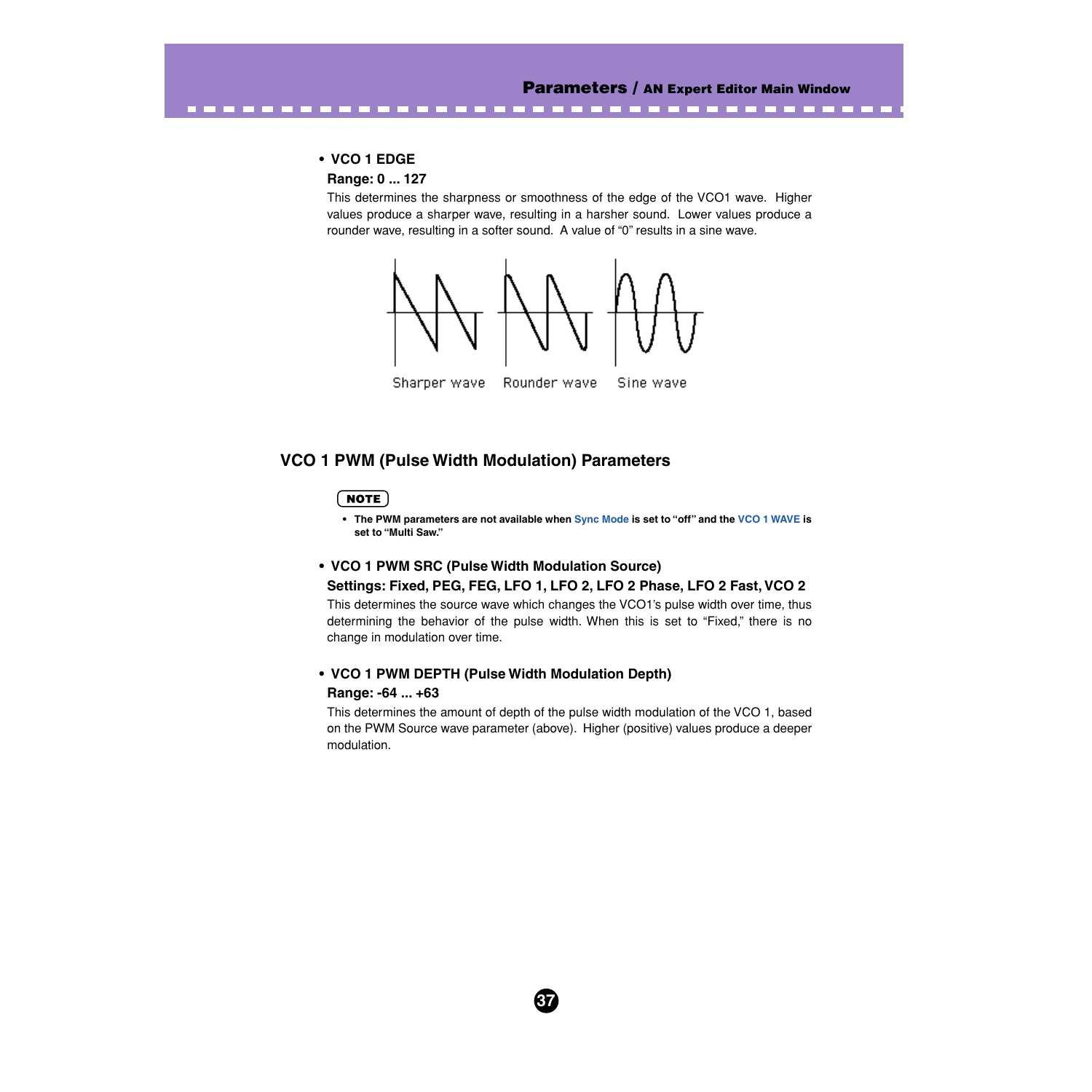## **• VCO 1 PWM PW (Pulse Width)**

## **Range: 0 ... 64 ... 127**

This determines the width of the VCO 1 pulse wave. Higher (positive) values produce more harmonics, resulting in a fatter sound. In general, pulse width is used to control the pulse wave; however, the PLG150-AN can use PW with other waves as well, for a wider possible variety of sounds than usual.

<span id="page-37-0"></span>-----------------------------



## **• VCO 1 Detune (Multi Saw wave only) Range: 0 ... 127**

The [Multi Saw](#page-34-0) wave combines multiple saw waves. Each of these individual waves can be detuned with respect to the others. This parameter determines the amount of pitch difference among the waves. Higher values produce a greater amount of detuning.

This parameter is available only when [SYNC](#page-30-0) is set to "off" and the [VCO 1 WAVE](#page-33-0) is set to "Multi Saw."

# **• VCO 1 Mix (Multi Saw wave only)**

### **Range: 0 ... 127**

The [Multi Saw](#page-34-0) wave combines multiple saw waves. The levels of these individual waves are mixed together. This parameter determines the difference in volume among the waves. A value of "0" results in the output of the basic wave (the wave at normal pitch), while a value of "127" results in all waves having the same volume.

This parameter is available only when [SYNC](#page-30-0) is set to "off" and the [VCO 1 WAVE](#page-33-0) is set to "Multi Saw."

## **• VCO 2 WAVE**

#### **Settings: Saw, Pulse, Saw 2, Mix, Triangle, Sine**

The Sine wave (in italics above) can only be selected by using the DATA DEC/INC buttons.

**38**

This determines the waveform for the VCO 1 oscillator.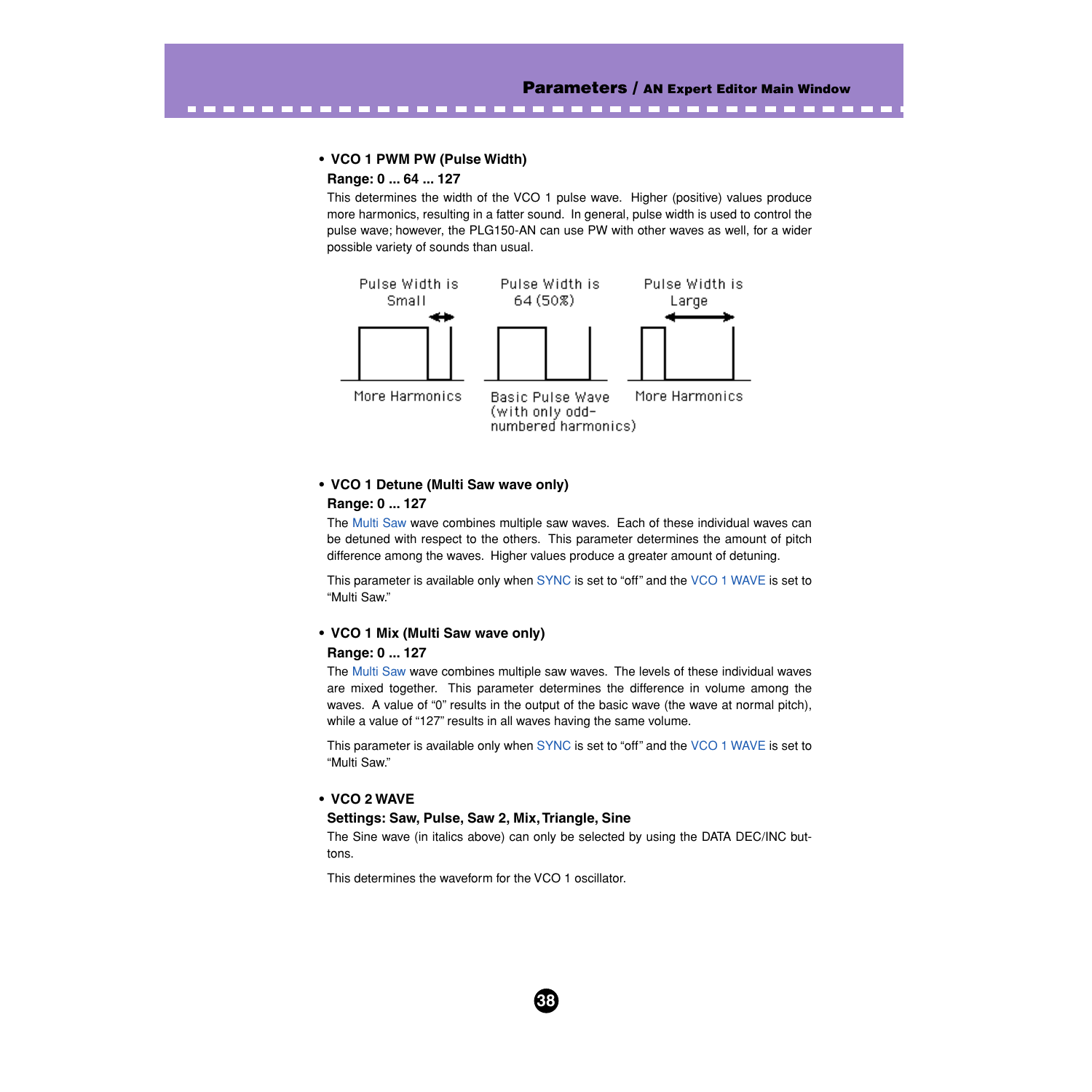#### **Saw (Sawtooth)**

The Saw (sawtooth) wave derives its name from its shape, and is used to create a trumpet or violin sound. Since it contains all harmonics in the spectrum, it produces a full, rich sound. When used with the [Pulse Width](#page-40-0) function, increasing the even harmonics can raise the pitch to a maximum of a full octave.



----------------------------

## **Pulse**

The Pulse wave is used to make woodwind (clarinet-type) sounds. Its spectrum is similar to a sawtooth wave, but since every second (even-numbered) harmonic is missing, the waveform contains only odd-numbered harmonics when [Pulse Width](#page-40-0) is set to "64".



#### **Saw2 (Sawtooth2)**

The spectrum of the Saw2 wave is created by a sawtooth wave combined with a pulse wave, and therefore is slightly different than the Saw wave. When the [Pulse Width](#page-40-0) is set to 64, the shape of the wave is the same as Saw. Even if you increase the evennumbered harmonics by the Pulse Width, the basic pitch remains the same.

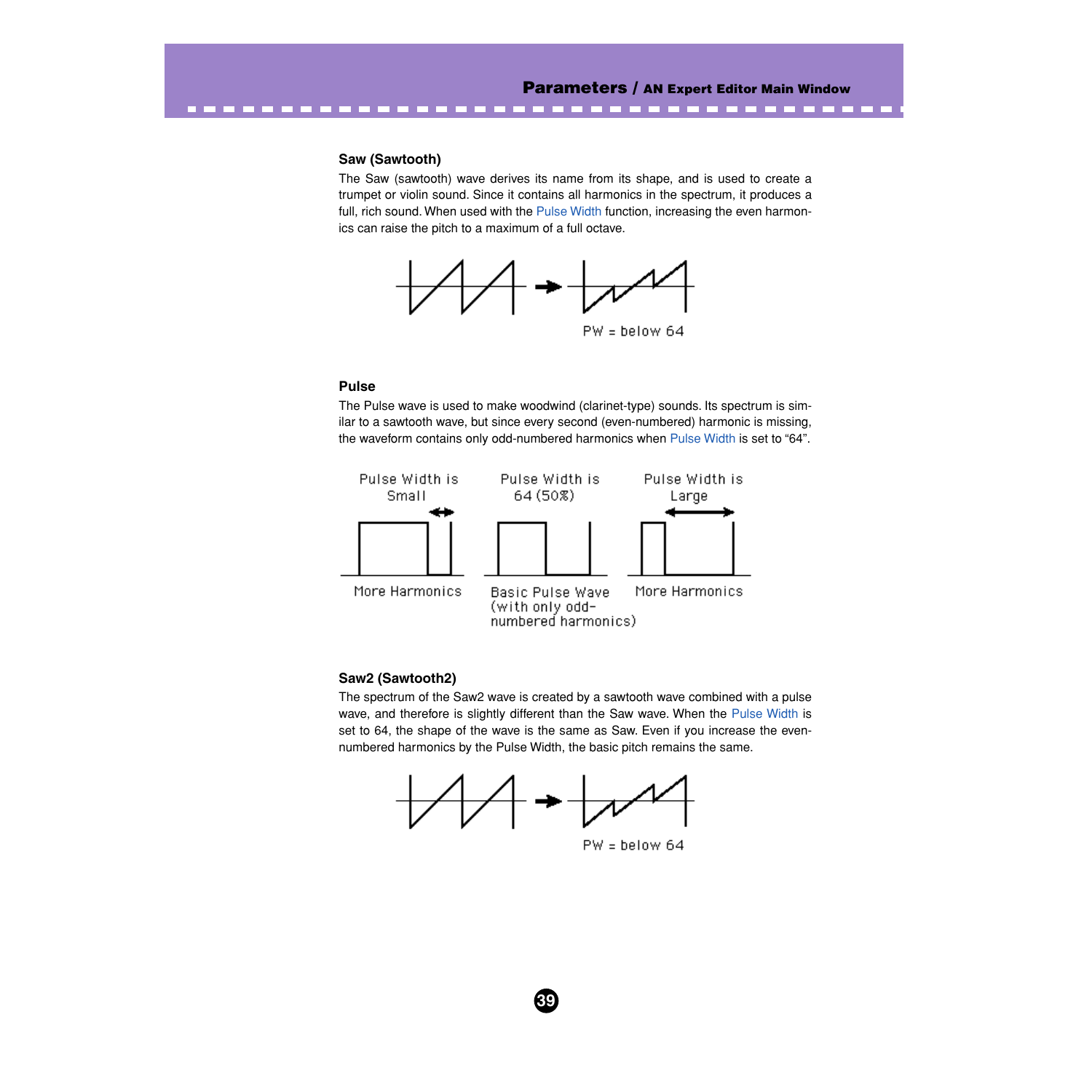---------------

## **Mix**

The mix wave is formed by a combination of saw and pulse waves.



## **Triangle**

This is a conventional triangle wave. When Triangle is selected, all of the VCO 2 PWM parameters are unavailable, and are replaced with the [X-MOD](#page-40-0) parameters.

## **Sine**

This is a conventional sine wave.

----------------

When Sine is selected, all of the VCO 2 PWM parameters are unavailable, and are replaced with the [X-MOD](#page-40-0) parameters.

## **• [VCO 2 PITCH](#page-35-0)**

## **• [VCO 2 FINE](#page-35-0)**

**• [VCO 2 EDGE](#page-36-0)**

These parameters are the same as those of VCO 1.

#### NOTE

**• When the [VCO 2 Wave](#page-37-0) is set to "Triangle" or "Sine," the VCO 2 EDGE parameter has no effect.**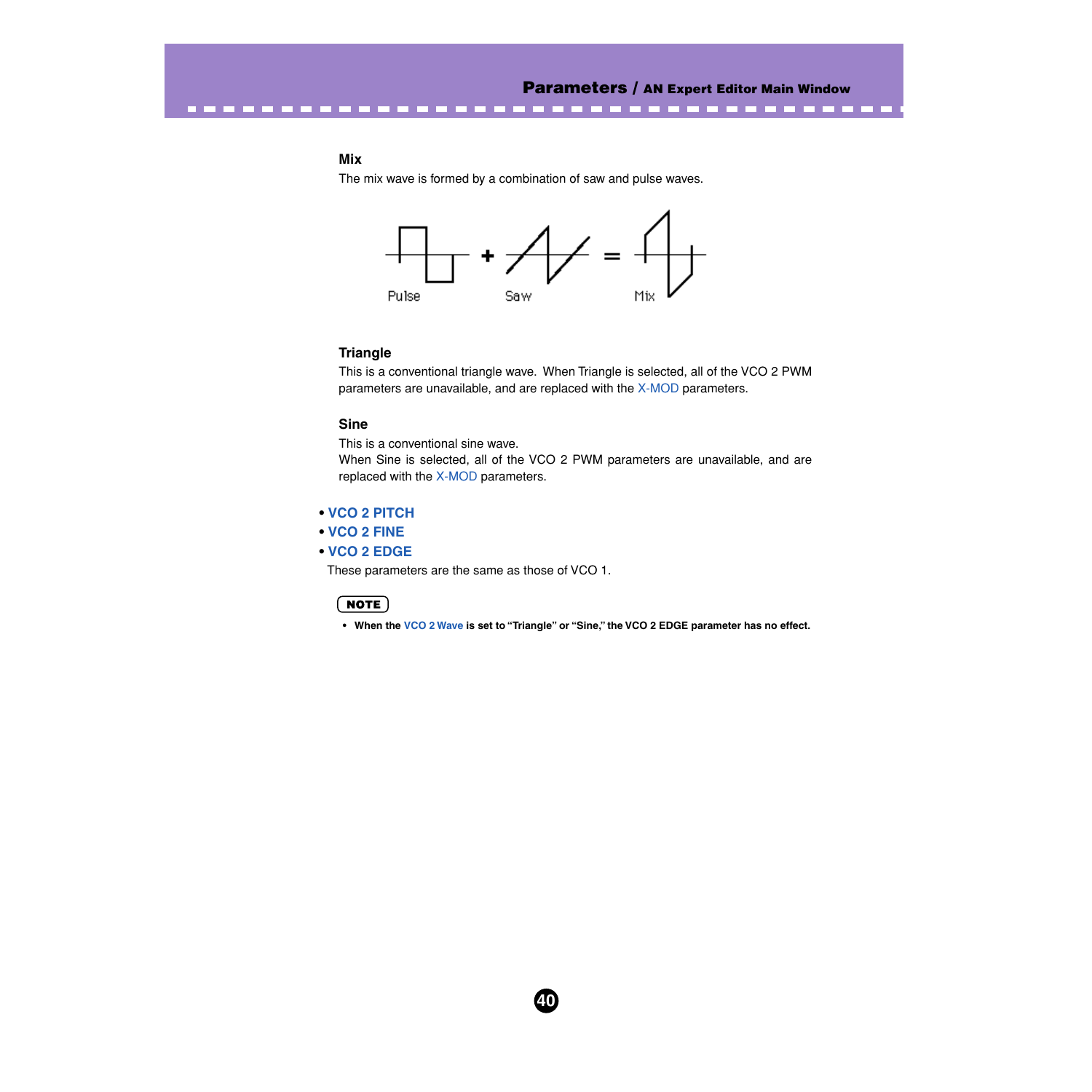# **VCO 2 PWM (Pulse Width Modulation) Parameters**

<span id="page-40-0"></span>----------------------------------

## NOTE)

**• The PWM parameters are not available when the [VCO 2 WAVE](#page-37-0) is set to "Triangle" or "Sine."**

**• VCO 2 PWM SRC (Pulse Width Modulation Source) Settings: Fixed, PEG, FEG, LFO 1, LFO 2, LFO 2 Phase, LFO 2 Fast, VCO 1**

## **NOTE**

**• Parameter settings in italics above can only be selected by using the DATA DEC/INC buttons.**

With the exception of "VCO 1" (VCO 2 cannot be used to modulate itself!), these settings are the same as those of [VCO 1 PWM SRC.](#page-36-0)

#### **• [VCO 2 PWM DEPTH \(Pulse Width Modulation Depth\)](#page-36-0)**

#### **• [VCO 2 PWM PW \(Pulse Width\)](#page-37-0)**

These parameters are the same as those of VCO 1.

### **NOTE**

**• When the [VCO 2 Wave](#page-37-0) is set to "Triangle" or "Sine," the VCO 2 PWM PW parameter has no effect.**

# **X-MOD Parameters**

The X-MOD (cross-modulation) parameters are available only when the [VCO 2 WAVE](#page-37-0) is set to "Triangle" or "Sine." Whereas the PWM parameters use a source to modulate the pulse width of the oscillator, X-MOD is similar to FM in that it modulates the frequency of the oscillator, generating a complex set of harmonics. The control source for the Depth of the modulation can be selected from: PEG, FEG, LFO 1, or LFO 2. The actual modulator for cross-modulation is fixed to VCO1.

#### NOTE

**• The harmonics that X-MOD generates are different from those of FM because of the method used: FM modulates in a logarithmic fashion, while X-MOD modulates in a linear fashion.**

# **• X-MOD SRC (Cross-modulation Depth Control Source) Settings: Fixed, PEG, FEG, LFO 1, LFO 2**

This determines the source wave which changes the Cross Modulation Depth over time. When this is set to "Fixed," there is no change in modulation depth over time. This parameter is available only when the [VCO 2 WAVE](#page-37-0) is set to "Triangle" or "Sine."

## **• X-MOD DEPTH**

## **Range: -64 ... +63**

This determines the amount of depth of the cross-modulation of the VCO 2. Higher (positive) values produce a deeper modulation of the frequency. This parameter is available only when the VCO 2 WAVEVCO2Wave is set to "Triangle" or "Sine."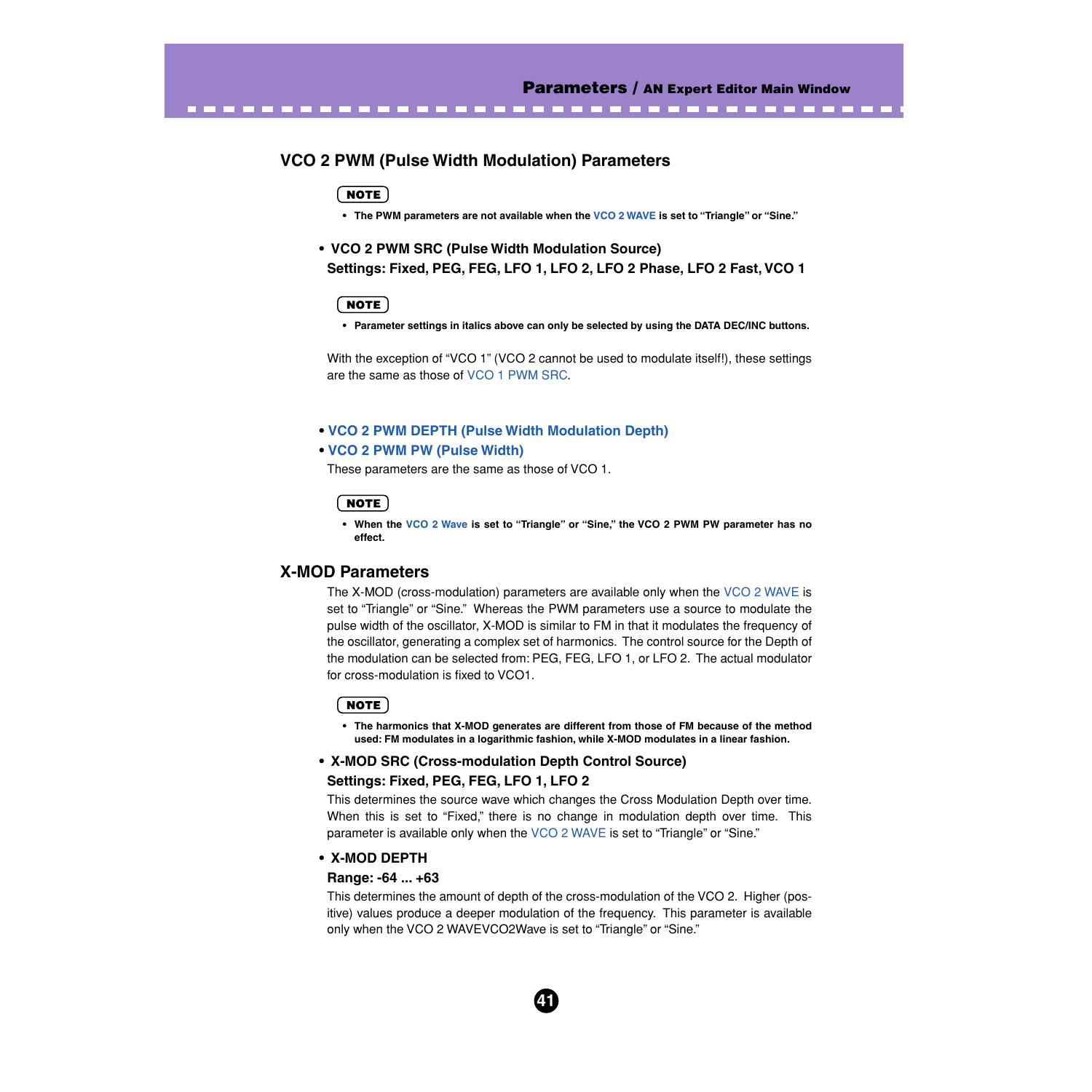# **VCA Block**

The VCA parameters give you control the overall volume or level of the AN voice.

<span id="page-41-0"></span>-------------------------------------

## **• VELOCITY (VCA Velocity Sensitivity)**

#### **Range: -64 ... +63**

This determines how the VCA (voice level) responds to key velocity. For positive values, playing the keys with greater strength results in higher volume. For negative values, the relationship is inverse: a softer key touch results in a higher volume. A setting of "0" results in no change in volume by playing strength.

To set this, click the VELOCITY button and highlight the desired value in the pop-up chart. When a value other than "0" is set, the VELOCITY lamp lights.

#### **• VOLUME**

#### **Range: 0 ... 127**

The VOLUME setting determines the overall output level from the VCA before the signal passes to the Effect block.

## **AEG (Amplitude Envelope Generator) Parameters**

The AEG parameters allow you to shape the sound of the AN voice. In other words, it lets you set how the level of the voice changes over time.

# **• AEG ATTACK (Amplitude EG Attack Time) Range: 0 ... 127**

This determines the Attack Time of the AEG, or how long it takes for the sound to reach full volume when a note is played. Higher values produce a longer Attack time. (See illustration below.)

#### **• AEG DECAY (Amplitude EG Decay Time)**

#### **Range: 0 ... 127**

This determines the Decay Time of the EG, or how rapidly the sound dies out (or goes down to the Sustain Level) as a note is held. Higher values produce a longer Decay time. (See illustration below.)

# **• AEG SUSTAIN (Amplitude EG Sustain Level) Range: 0 ... 127**

This determines the level of sustain of the AEG, which is the level at which the volume will be maintained as long as the key is held. Higher values increase the Sustain level. (See illustration below.)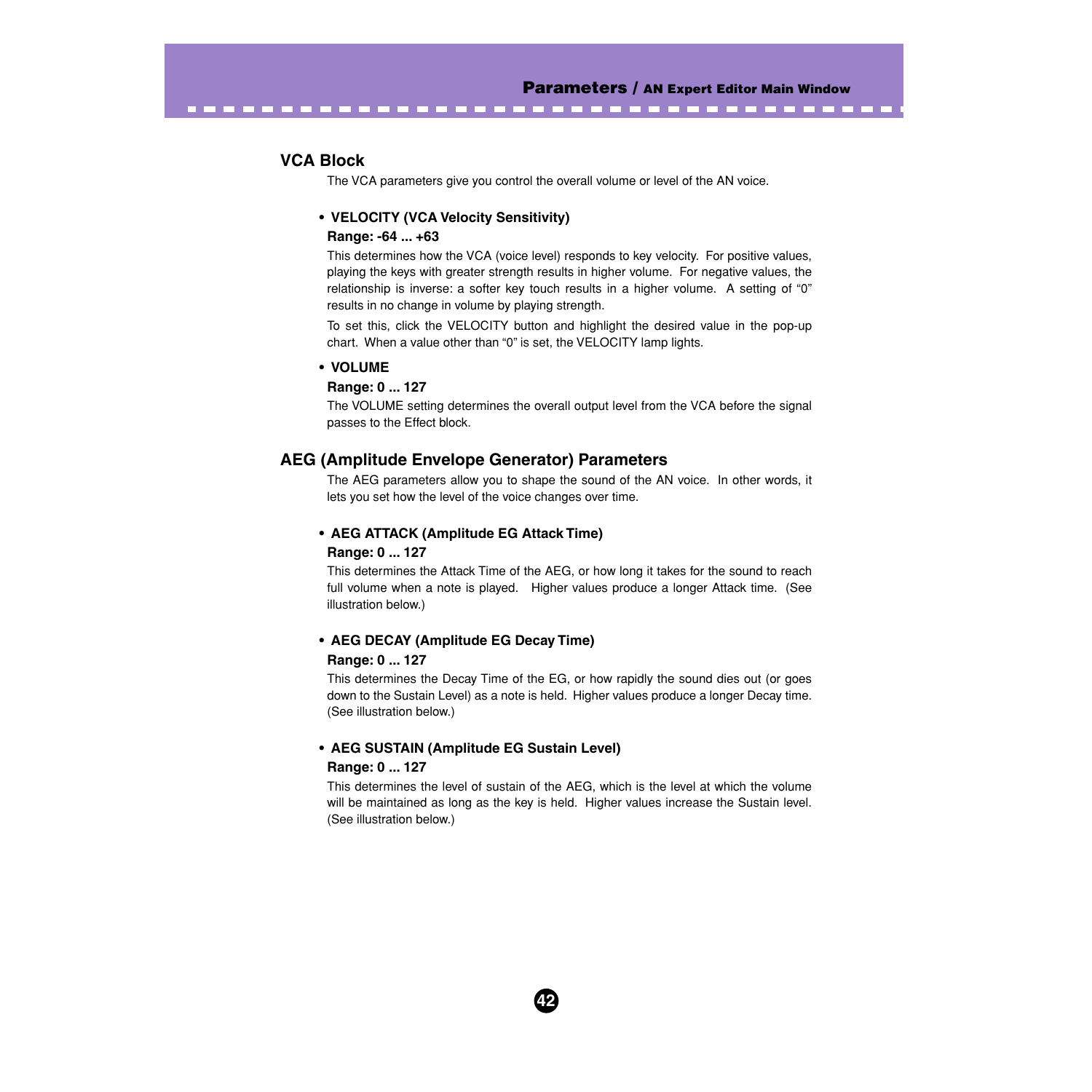--------------

#### **• AEG RELEASE (Amplitude EG Release Time)**

## **Range: 0 ... 127**

<span id="page-42-0"></span>------------

This determines the Release Time of the AEG, or how long the sound sustains after a note is released. Higher values increase the Release time. (See illustration below.)



# **DIST (Distortion) / EQ Block**

The Distortion and EQ parameters give you further sonic control over the AN voice, letting you apply and adjust distortion, and make detailed equalization settings.

#### **• [DIST / EQ DETAIL Page](#page-45-0)**

## **• DIST DRIVE (Distortion Drive) Range: 0 ... 100**

This determines the amount of distortion "drive" for the guitar amplifier simulation effect block. The higher the value, the greater the degree of distortion in the sound.

# **• DIST DRY/WET (Distortion Dry/Wet Balance) Range: D63>W ... D=W ... D<63**

This determines the level balance of the unprocessed (dry) original sound of the voice, and the distortion processed (wet) sound. A setting of D=W results in an equal balance of dry and wet sound. (In the display, "D" indicates "dry," and "W" indicates "wet.")

# **• EQ LO (Low Frequency Gain) Range: -12 ... +12 (dB)**

This determines the gain or level of the low frequency band. Positive values boost the level of the frequency and negative values attenuate it. (The specific frequency to be adjusted can be set with the [Low Freq](#page-49-0). parameter in the DETAIL page.)

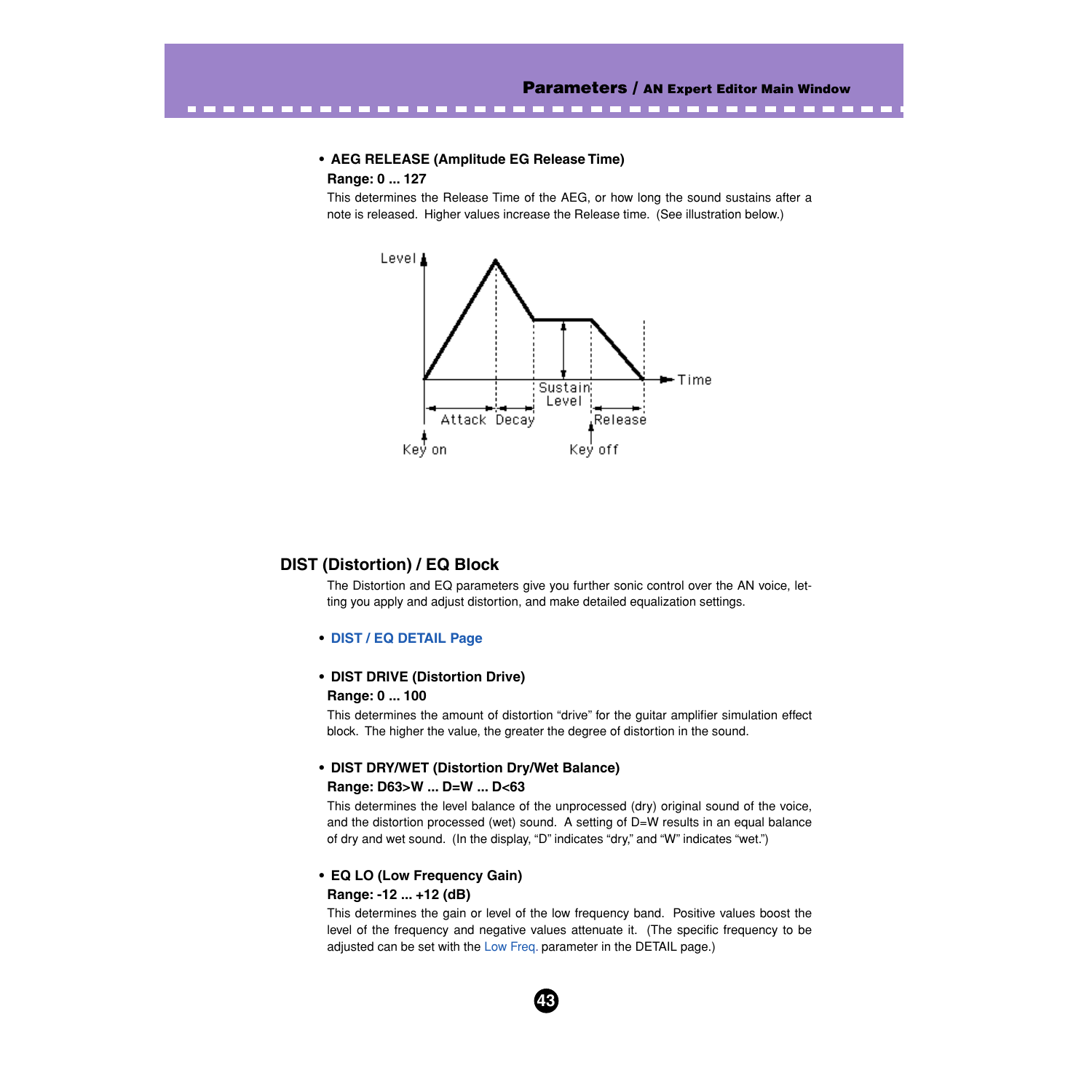# **• EQ MID (Mid Frequency Gain)**

**Range: -12 ... +12 (dB)**

This determines the gain or level of the mid frequency band. Positive values boost the level of the frequency and negative values attenuate it. (The specific frequency to be adjusted can be set with the [Mid Freq.](#page-49-0) parameter in the DETAIL page.)

<span id="page-43-0"></span>-------------------------------------

# **• EQ HI (High Frequency Gain)**

## **Range: -12 ... +12 (dB)**

This determines the gain or level of the high frequency band. Positive values boost the level of the frequency and negative values attenuate it. (The specific frequency to be adjusted can be set with the [High Freq.](#page-49-0) parameter in the DETAIL page.)

# **COMMON Parameters**

# **• [COMMON DETAIL Page](#page-45-0)**

# **• KEY.M (Key Assign Mode)**

# **Settings: POLY (polyphonic) , MONO (monophonic), LEGATO**

This determines how the tone generator sounds in response to the MIDI input.

# **POLY**

Tone generator is played polyphonically. The maximum simultaneous polyphony is 5 notes.

## **MONO**

Tone generator is played monophonically. The maximum simultaneous polyphony is 1 note. This setting is good for creating fat and powerful bass and lead sounds.

# **LEGATO**

Tone generator is played monophonically. The maximum simultaneous polyphony is 1 note. For this setting, successively played notes do not retrigger the PEG, FEG or AEG --- resulting in a smoother note-to-note sound.

# **NOTE**

**• This setting overrides the Key Mode setting. Even if it is set to "POLY," the voice will only play monophonically (with up to five voices sounding together) when Unison Switch is set to on.**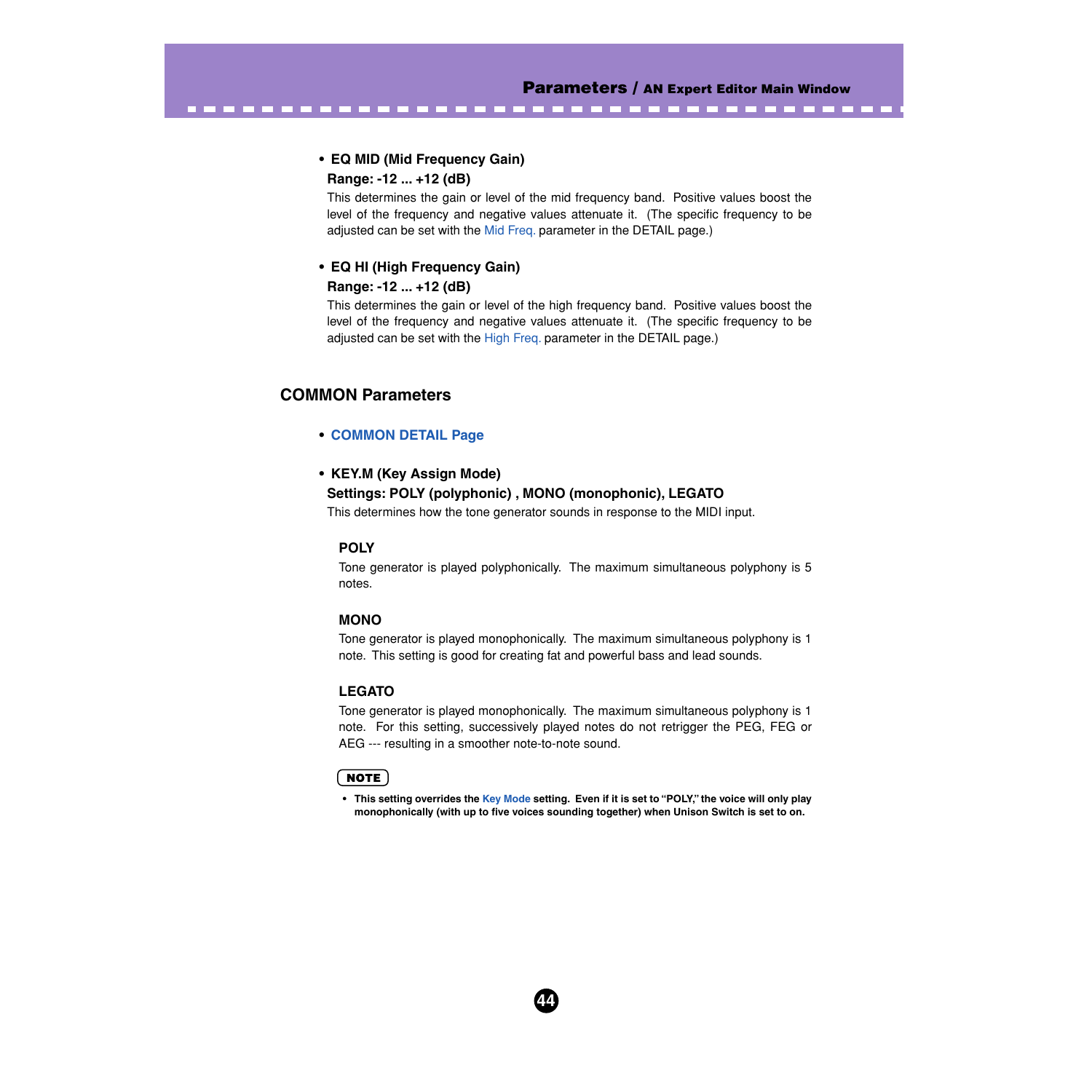# **• UNISON (Unison Switch) Settings: ON, OFF**

This determines whether the Unison mode is on or off. Setting this to on is an instant way to get a "fat" analog-like lead sound. When Unison is on, the selected voice is layered with slightly detuned copies of itself, and set to play monophonically (one note at a time). The amount of detuning can be set with the [Unison Detune](#page-47-0) parameter (in the DETAIL page).

<span id="page-44-0"></span>-----------------------------------

## NOTE)

**• This setting overrides the [Key Mode](#page-43-0) setting. Even if it is set to "POLY," the voice will only play monophonically (with up to five voices sounding together) when Unison Switch is set to on.** 

# **• MORPH (Morphing Switch)**

### **Settings: On, Off**

This determines whether the [Morphing](#page-84-0) function is on or off. Morphing allows you to crossfade between two different voices.

When using Morphing, make sure to make the proper setttings in the [Morphing window.](#page-84-0) The Morphing voice must be different than the currently selected voice for Morphing to have an effect, and the appropriate MIDI controller must be selected.

## **Portamento Parameters**

Portamento is a pitch change effect commonly employed by singers and instrumentalists to smoothly "glide" from one pitch to another. Portamento has been a common feature in synthesizers as well, and can be used subtly for a natural pitch glide, or can be used to produce wild special effects.

# **• SW. (Portamento Switch)**

#### **Settings: On, Off**

This turns the Portamento effect on and off. The button's lamp lights when Portamento is on.

# **• TIME (Portamento Time)**

## **Range: 0 ... 127**

This determines the time of the Portamento effect, or how long it takes to glide the pitch from one note to the next. Higher values result in a longer pitch glide time.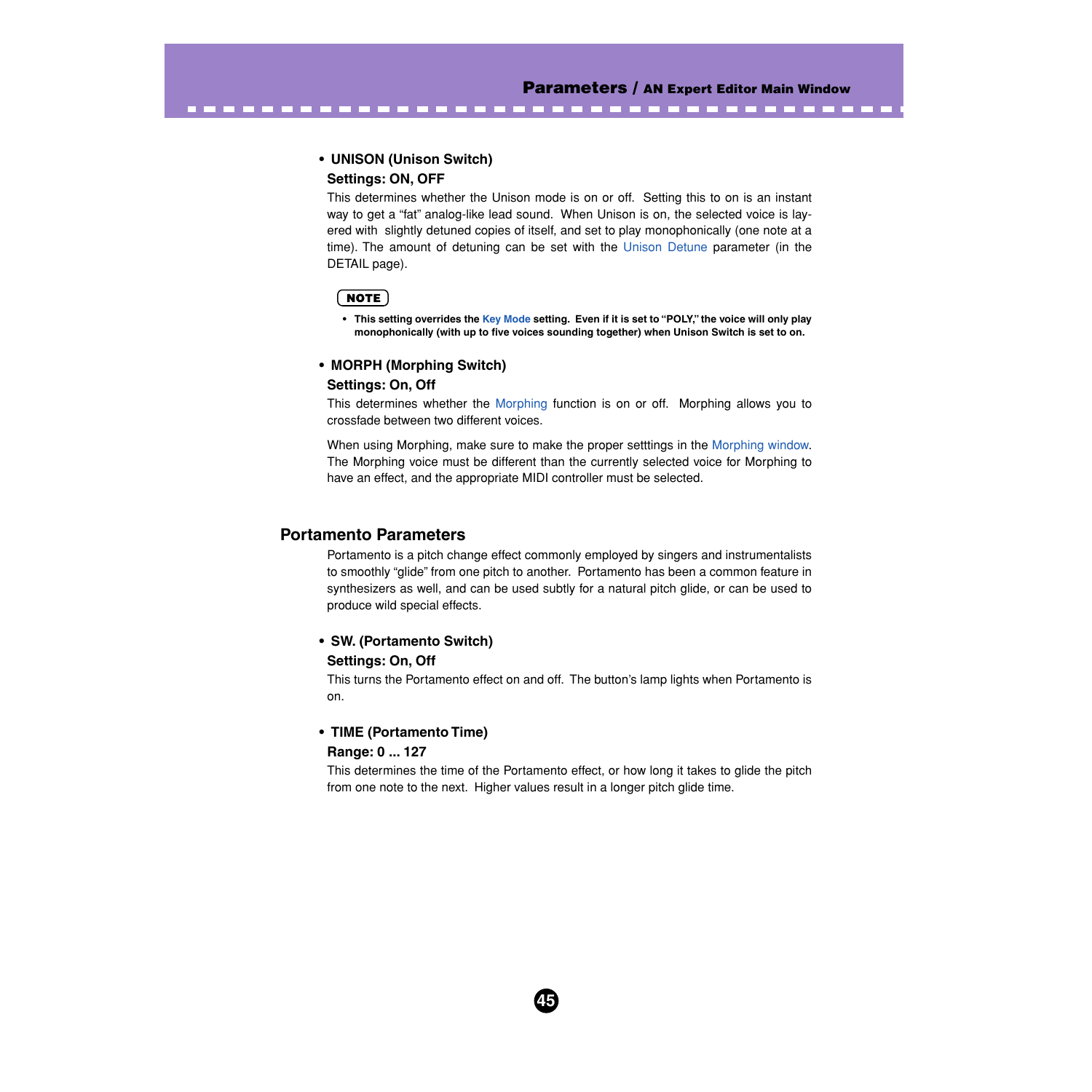# **Setup Detail Parameter Window**

<span id="page-45-0"></span>-------------------------------------

This window is called up anytime you click on one of the DETAIL buttons in the main control panel window. (This includes all but the DETAIL buttons of the FREE EG and PATTERN GEN. sections, each of which have their own separate windows.)

# ■ **Detail Parameter Tab ....................................................**

| <b>Setup Detail Parameter</b>            |                  | ⊠                           |
|------------------------------------------|------------------|-----------------------------|
| Detail Parameter   Ctrl Matrix Parameter |                  |                             |
| Common                                   | Distortion       |                             |
| Voice Name<br>Category                   | Guitar Amp. Type |                             |
| Killer<br>22: Sq                         | Stack            |                             |
| Unison Detune<br>Portamento Mode         | LPF              | <b>Output Level</b>         |
| ÷<br>32<br>Fingerd                       | 5.0 kHz          | H<br>60                     |
| LF <sub>0</sub>                          | EQ               |                             |
| Assign Group                             | Low Freq.        | High Freq.                  |
| LFO1(All)                                | 200 Hz           | $5.0$ kHz<br>▾              |
| LF01 Delay<br>Key On Reset<br>Sync Pmod  | Mid Freq.        | Mid Resonance               |
| Off<br>Both<br>Ω                         | 1.1 kHz          | 1.0<br>$\blacktriangledown$ |
| <b>FM</b>                                |                  |                             |
| Src1 (FM Depth Ctrl)<br>Algorithm        | Src2 (Modulator) | Output Gain                 |
| Fixed<br>Master                          | VCO2 Frequency   | $+0$ dB<br>▼                |
|                                          |                  |                             |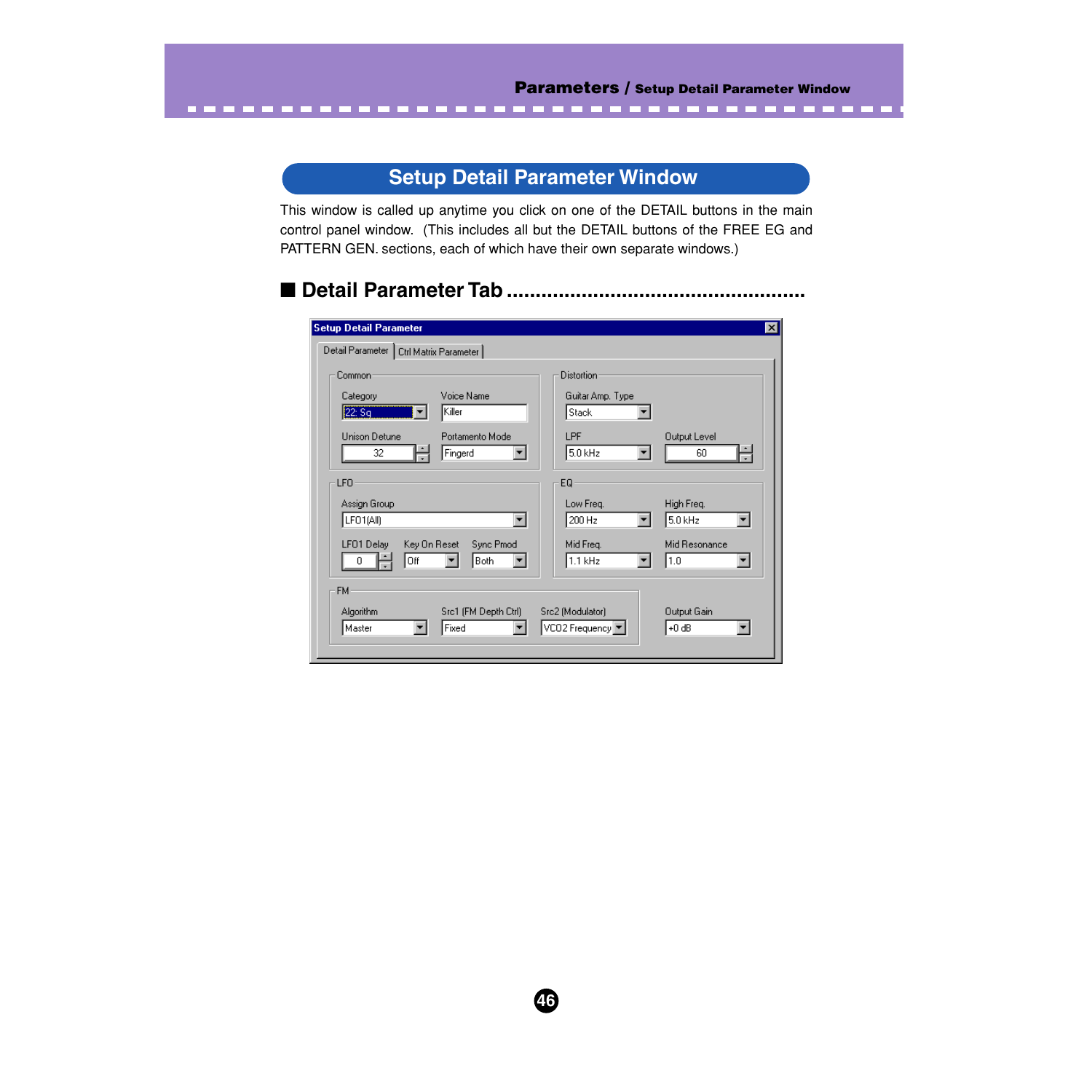# **Common Parameters**

## **• Category**

This is used with Voice Name below to give a custom name to your edited voice. The category is a two-letter code that indicates the basic instrument type of the voice (see chart below). Specifying the category makes it easier to recognize the application or use of each particular voice; it also makes it easy to organize your voices according to their character or application. Set this to "0: --" if you wish to leave the category blank. For a complete list of the category abbreviations and their descriptions, see the Voice List in the PLG150-AN Owner's Manual.

-----------------------------------

### **Category List**

- 0: -- No category
- 1: Pf Piano
- 2: Cp Chromatic Percussion
- 3: Or Organ
- 4: Gt Guitar
- 5: Ba Bass
- 6: St Strings/Orchestral
- 7: En Ensamble
- 8: Br Brass
- 9: Rd Reed
- 10: Pi Pipe
- 11: Ld Synth Lead
- 12: Pd Synth Pad
- 13: Fx Synth Effect
- 14: Et Ethnic
- 15: Pc Percussive
- 16: Se Sound effect
- 17: Dr Drums
- 18: Sc Synth Comp
- 19: Vo Vocal
- 20: Co Combination
- 21: Wv Material Wave
- 22: Sq Sequence

#### **• Voice Name**

This is used with Category above to give a custom name to your edited voice. Click on the box and type in the desired voice name from the computer keyboard.

## NOTE)

**• Right-clicking on the box (on the Macintosh, click while holding the CONTROL key) calls up a set of basic text editing functions (Undo, Cut, Copy, Paste, Delete, Select All), along with the indicated keyboard shortcuts.**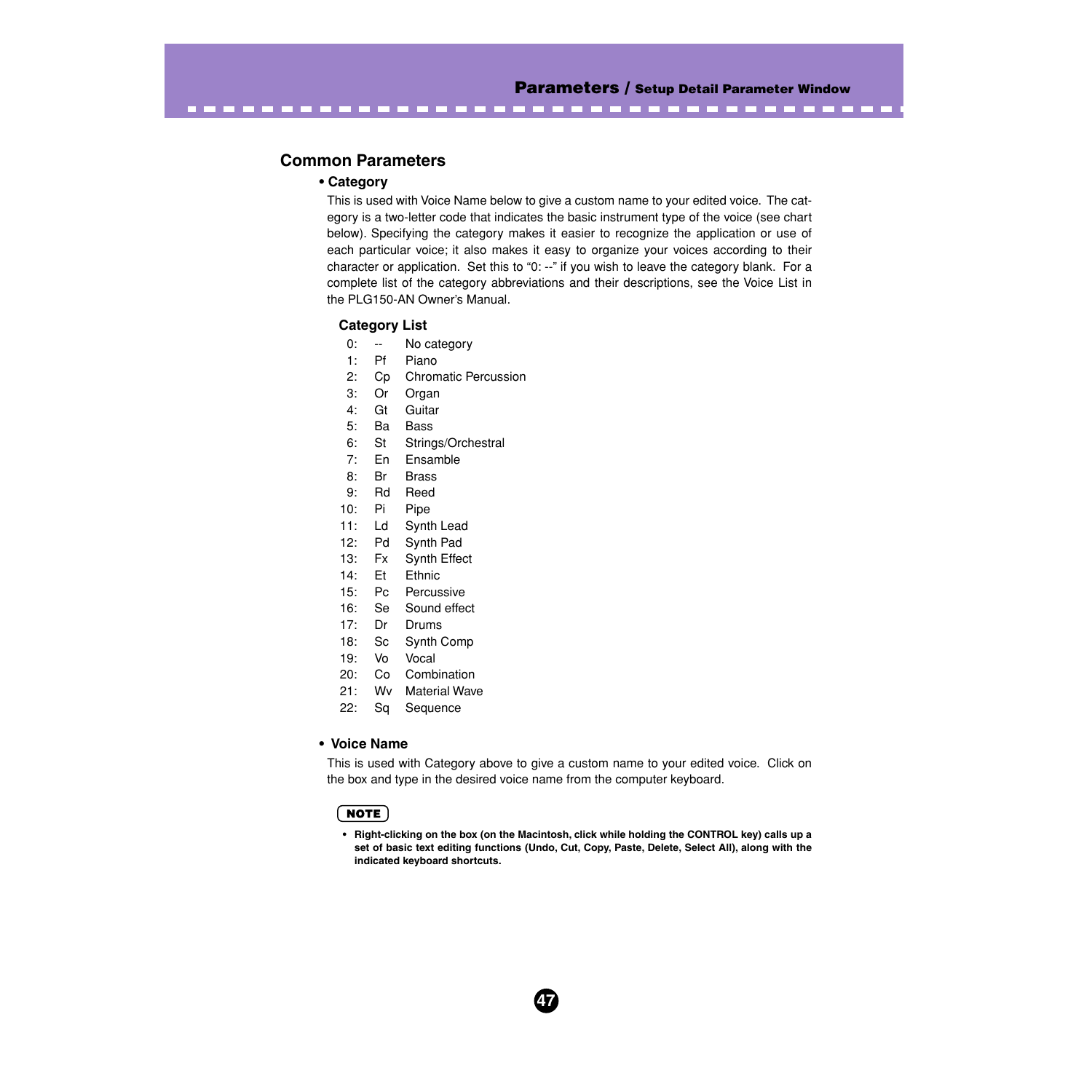**The Common** 

#### **• Unison Detune**

## **Range: 1 ... 32**

When the [UNISON](#page-44-0) switch is on, multiple sounds are played, with the pitch of each sound slightly detuned. Unison Detune adjusts the detuning of the VCO pitch in fine increments, letting you create an even thicker Unison sound by applying higher settings; however, be careful not to apply too much or you'll change the basic pitch of the voice.

<span id="page-47-0"></span>---------------------------

### NOTE)

**• You can also adjust the value of this parameter with the left and right mouse buttons. Click on the parameter box, then click the left button to decrease the value, or the right button to increase it.**

#### **• Portamento Mode**

#### **Settings:**

When Key Mode is set to "POLY":

| Normal:      | Normal portamento play.                                               |
|--------------|-----------------------------------------------------------------------|
| Sustain Key: | With this setting, the Hold tone (by a sustain pedal) is specified as |
|              | the starting pitch of the portamento.                                 |

When Key Mode is set to "MONO" or "LEGATO":

Full Time: Portamento is always enabled.

Fingered: Portamento is only enabled by legato performance.

This determines the characteristics of the portamento (sometimes called glissando), or how the tone glides from one tone to the next through all the intermediate pitches, when the [Portamento Time](#page-44-0) is set to a value other than "0". Available parameters depend on the [Key Mode](#page-43-0) setting.

To enable the Portamento function, press the [PORTAMENTO switch \(SW.\)](#page-44-0) on the main control panel. If the [Portamento Time](#page-44-0) parameter is set to "0", Portamento will have no effect.

## **Distortion Parameters**

The Distortion effect lets you create a wide variety of distortion sounds, from subtle, warm overdrive-type sounds to very heavy, metallic distortion.

#### **NOTE**

**• Keep in mind that many of these parameters (as well as the ones on the main control panel) are interrelated, and you may not hear any distortion effect unless they are set to appropriate values. This is especially true of [Drive](#page-42-0), [Dry/Wet Balance](#page-42-0), and [Output Level](#page-48-0).**

#### **• Guitar Amp. Type**

#### **Settings: Off, Stack, Combo, Tube**

This determines the type of guitar amplifier simulated by the Distortion effect. Each produces a slightly different distortion sound, recreating the characteristics of an actual amplifier. "Stack" simulates a separate amp and speaker setup, "Combo" simulates a single cabinet transistor amp and speaker, and "Tube" simulates a single cabinet tube amp and speaker. When this is set to "Off," some of the guitar amplifier simulation effect is cancelled (however, [Distortion Drive](#page-42-0) and LPF are still applied to the sound).

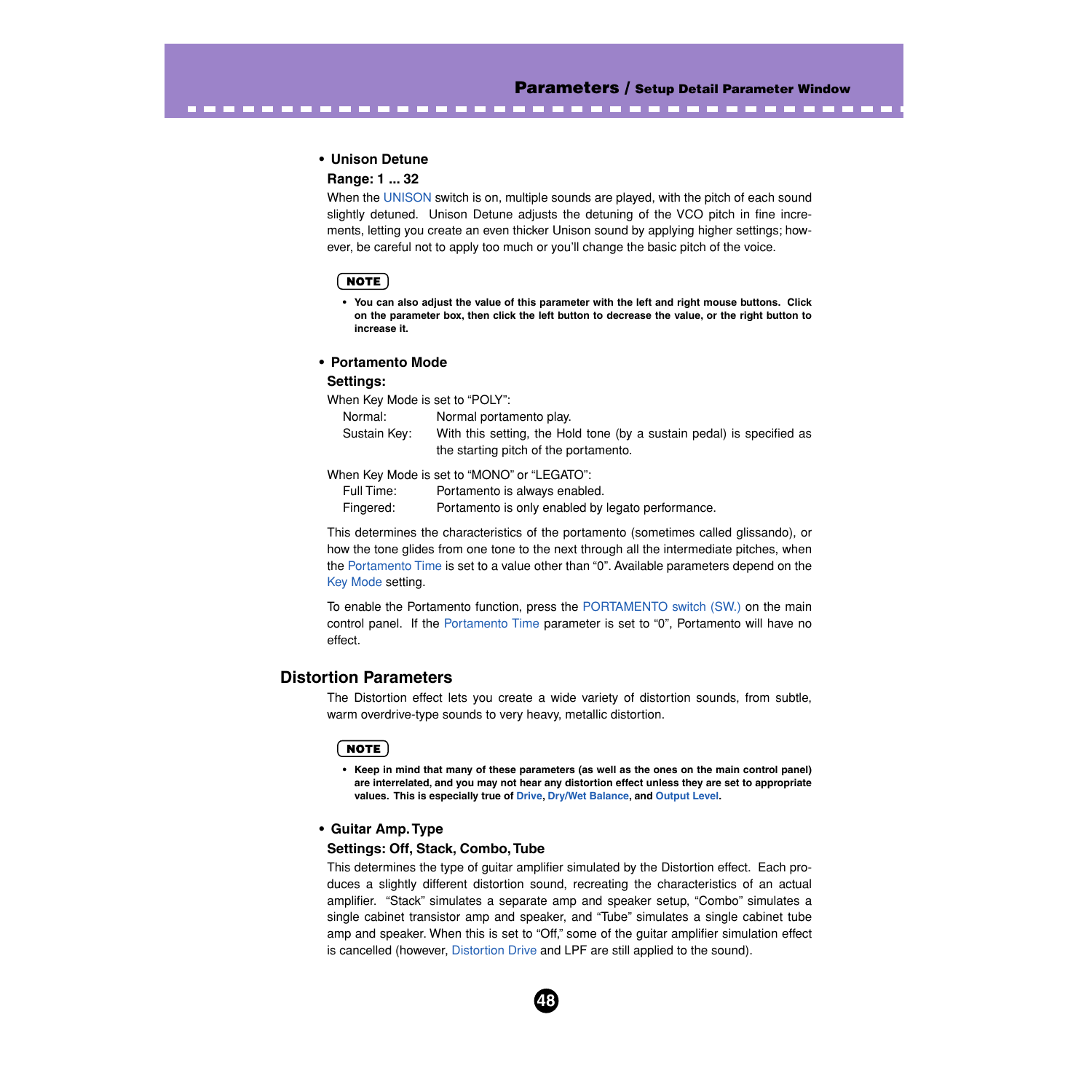## **• LPF**

## **Range: 1.0 kHz ... 18.0 kHz, Thru**

This determines the frequency of the low pass filter that is applied to the distortion sound. Depending on the [Guitar Amp. Type](#page-47-0) setting, this parameter can be used to "fatten" the sound or make it piercing and brittle. When this is set to "Thru," no filtering is applied to the distortion sound.

<span id="page-48-0"></span>-------------------------

## **• Output Level**

## **Range: 0 ... 100**

This determines the output volume of the distortion sound. Keep in mind that this may not have any effect unless the [Dry/Wet Balance](#page-42-0) is set to an appropriate value.

# **LFO Parameters**

# **• Assign Group**

## **Settings:**

**LFO1 (All) LFO1 (VCO1, VCO2, VCA) - LFO2 (VCF) LFO1 (VCO1, VCO2) - LFO2 (VCA, VCF) LFO1 (VCO1) - LFO2 (VCO2, VCA, VCF) LFO2 (All)**

This determines the destination choices for the LFO 1 and LFO 2 modulation. When one of the "(All)" settings is selected, all of the available destinations (VCO1, VCO2, VCA, and VCF) are grouped to the selected LFO, 1 or 2. The LFO blocks in the main panel control automatically change when this parameter is set. The basic parameters of [Wave](#page-23-0) and [Speed](#page-23-0) (as well as the Detail page) remain intact for both LFOs, no matter what setting is made here.

## **• LFO 1 Delay**

#### **Range: 0 ... 127**

The LFO 1 Delay setting determines the delay time of the modulation. Lower values result in shorter LFO 1 Delay times, and higher values result in longer Delay times.

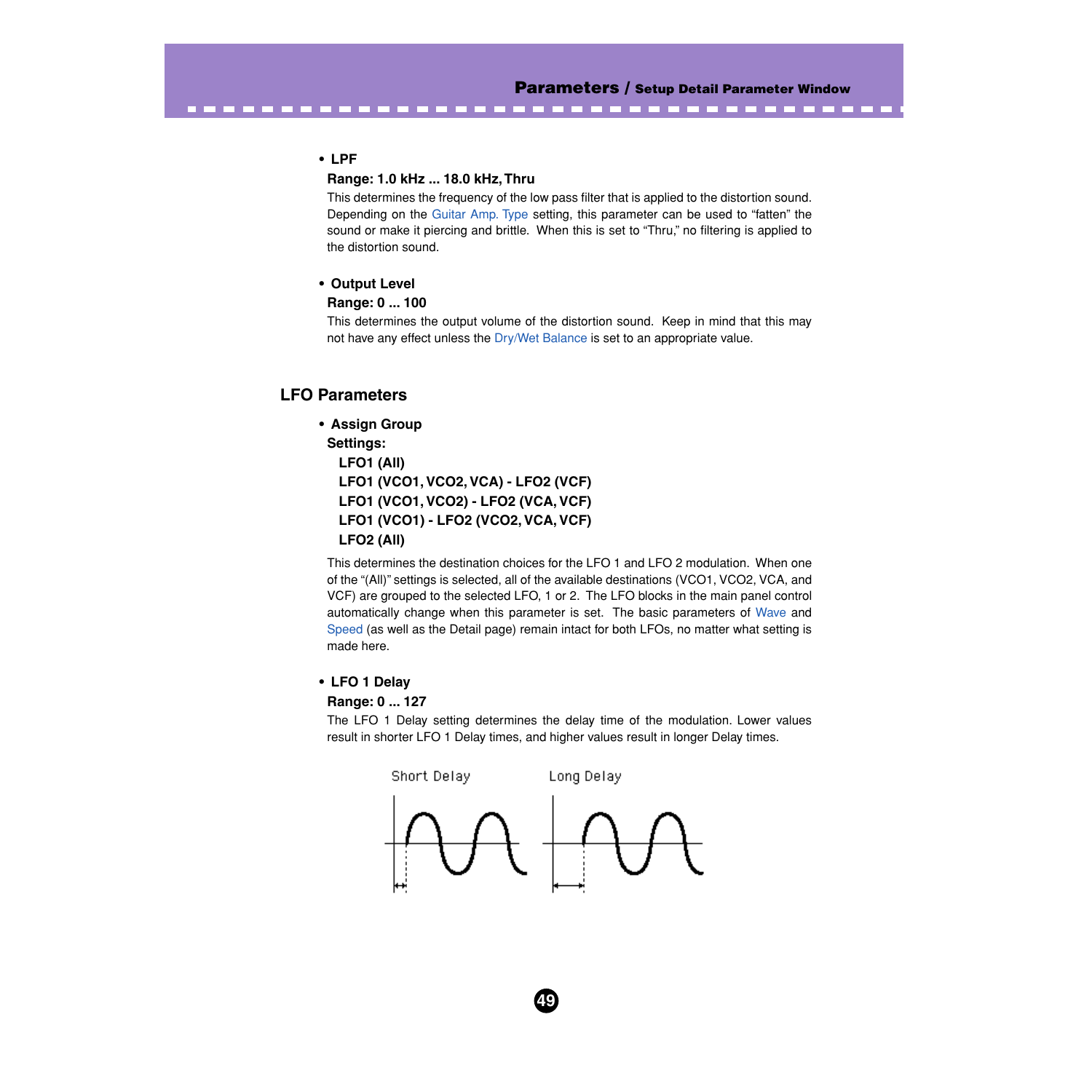#### **• Key On Reset**

#### **Settings:**

Off: LFO 1 and LFO 2 do not reset, but modulate continuously.

<span id="page-49-0"></span>-------------------------------------

On: LFO 1 and LFO 2 reset every time a key is pressed.

This determines the start point of the LFO 1 and LFO 2 cycle.

#### **• Sync Pmod Sw.**

#### **Settings: Master, Slave, Both**

The Sync Pitch Modulation Switch setting determines which oscillator (master, slave, or both) is modulated by the LFO 1 or LFO 2. Depth rate is determined by the [LFO1/LFO2](#page-23-0) [VCO1](#page-23-0) setting. This parameter is effective when the [SYNC MODE](#page-30-0) is set to "VCO1 Master > Slave."

# **EQ Parameters**

# **• Low Freq. (Low Frequency)**

## **Range: 32 Hz ... 2.0 kHz**

This determines the frequency which is boosted or cut with the  $EQ$  LO parameter in the main control panel.

## **• High Freq. (High Frequency) Range: 500 Hz ... 16.0 kHz**

This determines the frequency which is boosted or cut with the  $EQ$  HI parameter in the main control panel.

#### **• Mid Freq. (Mid Frequency)**

#### **Range: 100 Hz ... 10.0 kHz**

This determines the frequency which is boosted or cut with the [EQ MID](#page-43-0) parameter in the main control panel.

#### **• Mid Resonance**

#### **Range: 1.0 ... 12.0**

This determines the width of the frequency band which is boosted or cut with the [EQ MID](#page-43-0) parameter in the main panel. The central frequency is set with the Mid Frequency parameter (above). Higher values result in a narrower band width.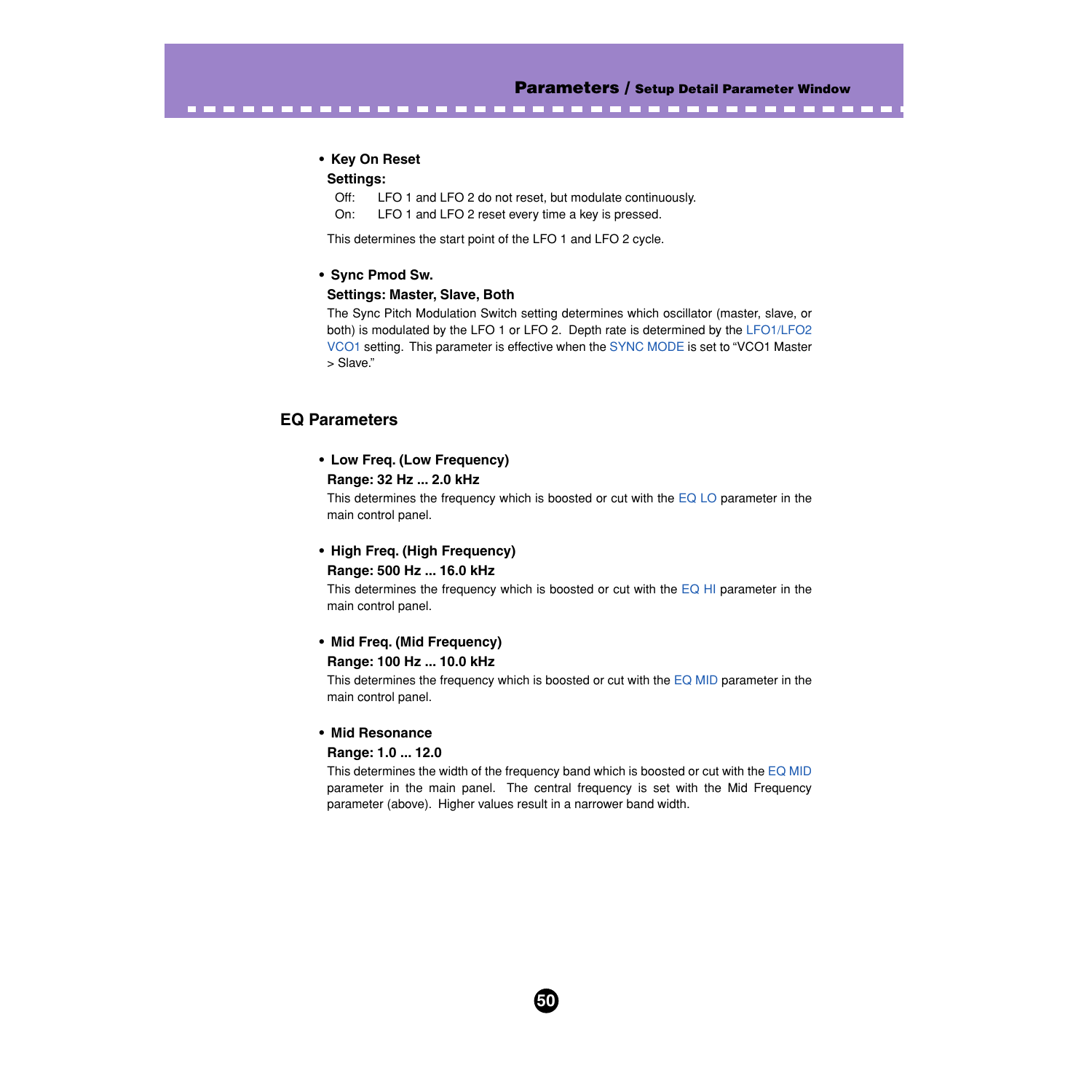# **FM Parameters**

#### **• Algorithm**

#### **Settings: Both, Master, Slave**

This determines how the two VCO1 oscillators (master and slave) are connected in relation to the FM signal. There are three types of connections, or "algorithms," as shown in the diagrams below.

**CO** 



#### **Both**

FM is applied to both master and Slave oscillators.

#### **Master**

FM is applied to the master oscillator.

#### **Slave**

FM is applied to the slave oscillator. When this is set to "Slave," the overall pitch is determined by the [Sync Pitch](#page-35-0) setting. This allows you to set the correct pitch for the overall sound, even when the [FM Depth](#page-31-0) is set to extreme values.

This parameter is effective when the SYNC MODE is set to "VCO1 Master > Slave."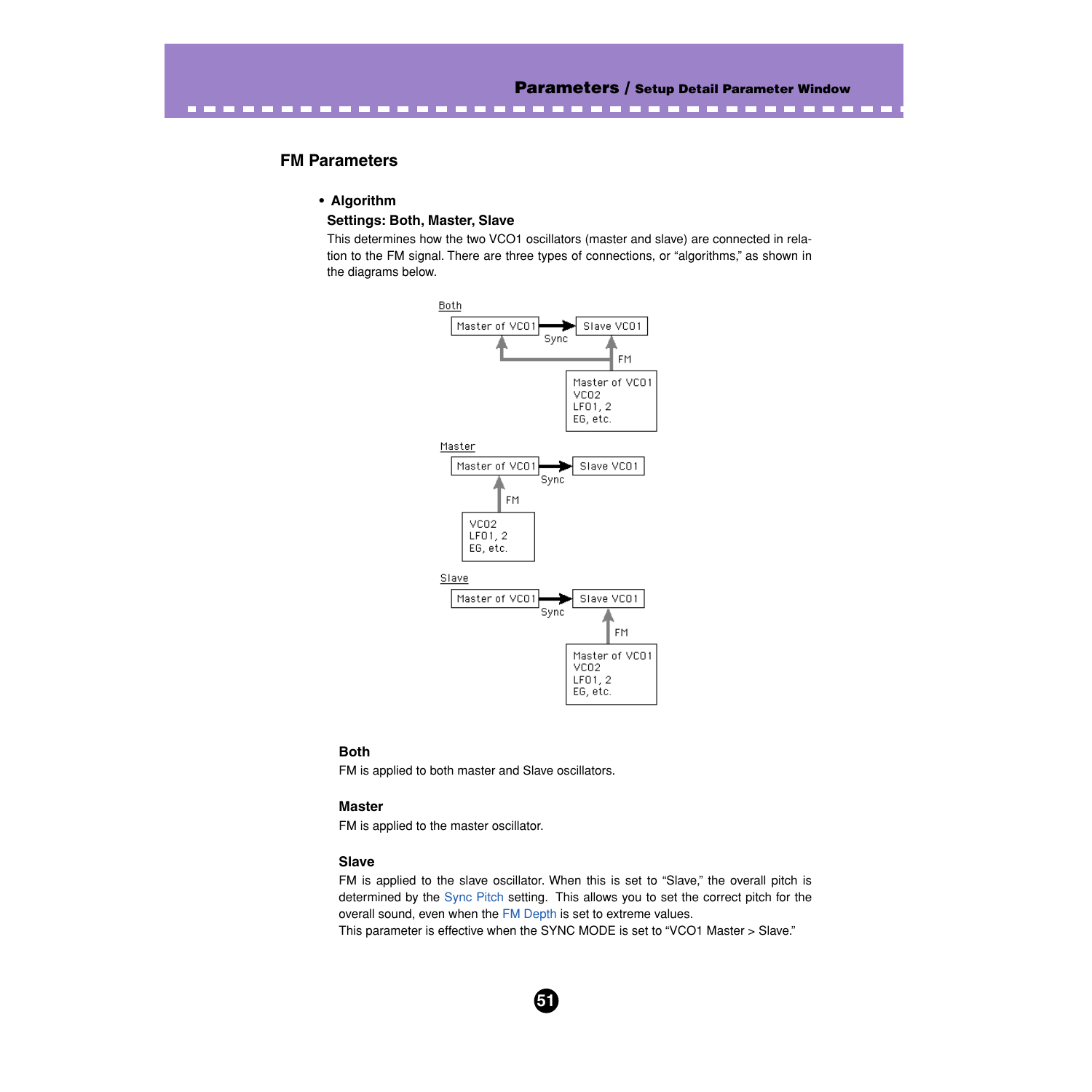-------

## **• Src1 (FM Depth Ctrl)**

### **Settings: Fixed, PEG, FEG, LFO1, LFO2**

------------------------------

This determines the modulation source which controls the [FM Depth.](#page-31-0) When this is set to "Fixed," there is no change in modulation over time.

#### **• Src2 (Modulator)**

# **Settings: VCO2 Frequency, VCO1, VCO1 Sub Osc. (sub oscillator), PEG, FEG, LFO1, LFO2, VCO2 Output**

This determines the source wave which modulates the VCO1 wave.

### **NOTE**

**• For the most part, the above settings should be self-explanatory. If necessary, refer to the relevant sections (for example, [VCO1](#page-33-0), [PEG,](#page-20-0) [FEG,](#page-28-0) [LFO1/2\)](#page-23-0). The other settings are explained below.**

| <b>VCO2 Frequency:</b> | This modulation uses a sine wave which is set to the same frequency as    |
|------------------------|---------------------------------------------------------------------------|
|                        | that of the VCO 2's pitch.                                                |
| VCO1 Sub Osc.:         | This modulation uses a wave of either half or double the frequency of the |
|                        | VCO 1 (depending on the selected VCO 1 waveform).                         |
| VCO2 Output:           | This uses the actual VCO 2 output waveform for modulation, resulting in   |
|                        | an FM synthesis-like sound.                                               |

# **Output Gain**

#### **Settings: +0 dB, +6 dB, +12 dB**

This determines the overall level gain of the output signal of the selected voice. Use this parameter together with the hardware VOLUME control on the tone generator to set the desired voice level.

#### [CAUTION!]

**• Be careful when using the higher settings, since you may inadvertently damage the connected audio equipment (and your ears!) if the voice is too loud.**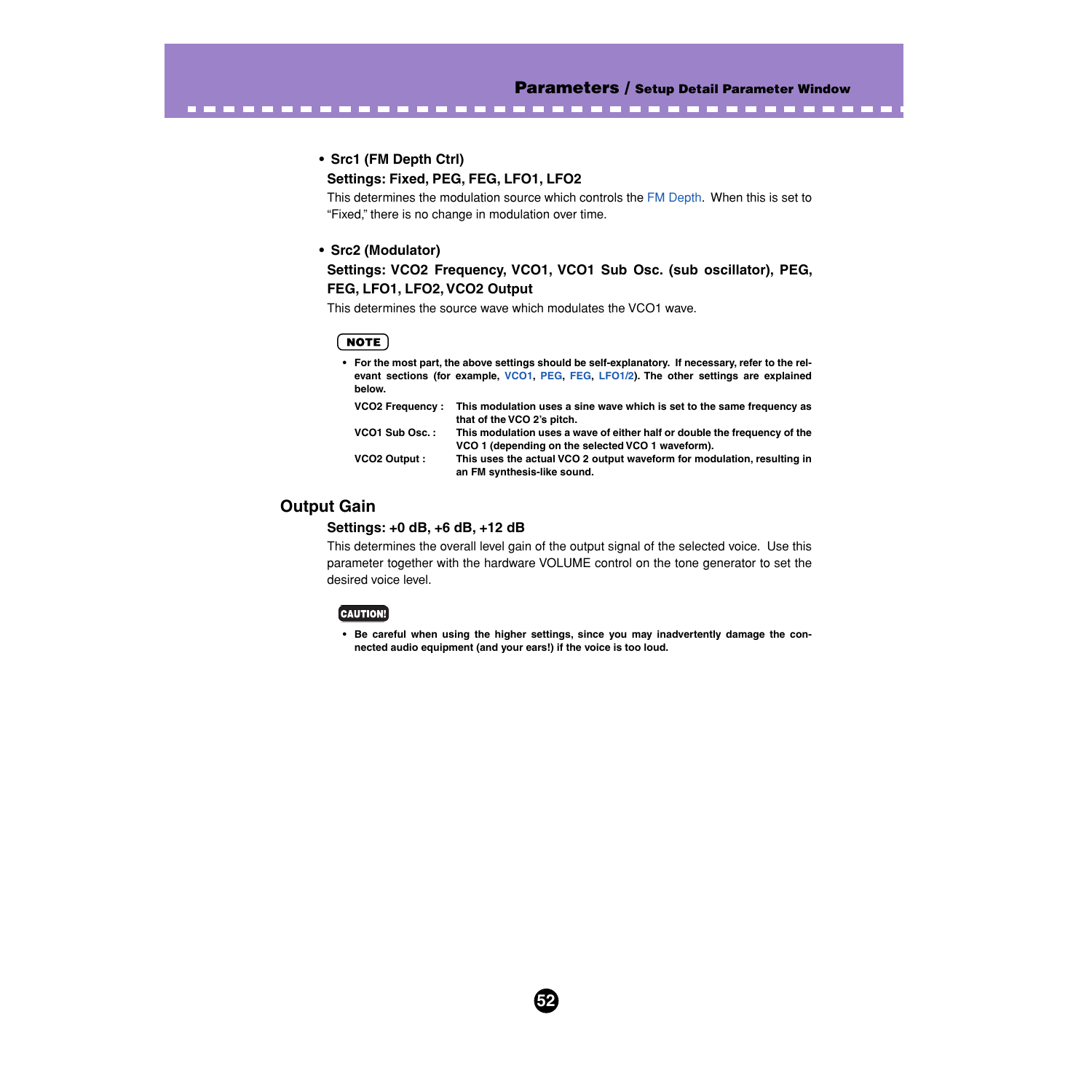---------

# ■ **Ctrl (Control) Matrix Parameter Tab ............................**

<span id="page-52-0"></span>. . . . . . . . . .

| <b>Setup Detail Parameter</b>  |                                                    |                                                             |                               |                       | $\mathbf{X}$                                              |
|--------------------------------|----------------------------------------------------|-------------------------------------------------------------|-------------------------------|-----------------------|-----------------------------------------------------------|
| Detail Parameter               | Ctrl Matrix Parameter                              |                                                             |                               |                       |                                                           |
| <b>Ctrl Source</b><br>1 AN AC1 | Parameter<br>Sync Pitch Dp<br>$\blacktriangledown$ | Depth<br>$\vert$ Direct $\vert \blacktriangledown \vert$    | <b>Ctrl Source</b><br>$9$ Off | Parameter<br>lor      | Depth<br>$\sqrt{\frac{1}{2}}$ Direct $\sqrt{\frac{1}{2}}$ |
| 2 AN AC2                       | FEG Decay<br>▼                                     | $\mathbf{v}$ Direct $\mathbf{v}$ 10 Off                     |                               | ∥off                  | $\boxed{\mathbf{v}}$ Direct $\boxed{\mathbf{v}}$          |
| 3 AN AC3                       | FEG Sustain                                        | Direct   11 Off                                             |                               | ∥off<br>▾             | $\overline{\mathbf{v}}$ Direct $\overline{\mathbf{v}}$    |
| 4 AN AC4                       | VCF Cutoff<br>▾∣                                   | $\blacktriangleright$ Direct $\blacktriangleright$ 12 Off   |                               | ∥o⊮<br>▾∣             | $\blacktriangleright$ Direct $\blacktriangleright$        |
| 5 Key Track                    | VC01 Level                                         | $-30$<br>▾▮                                                 | $13$ Off                      | ∥off                  | $\blacktriangleright$ Direct $\blacktriangleright$        |
| $6$ Off                        | ∥Off                                               | $\vert$ Direct $\vert \mathbf{v} \vert$ 14 Off              |                               | ∥Off                  | $\vert$ Direct $\vert \blacktriangledown$                 |
| $7$ Off                        | ∥Off                                               | Direct $\boxed{\mathbf{v}}$ 15 Off                          |                               | Off                   | $\blacktriangleright$ Direct $\blacktriangleright$        |
| $8 $ Off                       | Off.                                               | $\boxed{\blacksquare}$ Direct $\boxed{\blacktriangleright}$ |                               |                       |                                                           |
|                                |                                                    |                                                             |                               |                       |                                                           |
| Pitch Bend Range Up            |                                                    | $+2$                                                        |                               | Pitch Bend Range Down | -2<br>▼                                                   |

Many of the PLG150-AN's parameters can be controlled in real time. The Control Matrix provides an extraordinarily comprehensive and flexible way to control these parameters. Up to 15 different controllers can be used simultaneously to control 15 separate parameters. The particular physical controllers used depend on the connected MIDI instrument. Among the more commonly used controllers are: velocity, modulation wheel, after touch, and foot controller. Since any of the MIDI Control Change numbers can be used for control sources, you can set up highly complex routings and automated sound changes by recording these Control Change messages to a host application.

The Control Matrix settings determine which "source" (i.e., MIDI Control Change numbers, Modulation Wheel, Foot Controller, etc.) is used to control which PLG150-AN "destination" parameter (i.e., VCF Cutoff, Resonance, FEG Depth, etc.).

This gives you the freedom to configure a completely different set of sources and destination parameters for each voice. You can, for example, configure the AN1x to use After Touch to apply vibrato, or the Modulation Wheel to change the resonance while you play, determine the range for both Pitch Bend up and down, and much more.

The Control Matrix provides 15 sets of control setup parameters. The Depth of the controller effect can also be set independently for each of the 15 sets.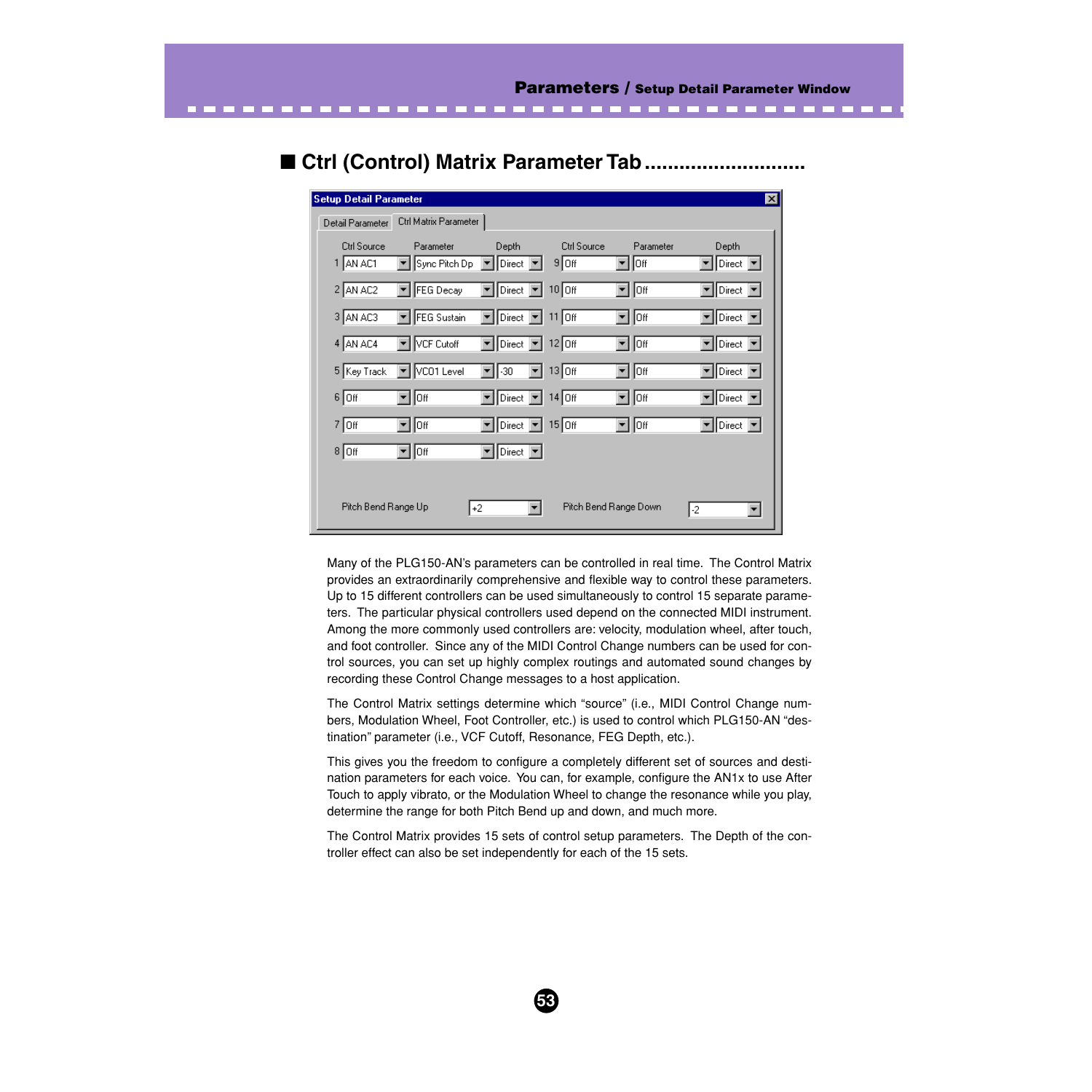- -

## **• Ctrl (Control) Source**

**Settings: Off, CC No. 1 - 95, After Touch, Pitch Bend, Key Track, Velocity, Key Random, Mod Wheel, Foot Vol, Foot Ctrl, Foot Sw, Ribbon X, Ribbon Z, AN AC 1 - 8**

This determines which MIDI controller is assigned to control the corresponding [Parame](#page-54-0)[ter.](#page-54-0) You can set the source by Control Change number or by controller name, as described below. Special Key Track and Key Random controllers are included for added flexibility.

## **Off**

No controller assigned.

## **CC No. 1 - 95**

Selects the Source controller according to Control Change number, when received by incoming MIDI messages.

## **After Touch**

For controlling with keyboard After Touch.

------------------------------

## **Pitch Bend**

For controlling with a Pitch Bend wheel.

## **Key Track**

For controlling with note number messages generated by pressing the keys. Higher keys result in higher controller values.

## **Velocity**

For controlling with keyboard velocity, or the strength with which you strike the keys.

## **Key Random**

For this setting, a random note number messages is automatically generated for each key you press, or for each MIDI note message received.

## **Mod Wheel**

For controlling with the Modulation Wheel, and/or by incoming MIDI messages of Control Change number 1.

## **Foot Volume**

For controlling with a connected Foot Volume controller, and/or by incoming MIDI messages of Control Change number 7.

## **Foot Control**

For controlling with a connected foot controller, and/or by incoming MIDI messages of Control Change number 4.

#### **Footswitch**

For controlling with a connected Footswitch, and/or by incoming MIDI messages of Control Change number 64.

## **Ribbon Controller-X (for AN1x data compatibility)**

For controlling with X-axis motion on a ribbon controller (left-right), and/or by incoming MIDI messages of Control Change number 13. When Ribbon Controller-X is used, the control change (default of 13) is treated as a "Center-Base-Controller" (center = 64).

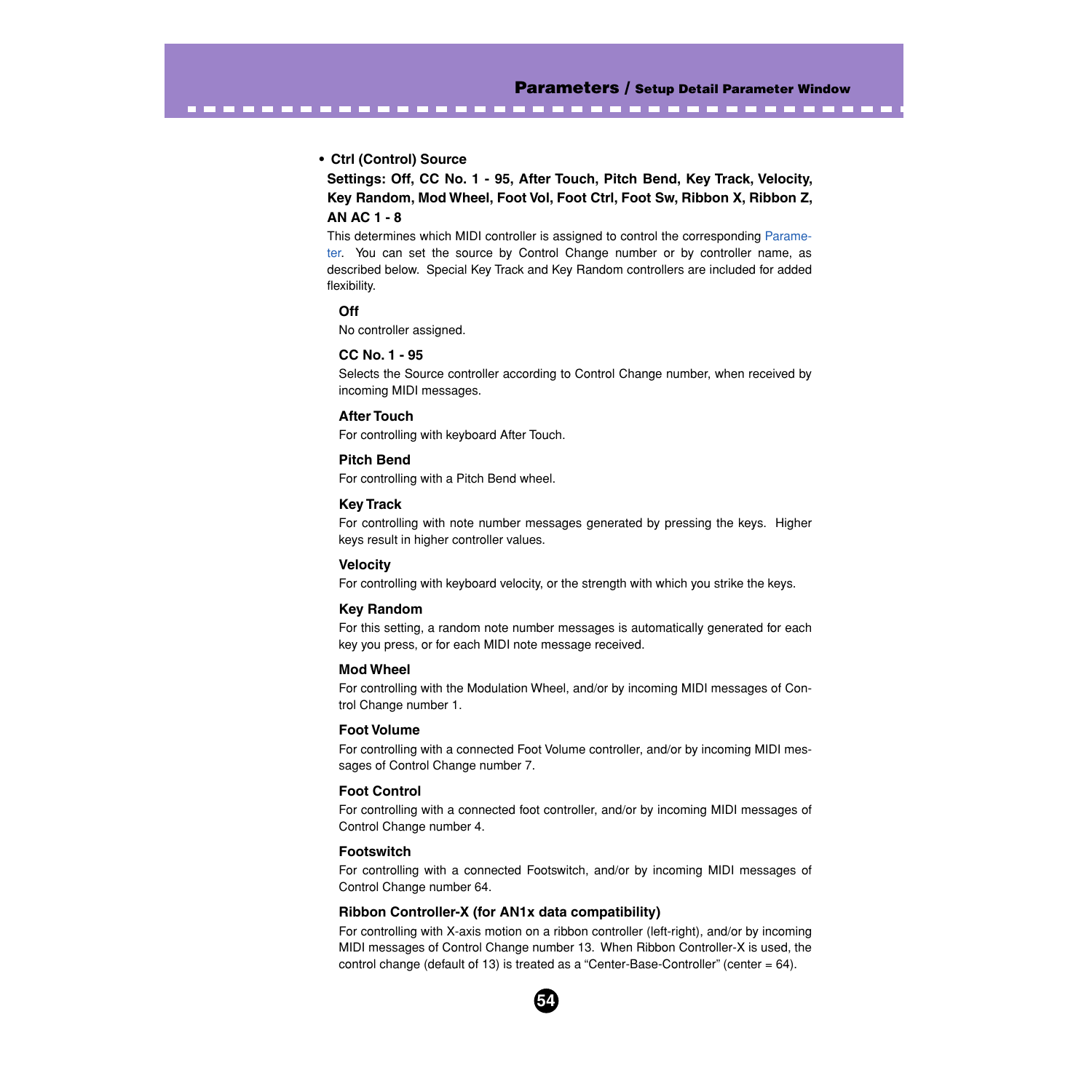### **Ribbon Controller-Z (for AN1x data compatibility)**

<span id="page-54-0"></span>--------------------------

For controlling with Z-axis motion on a ribbon controller (push-release), and/or by incoming MIDI messages of Control Change number 12.

#### **AN AC 1 - 8**

For controlling with a specified Assignable Controller. (Refer to the instructions on using Assignable Controllers in the owner's manual of your particular tone generator.

### **NOTE**

- **The available Source for assignment may differ, depending on the selected Parameter. For details of available parameters, see the table of Control Matrix parameters in the PLG150-AN Owner's Manual.**
- **You cannot assign the same Source controller and Parameter to more than one set. If you attempt to do so, lower-numbered sets will take priority.**
- **The control change numbers for AN AC 1-4 can be set with the AN Native parameters (on the panel of the "mother" device). Each Preset Voice has four pre-assigned control change numbers using this function (refer to the AN Voice List in the PLG150-AN Owner's Manual).**
- **The Control Change numbers for the Mod Wheel, Foot Volume, Foot Control, Footswitch, Ribbon Controller-X, Ribbon Controller-Z and AN AC 5-8 can be set from the AN1x System Parameters (refer to the MIDI Data Format section in the PLG150-AN Owner's Manual).**

## **• Parameter**

#### **Settings:**

For a complete list of the Control Matrix's Parameters, see the PLG150-AN Owner's Manual.

When this is set to "Off," the assigned controller has no effect.

#### **• Depth**

## **Settings:**

The available settings may differ, depending on the selected Parameter. For details, see the table of Control Matrix parameters in the PLG150-AN Owner's Manual.

This determines the control range of the Source controller. When this is set to "Direct," you can directly adjust/edit the parameter assigned to the controller within its original range.

- **Pitch Bend Range Up**
- **Pitch Bend Range Down**

#### **Range: -24 ... +24**

These two parameters let you set independently set the Pitch Bend Range for up and down motion of the pitch bend wheel on a connected MIDI keyboard. In other words, this allows you to set pitch bend so that moving the wheel up can make a greater (or lesser) pitch change than moving the wheel down.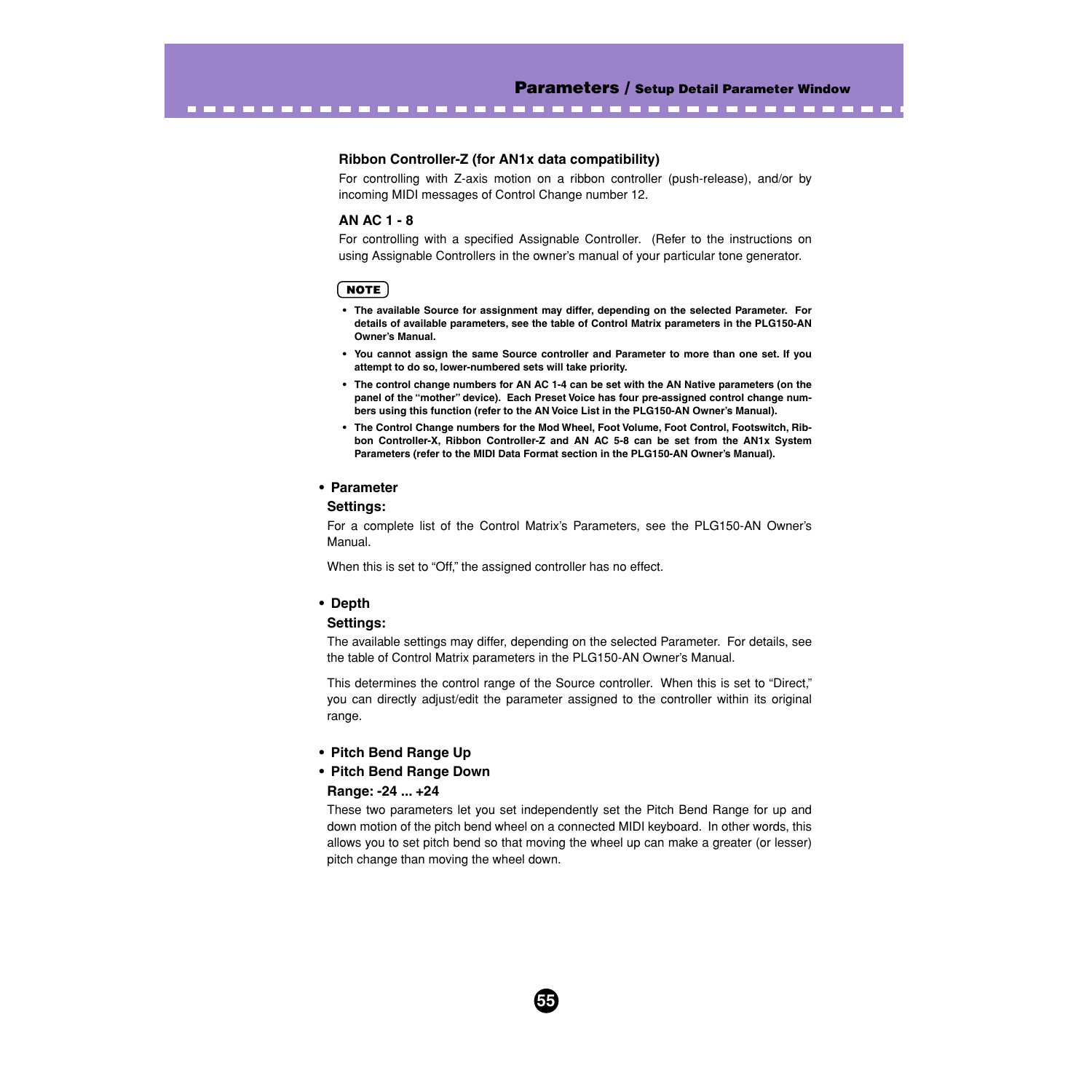# **FREE EG Window**

The Free EG function gives you four independent tracks to which you can record complex real-time parameter changes, over a specified length of time, either in measures or seconds.

In this window, you can draw a custom Free EG "curve" for each track that controls a single selectable parameter (such as filter, resonance, LFO, etc.) over time. Four of these curves — each affecting a different parameter — can be played back automatically by simply playing the voice. A variety of drawing and editing tools are available for creating unique, continuous parameter changes that would be impossible to achieve with conventional EGs.

Naturally, Free EG parameters and data are stored as voice data, allowing each voice to have its own Free EG settings.



# **Individual Track Parameters**

These parameters apply to each individual track (1 - 4) of the Free EG function. Each track can have its own EG "curve" and parameter. When a voice is played, all Free EG tracks playback simultaneously, controlling the assigned parameters in real time.

**56**

# **• EDIT SELECT**

**Settings: Track 1, Track 2, Track 3, Track 4**

This determines the particular track for editing.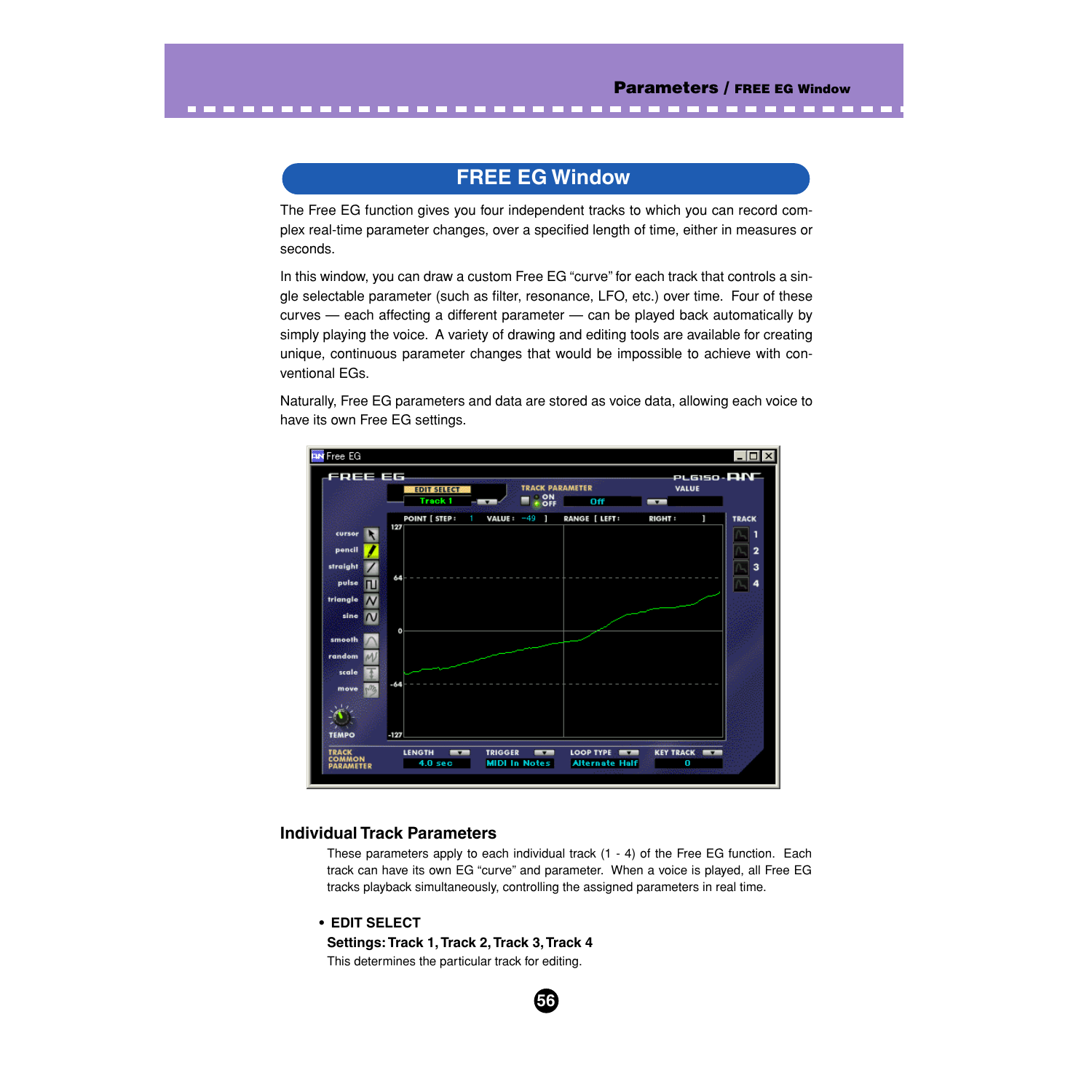## **• TRACK PARAMETER Switch Settings: ON, OFF**

This determines whether the specified track is active (ON) or not (OFF). This must be set to "ON" for the Free EG of the track to have any effect.

<span id="page-56-0"></span>-----------------------------------

When this is set to "ON," two pink dotted lines appear in the Free EG display. These represent the range over which the selected parameter (set in Track Parameter below) can be changed by the Free EG curve. The position of these two lines depends on the particular parameter and its current value or setting. A Free EG curve can extend above or below these lines; however, the portions that extend will have no further effect on the parameter (beyond the values represented by the lines).

## **• TRACK PARAMETER**

For a complete list of the Control Matrix's Parameters, see the PLG150-AN Owner's Manual.

This determines which PLG150-AN parameter will be played by the EG "curve" in the selected Free EG track. Only one parameter can be selected for a track.

## **• VALUE Display**

This shows the current value or setting for the selected Track Parameter. Keep in mind that this is only a display indication; the value/setting cannot be changed here, but must be changed from the appropriate parameter in the main control panel window (or the Details page).

## **• TRACK Display Buttons 1 - 4**

Click on each of these to display the Free EG curves of two or more tracks simultaneously. Each track's curve is shown in a different color, making it easy to distinguish between the tracks.

# **TRACK COMMON PARAMETERS**

## **• LENGTH**

## **Settings:**

## **1/2, 1, 3/2, 2, 3, 4, 6, 8 bars (number of measures)**

## **1.0 ... 16.0 sec (seconds)**

The Length setting determines the time for recording and play of the Free EG sequence. There are two Length types, including length determined by number of measures (bars) or by absolute time (seconds).

## NOTE)

**• Setting the Length to a number of bars automatically causes the Free EG to be affected by [Tempo](#page-58-0).**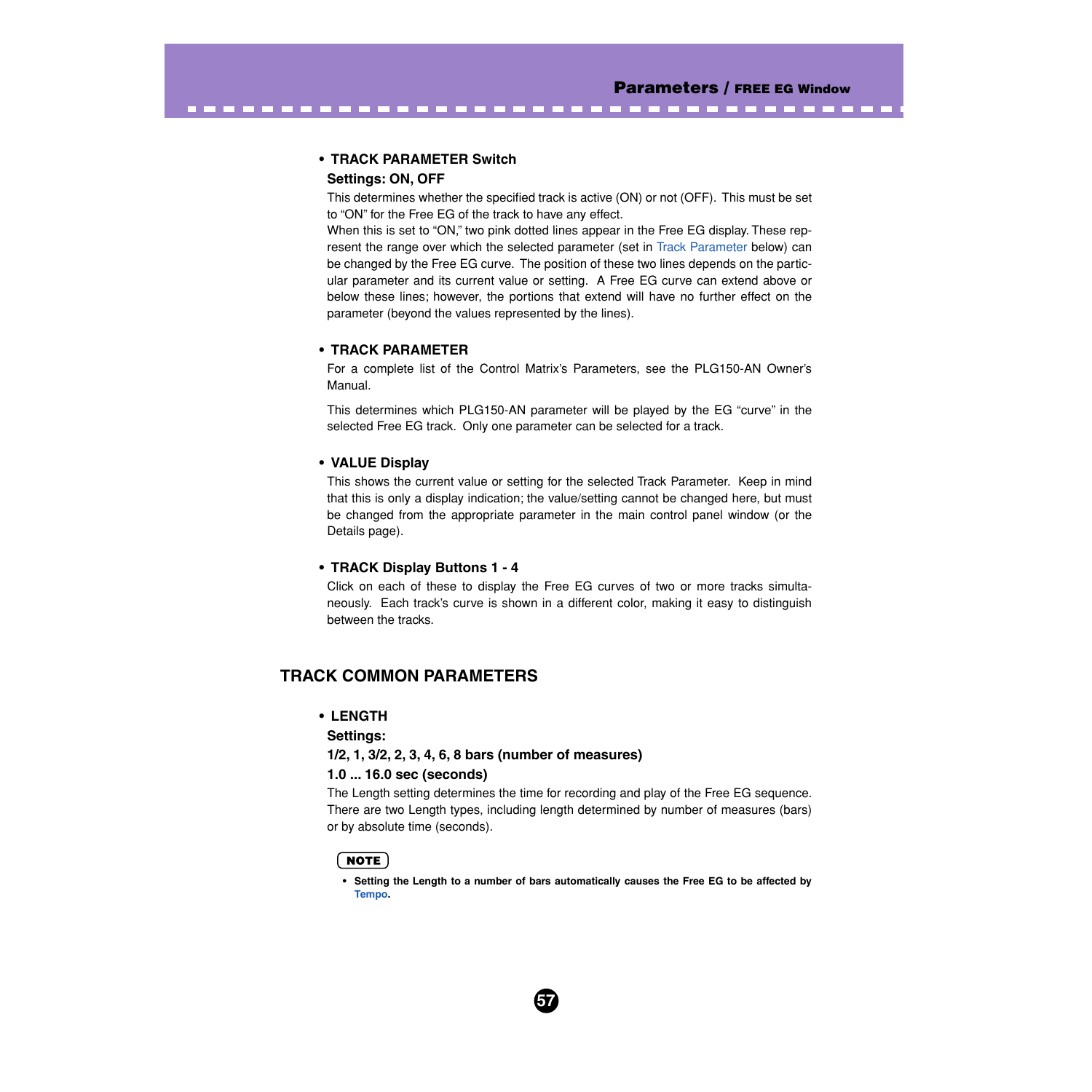#### **• TRIGGER**

## **Settings: Free, MIDI In Notes, All Notes**

This determines how the Free EG track playback is triggered, as described below.

-----------------------------------

#### **Free**

After selecting a voice, the first key pressed on the keyboard triggers the Free EG.

#### **MIDI in Notes**

The Free EG is triggered by a note on message from a connected MIDI instrument or sequencer.

#### **All Notes**

The Free EG is triggered by either a Note On message from a connected MIDI instrument or sequencer, or from the Arpeggio or Step Sequencer.

### **• LOOP TYPE**

#### **Settings: Off, Forward, Forward Half, Alternate, Alternate Half**

This determines the type of loop for play of the Free EG sequence, as described below.

### **Off**

The Free EG sequence plays once but does not loop. The parameter settings at the end of the Free EG sequence remain in effect.

#### **Forward**

The Free EG sequence loops from start to end.

## **Forward Half**

The Free EG sequence loops from the middle to the end.

#### **Alternate**

The Free EG sequence loops from start to end, then end to start.

#### **Alternate Half**

The Free EG sequence loops from middle to end, then end to middle.

#### **• KEY TRACK**

#### **Settings: -64 ... +63**

The Key Track setting determines the length of the Free EG in relation to notes played on a connected keyboard, using C3 as the basic note length. When set to "0," the length will be the same for all notes across the entire keyboard. For negative values, the Free EG length decreases when you play in the lower register; for positive values, the Free EG length decreases when you play in the higher register.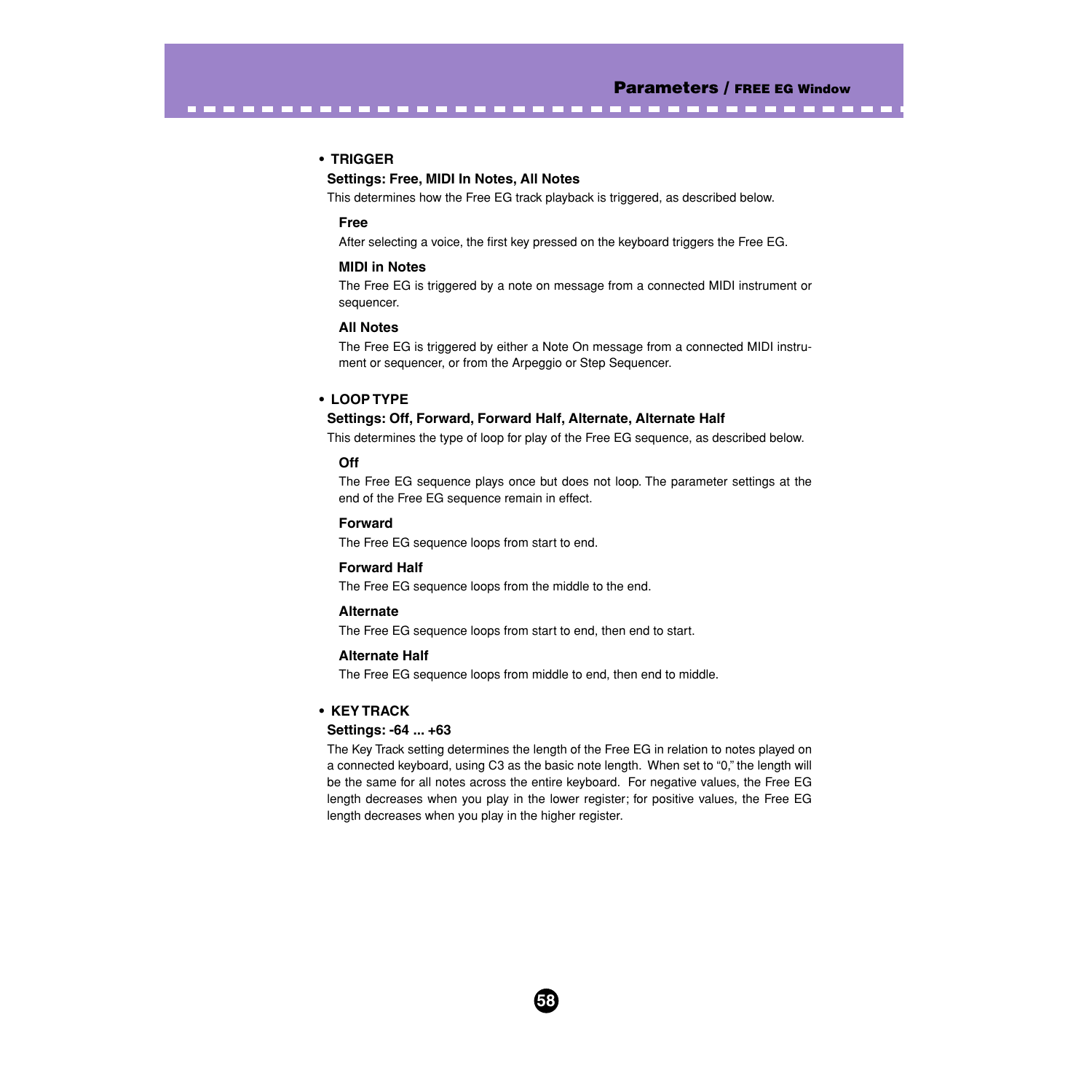## **• TEMPO**

### **Range: MIDI, 40 - 240 bpm (beats per minute)**

<span id="page-58-0"></span>. . . . . . . . . . . . . . . .

This determines the tempo or speed at which the selected Free EG track plays back. When this is set to "MIDI," and [Length](#page-56-0) is set to a number of measures (bars), the EG playback tempo is synchronized to that of the connected MIDI device.

# **NOTE**

**• The Tempo setting also affects the Arpeggio and Step Sequencer patterns.**

# **Edit Tools**

Indicates the selected point Indicates the starting point (along the X-axis, expressed in steps). of the selected range. RANGE [ LEFT: 42 RIGHT: POINT [ STEP :  $42$  value :  $-29$  ] 68. Indicates the ending point Indicates the value (height of the curve of the selected range. along the Y-axis) at the selected point.

The toolbar at the left of the Free EG window contains the Edit tools. They are divided into two basic types: the Drawing tools (which include special wave tools) and the Transform tools.

## **Using the Drawing Tools**

#### **1) Click on the desired Drawing tool.**

For details on each tool, refer to the descriptions in step #2 below.

**2) Hold down the left mouse button at the desired start point, and simultaneously drag the mouse to draw the curve. Release the button to stop drawing.**

For the pencil tool, the curve is immediately changed. For the other tools, a "ghost" curve temporarily appears (along with the original one) while you are drawing to indicate the new curve. Release the mouse button, and after a slight pause, the newly drawn curve replaces the old one. However, for any area left undrawn, the original curve remains.

## **pencil**

The "pencil" tool lets you draw the desired curve in freehand.

## **straight**

The "straight" tool lets you draw a perfectly straight line by "pulling" the cursor away from the starting point.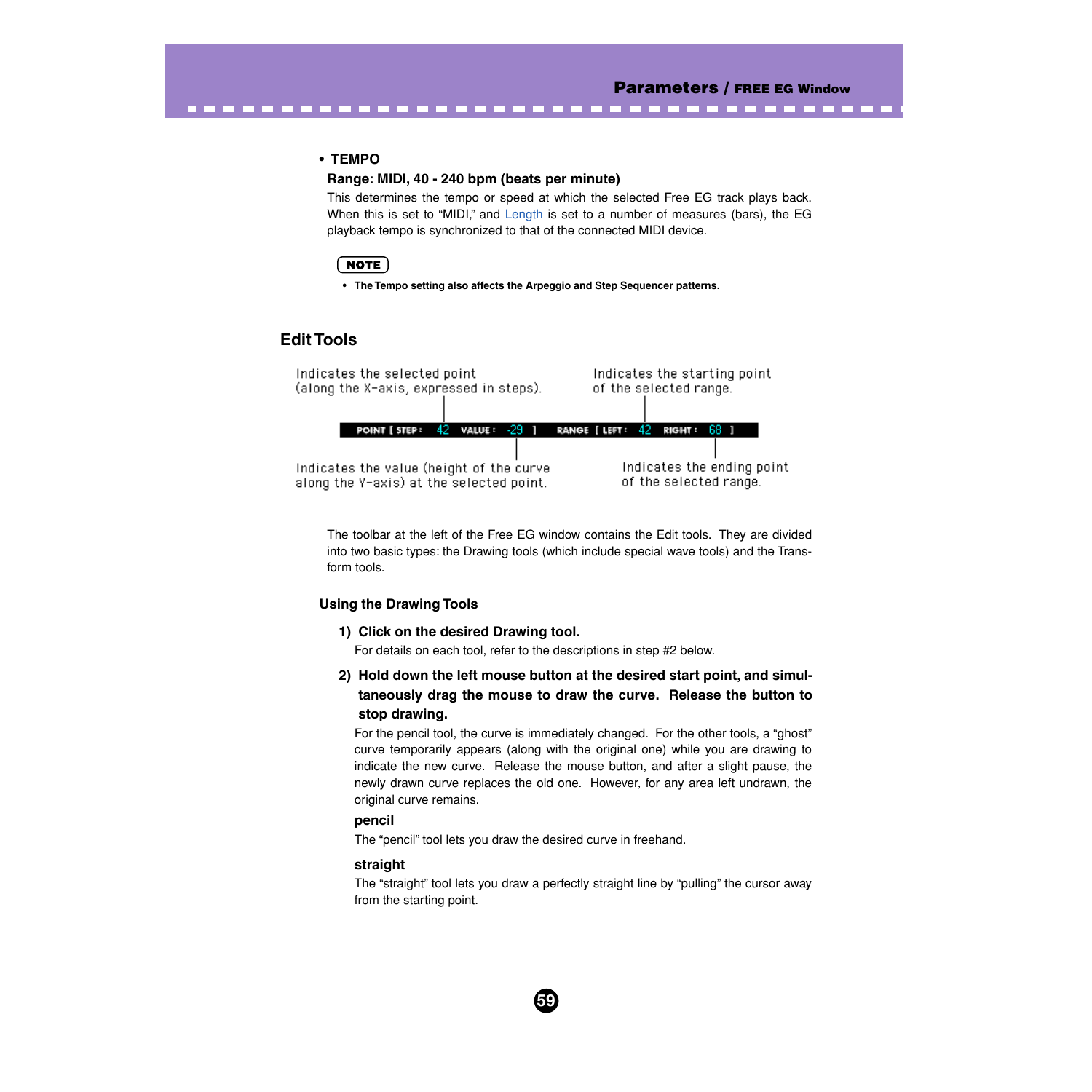# **pulse triangle sine**

These three wave tools let you easily draw the respective waveforms. The example illustrations below (using the sine wave) show how dragging the mouse affects the wave.

----------------------------------

• Dragging the mouse up or down increases the amplitude of the wave, or the degree to which the parameter value will change.



• Dragging up creates a waveform of normal phase.



• Dragging down reverses the phase by 180 degrees.



• Dragging to the right decreases the frequency, or makes the parameter value change slower, while dragging to the left increases the frequency.

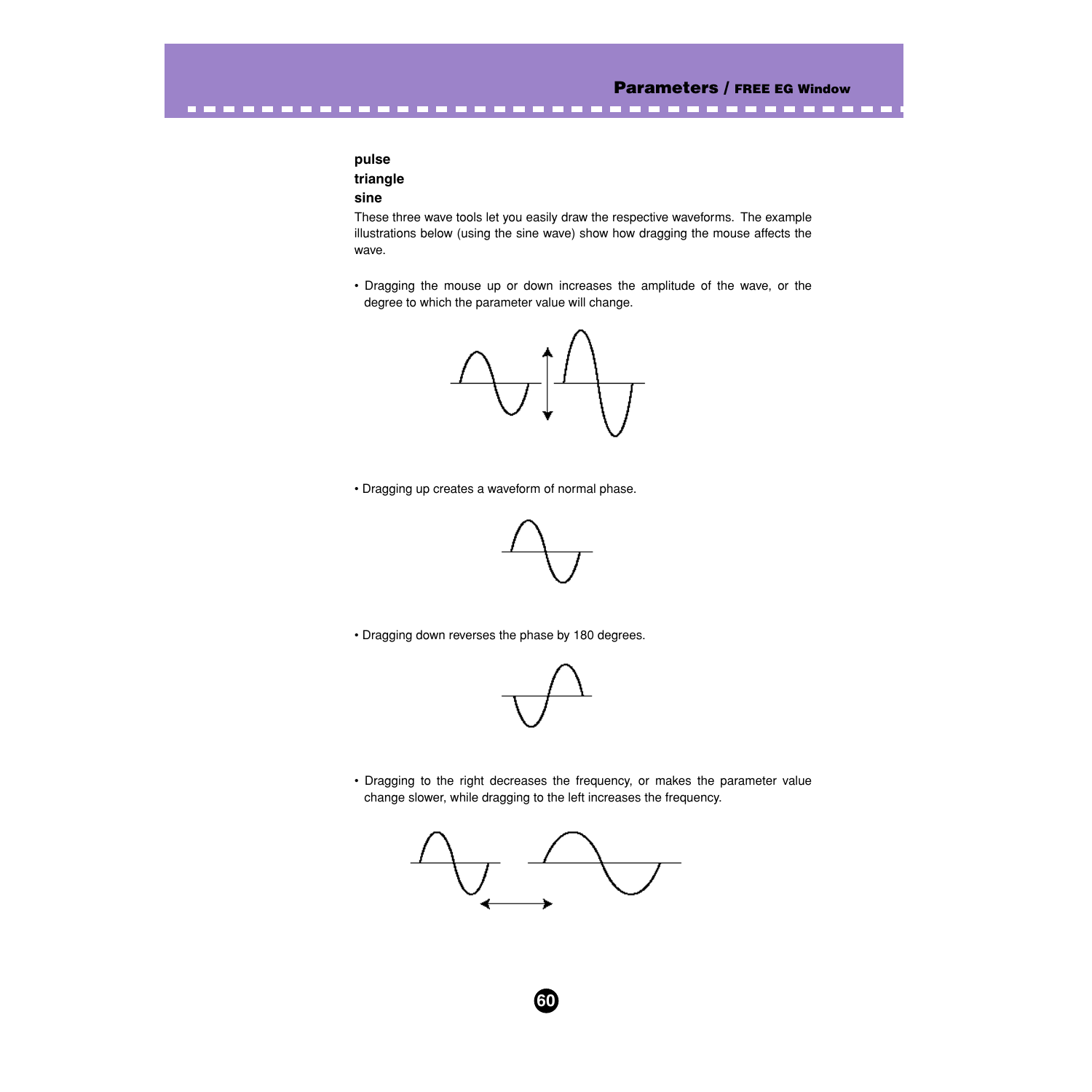# **Using the Transform Tools**

#### **1) Click on the "cursor" button.**

#### **2) Highlight (define) the area you wish to transform.**

Move the cursor to the beginning point of the desired area, then hold down the left mouse button and drag the mouse to the right, highlighting or defining the area to be changed. Release the button to set the highlight end point.

--------------------------------

## **NOTE**

**• The Transform tools are "ghosted" unless an area is defined.**

## **3) Click on the desired Transform tool.**

For the "smooth" and "random" tools, clicking on the respective button starts the operation. After a short pause, the Free EG curve changes according to the transform.

#### **smooth**

As its name suggests, this transform "smooths" jagged edges in the curve. Use this repeatedly to make the edges as round as desired.

#### **random**

This transform randomly assigns different values at successive points in the curve. To a certain extent, this is the opposite of "smooth" above, since it produces jagged jumps and edges in the curve.

# **4) If using "scale" or "move," use the mouse to adjust the setting as desired.**

For the "scale" and "move" tools, hold down the left mouse button and drag the mouse in the appropriate direction, releasing it at the desired point.

#### **scale**

This useful tool lets you compress or expand the overall "dynamic range" of the curve. For example, if the changes in the Free EG are too sudden or dramatic, use this to compress the curve and make the changes more subtle. Dragging away from the central axis expands the range; dragging toward the axis compresses it. Dragging up maintains the original phase; dragging it down reverses the phase by 180 degrees.

#### **move**

This is a combination copy-and-paste operation, allowing you to "grab" a defined section of the curve and move it to another place. The copied section can be moved freely in any direction, and it replaces the original curve at the destination.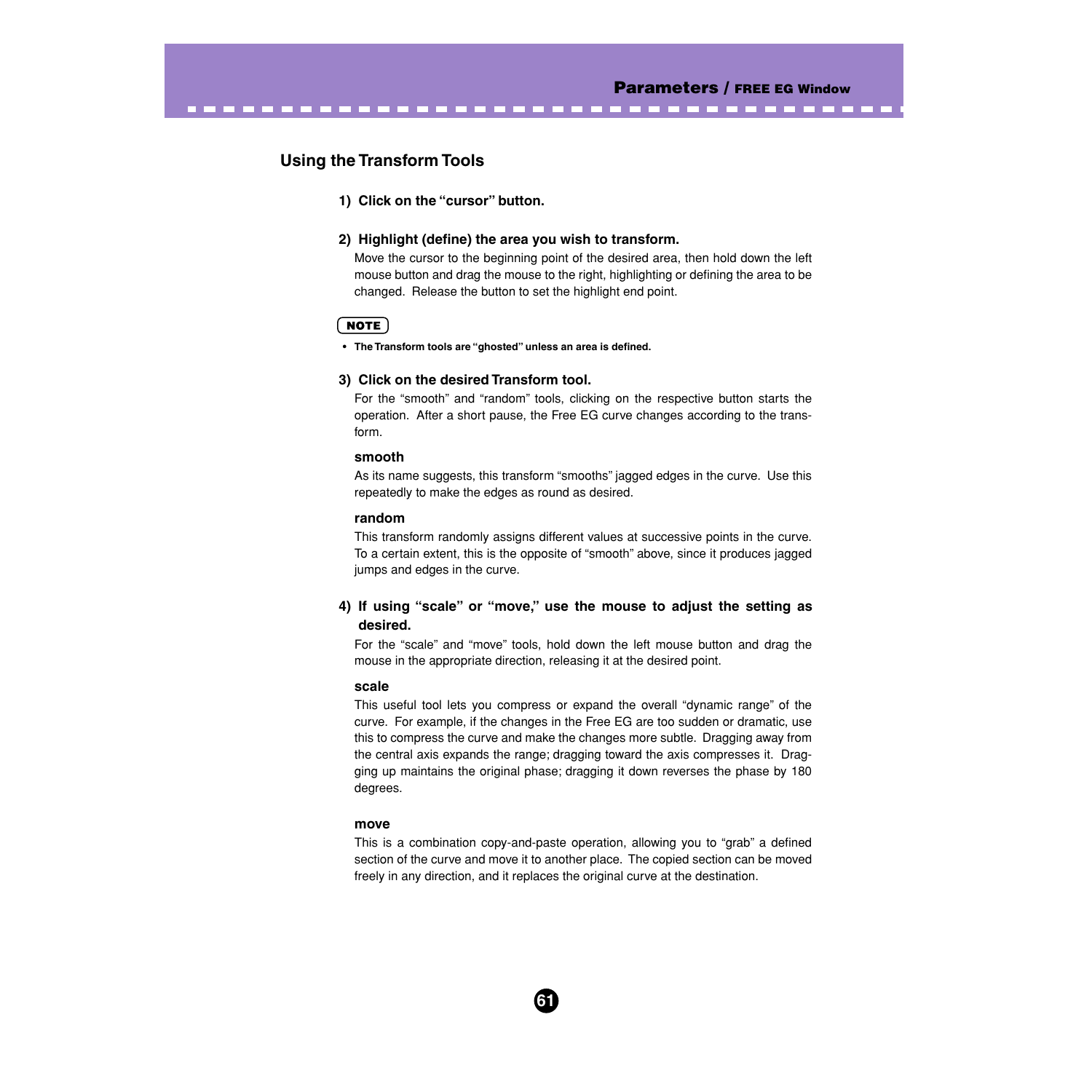# **PATTERN GENERATOR Window**

<span id="page-61-0"></span>-----------------------------

The Pattern Generator window contains the controls for the Arpeggio and Step Sequencer. These two powerful features let you trigger complex patterns in real time, at the press of a key.

The Arpeggio lets you play perfect arpeggiated chords at the simple press of a key. You can have the Arpeggio play across the entire keyboard, or set it so that your left hand triggers the arpeggio patterns, while you play the voice normally with your right hand. The Arpeggio features 30 different patterns to choose from, including Up, Down, and Up/Down across one or more octaves, plus various special patterns including Techno, House, Random, and more.

The Step Sequencer lets you quickly and easily create sophisticated looped patterns. It's also highly interactive, since it can be triggered from the keyboard in a variety of ways, and can be used with the various real-time controls of the PLG150-AN. Each individual step event (Note, Velocity, Gate Time, and Control Change) can be accessed and edited by a specific "panel knob," over a maximum of 16 steps. The Step Sequencer features extensive memory as well, letting you save one sequence pattern with each voice (128 total), plus have access to 128 User Patterns.

Both the Arpeggio and the Step Sequencer share a set of "Common" parameters for added flexibility and control. These include a Hold control that keeps the pattern running, even after you release the keys, plus other global controls that give you detailed control over the "feel" of the arpeggio or sequence pattern.

| <b>BM Pattern Generator</b>                                                                |                                                      |                                                                            |                                                                                  | $\Box$ o $\mathbf{X}$                                            |
|--------------------------------------------------------------------------------------------|------------------------------------------------------|----------------------------------------------------------------------------|----------------------------------------------------------------------------------|------------------------------------------------------------------|
| <b>ARPEGGIO</b>                                                                            | PATTERN GENERATOR<br><b>TYPE</b><br><b>SUBDIVIDE</b> | Up Oct1<br>--<br>178<br><b>MAZE</b><br><b>KEYBOARD MODE</b> Chord & Normal | common<br><b>G81</b><br>120<br><b>HOLD</b><br>ON/OFF<br><b>SPLIT POINT TEMPO</b> | PLG150 - <b>AIN</b><br>50<br>97<br>100<br>SWING VELOCITY GATE TM |
| <b>STEP SEQ</b>                                                                            |                                                      | <b>KEYBOARD MODE</b> NoteShift & Normal<br><b>STATE</b>                    | Off<br><b>HOLD MODE</b><br>--                                                    | PATTERN ASSIGN (C#1) User 001<br><b>STATE</b>                    |
| <b>EDIT SELECT</b><br>Voice<br>$\overline{\phantom{a}}$                                    | note no.<br>DЗ<br>C 2<br>G.                          | C <sub>3</sub><br>C2.<br>G.<br>Α#                                          | C <sub>2</sub><br>C2.<br>C 3                                                     | C <sub>3</sub><br>A#<br>D# 2                                     |
| <b>STEP LENGTH</b><br>16 steps<br><b>STATE</b><br><b>BASE UNIT</b>                         | <b>VELDCITY</b><br>100<br>100<br>Rest                | Rest<br>100<br>100<br>Rest                                                 | 100<br>Rest<br>100<br>100                                                        | Rest<br>Rest<br>100<br>100                                       |
| 1716<br><b>MARK</b><br><b>LOOP TYPE</b><br><b>Forward</b><br><b>The Contract of Street</b> | <b>GATE TIME</b><br>192<br>88<br>194                 | œ<br>195                                                                   | 194<br>195<br>98                                                                 | 92<br>194                                                        |
| <b>STORE</b>                                                                               | <b>Off</b><br>CTRL CHANGE                            | CTRL CHANGE NO<br>8<br>6                                                   | п.<br>10<br>11<br>12<br>۰                                                        | n<br>13<br>14<br>15<br>16                                        |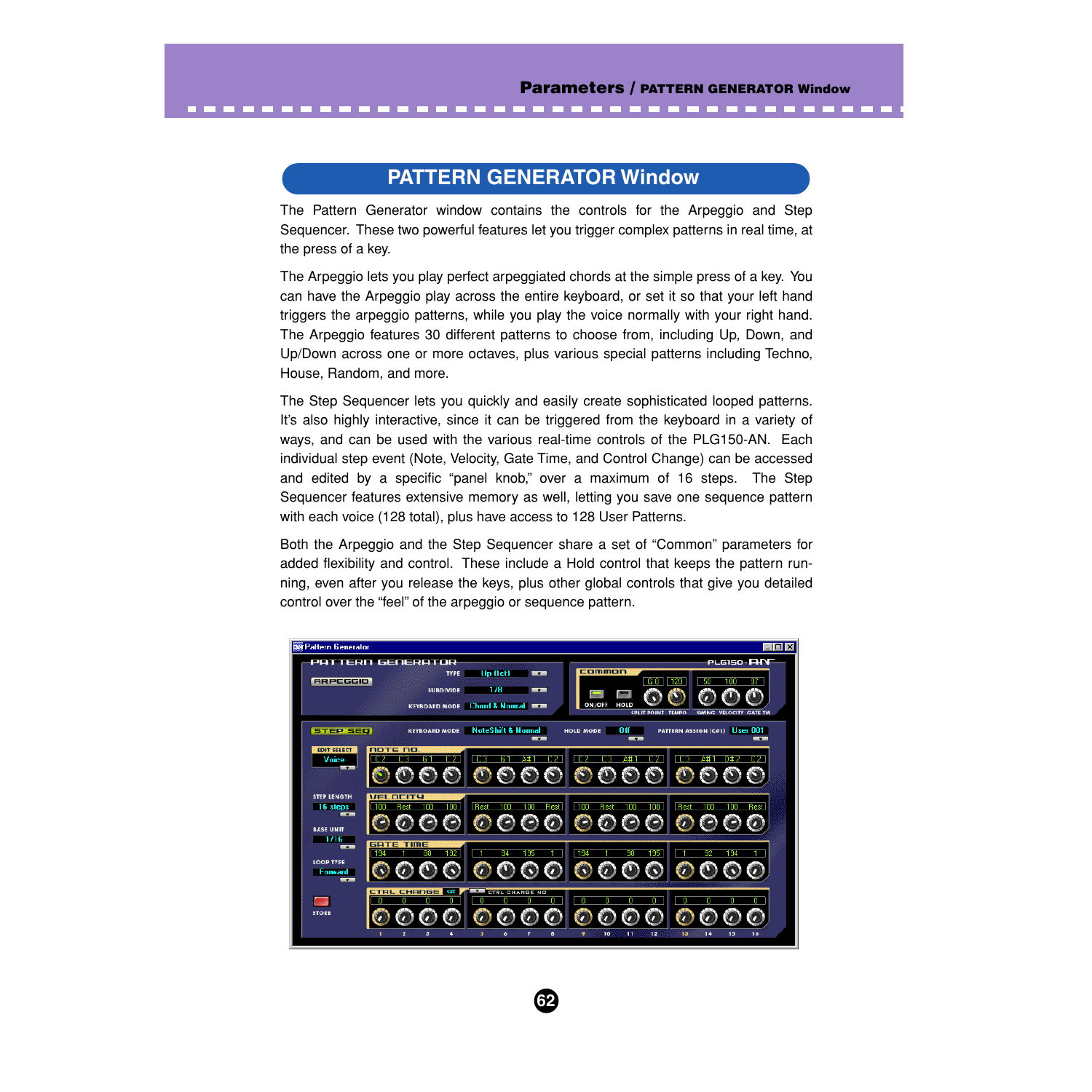---------

# **COMMON Block**

## **• ON/OFF**

## **Settings: On, Off**

<span id="page-62-0"></span>................

This turns the Pattern Generator on and off. The lamp lights when the Pattern Generator is on.

# **• HOLD**

#### **Settings: On, Off**

This determines how the Pattern Generator responds to the pressing and releasing of keys. When this is set to "on" (the lamp lights), the Arpeggio or Sequencer pattern continues playing after releasing the keys. When this is set to "off," the Arpeggio will stop when you release the keys. For more information on using with the Step Sequencer, see [HOLD MODE.](#page-67-0) (This control is the same as the [HOLD button](#page-22-0) in the main control panel.)

#### **HINT**

**• Arpeggio Hold is handy when trying out different Arpeggio [Types](#page-64-0) or [Subdivide](#page-64-0) settings, and is literally indispensable for tweaking the tone generator parameters for your arpeggios with the [Controllers](#page-52-0).**

### **• SPLIT POINT**

#### **Range: C-2 ... G8**

The Split Point setting effectively "splits" the keyboard into left and right sections for the Pattern Generator feature, by determining the note that divides the two sections. This allows you to trigger an arpeggio or sequence pattern with your left hand and play normally with your right hand in real time, while the pattern is playing back. The use of a "split" keyboard is also affected by the [Keyboard Mode](#page-64-0) setting.

Clicking on the SPLIT POINT value window displays the pop-up note name chart (C-2 ... C8). Click the desired note name to change the Split Point.

#### **• TEMPO**

#### **Settings: MIDI, 40 ... 240**

The Tempo setting determines the tempo for the PLG150-AN's internal clock in beats per minute (BPM), between a range of 40 and 240 BPM. The Tempo setting controls both Arpeggio and Step Sequencer playback.

#### NOTE

- **When Tempo is set to "MIDI," the PLG150-AN's clock can be controlled by the clock of an external MIDI device such as a music sequencer, connected to the MIDI [IN] terminal.**
- **When the [Free EG Length](#page-56-0) parameter is set to one of the "bar" values, the Free EG sequence will be synchronized with the Tempo set here.**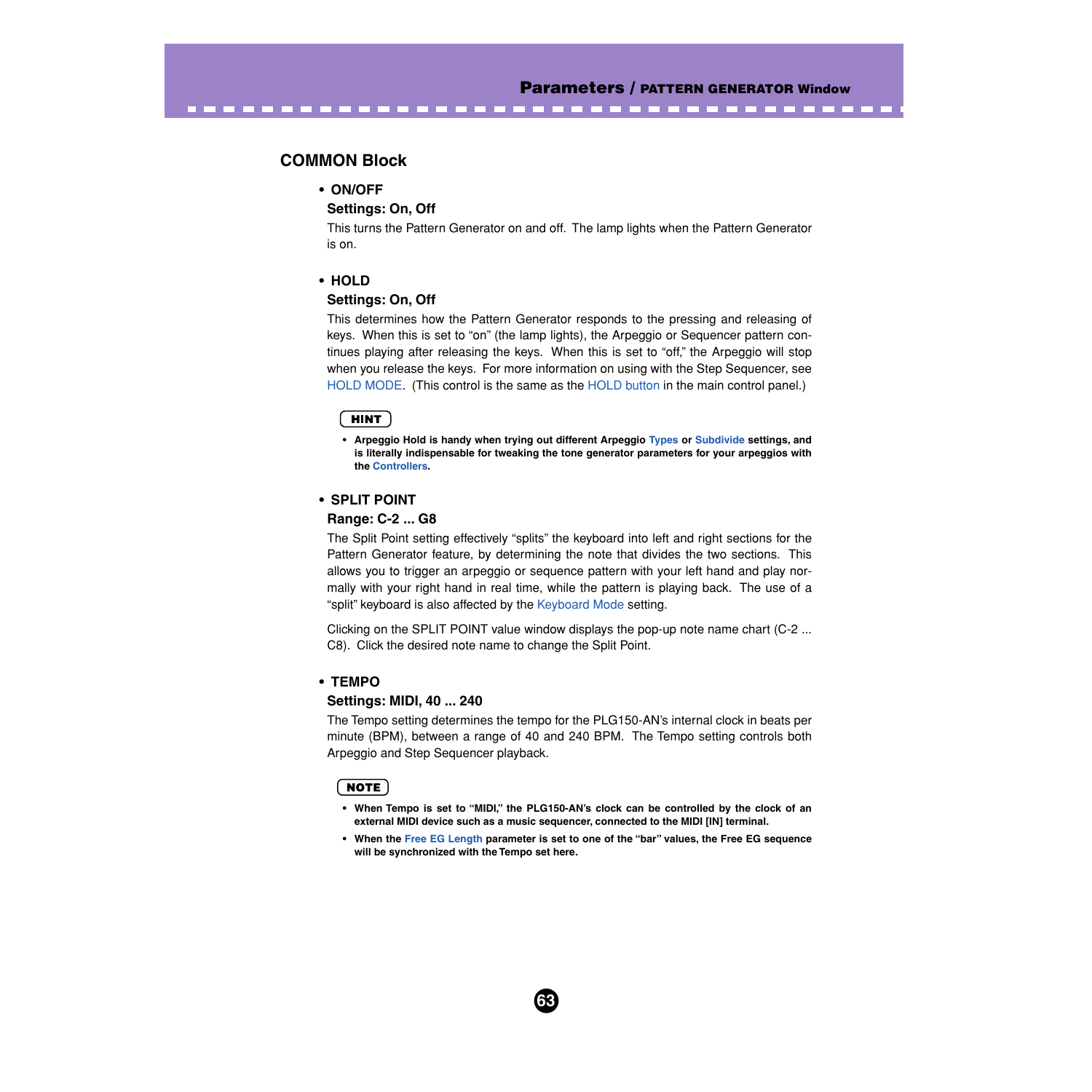---------

#### **• SWING**

## **Settings: 50 ... 83%**

<span id="page-63-0"></span>. . . . . . . . . . . .

The Swing parameter lets you apply a Swing rate to the Step Sequencer pattern to slightly shift certain beats in order to create a "swing" feel. (Swing is not available for the Arpeggio.) A setting of "50%" produces no Swing and "83%" produces maximum Swing. For information about how the Swing levels affect the rhythm of the pattern, see the illustration below.



#### **• VELOCITY**

#### **Settings: R.time (Real-time), 1 ... 200%**

This determines the ratio between the lower and higher velocity values of the Arpeggio or Step Sequencer pattern, over a range between 1% and 200%. A setting of "100%" maintains the original velocity relationship between the notes. Lower values adjust velocities downward at playback, and higher values adjust velocities upward at playback. A setting of "R.time" (Real-time) will cause the velocity values of the pattern to be determined by the velocity at which you play the keyboard, in relation to the [VCA Velocity Sensitivity](#page-41-0) and [FEG Velocity Sensitivity](#page-24-0) setting.

#### **• GATE TM (Gate Time)**

#### **Settings: 1 ... 200%**

This is an offset contol and determines the note length of the notes of the Step Sequencer, making all notes either shorter or longer, as a percentage of the original. (Gate Time is not available for the Arpeggio.) This lets you, for example, set the note to play staccato, so that its sound switches off well before its step time is over. Or you can have the note hold right up to the start of the subsequent step so that it slurs (legato) into the next note. A setting of "100%" maintains the original relationship between notes. Lower values decrease the Gate Time, and higher values increase it.

#### **NOTE**

**• When the combined value of any individual note's Gate Time (as set from the [Gate Time Bank](#page-69-0) knobs) and the offset Gate Time (set here) exceeds 100%, the note is played legato.**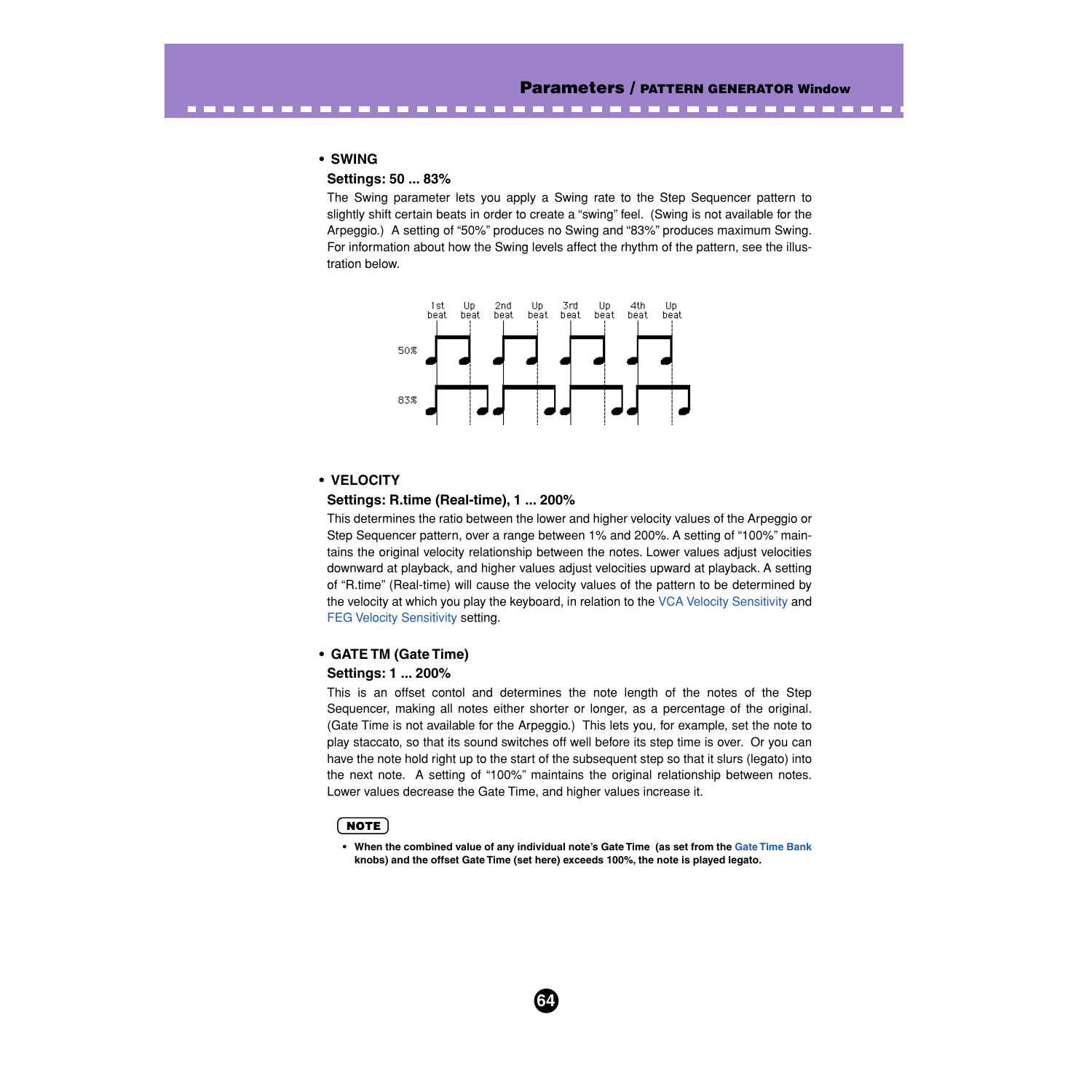--------

# **ARPEGGIO Block**

<span id="page-64-0"></span>. . . . . . . . . .

The Arpeggio parameters only are in effect when the [ARPEGGIO switch](#page-22-0) (in the main control panel) is turned on. Also, in the Pattern Generator Window, the [ARPEGGIO but](#page-61-0)[ton](#page-61-0) should be clicked so that the Arpeggio is selected. (You should also make sure that the ON/OFF switch in the COMMON block is on.)

## **• TYPE**

## **Settings:**

A total of 30 types are available. For a complete list of the Arpeggio Types, see the PLG150-AN Owner's Manual.

This determines the type of Arpeggio pattern.

## **• SUBDIVIDE**

### **Settings:**

$$
3/8 =
$$
 1/4 = 3/16 = 1/6 = 3 $\sqrt{3}$  1/8 = 3/32 = 8  
1/12 = 3  $\sqrt{3}$  1/16 = 8 1/24 = 3  $\sqrt{3}$  1/32 = 8

This determines the timing subdivision (resolution) value for the Arpeggio pattern. This function supports a wide variety of note values, including triplets.

## **• KEYBOARD MODE**

## **Settings: Chord, Chord & Normal**

The Keyboard Mode setting designates how the Arpeggio patterns respond to notes played on the MIDI keyboard (as described below).

Chord: Arpeggiated chords can be played across the entire keyboard. Chord & Normal: Arpeggiated chords can be played by keys to the left of the current [Split Point](#page-62-0), and you can play normally to the right.

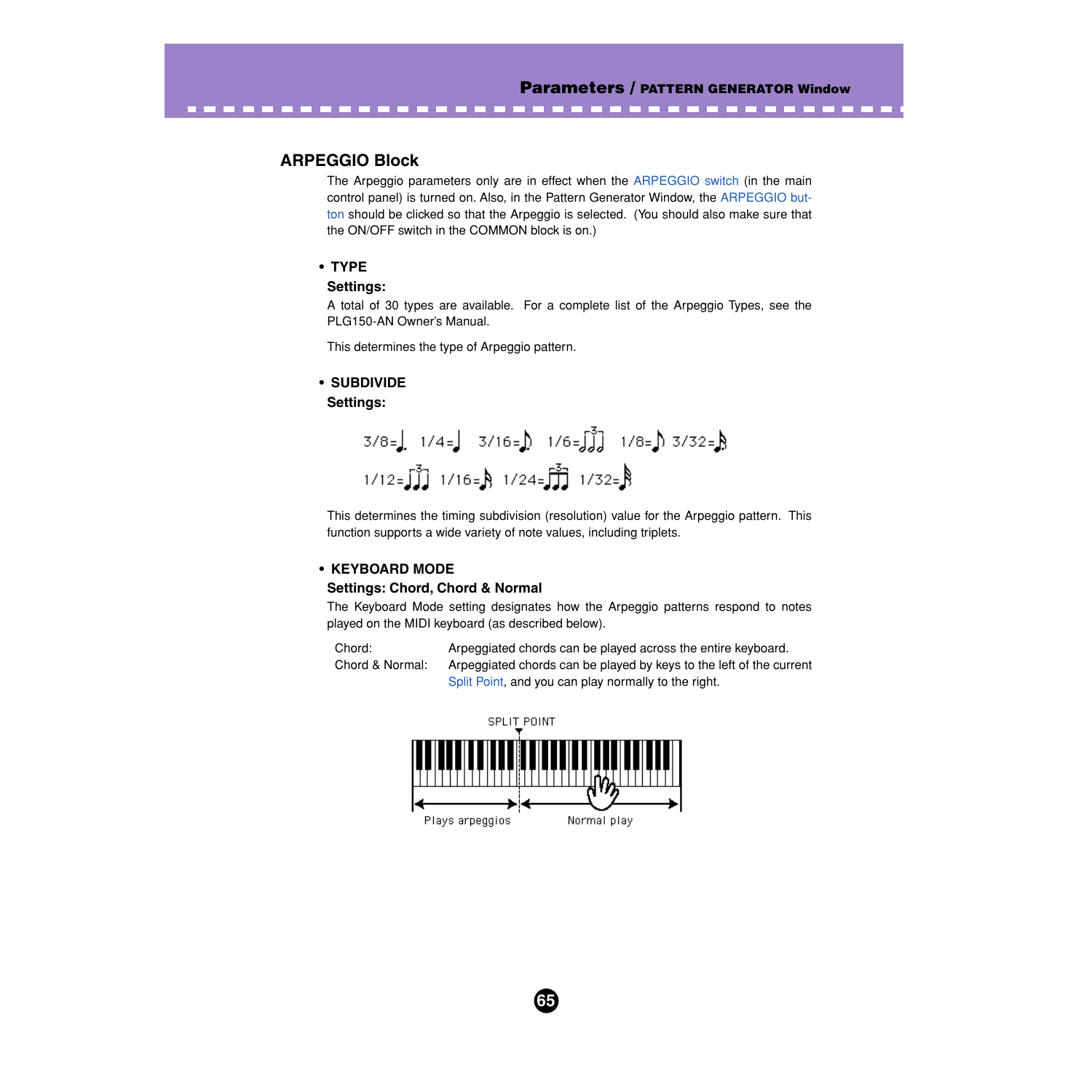# <span id="page-65-0"></span>**STEP SEQ (Step Sequencer)**

The Step Sequencer parameters only are in effect when the [SEQ switch](#page-22-0) (in the main control panel) is turned on. Also, in the Pattern Generator Window, the [STEP SEQ button](#page-61-0) should be clicked so that the Step Sequencer is selected.



## **Pattern Common Parameters (for both Voice Pattern and User Pattern)**

## **• KEYBOARD MODE**

# **Settings: Normal, NoteShift & Normal, PtnSel & Normal, PtnSel & NoteShift**

The Keyboard Mode setting designates how the Step Sequencer patterns respond to notes played on the MIDI keyboard (as described below).

#### **Normal**

For triggering the Voice Pattern of the currently selected voice at its base pitch from any key on the keyboard, and playing the voice normally across the keyboard. If Hold is set to "off," then the pattern will start each time you press a key.

## **NoteShift & Normal**

Playing a key to the left of the [Split Point](#page-62-0) will shift the pitch of the pattern accordingly, and playing keys to the right of the Split Point will play notes normally, without affecting the sequence. For example, if the Split Point is set to C3, then you can shift the pitch of the sequencer pattern with C1 ... B2, with C2 as the base pitch, and play normal notes to the right.

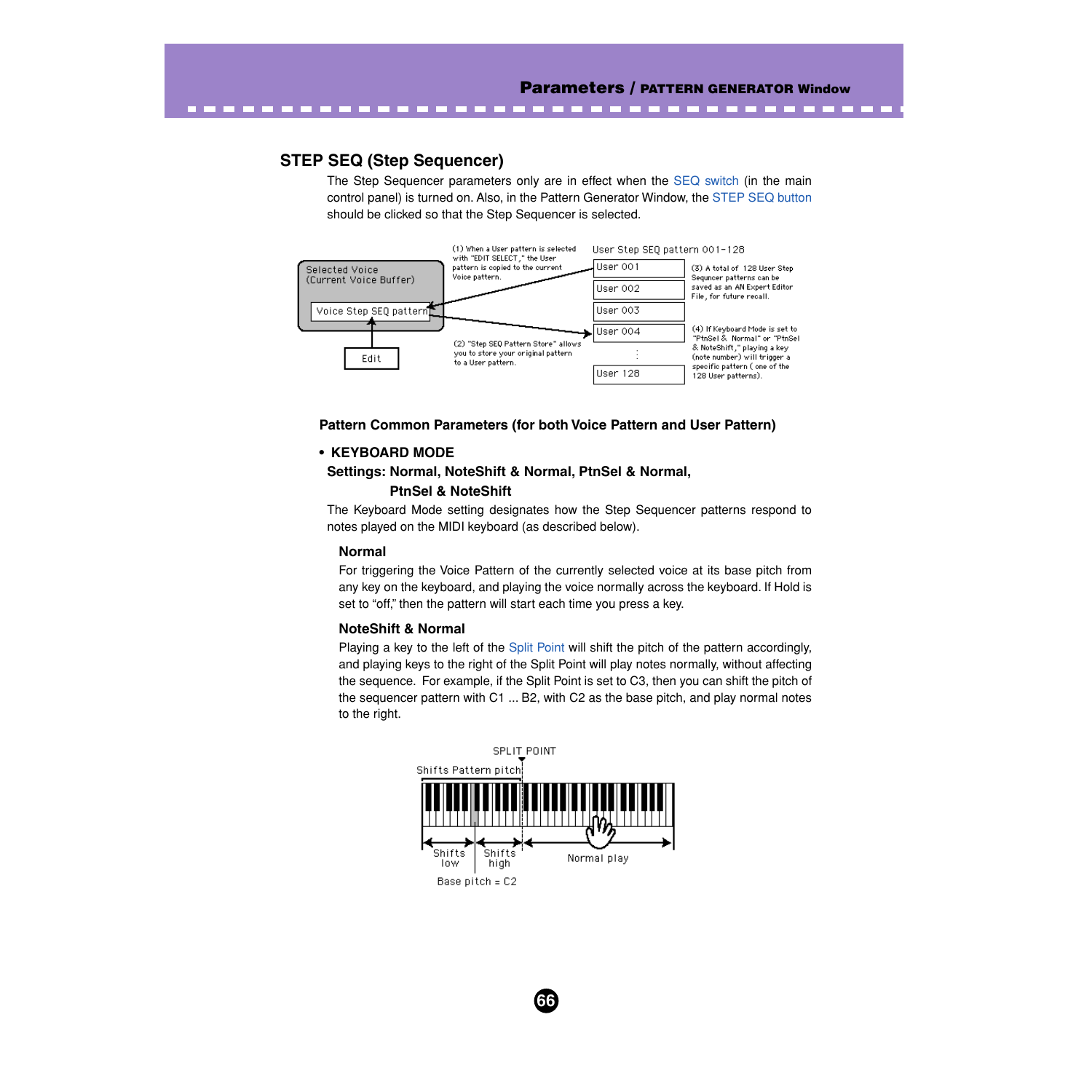#### **PtnSel & Normal (Pattern Select & Normal)**

Playing a key to the left of the [Split Point](#page-62-0) will trigger ("select") a specific User Pattern, and playing keys to the right of the Split Point will play notes normally, without affecting the sequence. For example, if the Split Point is set to C3, then C1 plays the Voice Pattern for the selected voice, and 23 different User Patterns can be selected by playing keys C#1 ... B2.



## **PtnSel & NoteShift (Pattern Select & Note Shift)**

Playing a key to the left of the [Split Point](#page-62-0) will trigger ("select") a specific User Pattern, and playing keys to the right of the Split Point will shift the pitch of the selected pattern accordingly. For example, if the Split Point is set to C3, then C1 plays the Voice Pattern for the selected voice, and 23 different User Patterns can be selected by pressing keys C#1 ... B2.



**67**

For information about assigning the User Patterns to the keys, see [PATTERN ASSIGN](#page-67-0).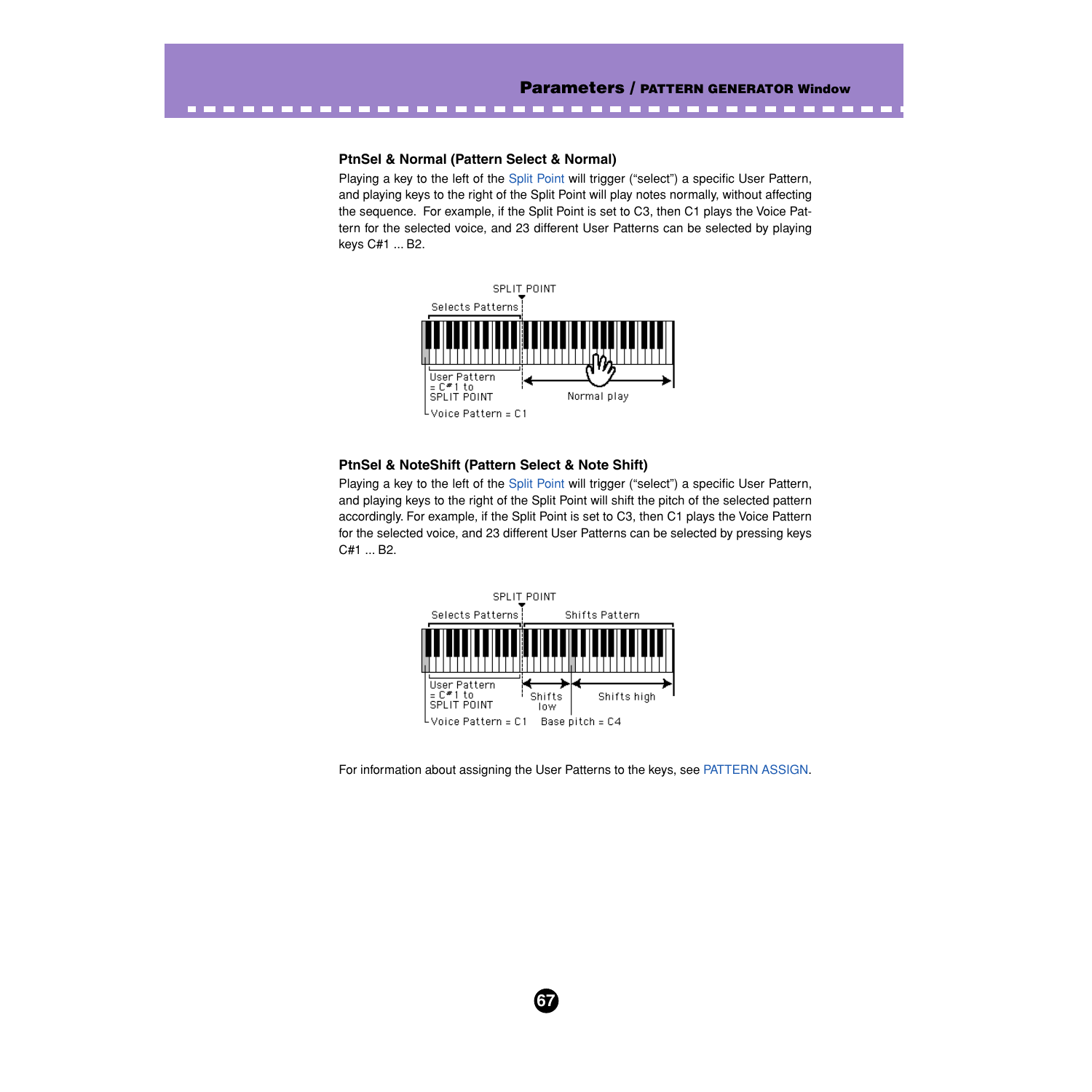--------

### **• HOLD MODE**

<span id="page-67-0"></span>-------------

#### **Settings: Off, Mode 1, Mode 2**

This determines the Hold setting for the Step Sequencer. The Pattern Hold function causes the sequence pattern to continue playing after releasing the keys (as described below). Selecting "Mode 1" or "Mode 2" automatically sets Hold to on.

-----

### **Off**

The pattern stops after the keys are released.

#### **Mode 1**

A pattern will be triggered every time a key is pressed.

#### **Mode 2**

A pattern will be triggered after the current sequence finishes, even if you press a key during the middle of the current sequence.

### **• PATTERN ASSIGN (C#1)**

#### **Settings: User 001 ... User 128**

This determines the User pattern number that will be assigned to the C#1 key on the keyboard (or the equivalent MIDI note number).

The key C1 is used to trigger the voice pattern (the pattern stored with the current voice). Keys C#1 and above are used to select the User patterns. C#1 is always the base note assignment for the first User Pattern to be selected. As shown in the illustration below, if "Usr001" (User 001) is assigned to C#1, then pressing C#1 selects User Pattern 001, pressing D1 selects Pattern 002, pressing D#1 selects Pattern 003, and so on. The User Patterns are always selected in ascending order according to pattern number (001 - 128).

Pattern Assign lets you "shift" the starting pattern number. For example, if you assign "Usr025" to C#1, then pressing C#1 selects User Pattern 025, pressing D1 selects Pattern 026, pressing D#1 selects Pattern 027, and so on.

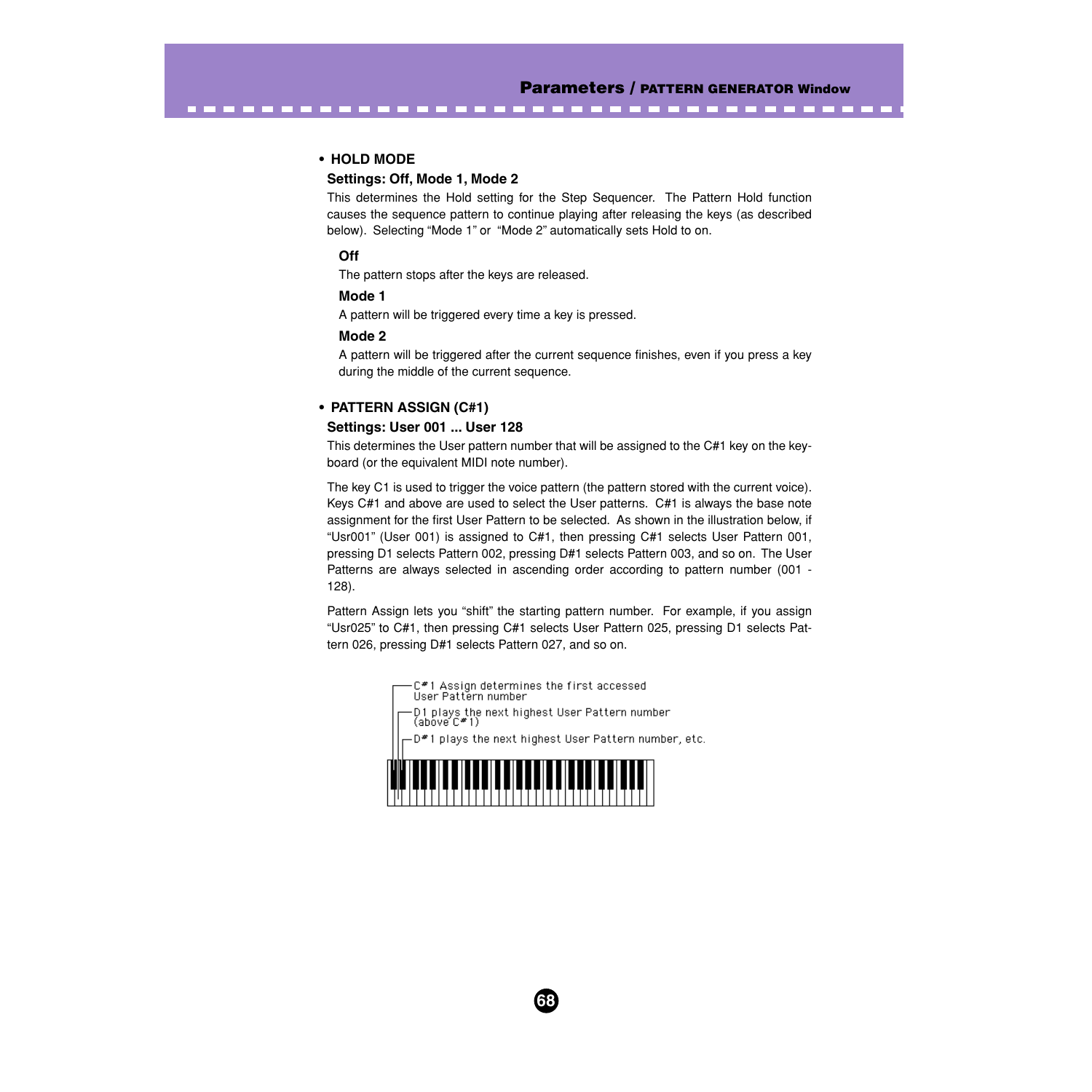#### **Individual Pattern Parameters**

## **• EDIT SELECT**

## **Range: User 001 ... User 128**

This lets you select the User Pattern for editing. Clicking this parameter displays the popup value list; click on the desired User number. Once you've edited a pattern to your satisfaction, you should store it to memory using the [STORE](#page-69-0) function.

-------------------------------------

#### **NOTE**

- **The User pattern selected here is loaded to a Voice pattern. (Storing the voice, stores the pattern to a User voice.)**
- **Each time the Pattern Generator window is opened, this is reset to "Voice."**

#### **• STEP LENGTH**

## **Settings: 1 ... 16 (Steps)**

This determines the length of the sequence pattern based on number of steps. A single step is equivalent to one note; using this with the Base Unit setting, you can also select odd-numbered steps to create odd-numbered beats (such as setting the Length to "3" for 3/4-time, or to "5" for 5/4-time), as well as create completely unconventional rhythms.

## **• BASE UNIT Settings:**

$$
3/8 =
$$
 1/4 = 3/16 = 1/6 = 3/3 = 1/8 = 3/32 = 8  
1/12 = 3/3 = 1/16 = 1/24 = 3/3 = 8

This determines the timing resolution for the sequence pattern. This, together with the current [Tempo](#page-62-0) setting, determines the interval between steps.

#### **• LOOP TYPE**

#### **Settings: Forward, Backward, Alternate A, Alternate B**

The Loop Type parameter lets you determine the type of loop cycle for the sequence pattern. The pattern always loops, and you can designate one of four ways for it to do so (as described below).

#### **Forward**

The pattern loops from first step to last repeatedly.

## **Backward**

The pattern loops from last step to first repeatedly.

#### **Alternate A**

The pattern plays from first step to last (forward), then from last step to first (backward), then loops in this manner repeatedly (e.g., 1-2-3-4-4-3-2-1-1-etc.).

#### **Alternate B**

The pattern plays from first step to last (forward), then reverses starting from the next to last step, then loops in this manner repeatedly (e.g., 1-2-3-4-3-2-1-2-3-4-3- etc.).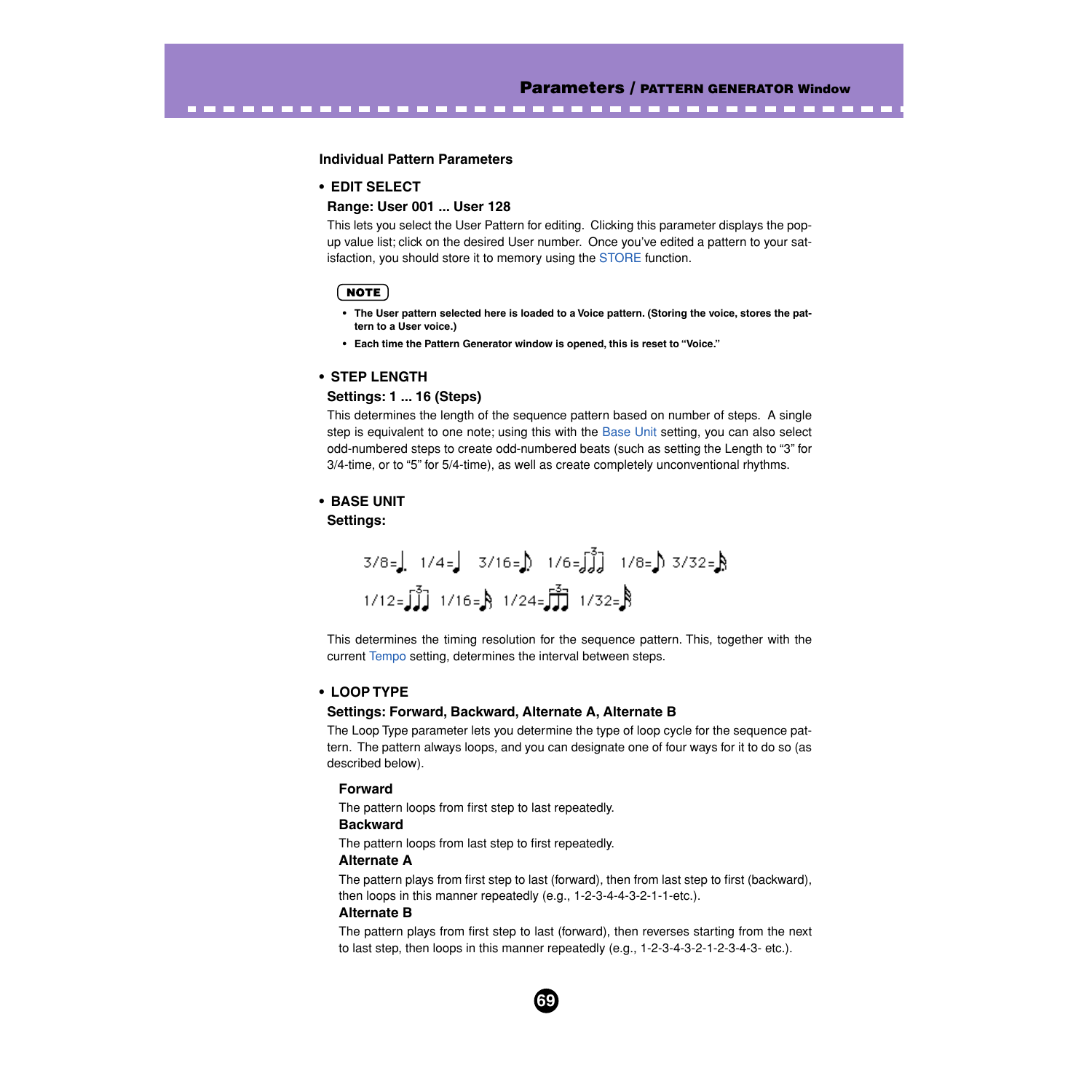--------

### **• STORE**

<span id="page-69-0"></span>--------------------

The Store function allows you to store your original Step Sequencer patterns to one of the User memory locations for future recall. A maximum of 128 User Patterns can be stored.

## $NOTE$

- **When this operation is executed, the stored User Pattern bulk data is transmitted to the PLG150-AN.**
- **User patterns can be stored with User voice data as AN Expert Data file (\*\*\*.ANS).**
- **If the pattern is not stored as a User pattern, it will be stored as a Voice pattern to a User voice (with the Voice Store function in the main control panel).**
- **The User Pattern data of the PLG150-AN is lost when the "mother" device is turned off. In order to store User patterns on a Modular Synthesis Plug-in System compatible instrument that have been edited/created with the computer-based AN Expert Editor (or with the compatible instrument itself), you'll need to use an external memory device, such as a memory card. For details, refer to the owner's manual of your Modular Synthesis Plug-in System compatible instrument.**
- **1) Click the STORE button.**
- **2) From the Pattern Store dialog box, click the desired User number (001 ... 128).**
- **3) Click "OK" to execute the operation.**

#### **• NOTE NO. (Note Number) Bank**

#### **Range: C-2 ... G8 (MIDI note numbers 0 ... 127)**

This bank of 16 virtual "knobs" lets you set the note number for each step of the Step Sequencer pattern. To set the note, adjust the parameter normally by "turning" the appropriate knob, or click on the value window above the knob to call up the pop-up value list, and click the desired note number. Keep in mind that if you use one of the "Note Shift" settings (in [Keyboard Mode\)](#page-65-0), the actual note is shifted as you play the MIDI keyboard.

#### **• VELOCITY Bank**

#### **Range: Rest, 1 ... 127**

This bank of 16 virtual "knobs" lets you set the note velocity for each step of the Step Sequencer pattern. To set the velocity, adjust the parameter normally by "turning" the appropriate knob, or move the cursor to the value window above the knob and use the right/left mouse buttons to step up or down through the available values, or enter the value directly from the computer keyboard. When set to "Rest," a rest (no sound) is inserted for the step. Keep in mind that the final velocity of the entire pattern is also determined by the Common [VELOCITY](#page-63-0) control.

### **• GATE TIME Bank**

#### **Range: 1 ... 200%**

This bank of 16 virtual "knobs" lets you set the gate time (or note length) for each step of the Step Sequencer pattern. To set the gate time, adjust the parameter normally by "turning" the appropriate knob, or move the cursor to the value window above the knob and use the right/left mouse buttons to step up or down through the available, or enter the value directly from the computer keyboard. Keep in mind that the final gate time of all the notes in the pattern is also determined by the Common [Gate Time](#page-63-0) control.

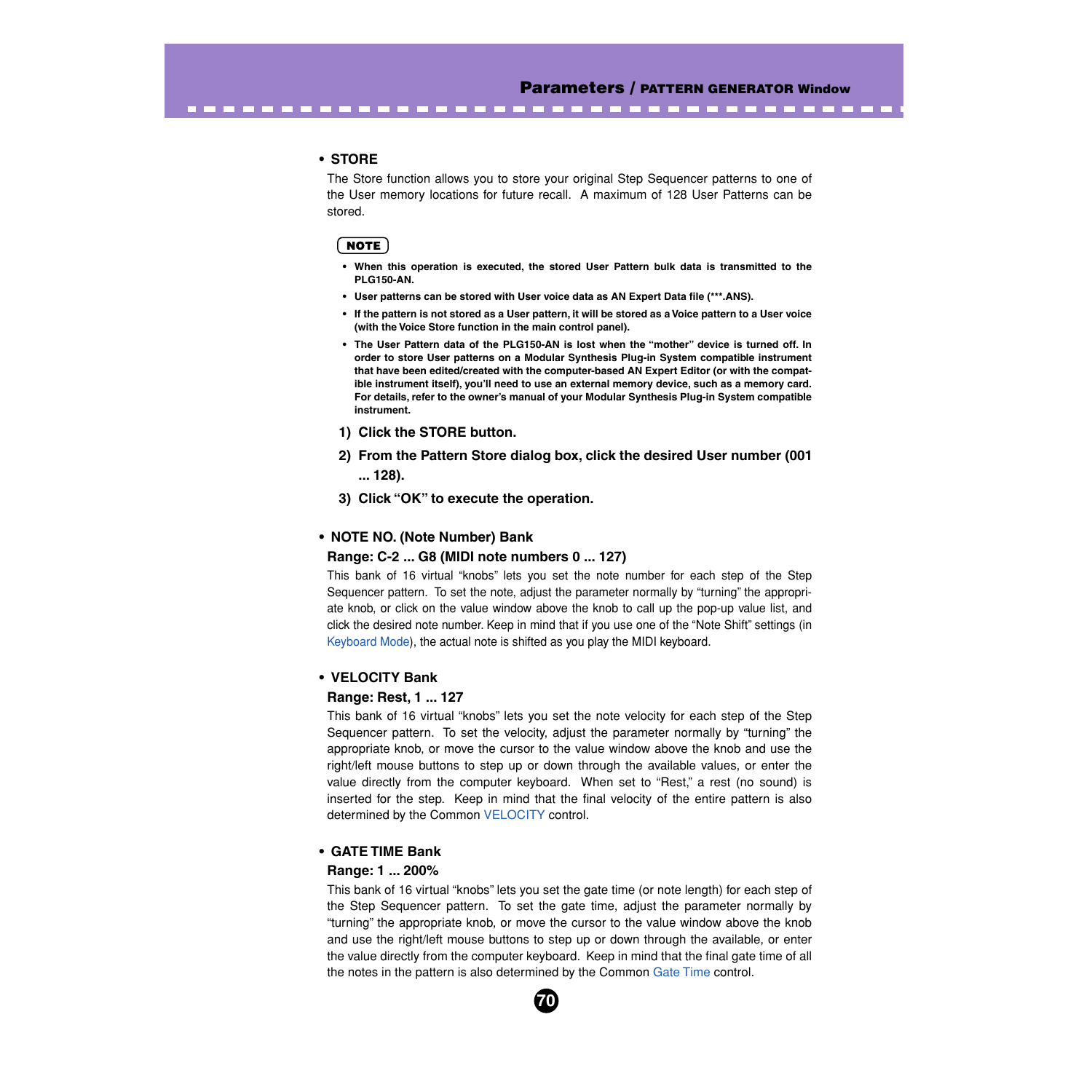## **• CTRL CHANGE (Control Change) Bank**

----------------------------

### **Range: 1 ... 200%**

This bank of 16 virtual "knobs" lets you set the Control Change value (for the currently set Control Change Number below) for each step of the Step Sequencer pattern. This determines the depth of the Control Change effect. For example, if the Control Change Number is set to 74 (Brightness, VCF Cutoff), the value here determines the tone or timbre of the note.

To set the Control Change value, adjust the parameter normally by "turning" the appropriate knob, or move the cursor to the value window above the knob and use the right/left mouse buttons to step up or down through the available values, or enter the value directly from the computer keyboard.

### **NOTE**

**• The Control Change Number parameter must be set to an appropriate value for Control Change to have any effect. Also, use the [Control Matrix](#page-52-0) function along with this to shape the sound in a variety of interesting and complex ways.**

### **• CTRL CHANGE NO. (Control Change Number)**

### **Settings: Off, [1... 95 \(Control Change Numbers 1 ... 95\)](#page-85-0), AT (After Touch)**

The Control Number Change setting determines the type of MIDI Control Change which can be output upon sequencer play. To set this, click on the CTRL CHANGE NO. button to call up the pop-up value list, and click the desired setting. Once the Control Number is set, the Control Change value can be set for each note with the knobs. For example, if you set the Control Number to 74 (Brightness, VCF Cutoff), selecting a different Control Change event value setting at each step lets you change the tone or timbre of each note with the Control Change value above. The set Control Change Number value appears to the left of the button.

Refer to the list of [control change numbers](#page-85-0) and their commonly used controllers. For more information about MIDI and MIDI Control Change messages, see the PLG150-AN Owner's Manual.

### **NOTE**

- **<Editing Shortcut for Step Sequencer Data>**
- **For the following Step Sequencer parameters, you can select multiple knobs by holding down [Shift] and clicking the desired knobs. This lets you edit all of the selected knobs together as a group.**

**71**

**Note No. Velocity Gate Time Control Change Value**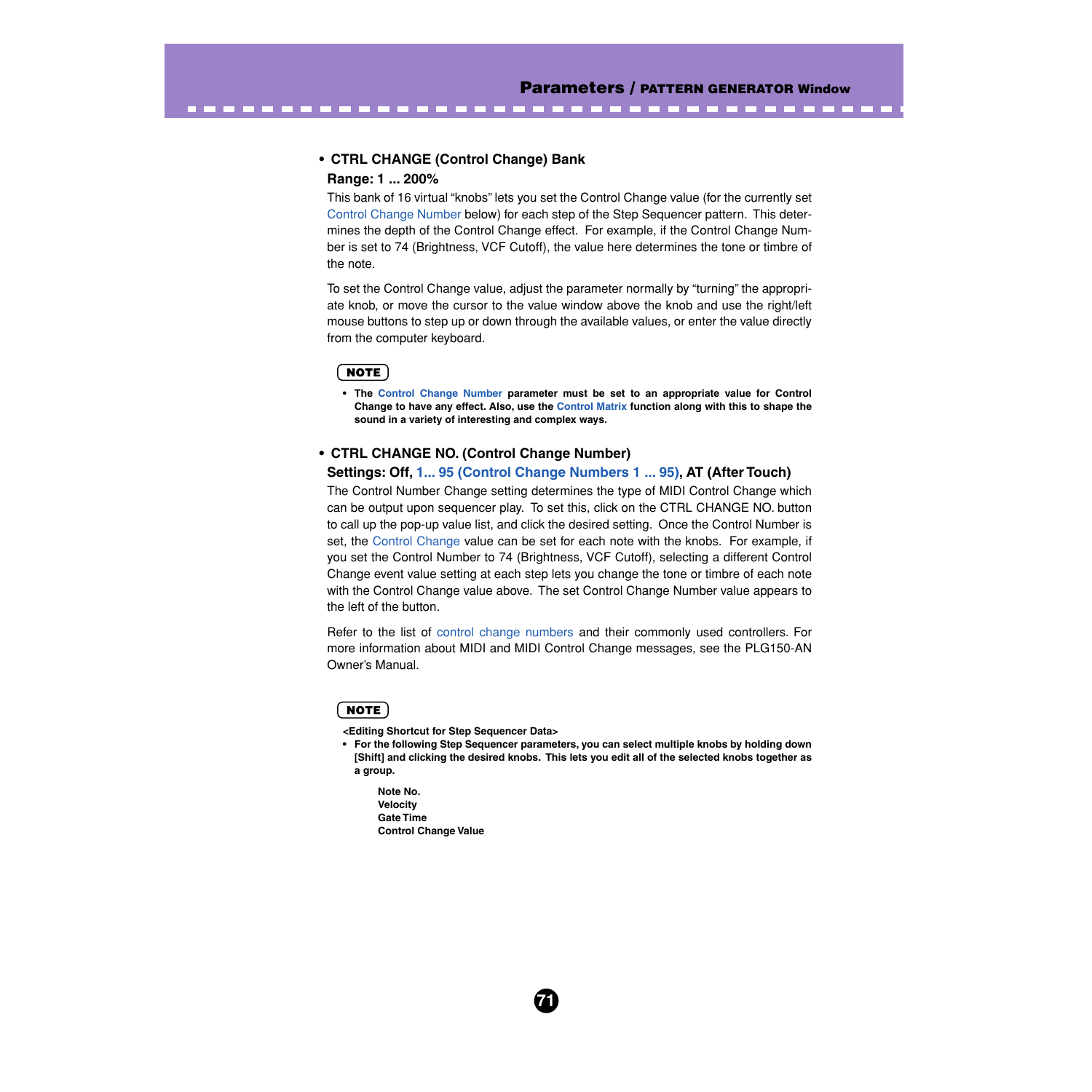When the AN Expert Editor is active and selected, the following functions appear in the File menu:

- **• New AN Expert File**
- **• [Open AN Expert File](#page-72-0)**
- **• [Save AN Expert File](#page-73-0)**
- **• [Save AN Expert File As](#page-73-0)**

These are used for creating, saving, and opening your original AN Expert Files. Using the Save (or Save As) command here saves all 128 User voices and 128 User Step Sequencer patterns to a selected AN Expert File. (The special .ANS extension allows you to easily organize the files.)

By keeping a library of your original voices as AN Expert Files, you can easily call up the settings you need (with the Open command) and quickly insert them to a song or transmit them to your tone generator/sound card.

## NOTE

**• Before saving a set of User voices or User Step Sequencer patterns as an AN Expert File, make sure to store the voice currently being edited. If a voice is not properly stored, it will not be contained in the AN Expert File data.**

# **New AN Expert File**

Use this function to create a new AN Expert File. (Keyboard shortcut: [Alt], [F], [I], then [ENTER].)

If you've edited the current settings of the AN Expert Editor at all, the display then prompts you to store the voice. (See [Storing an AN Voice](#page-7-0).) Creating a new AN Expert File cancels the current panel settings and resets all parameters to their normal values. Creating a new AN Expert File resets the User Voices and User Patterns back to the defaults, the same data as those when the power is turned on.

## **HINT**

**• See [AN Librarian](#page-76-0) information on initializing the User Voice.**

## **NOTE**

**• This operation loads a new file of User Voice and Step Sequencer patterns into only the User voice memory of the AN Expert Editor. If you want to play with these Voices or Step Sequencer patterns separate from the AN Expert Editor, you should transmit the User Voice or Step Sequencer patterns. (Refer to [Transmit AN Bulk Dump Data](#page-89-0) in the AN Expert Editor Setup, Insert & Transmit tab.) There is no need to transmit AN Bulk Dump Data if you select a voice in the Voice List of the AN Expert Editor, since the current voice bulk data is sent with that operation.**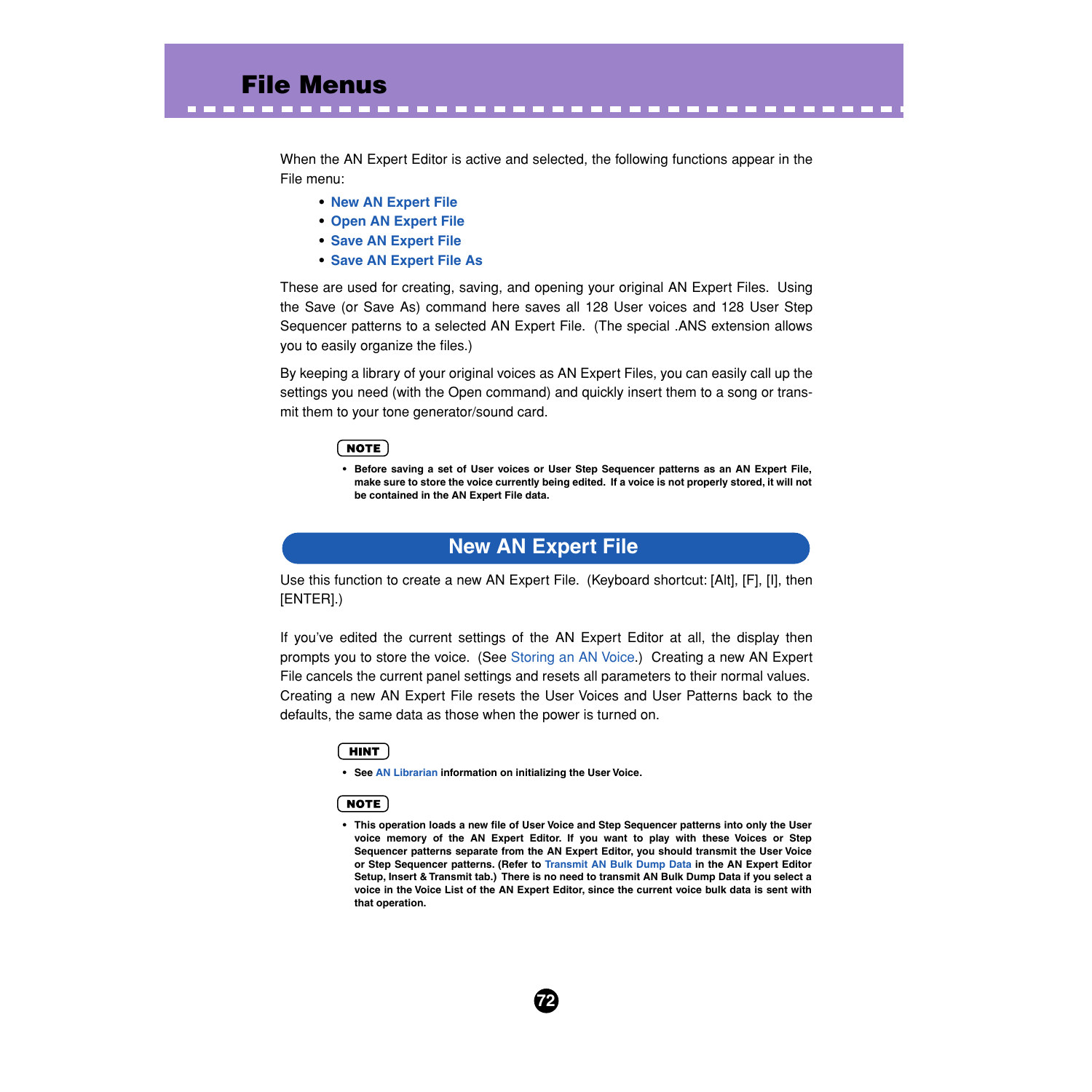--------

# **Open AN Expert File**

Use this function to open an existing AN Expert File. Keyboard shortcut: [Alt], [F], [R]

# **NOTE**

**• The available file types include:**

**AN Expert Data file (\*.ANS)** 

<span id="page-72-0"></span>-------------

**User voices and user sequencer patterns created with the AN Expert Editor. AN1x Editor\*\*\* Data file (\*.AN1) User voices and user sequencer patterns created on the AN1x Control Synthesizer.**

### **\*\*\* AN1x Editor**

- **These are data files of the AN1x Editor software, which was previously available as freeware on CD-ROM and floppy disk when the AN1x was first sold. It is currently available at the Yamaha website (http://www.yamaha.co.uk).**
- **Files created with the Macintosh version of the AN1x Editor can be opened here if the extension ".AN1" is added to the end of the file name.**

Goes up one level.

|                |                             | Selects the desired folder. | (size, type, date modified).                       |              | Lists the file names with details |
|----------------|-----------------------------|-----------------------------|----------------------------------------------------|--------------|-----------------------------------|
| <b>Open</b>    |                             |                             |                                                    | $ ?  \times$ |                                   |
| Look in:       | Data                        |                             | $\left \sum_{n=n+1}^{n+n+1}\prod_{i=1}^{n}\right $ |              |                                   |
| 3 Sample.ANS   |                             |                             |                                                    |              | Lists the file names              |
|                |                             |                             |                                                    |              | Creates a new folder.             |
|                |                             |                             |                                                    |              |                                   |
|                |                             |                             |                                                    |              |                                   |
| File name:     | Sample.ANS                  |                             | Qpen                                               |              |                                   |
| Files of type: | AN Expert Data File [*.ANS] |                             | Cancel                                             |              |                                   |
|                |                             |                             |                                                    |              |                                   |

Selects the desired file type. Selects the desired file name.

#### NOTE

- **"Open AN Expert File" can also be selected from the [toolbar.](#page-14-0)**
- **Keep in mind that this operation loads the User Voice and Step Sequencer patterns only into the User voice memory of the AN Expert Editor. After opening a file, if you want to play with these Voices or Step Sequencer patterns separate from the AN Expert Editor, you should transmit the User Voice or Step Sequencer patterns. (Refer to [Transmit AN Bulk Dump Data](#page-89-0) in the AN Expert Editor Setup, Insert & Transmit tab.) There is no need to transmit AN Bulk Dump Data if you select a voice in the Voice List of the AN Expert Editor, since the current voice bulk data is sent with that operation.**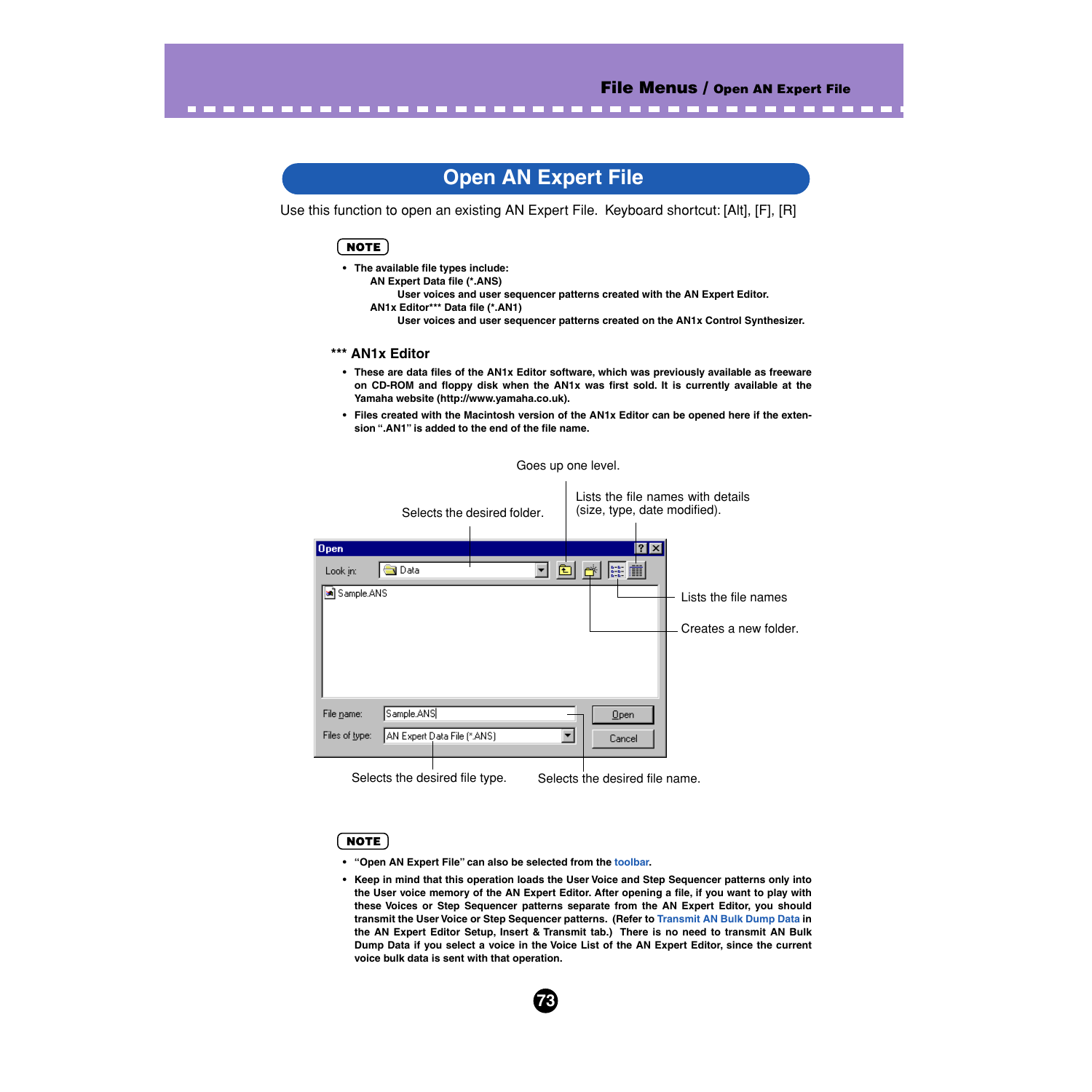# **Save AN Expert File / Save AN Expert File As**

<span id="page-73-0"></span>----------------------------------

Use these commands to save the current AN Expert Editor settings to an AN Expert File. (The "Save As" command lets you specify a different file name than the original one.)

Keyboard shortcuts:

Save: [Alt], [F], [W] Save As: [Alt], [F], [M]

| Goes up one level.                        |                                                                   |
|-------------------------------------------|-------------------------------------------------------------------|
| Selects the desired folder.               | Lists the file names with details<br>(size, type, date modified). |
| <b>Save As</b>                            | $?$ $\times$                                                      |
| <b>J</b> Data<br>Save in:                 | $\mathbb{R}^n$                                                    |
|                                           | Lists the file names                                              |
|                                           | Creates a new folder.                                             |
|                                           |                                                                   |
|                                           |                                                                   |
| Sample.ANS<br>File name:                  | Save                                                              |
| Save as type: AN Expert Data File (*.ANS) | Cancel                                                            |
|                                           |                                                                   |
|                                           |                                                                   |
| Selects the desired file type.            | Selects the file name.                                            |
|                                           | Type the desired name here.                                       |

# $NOTE$

**• "Save AN Expert File" can also be selected from the [toolbar.](#page-14-0)**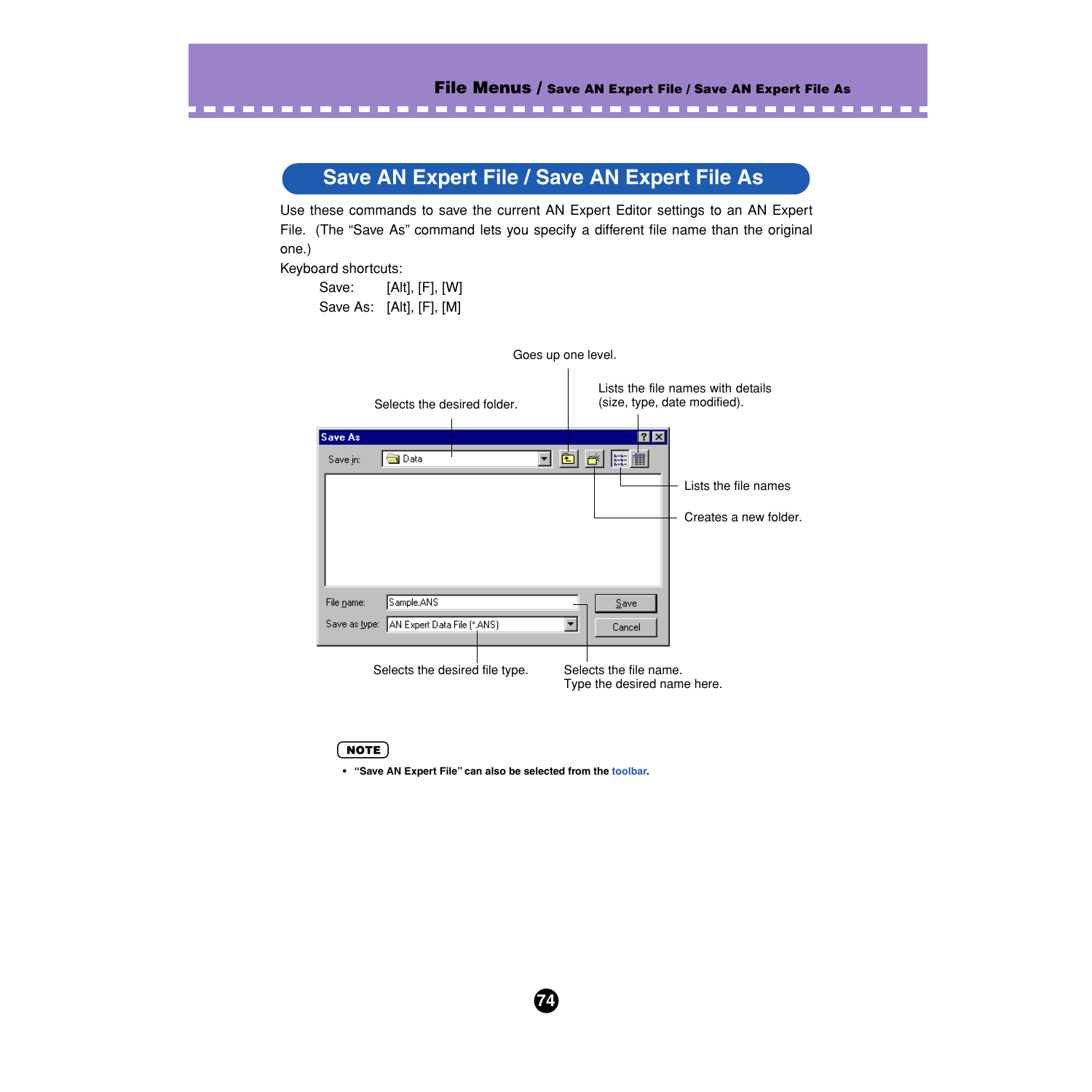When the AN Expert is active and selected, the following functions appear in the Edit menu:

-----------------------

- **• AN Store**
- **• [AN Voice List](#page-75-0)**
- **• [AN Record \(Plug-in Editor only\)](#page-76-0)**
- **• [AN Librarian](#page-76-0)**

# **AN Store**

Use the AN Store dialog box to store the voice currently being edited to one of the User voice memory spaces. Once a voice or voices have been stored in this way, you can [save](#page-73-0) the entire set of 128 User voices to an [AN Expert File](#page-73-0).

## **NOTE**

**• "AN Store"can also be selected from the [master menu](#page-13-0) or by clicking on the [STORE button.](#page-17-0)** 



**To store a voice:**

- **1) Click the desired location for the newly edited voice.**
- **2) Click "Store" to store the voice to the selected location. Keep in mind that this replaces (and erases) the voice at the location with the newly edited one.**

## NOTE

- **Keep in mind that this operation stores your voice data only into the User voice memory of the AN Expert Editor and sends the current voice's bulk data to the PLG150-AN. The current voice bulk data will be lost if you select another voice on the panel of the plug-in "mother" device. If you want to select a voice on the panel of the "mother" device, you should first transmit the User Voice. (Refer to [Transmit AN Bulk Dump Data](#page-89-0) in the AN Expert Editor Setup, Insert & Transmit tab.) There is no need to transmit AN Bulk Dump Data if you select a voice in the Voice List of the AN Expert Editor, since the current voice bulk data is sent with that operation.**
- **The User voice data of the PLG150-AN is lost when the "mother" device is turned off. In order to store User voices on a Modular Synthesis Plug-in System compatible instrument that have been edited/created with the computer-based AN Expert Editor (or with the compatible instrument itself), you'll need to use an external memory device, such as a memory card. For details on storing voices, refer to the owner's manual of your Modular Synthesis Plug-in System compatible instrument.**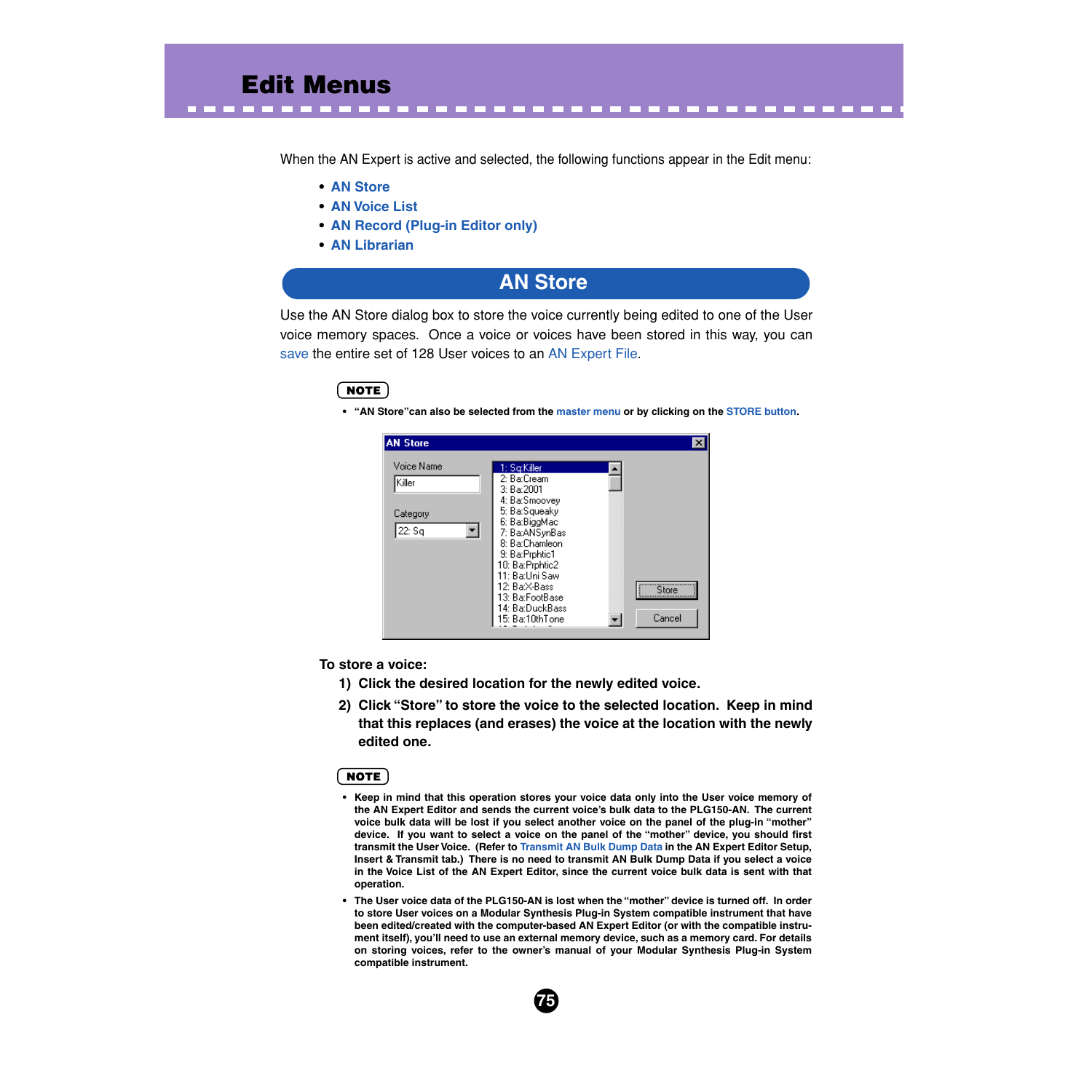# **AN Voice List**

<span id="page-75-0"></span>----------------------------------

In the AN Voice List dialog box you can:

- Select a voice from the Preset 1, Preset 2, User voice banks for editing.
- Initialize a User voice to the default settings.
- Copy or swap voices in the User voice banks.

# **NOTE**

**• "AN Voice List" can also be selected from the [master menu](#page-13-0) or by clicking on the [VOICE but](#page-16-0)[ton.](#page-16-0)** 



# **• Preset 1, Preset 2, User Buttons**

Click on one of these to select the desired voice bank: Preset 1, Preset 2, or User.

# **• Voice List Box**

Select a voice by clicking on the desired voice name in the list.

Copying a voice to another voice location

- 1) Set Drag Mode to "Copy."
- 2) Click the desired voice and drag it to the desired location. Keep in mind that this replaces (and erases) the voice at the location.

Swapping the location of two voices

- 1) Set Drag Mode to "Swap."
- 2) Click the desired voice and drag it to voice you wish to swap it with. This simply moves the voice to the selected location; it does not affect the actual data.

Copy and Swap operations can also be executed from the [AN Librarian](#page-76-0) dialog box.

#### **• Voice Init**

Click this to initialize the selected voice to its [default parameter values.](#page-6-0) This gives you a "blank slate" from which to create a new voice.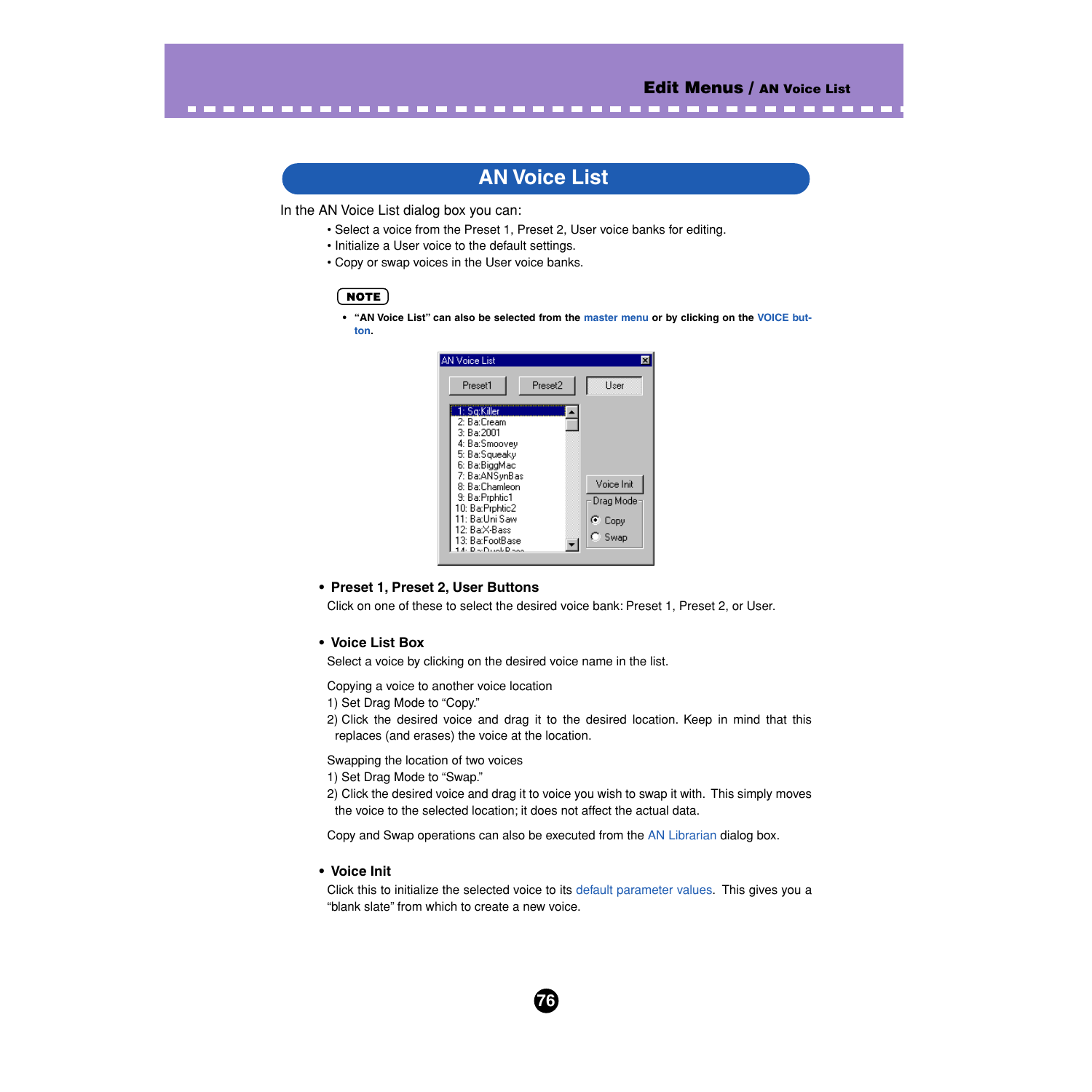-------------

#### **• Drag Mode**

<span id="page-76-0"></span>..................

In the Voice List box, a voice can be dragged to another voice location. This setting determines the result of that operation: whether the voice is copied to the new location, or swapped with the voice at the new location.

# NOTE

**• The Voice Init and Drag Mode functions are only effective when the User voice bank is selected.**

# **AN Record**

# $NOTE$

**• The following information pertains only to the Plug-in Editor.**

This allows you to record your edit moves to a track, creating dynamic changes in the AN voice as the song plays. Click the button once to begin recording (at the beginning of the song, or at the specified location in the floating play control window). Click it again to stop recording. (See [Recording Within the AN Expert Editor](#page-11-0).)

#### $NOTE$

- **"AN Record" can also be selected from the [toolbar.](#page-14-0)**
- **Depending on your particular host application, certain operation steps may differ and/or this function may not be available.**

# **AN Librarian**

The Librarian dialog box gives you a set of convenient, easy-to-use tools for organizing the User voices of your AN Expert Files.

| <b>AN Librarian</b>                                                                                                                                                                                                                                                                                                                                             |                                                                                                                                                                                                                                                                                                                 |                                                                                                                                                                                                                                                                                                                |                                                                                                                                                                                                                                                                                                    | Ι×Ι                                                                                                                                                                                                                                                                                                                |
|-----------------------------------------------------------------------------------------------------------------------------------------------------------------------------------------------------------------------------------------------------------------------------------------------------------------------------------------------------------------|-----------------------------------------------------------------------------------------------------------------------------------------------------------------------------------------------------------------------------------------------------------------------------------------------------------------|----------------------------------------------------------------------------------------------------------------------------------------------------------------------------------------------------------------------------------------------------------------------------------------------------------------|----------------------------------------------------------------------------------------------------------------------------------------------------------------------------------------------------------------------------------------------------------------------------------------------------|--------------------------------------------------------------------------------------------------------------------------------------------------------------------------------------------------------------------------------------------------------------------------------------------------------------------|
| Source                                                                                                                                                                                                                                                                                                                                                          | Destination                                                                                                                                                                                                                                                                                                     |                                                                                                                                                                                                                                                                                                                |                                                                                                                                                                                                                                                                                                    |                                                                                                                                                                                                                                                                                                                    |
| 1: Sq:Killer<br>2: Ba:Cream<br>3: Ba:2001<br>4: Ba:Smoovey<br>5: Ba:Squeaky<br>6: Ba:BiggMac<br>7: Ba:ANSynBas<br>8: Ba:Chamleon<br>9: Ba: Prphtic1<br>10: Ba:Prphtic2<br>11: Ba:Uni Saw<br>12: Ba:X-Bass<br>13: Ba:FootBase<br>14: Ba:DuckBass<br>15: Ba:10thTone<br>16: Ba:Woodbass<br>17: Ba:Smooth<br>18: Sq:Hardcore<br>19: Sq:Kangaroo<br>Preset1<br>User | 001: Sq:Killer<br>002: Ba:Cream<br>003: Ba:2001<br>004: Ba:Smoovev<br>005: Ba:Squeaky<br>006: Ba:BiggMac<br>007: Ba:ANSynBas<br>008: Ba:Chamleon<br>009: Ba:Prphtic1<br>010: Ba: Prphtic2<br>011: Ba:Uni Saw<br>012: Ba:X-Bass<br>013: Ba:FootBase<br>014: Ba:DuckBass<br>015: Ba:10thTone<br>016: Ba: Woodbass | 017: Ba:Smooth<br>018: Sq:Hardcore<br>019: Sg:Kangaroo<br>020: Sq:AcidSeq1<br>021: Sa:AcidSea2<br>022: Ba:Cracker<br>023: Ba:Behind<br>024: Ba:Rydeen<br>025: Ba:Knives<br>026: Ba:Mg Wood<br>027: Ba:Mg Frtls<br>028: Sa:Uni Bass<br>029: Ld:Squeamer<br>030: Ld:Faaaat<br>031: Ld:Stevie<br>032: Ld:KnivesLd | 033: Ld:Pulser<br>034: Ld:Lucky<br>035: Ld:X-mod<br>036: Ld:Caner<br>037: Ld:Susy<br>038: Ld:EarthLd<br>039: Ld:P-5 Saw<br>040: Ld:J.Hammer<br>041: Ld:X-mod 2<br>042: Ld:Fhomhair<br>043: Ld:On One<br>044: Ld:Pastel<br>045: Ld:Chromes<br>046: Ld:Metal Ld<br>047: Ld:ANSyncLd<br>048: Ld:Billy | 049: Ld:AN VoxLd<br>050: Ld:VA Pia<br>051: Ld:Mr.Hook<br>052: Ld:MgWhistl<br>053: Ld:Mg Cat<br>054: Ld:DistOdsy<br>055: Br:HardBrss<br>056: Br:ToToHorn<br>057: Br:Fatty<br>058: Br:MajorBrs<br>059: Br:SlowBras<br>060: Br:ObDetune<br>061: Br:ProBrass<br><b>O62: ShSolina</b><br>063: St:Analog<br>064: St:Lush |
| Open AN Expert File                                                                                                                                                                                                                                                                                                                                             | Copy All                                                                                                                                                                                                                                                                                                        | Init, All                                                                                                                                                                                                                                                                                                      |                                                                                                                                                                                                                                                                                                    | $\overline{OK}$<br>Cancel                                                                                                                                                                                                                                                                                          |

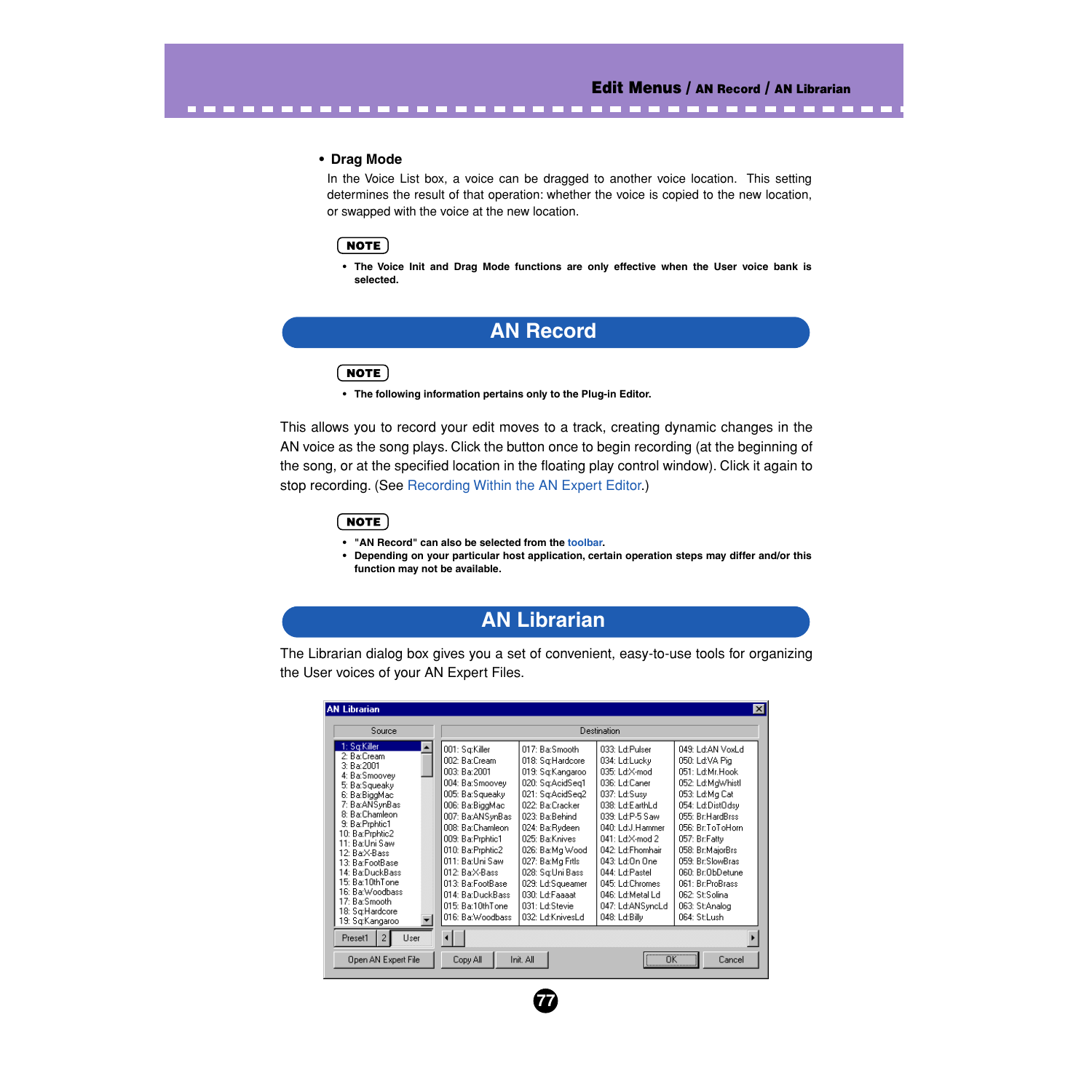The Source box shows User voices contained in the opened AN Expert File (see Open AN Expert File below). The Destination box contains the set of User voices currently in the AN Expert Editor, and represents the new AN Expert File to be created.

-----------------------------------

First copy the desired voices from the Source to the Destination, then exit the Librarian and [save](#page-73-0) the new set of voices as a AN Expert File. You can open different AN Expert Files one by one, and freely copy the desired voices to the Destination before saving.

Copying a voice from the Source box to the Destination box:

- 1) Click the desired voice in the Source box. (This is the voice you will be copying.)
- 2) Drag the highlighted voice to the Destination box, and drop it at the desired number. (This is the location to which the voice will be copied. The previous voice at the location is erased and replaced with the new one.)
- 3) Click "OK" to exit the Librarian.
- 4) [Save](#page-73-0) the newly created set of User voices as a AN Expert File.

#### **• Open AN Expert File**

Click this to select and open an existing AN Expert File. (See [Open AN Expert File.](#page-72-0)) The voices of the opened AN Expert File are shown in the Source box.

## **• Copy All**

Clicking this button copies all the voices listed in the Source box to the Destination box.

## NOTE

**• This operation erases all previous voices in the Destination box and replaces them with the Source voices.**

#### **• Init. All**

Clicking this button initializes all the Destination voices to their default settings. (See [Ini](#page-6-0)[tial Voice Default Settings.](#page-6-0)) This function allows you to reset all the parameters of the selected voice to the factory initial voice with default values. This gives you a blank slate from which you can create your own voice.

## **NOTE**

**• This operation erases all previous voices in the Destination box and replaces them with identical initialized voices.**

#### **• OK**

Click this to actually execute any of the Librarian operations and exit from the Librarian box.

#### **• Cancel**

Click this to exit the Librarian box without executing any of the Librarian operations.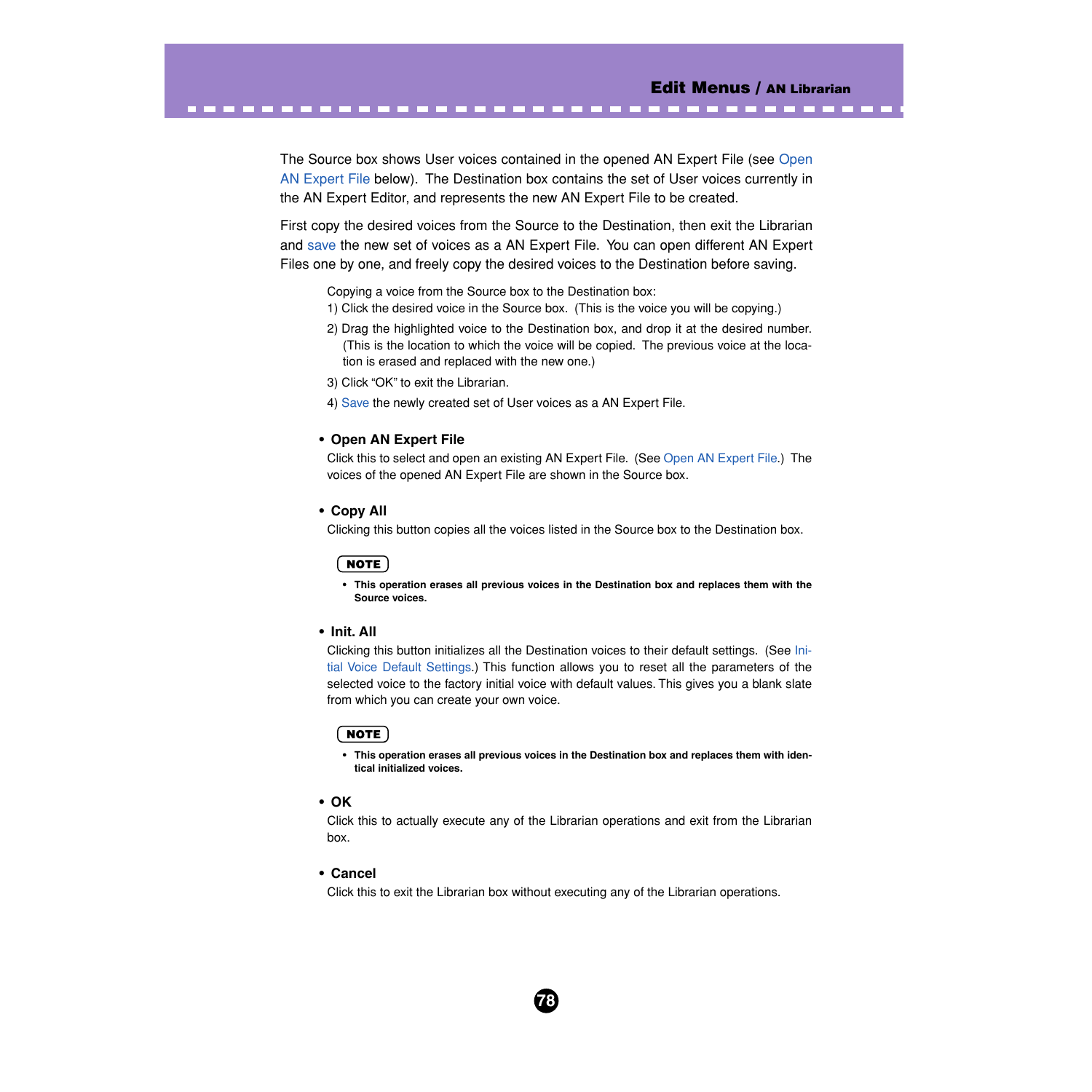<span id="page-78-0"></span>When the AN Expert Editor is active and selected, the following functions appear in the Setup menu:

------------------------------

- **• AN Expert Editor Setup**
- **• [AN Display Option](#page-83-0)**
- **• [AN Morphing](#page-84-0)**
- **• [Insert AN Bulk Dump Data \(Plug-in Editor only\)](#page-87-0)**
- **• [Extract AN Bulk Damp Data \(Plug-in Editor only\)](#page-88-0)**
- **• [Transmit AN Bulk Dump Data](#page-89-0)**
- **• [Receive AN1x Bulk Dump Data](#page-90-0)**
- **• [Transmit XG System On](#page-92-0)**

# **AN Expert Editor Setup**

This window lets you make a variety of basic and detailed settings for the AN Expert Editor. These are contained in three tabs: MIDI, [Insert & Transmit](#page-80-0), and [Others](#page-82-0).

Keyboard shortcut: [Alt], [U], [U], [ENTER]

# $NOTE$

**• "AN Expert Editor Setup" can also be selected from the [toolbar](#page-14-0).**

# **MIDI Tab**

| <b>AN Expert Editor Setup</b>             |                             |  |
|-------------------------------------------|-----------------------------|--|
| <b>MIDI</b><br>Insert & Transmit   Others |                             |  |
| MIDI In                                   | YAMAHA USB IN 0-1           |  |
| MIDI Out                                  | YAMAHA USB OUT 0-1          |  |
| MIDI CH                                   | Board No.                   |  |
| Part No.                                  | <b>REC Track</b>            |  |
| Device No.                                | $\nabla$ Dutput when edited |  |
|                                           | 0K<br>Cancel                |  |

## **• MIDI In**

## **Settings: Device, In port number**

This determines which MIDI input device (interface) and port is used for receiving AN Expert Editor data.

## **• MIDI Out**

## **Settings: Device, Out port number**

This determines which MIDI output device (interface) and port is used for sending AN Expert Editor data. There are four available devices/ports, as specified in the System Setup parameters (Setup ---> System Setup). (For details on System Setup, refer to the host application's manual.)

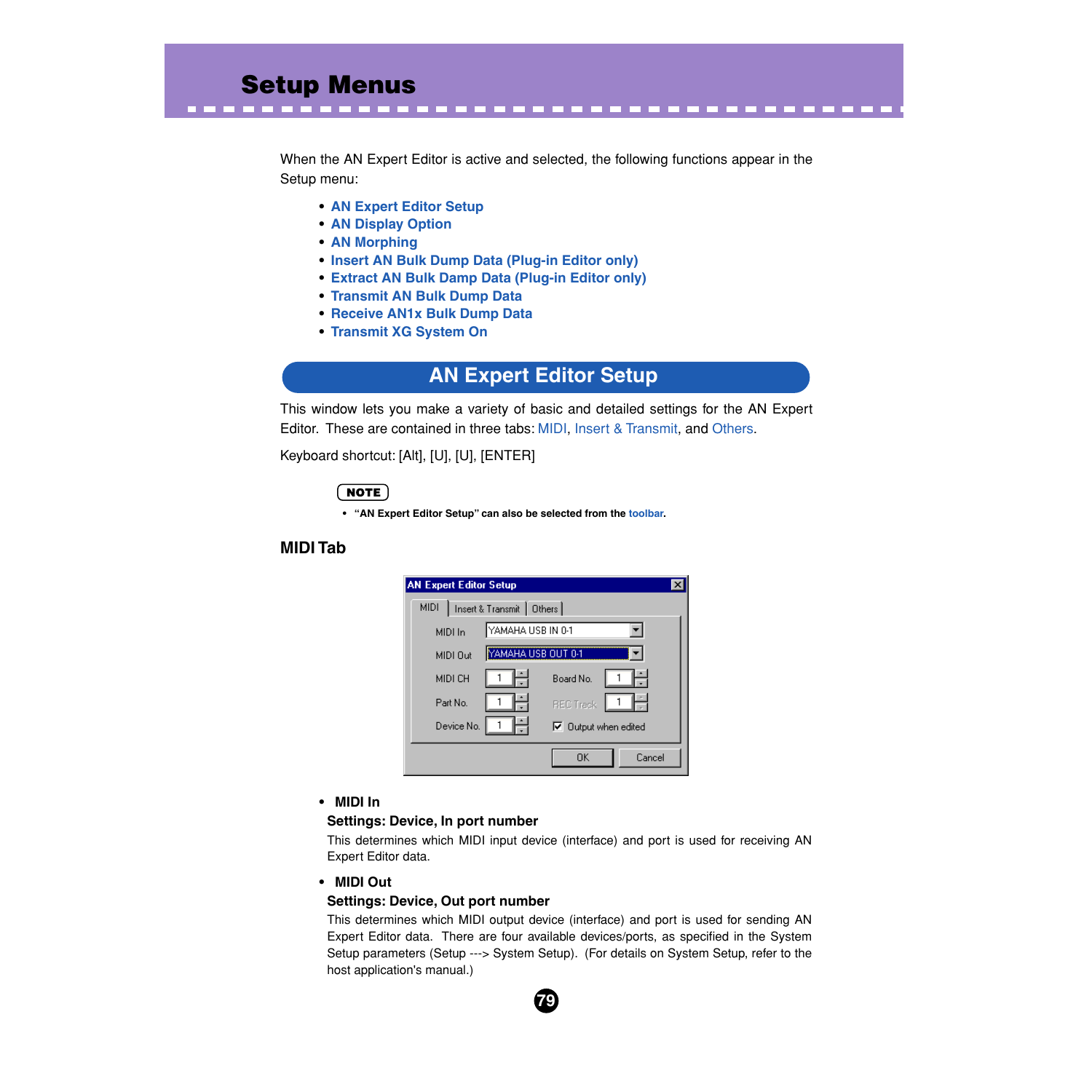### **• MIDI CH (Channel)**

#### **Range: 1 ... 16**

This determines which MIDI channel is used for sending AN Expert Editor data. Set this to match the receive channel for the Part you wish to control.

-------------------------------------

#### **• Part No. (Number)**

#### **Range: 1 ... 16**

This determines which Part is to be used for the AN voice.

#### **NOTE**

**• When using a Modular Synthesis Plug-in System "mother" device, the Part assignment depends on which mode is used - Voice or Performance - and also on whether the PLG150-AN board is installed/assigned to PLG1 or PLG2, as described below.**

```
When using the Voice mode:
```
**Set the Part to "1" (no matter what the PLG1 or PLG2 assignment is).**

**When using the Performance (Multi) mode: If the PLG150-AN board is assigned to PLG1, set the Part to "16." If the PLG150-AN board is assigned to PLG2, set the Part to "15."**

#### **• Device No. (Number)**

#### **Range: 1 ... 16**

This determines which tone generator the AN Expert Editor will send data to. This should be set to same number as the Device Number of the tone generator/sound card to which the PLG150-AN is installed. If you have multiple tone generators in your MIDI setup and each is set to a different Device Number, this parameter lets you select which tone generator will be affected by the AN Expert Editor. If you are using only one tone generator, this should be set to "1."

#### **• Board No. (Number)**

#### **Range: 1 ... 8**

This determines which tone generator card (or board) the AN Expert Editor will send data to. If you have multiple PLG150-AN boards in the "mother" device, then each will automatically be set to a different Board Number (in order, from 1, 2, 3, etc.). This parameter lets you select which card will be affected by the AN Expert Editor. If you are using only one PLG150-AN board, this is automatically set to "1."

## NOTE

**• When transmitting the User Voice or User Step Sequencer Pattern via MIDI (with [Transmit AN](#page-89-0) [Bulk Data\)](#page-89-0), the same data is sent to multiple boards, no matter what Board Number is set here.**

#### **• REC (Record) Track (Plug-in Editor only)**

#### **Range: 1 ... 100**

This determines the track to which the AN-related data and settings will be inserted (with the [Record](#page-76-0) function). Generally, you should use the same track number for all parameter inserts, and make sure that no other data is contained in the track.

#### **NOTE**

**• Depending on your particular host application, certain operation steps may differ and/or this function may not be available.**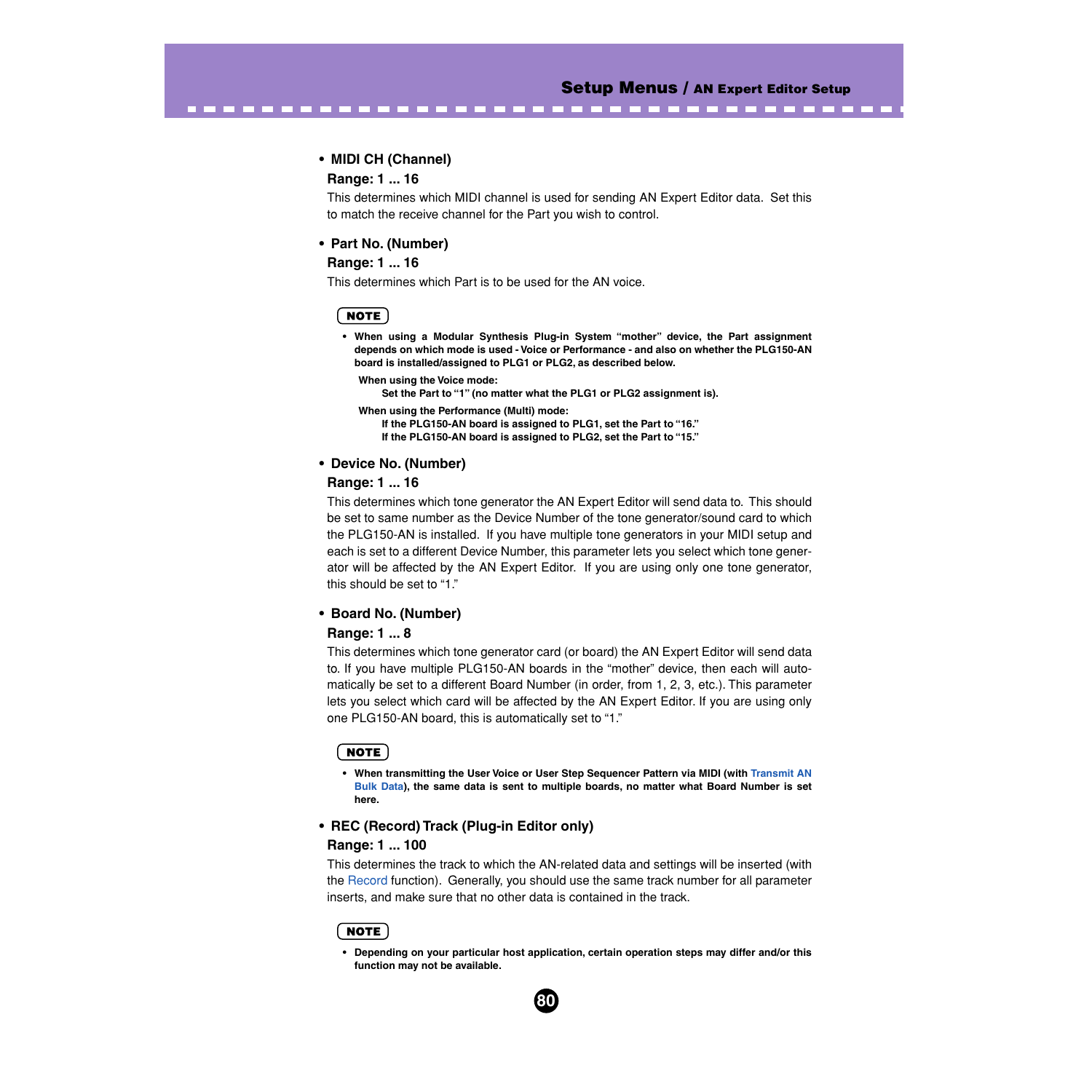## **• Output when edited**

When this is checked, any edits that you make with the AN Expert Editor are instantly and automatically transmitted to the PLG150-AN. This ensures that you can audition edits as soon as you make them.

<span id="page-80-0"></span>-------------------------------------

# **• OK**

Click this to apply all the settings you've made in the three tabs.

### **• Cancel**

Click this to return to the main AN Expert Editor window without changing any of the settings.

# **Insert & Transmit Tab**

| <b>AN Expert Editor Setup</b>                                                                                                                                                      |                                                                                                |
|------------------------------------------------------------------------------------------------------------------------------------------------------------------------------------|------------------------------------------------------------------------------------------------|
| Insert & Transmit<br>Others<br><b>MIDI</b><br>Insert & Transmit Method<br>$\bullet$ [1 Voice]<br>C All User Step<br>Seg. Patterns<br>C User Voices<br>$\Box$ to $\Box$ 128<br>from | <b>Insert Method</b><br>⊕ Create a<br>New Block<br>$\Gamma$ Insert into<br>a Block<br>Interval |
| Bulk Dump Interval 600msec                                                                                                                                                         | 10                                                                                             |
|                                                                                                                                                                                    | OK<br>Cancel                                                                                   |

This tab features various settings related to how the AN parameters are inserted to the sequence data (using the [Insert AN Bulk Dump Data](#page-87-0) function). It also applies to the [Transmit AN Parameters](#page-89-0) function.

# **• Insert & Transmit Method**

## **1 Voice**

When this is selected, only the data for the currently selected voice will be inserted/ transmitted.

## **User Voices**

When this is selected, User voices will be inserted/transmitted.

#### **All User Step Seq. Patterns**

When this is selected, all 128 User Step Sequencer patterns will be inserted/transmitted.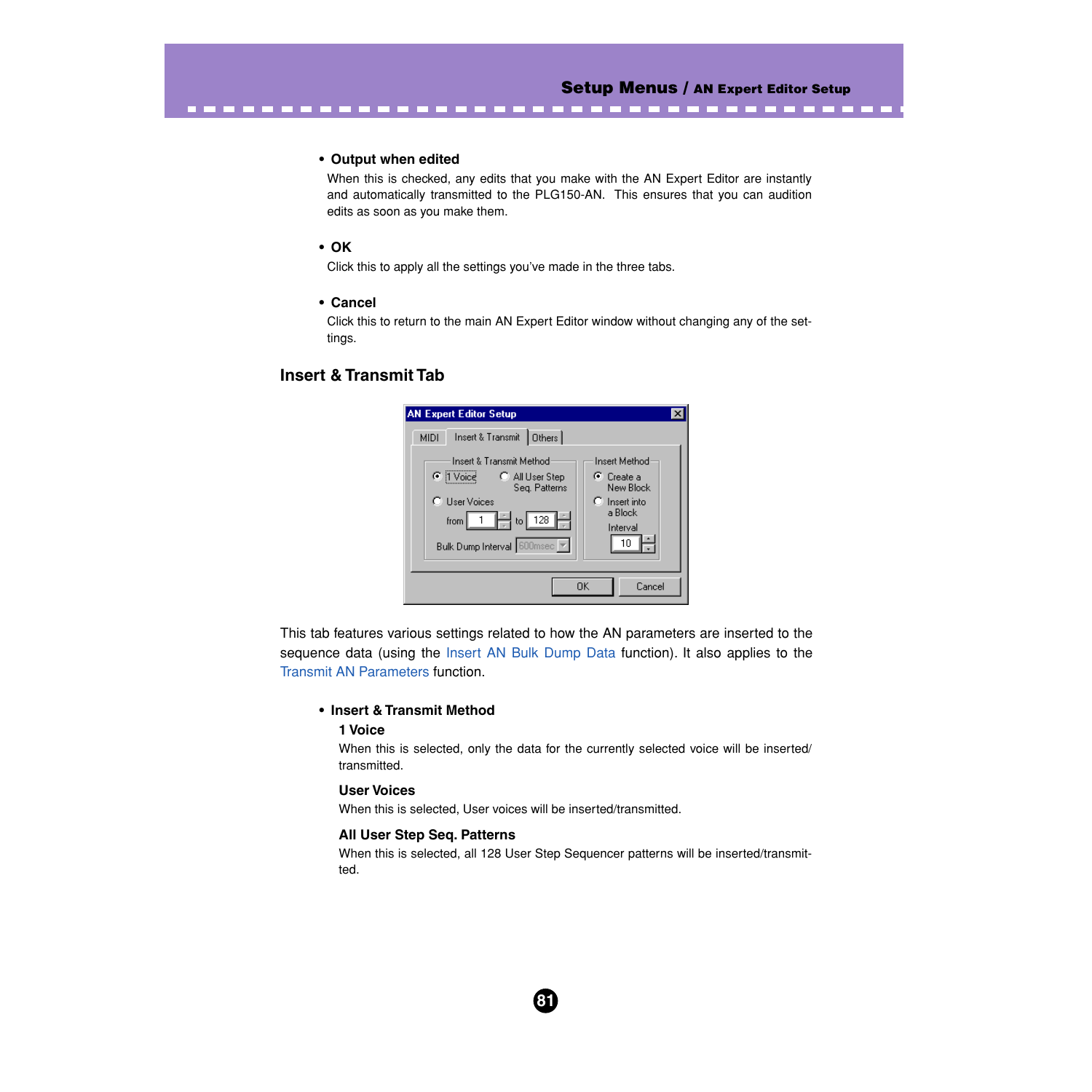### **Bulk Dump Interval**

#### Range: 600msec ... 1.5sec

This parameter is available when "User Voices" above is selected. Bulk Dump Interval determines the amount of time (in clocks) that separates each data insertion/transmission. If the tone generator or card "chokes" on the incoming MIDI data, or host application has trouble sending all the data properly, or some other trouble occurs, try setting the Interval to a higher number.

-------------------------------------

# **• Insert Method (Plug-in Editor only)**

#### **Create a New Block**

When this is selected, a new block (containing the inserted parameters) is created to a track in host application.

#### **Insert into a Block**

When this is selected, the inserted parameters are put into an existing block in host application.

#### **Interval**

#### Range: 0 ... 230

This determines the amount of time (in clocks) that separates each insertion. If the tone generator or card "chokes" on the incoming MIDI data, or host application has trouble sending all the data properly, or the AN voice doesn't seem to change as expected, try setting the Interval to a higher number.

The interval value can be adjusted by using the left and right [mouse buttons](#page-19-0). It can also be entered directly by typing in the desired number from the [computer keyboard](#page-19-0).

## **• OK**

Click this to apply all the settings you've made in the three tabs.

#### **• Cancel**

Click this to return to the main AN Expert Editor window without changing any of the settings.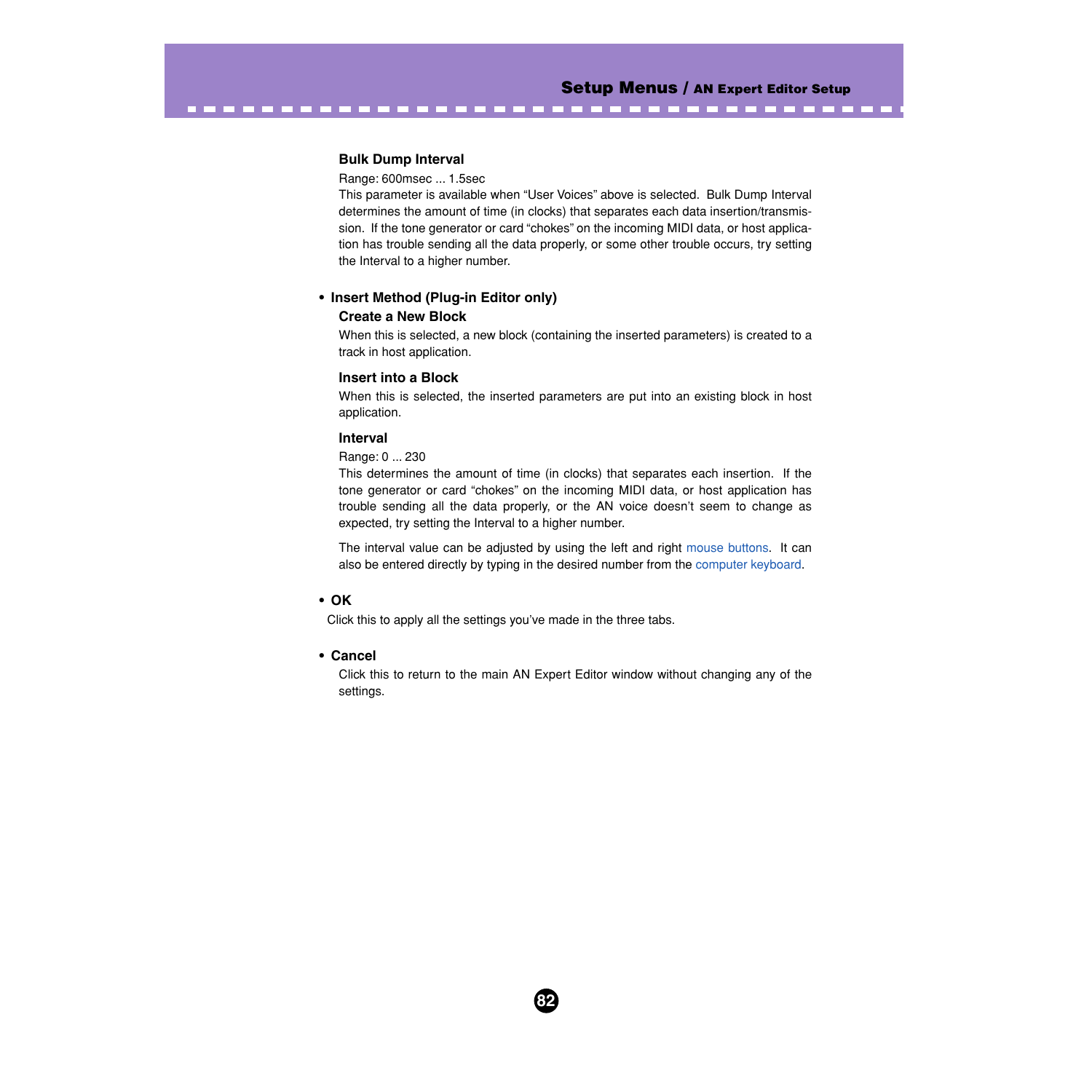# **Others Tab**

| <b>AN Expert Editor Setup</b>        |
|--------------------------------------|
| Others<br>Insert & Transmit<br>MIDI- |
| Parameter Knob Operation             |
| $C$ Rotate                           |
| Up/Down or Left/Right                |
|                                      |
| Cancel<br>OK                         |

<span id="page-82-0"></span>---------------------------------

This tab features two operation preference settings for the AN Expert Editor.

# **• Parameter Knob Operation**

## **Rotate**

When this is selected, the parameter values (of the panel "knobs") are changed by moving the mouse in a circular direction.

### **Up/down or left/right**

When this is selected, the parameter values (of the panel "knobs") are changed by moving the mouse vertically or horizontally.

## **• OK**

Click this to apply all the settings you've made in the three tabs.

## **• Cancel**

Click this to return to the main AN Expert Editor window without changing any of the settings.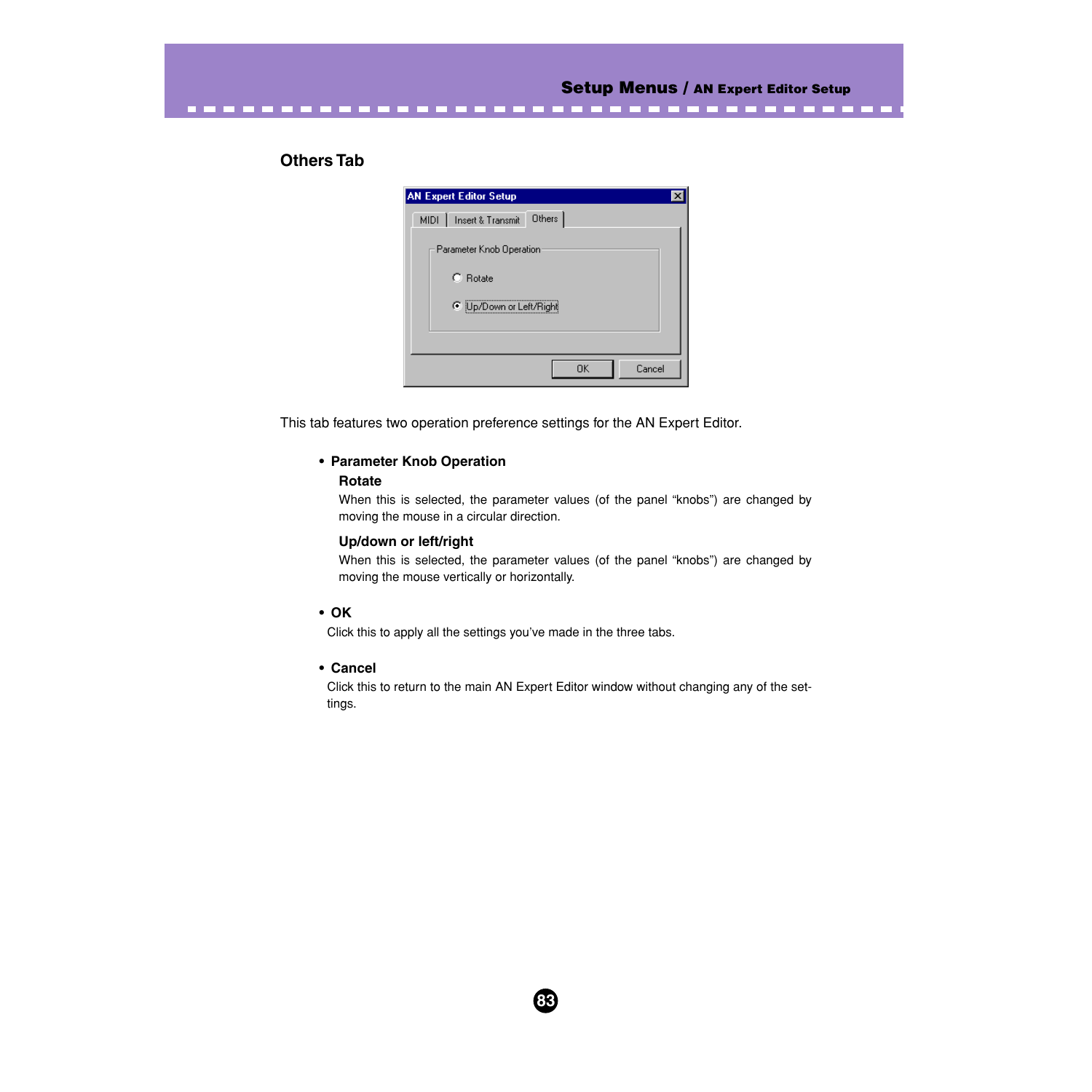# **AN Display Option**

<span id="page-83-0"></span>This convenient feature lets you change the display of the main control panel to indicate the current status of certain signal routings within the PLG150-AN. When one of the options is enabled (a check mark appears), color-coded highlights, arrows and lines appear to show how the relevant blocks and parameters affect each other. Any or all of the three options below can be enabled.

| <b>Display Option</b>  |  |
|------------------------|--|
| Main Signal Flow       |  |
| Relation of Osc. Sync. |  |
| $\Box$ Relation of FM  |  |

## **• Main Signal Flow**

When this is checked, the signal flow of the main blocks (e.g., VCO blocks into MIXER, MIXER into VCF, etc.) is shown.

#### **• Oscillator Sync Routing**

When this is checked, the master/slave relationship of the [Oscillator Sync feature](#page-30-0) is shown.

#### **• FM Routing**

When this is checked, the modulation routing of the [FM feature](#page-31-0) is shown.

## **HINT**

**• Although the AN Display Option can also be selected from the [master menu,](#page-13-0) you may want to use this slightly quicker, more convenient way of changing the display: Open the AN Display Option box in the conventional way (from the Setup menu), and drag the box to an open space on the screen. Then, when you want to change the setting, simply move the cursor to the box and click --- the display changes instantly to your preference.**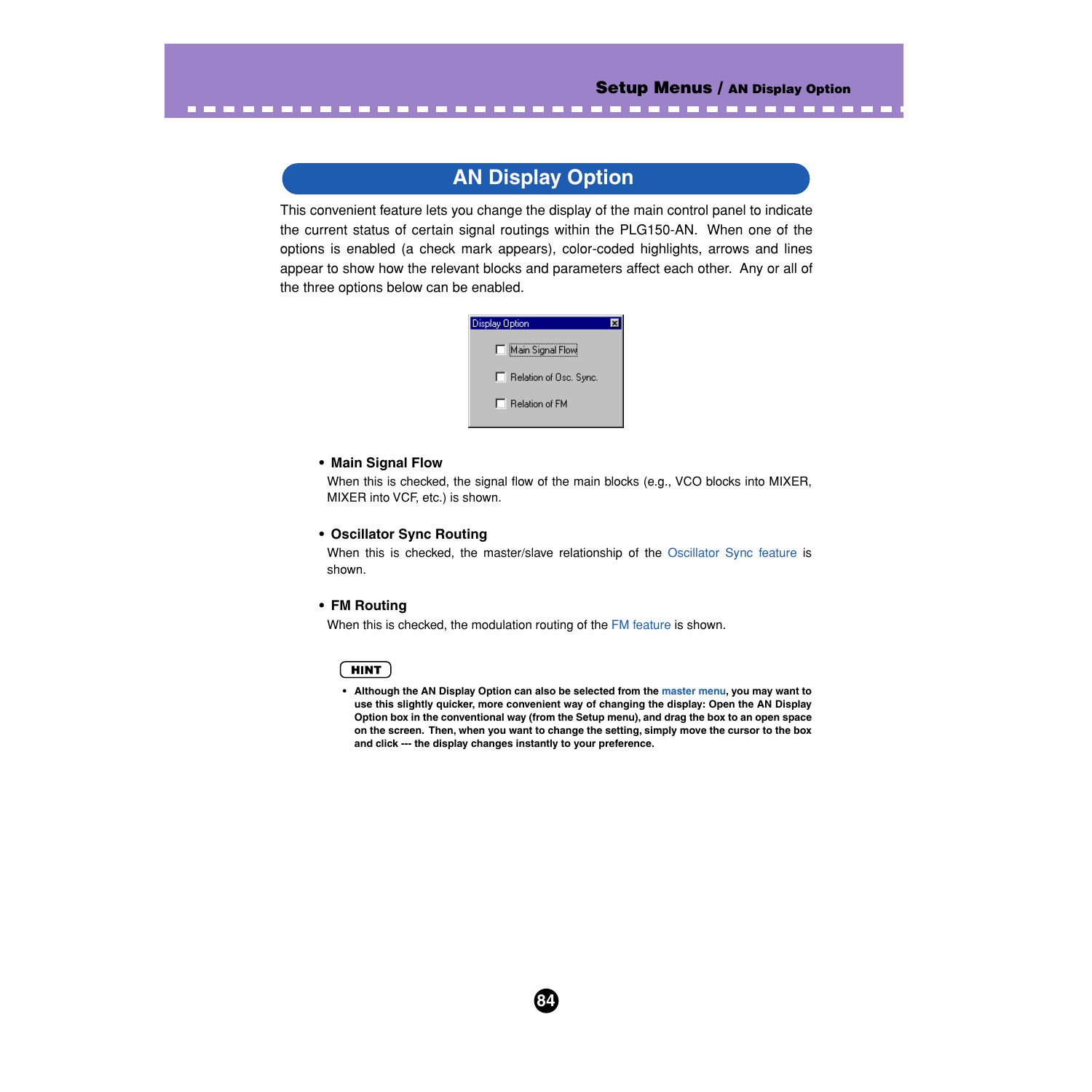# **AN Morphing**

This is used for making the appropriate settings for the Morphing function, which lets you crossfade between two different voices using a MIDI controller. The desired MIDI controller and Morphing voice can be selected here.

Keyboard shortcut: [Alt], [U], [P]

# NOTE

- **The AN Morphing settings apply to all voices for the AN Expert Editor, and cannot be set independently for each voice (this includes the [MORPH switch](#page-44-0)).**
- **"AN Morphing" can also be selected from the [toolbar.](#page-14-0)**

<span id="page-84-0"></span>--------------

| <b>Morphing</b>        |                    |      |
|------------------------|--------------------|------|
| Morphing<br>Controller | Select Voice:      |      |
|                        | Preset2<br>Preset1 | User |
|                        | 1: Ba:Killer       |      |
|                        |                    |      |

#### **• Morphing Controller**

#### **Range: 1 - 95, AT (after touch)**

This determines the MIDI controller (control change number) that is used to "morph" or crossfade between the currently selected voice and the [Morphing voice](#page-86-0) (selected below). For example, if controller #1 is specified here, the modulation wheel on a MIDI keyboard can be used to morph between the two voices.

#### **NOTE**

**• The particular MIDI controller and its actual number assignment may depend on settings made to the connected MIDI instrument; see the relevant owner's manual for details. Also, refer to the list of [control change numbers](#page-85-0) and their commonly used controllers.**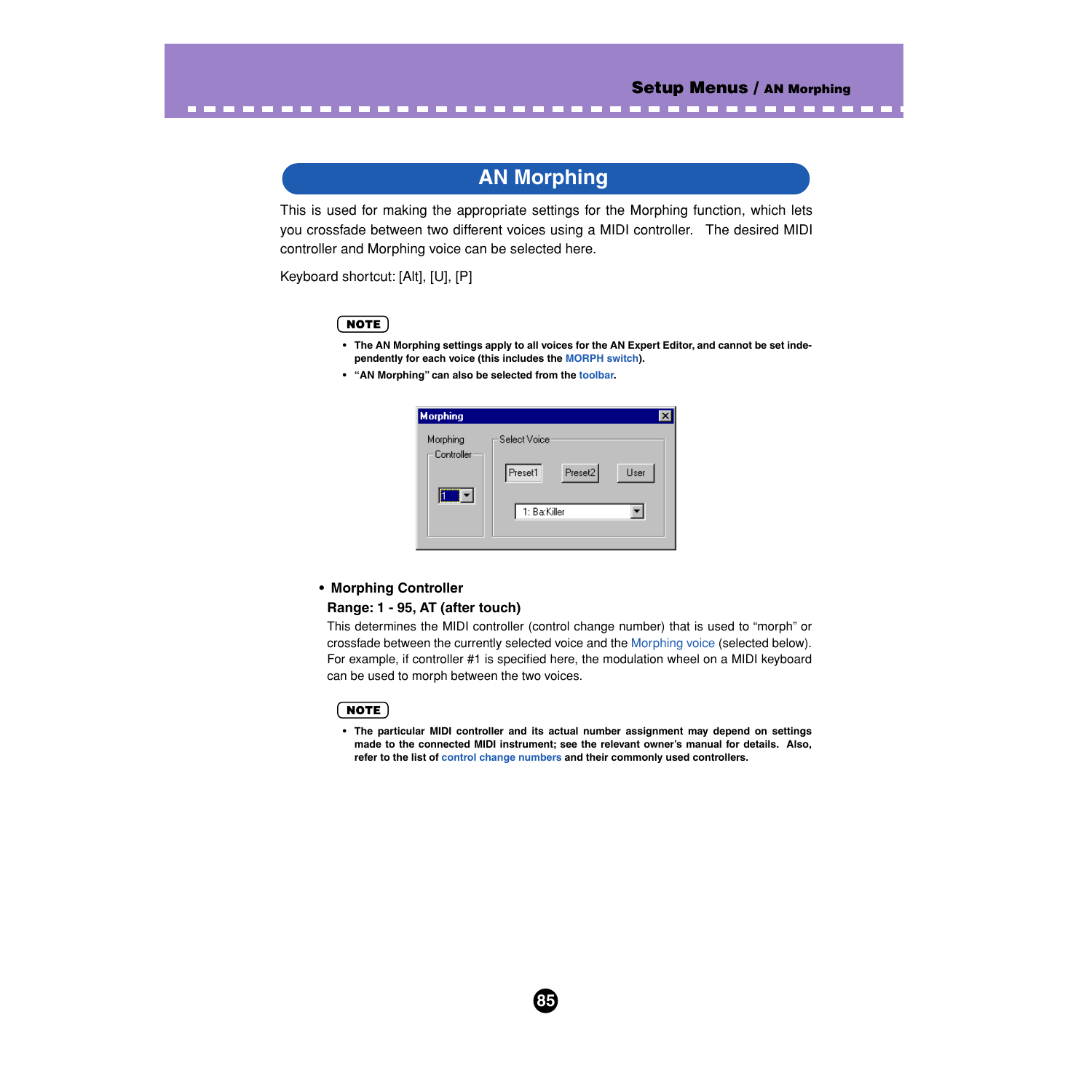# <span id="page-85-0"></span>**MIDI Control Change Numbers**

| Control No.                        | Controller                |
|------------------------------------|---------------------------|
| $\overline{01}$                    | <b>Modulation Wheel</b>   |
| $\overline{02}$                    | <b>Breath Controller</b>  |
| OЗ                                 | Unassigned                |
| $\overline{04}$                    | <b>Foot Controller</b>    |
| 05                                 | Portamento Time           |
| 06                                 | Data Entry MSB            |
| $\overline{O7}$                    | Volume Control            |
| $\overline{09}$<br>$\overline{OB}$ | Unassigned                |
| 10                                 | Panpot                    |
| $\overline{11}$                    | Expression                |
| $12 - 31$                          | Unassigned                |
| off(32)                            | $\overline{\mathsf{off}}$ |
|                                    | (used by Bank Select LSB) |
| $33 - 37$                          | Unassigned                |
| 38                                 | Data Entry LSB            |
| $-63$<br>$\overline{39}$           | Unassigned                |
| 64                                 | $H$ old 1                 |
| $\overline{65}$                    | Portamento Switch         |
| 66                                 | Unassigned                |
| 67                                 | Soft Pedal                |
| 68-70                              | Unassigned                |
| 71                                 | Harmonic Content          |
| $\overline{72}$                    | Release Time              |
| $\overline{73}$                    | Attack Time               |
| $\overline{74}$                    | <b>Brightness</b>         |
| $75-$<br>-90                       | Unassigned                |
| $\overline{91}$                    | <b>Effect Send Level</b>  |
|                                    | (Reverb Effect)           |
| 92                                 | Unassigned                |
| 93                                 | Effect Send Level 3       |
|                                    | (Chorus Effect)           |
| 94                                 | Effect Send Level 4       |
|                                    | (Variation Effect)        |
| 95                                 | Unassigned                |
| ÄŤ                                 | After Touch               |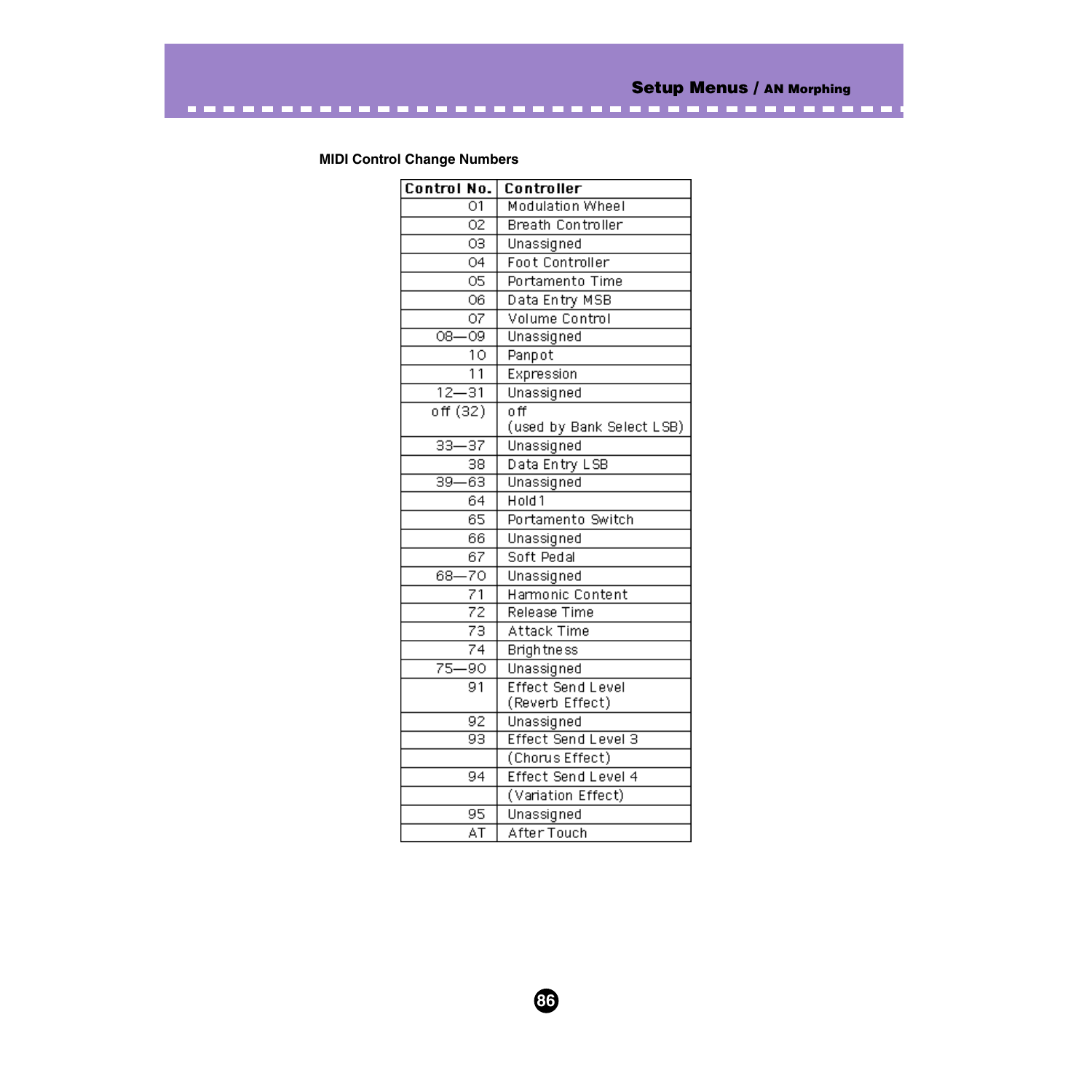$\sim 100$  and  $\sim 100$ 

#### **• Select Voice**

<span id="page-86-0"></span>-----------------

This determines the Morphing voice. When you work the appropriate MIDI controller (set in [Controller](#page-84-0) above), the currently selected voice will "morph" or crossfade with the voice selected here.

------

To select a voice:

- 1) Specify a bank by clicking on the desired bank button: Preset 1, Preset 2, or User.
- 2) Click on the voice combo box and select the desired voice. For a complete list of available voices, see the Voice List in the PLG150-AN Owner's Manual.

# $NOTE$

**• The Morphing function affects the following voice parameters:**

| [PEG]<br>[LFO] | PEG Attack Time, PEG Decay Time, PEG Depth<br>LFO1 Speed, LFO2 Speed, LFO1 Delay, VCO1 Pmod Depth, VCO2 Pmod Depth,<br><b>VCA Mod Depth, VCF Mod Depth</b> |
|----------------|------------------------------------------------------------------------------------------------------------------------------------------------------------|
| [SYNC]         | <b>Sync Pitch Control Depth</b>                                                                                                                            |
| [FM]           | <b>FM Depth</b>                                                                                                                                            |
| <b>[VCO1]</b>  | VCO1 Pitch, VCO1 Fine, PWM Depth, PW, Edge, Sync Pitch                                                                                                     |
| <b>[VCO2]</b>  | VCO2 Pitch, VCO2 Fine, PWM Depth, PW, Edge                                                                                                                 |
| [MIXER]        | VCO1 Level, VCO2 Level, Noise Level, Ring Mod. Level, Feedback Level                                                                                       |
| [VCF]          | VCF Cutoff, Resonance, Key Track, HPF Cutoff, FEG Velocity Sense, FEG Depth,                                                                               |
|                | FEG Attack, FEG Decay, FEG Sustain, FEG Release                                                                                                            |
| [VCA]          | <b>Volume, Veleocity Sense,</b>                                                                                                                            |
|                | AEG Attack, AEG Decay, AEG Sustain, AEG Release                                                                                                            |

**Parameters not listed here do not respond to the Morphing control and remain fixed at the values set for the currently selected voice (not the Morphing voice).**

**• Each voice name is preceded by a two-letter category abbreviation that indicates the general instrument group to which the voice belongs. For example, "Ld" indicates "lead," "Ba" indicates "bass," "Pd" indicates "pad," and so on.**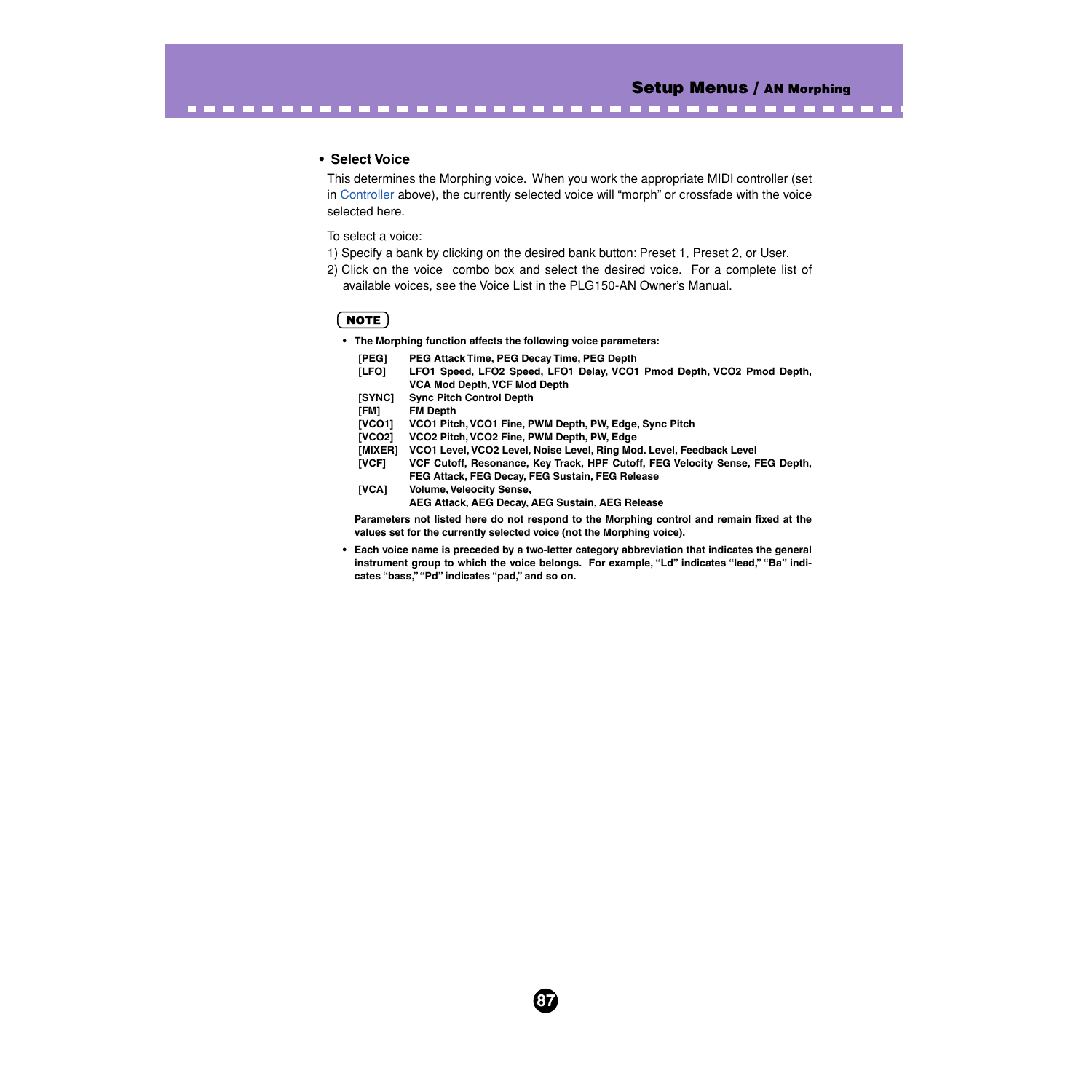# **Insert AN Bulk Dump Data**

<span id="page-87-0"></span> $NOTE$ 

**• The following information pertains only to the Plug-in Editor.**

This is used for inserting the edited AN voice data to a song track in host application. (This is affected also by the [AN Expert Editor Setup /](#page-78-0) [Insert & Transmit Method](#page-80-0) settings.) By inserting appropriate bulk dump at appropriate points in a song, you can have the AN voice change automatically as needed. Keep in mind that this is possible only when the "1 Voice" setting is selected in the [Insert & Transmit Method](#page-80-0) parameter. When "User Voice" or "User Step SEQ" is selected, you should insert the data to the very beginning of the song (before any note data) as Bulk Data.

Keyboard shortcut: [Alt], [U], [I]

# NOTE

**• "Insert AN Bulk Dump Data" can also be selected from the [toolbar.](#page-14-0)**

| Insert Bulk Dump Data                  |  |
|----------------------------------------|--|
| TH.<br>$T$ rack $\overline{a}$         |  |
| Meas<br><b>Clock</b><br>Beat<br>2<br>0 |  |
| OK<br>Cancel                           |  |

## **• Track**

This determines the track to which the AN parameter settings will be inserted. Generally, you should use the same track number for all parameter inserts, and make sure that no other data is contained in the track.

## **• Measure / Beat / Clock**

This determines the precise location in the track to which the parameter settings will be inserted. You can specify the Measure (Meas), Beat, and Clock.

**88**

## **• OK**

Click this to insert the current parameters at the specified location.

#### **• Cancel**

Click this to abort the operation.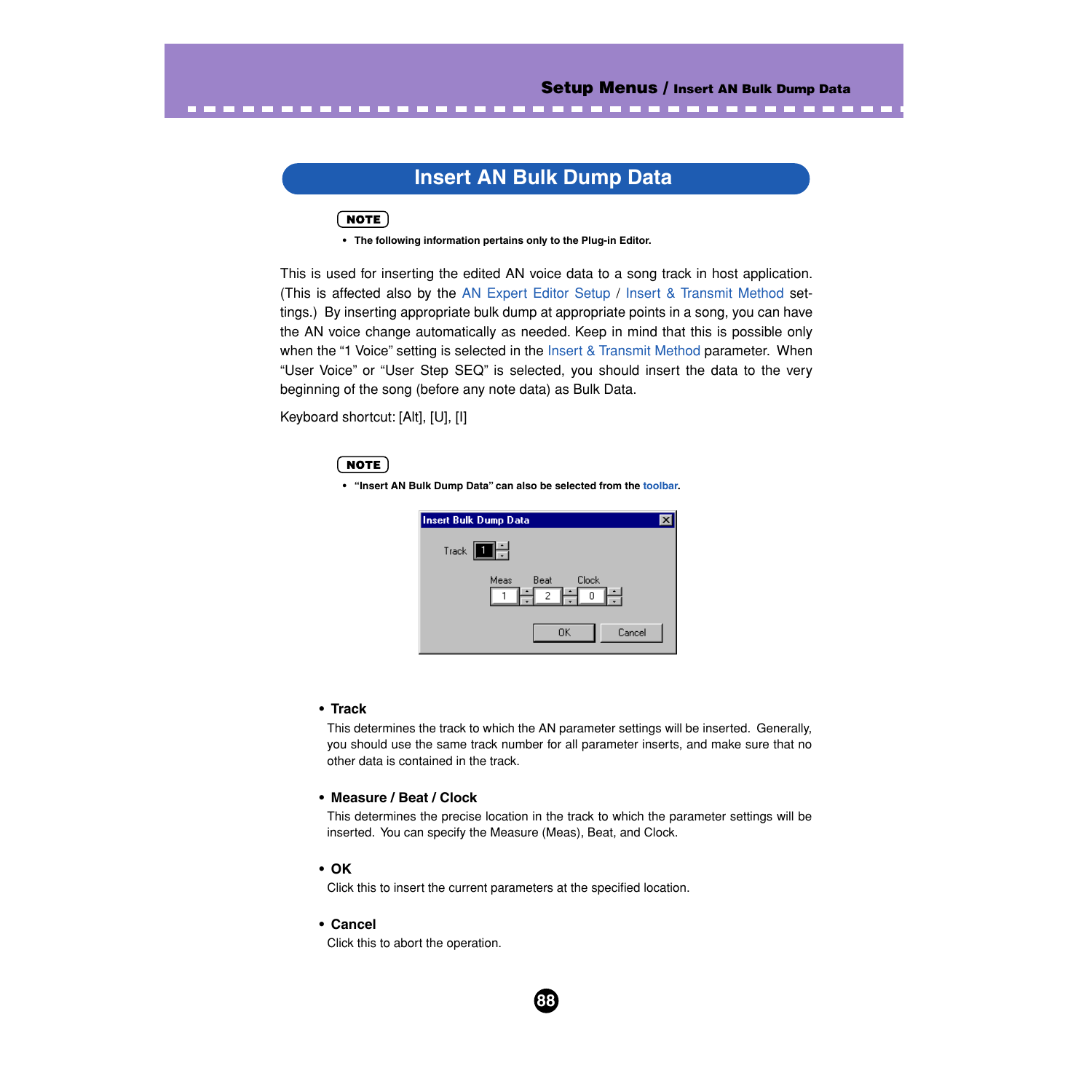# **Extract AN Bulk Dump Data**

. . . .

**CONTRACTOR** 

# $NOTE$

<span id="page-88-0"></span>. . . . . . . . . .

**• The following information pertains only to the Plug-in Editor.**

This is used for importing the AN voice data contained in host application sequence data to the AN Expert Editor. Specify the range (Start and End points) from which you want to extract the settings. All current voice settings will be replaced by the extracted data. This allows you to check what bulk data (voice and/or pattern) has been inserted to the song; also, once you've extracted the data, you can [Saving data to an AN Expert](#page-8-0) [file.](#page-8-0) This function has no effect if there is no AN voice data in the specified range.

Keyboard shortcut: [Alt], [U], [E]

# **NOTE**

**• "Extract AN Bulk Dump Data" can also be selected from the [toolbar.](#page-14-0)**



# **• Start**

# **Measure / Beat / Clock**

This determines the beginning point in the track from which the AN bulk dump data and AN parameters will be extracted. You can specify the Measure (Meas), Beat, and Clock.

# **• End**

# **Measure / Beat / Clock**

This determines the end point in the track from which the AN bulk dump data and AN parameters will be extracted. You can specify the Measure (Meas), Beat, and Clock.

**89**

## **• OK**

Click this to extract the parameters at the specified location.

# **• Cancel**

Click this to abort the operation.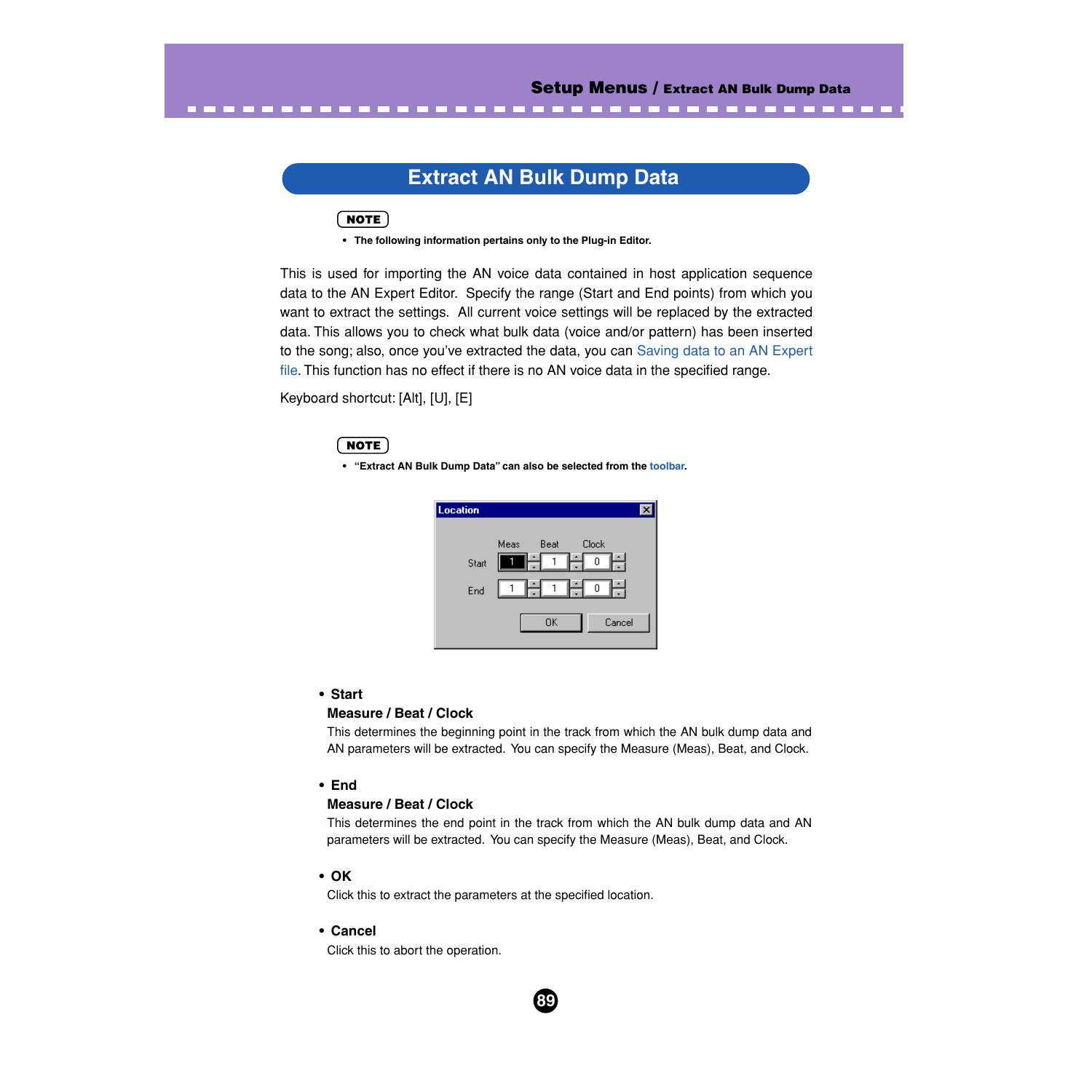# **Transmit AN Bulk Dump Data**

<span id="page-89-0"></span>This is used for directly transmitting the AN Expert Editor voice data or Step Sequencer Pattern settings as MIDI bulk dump data (depending on the [Insert & Transmit Method](#page-80-0) setting) to the PLG150-AN board. To use this, highlight the command in the menu, then click.

**90**

# NOTE)

**• "Transmit AN Bulk Dump Data" can also be selected from the [toolbar.](#page-14-0)**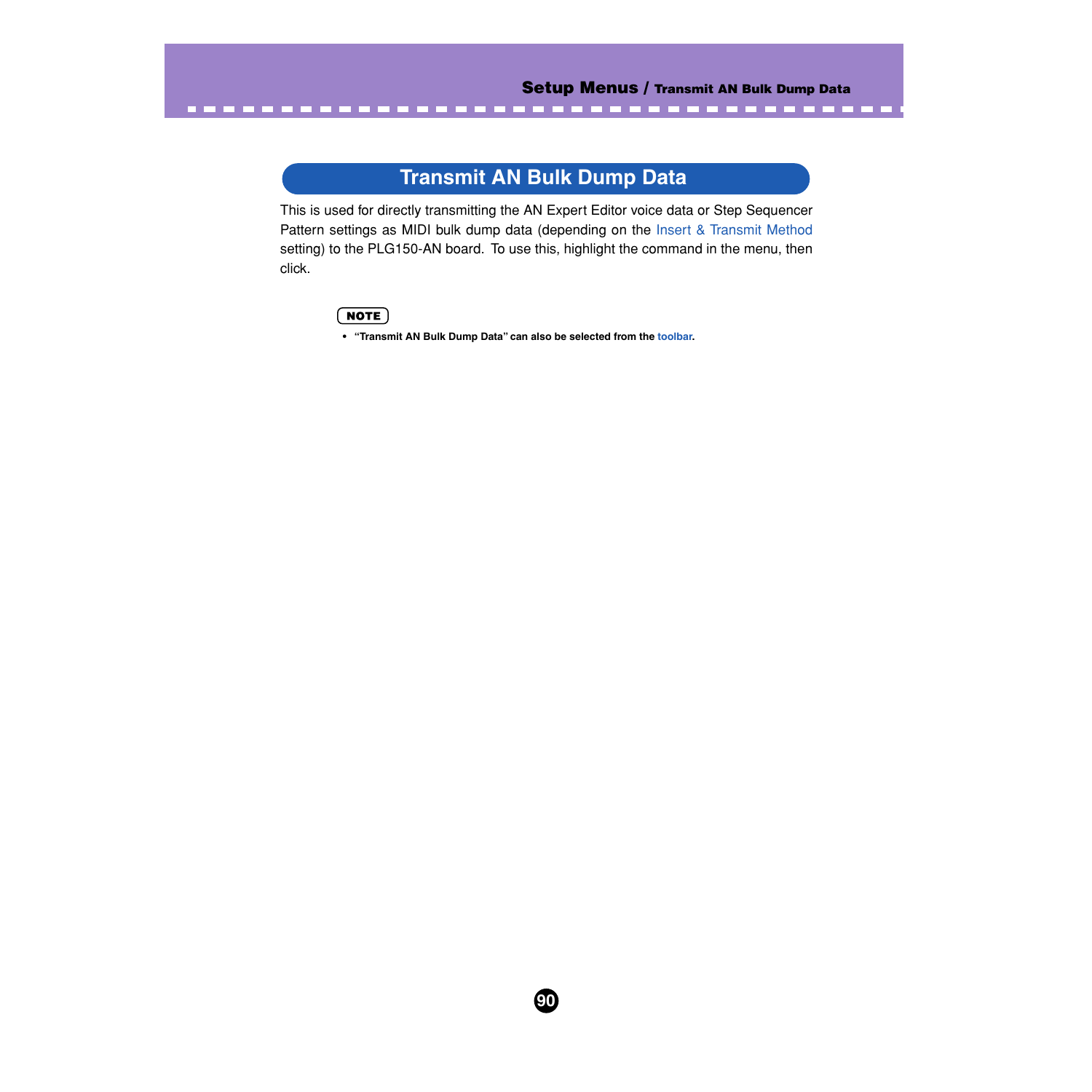# **Receive AN1x Bulk Dump Data**

--------------------------------

This is used for importing AN voice data from an AN1x Control Synthesizer. All current settings will be replaced by the received data.

| <b>Receive AN1x Bulk Dump</b> |
|-------------------------------|
| Receive Method                |
| $\odot$ 1 Voice               |
| C All User Voices             |
| C All User Step Seq. Patterns |
| Receive Bulk Dump             |
|                               |
| Start                         |
| ΠK                            |

#### **• Receive Method**

#### **1 Voice**

<span id="page-90-0"></span>- -

When this is selected, only the data for one voice will be received. This data is loaded into the edit buffer (temporary memory storage).

#### $NOTE$

**• Make sure to store the received voice after executing this operation. Otherwise the data will be lost upon selecting a different voice.**

#### **All User Voices**

When this is selected, the data for 128 User voices will be received.

## **All User Step Seq. Patterns**

When this is selected, the data for all 128 User Step Sequencer patterns will be received.

#### $NOTE$

**• For details on the PLG150-AN's compatibility with the AN1x, refer to the MIDI Data Format in the Owner's Manual.**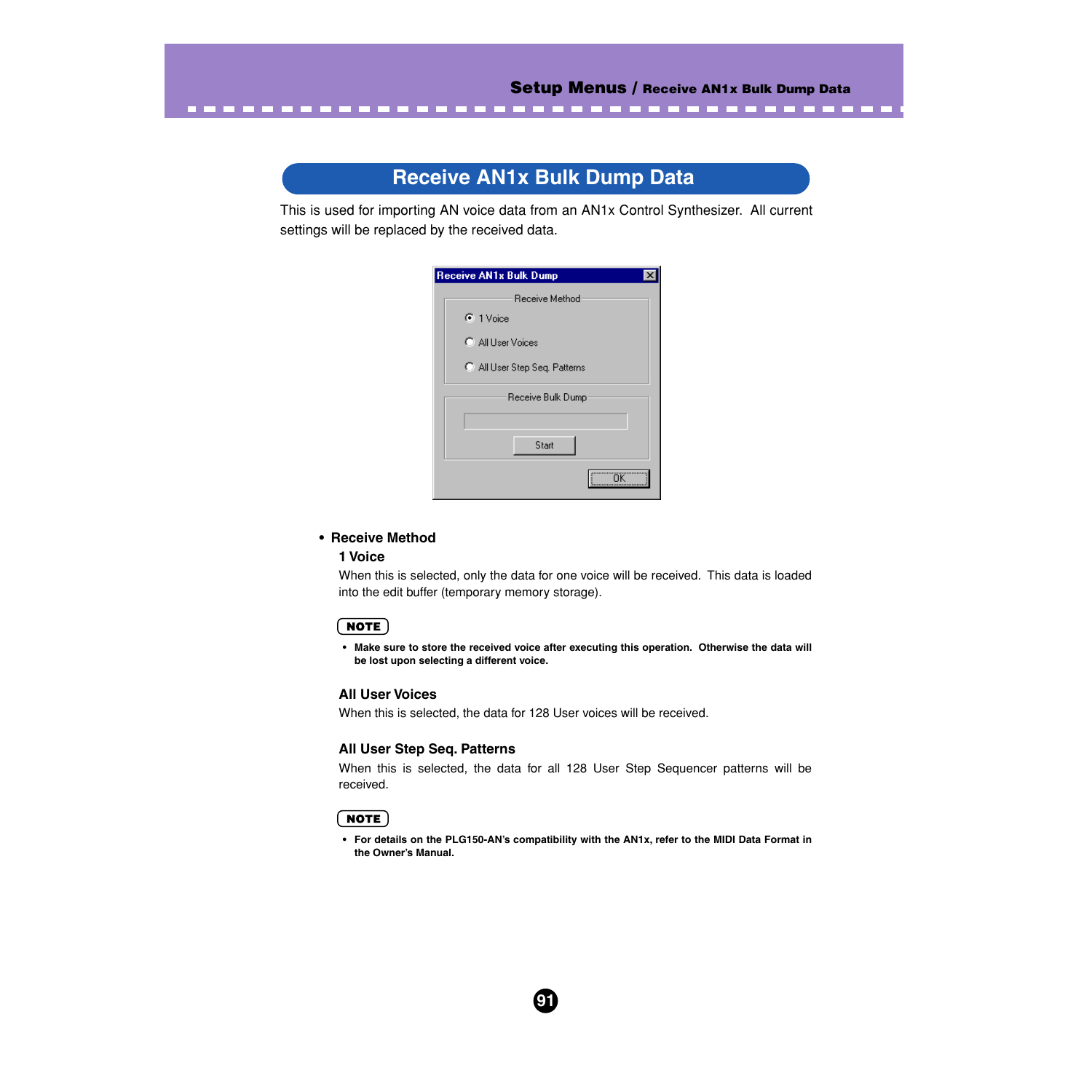. . . . . .

#### **• Receive AN Bulk Dump**

#### **Start**

First, click this button to start reception of the data. Then start transmitting the bulk data from AN1x. (For details, refer to the AN1x Owner's Manual.)

The various data types that can be sent/received are abbreviated on the AN1x as follows:

| 1 Voice:                 | "1 vce"   |
|--------------------------|-----------|
| All User Voices:         | "all vce" |
| All User Step Patterns : | "all ptn" |

-------------------------------

The progress bar indicates how much data has been received. When the bar is completely filled, all data has been received.

#### **• OK**

Click this to exit from the dialog box once all data has been received.

#### $NOTE$

**• Make sure that the MIDI OUT jack of the AN1x is properly connected to the computer/interface MIDI IN jack, and that all settings are appropriate - both on the AN1x and on the host application.**